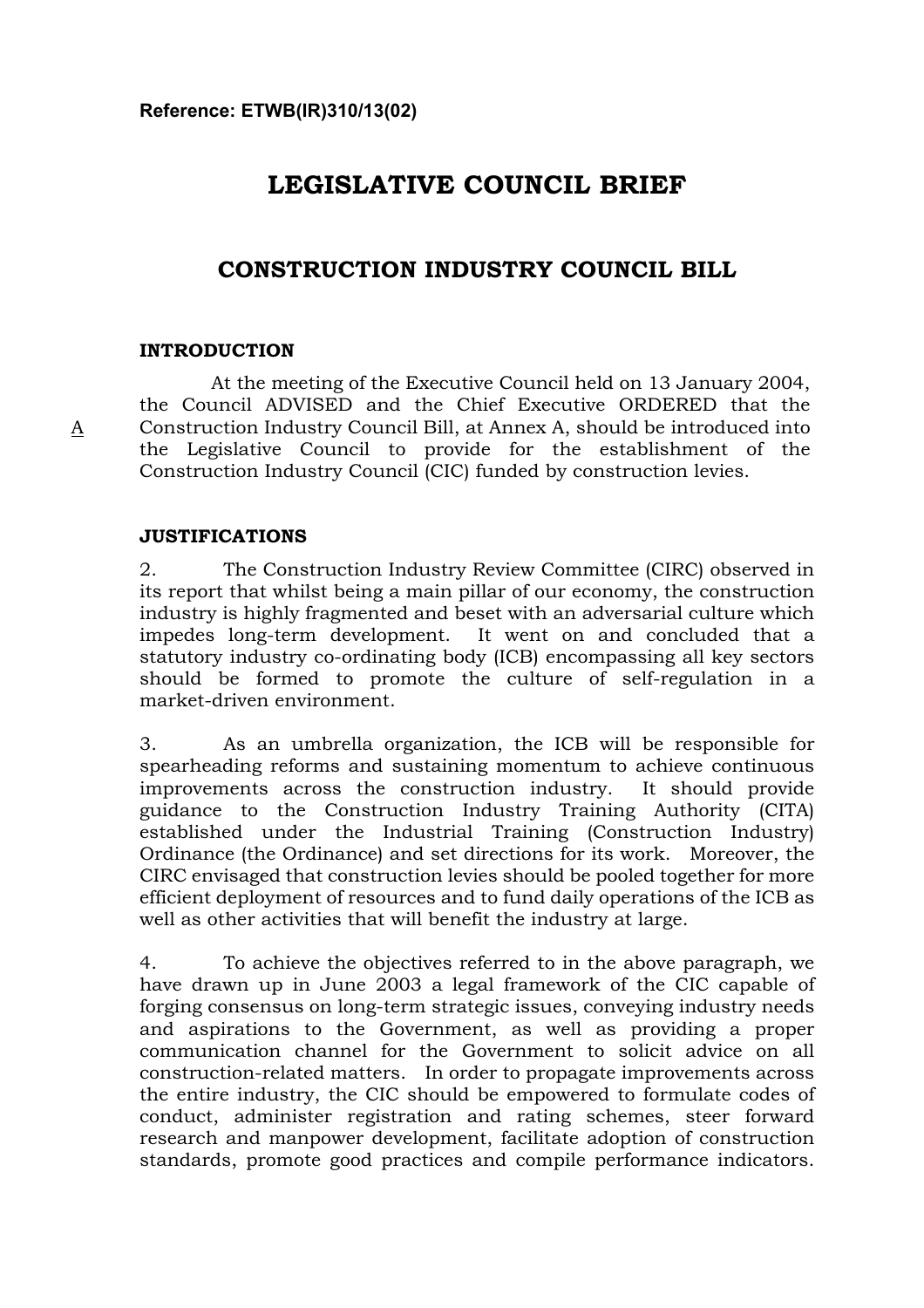The CITA will be dissolved and subsumed under the CIC as a committee named as the Construction Industry Training Board (CITB).

5. We have evaluated the justifications for a merger between the CIC and the Pneumoconiosis Compensation Fund Board (PCFB) given that the latter is also a recipient of construction levies. Whilst some sectors of the industry saw such a move as favourable to achieve pooling of levies, the mainstream opinion was that the funds accrued to the PCFB should be ring-fenced to cater for payment of statutory compensation. Given that the CIRC did not cast a firm view on this matter, we propose to maintain the status quo.

6. From an organizational perspective, the Environment, Transport and Works Bureau (ETWB) is fulfilling a role as lead agency within the Government to co-ordinate on construction-related matters and will take over from the Education and Manpower Bureau (EMB) its policy responsibilities in relation to construction training.

## **OTHER OPTIONS**

7. Other options are unable to achieve the following fundamental policy objectives -

- (a) enabling the ICB to set directions for the CITA given its present status as a statutory body;
- (b) empowering the ICB to assess and collect construction levies for its daily operations and to fund other activities beneficial to the industry at large;
- (c) paving way for the industry to generate synergy among different players, to break down the adversarial mindset, and to nurture a sense of continuous improvement; and
- (d) providing a legal platform so that the ICB could widen its ambit in future to take up construction workers registration and other self-regulatory regimes.

On the other hand, establishment of the CIC as a statutory ICB funded by construction levies is in line with the Legislative Council Brief issued in June 2001 and can also address the concern of the CIRC.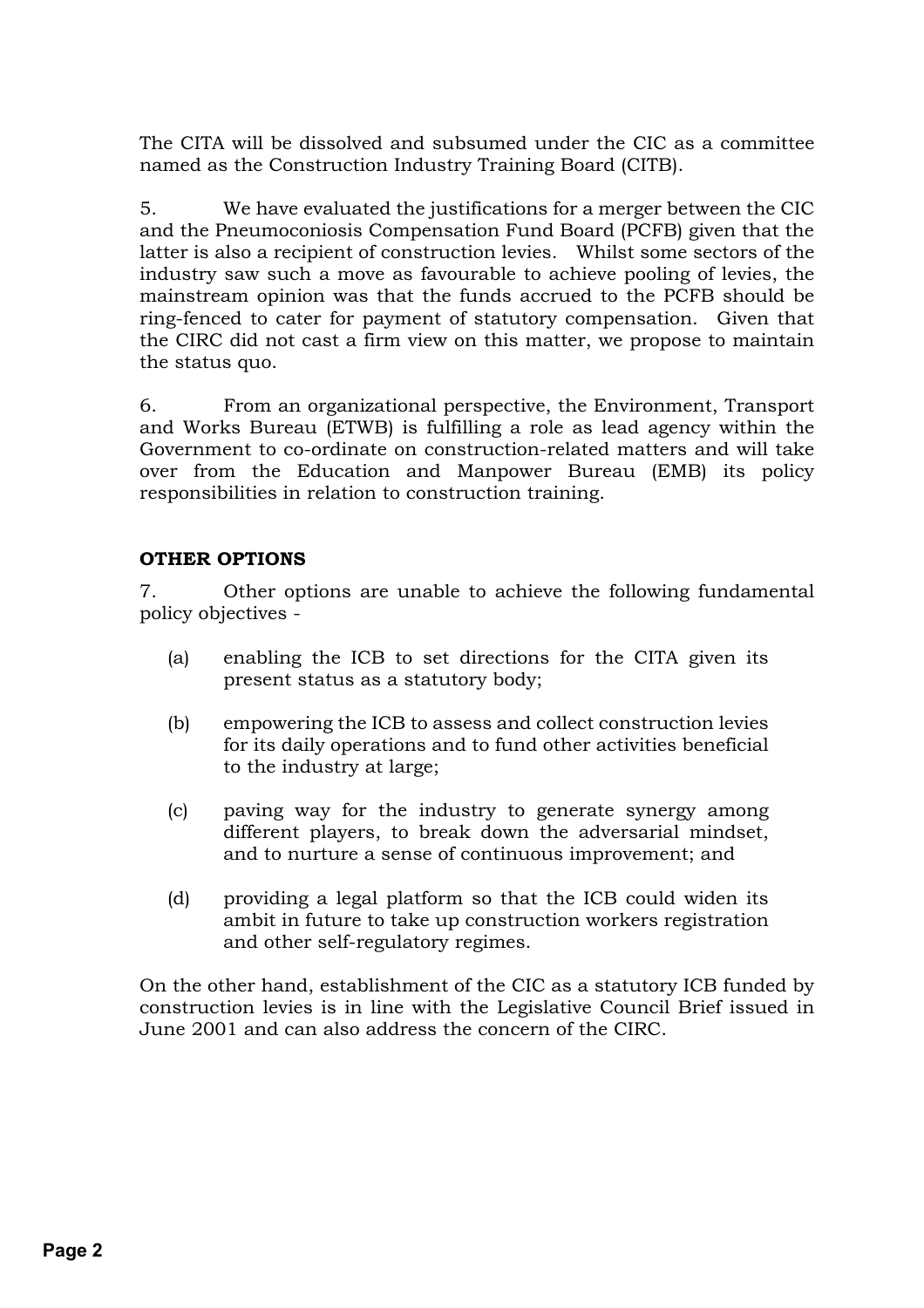### **THE BILL**

- 8. The main provisions are
	- (a) **Part 1** contains preliminary provisions. **Clause 1** provides for the short title and commencement of the Bill. **Clause 2** is the interpretation clause which defines the terms used in the Bill. **Clause 3** states that the Bill, if enacted, binds the Government.
	- (b) **Part 2** provides for the establishment of the CIC. Its functions and powers are set out in **clauses 5 to 8**, with its composition listed in **clause 9**. **Clauses 10 to 15** mainly deal with the appointment of CIC members and their terms of office. **Clauses 16 to 21** and **Schedule 2** provide for the meetings and proceedings of the CIC, establishment of committees by the CIC, and its staff and staff benefits. **Clause 22** provides for funding arrangement for the CIC during the transitional period.
	- (c) **Part 3** (**clauses 23 to 30**) stipulates the financial provisions of the CIC which follow closely those under the Ordinance.
	- (d) **Part 4** (**clauses 31 and 32 and Schedule 3**) provides for establishment of the CITB as well as its composition, meetings and procedures. The CITB is to assume all existing functions and responsibilites of the CITA in respect of construction training and trade testing.
	- (e) **Parts 5 and 6** (**clauses 33 to 55 and Schedules 1 and 4**) mainly provide for the imposition of a levy on construction operations undertaken or carried out in Hong Kong and the assessment of levy payable by a contractor. These provisions are modeled on those in the Ordinance taking into account amendments proposed in Part 1 of the Construction Industry Levy (Miscellaneous Amendments) Bill 2003 currently under scrutiny by the Legislative Council (LegCo).
	- (f) **Part 7** (**clauses 56 to 60**) provides for an objection and appeal mechanism in respect of any levy or surcharge imposed under the Bill.
	- (g) **Part 8** (**clauses 61 to 72**) covers miscellaneous matters.
	- (h) **Part 9** (**clauses 73 to 86 and Schedule 5**) includes the repeal of the Ordinance, dissolution of the CITA, vesting and transitional provisions, and consequential or related amendments to other Ordinances.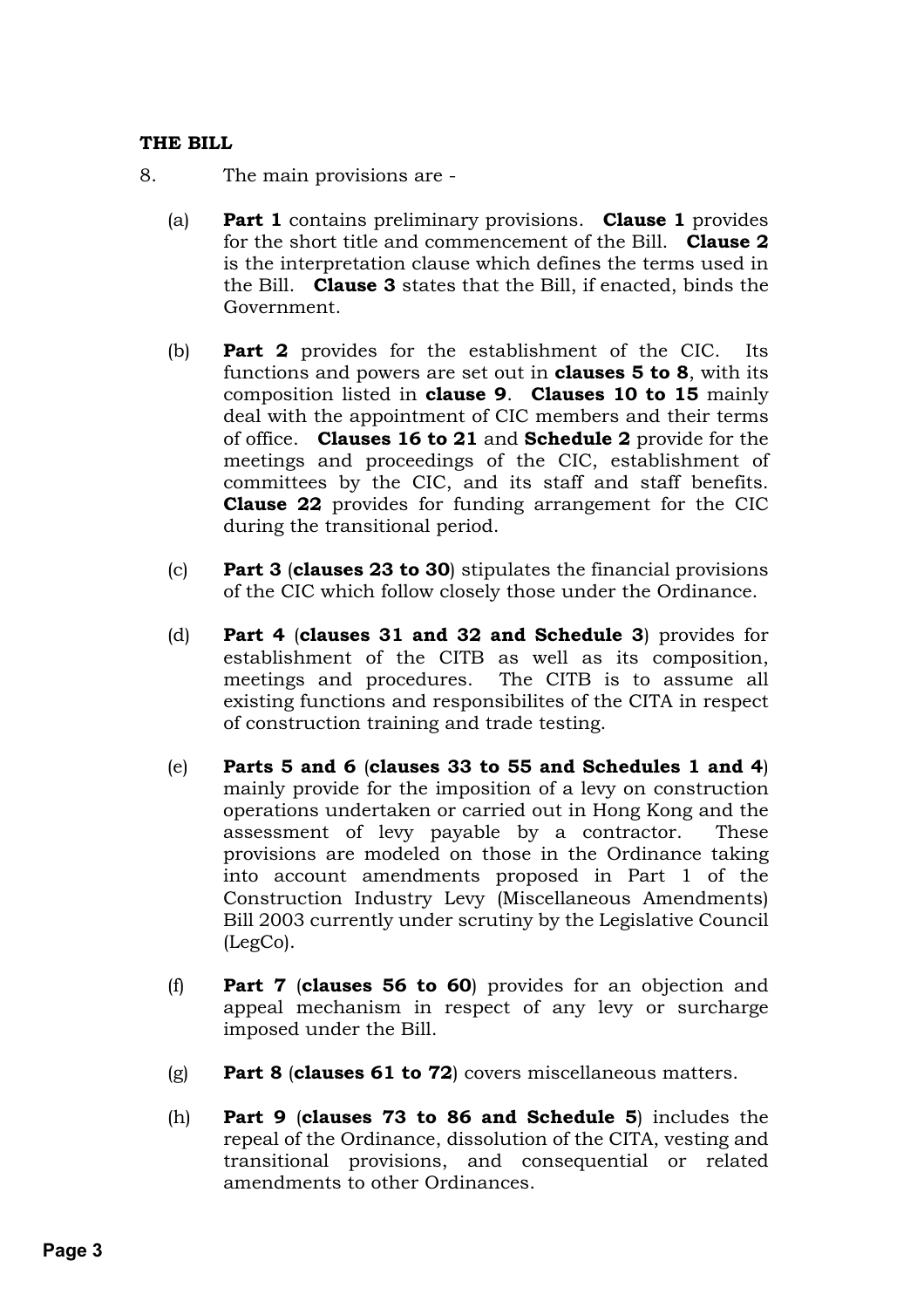#### **LEGISLATIVE TIMETABLE**

|  | 9. | The legislative timetable will be $-$ |
|--|----|---------------------------------------|
|--|----|---------------------------------------|

| Publication in the Gazette                                 |  | 30 January 2004  |  |                |
|------------------------------------------------------------|--|------------------|--|----------------|
| First Reading and commencement of<br>Second Reading debate |  | 11 February 2004 |  |                |
| Resumption of Second Reading                               |  |                  |  | to be notified |

debate, committee stage and Third Reading

### **IMPLICATIONS OF THE PROPOSAL**

10. The economic, environmental, financial, civil service and sustainability implications as well as binding effect of the proposal are set out at Annex B.

11. The proposal is in conformity with the Basic Law, including the provisions concerning human rights.

### **PUBLIC CONSULTATION**

12. The Provisional Construction Industry Co-ordination Board (PCICB) consulted industry stakeholders on a draft legal framework of the CIC in early 2003. The overall response was positive, whilst some suggested amendments had been incorporated into the present proposal as appropriate.

13. The proposal was discussed at a joint meeting of the LegCo Panel on Planning, Lands and Works and the LegCo Panel on Manpower held on 25 November 2003. Although no objection was raised to the proposal, suggestions were made that composition of the CIC should include some representatives nominated by major professional bodies and trade associations, and that the number of representatives drawn from construction worker unions should be increased.

### **PUBLICITY**

14. A press release will be issued when the Bill is gazetted, and a spokesman will be available to handle media and public enquiries.

B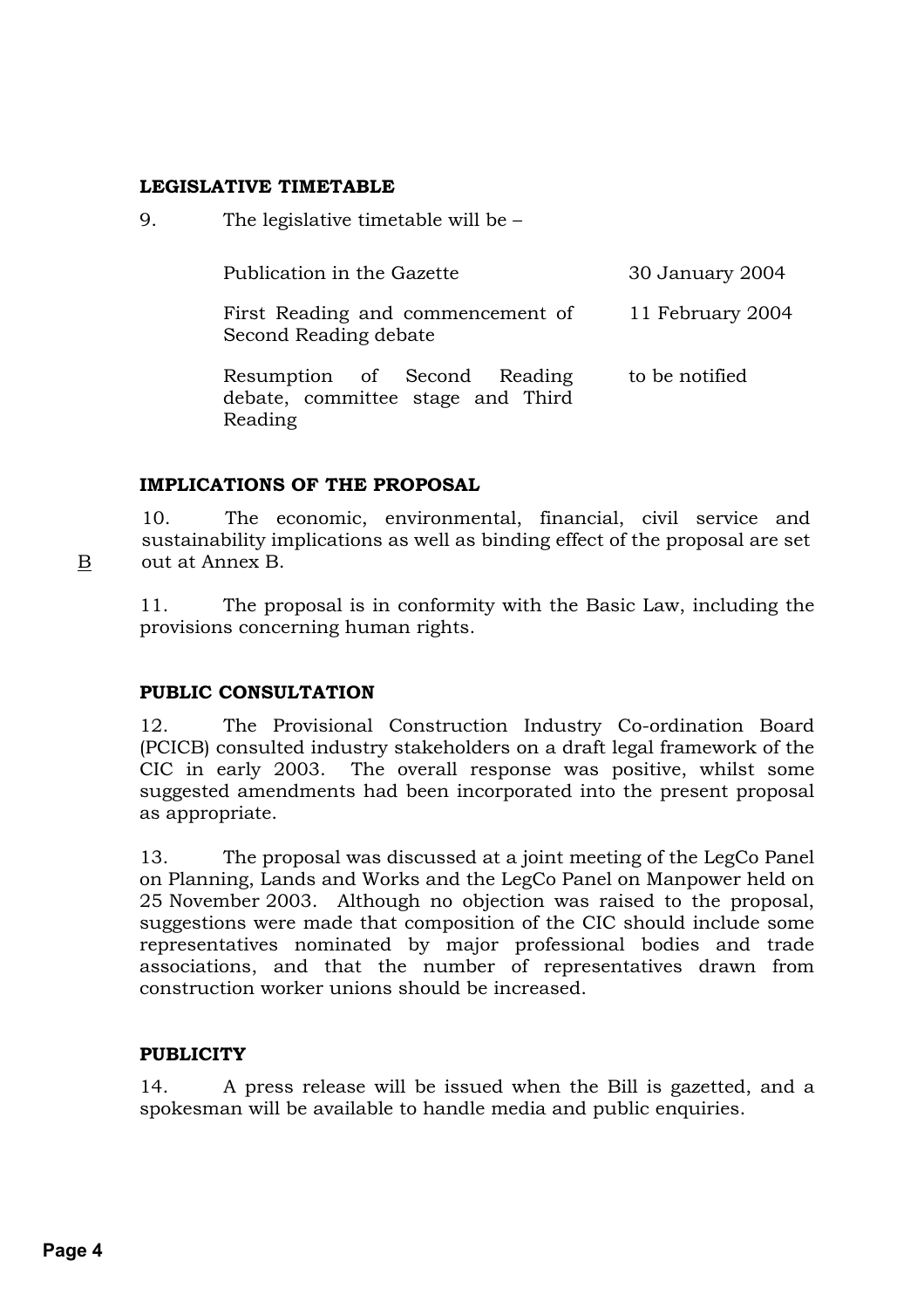### **BACKGROUND**

15. The CIRC completed an examination of the current state of the construction industry and published in January 2001 a report entitled "Construct for Excellence" outlining 109 improvement measures spanning across the whole spectrum of construction activities aimed at lifting quality and cost-effectiveness.

16. We issued on 7 June 2001 a Legislative Council Brief stating an agreement in principle for the setting up of a statutory ICB and that a provisional body should be established pending its formation. The PCICB was formed in September 2001 and submitted a draft legal framework of the CIC to the Government in April 2003.

#### **ENQUIRIES**

17. Please contact Mr Norman Heung, Chief Assistant Secretary for the Environment, Transport and Works (Works) at 2848 2292 for enquiries on this subject.

#### **Environment, Transport and Works Bureau January 2004**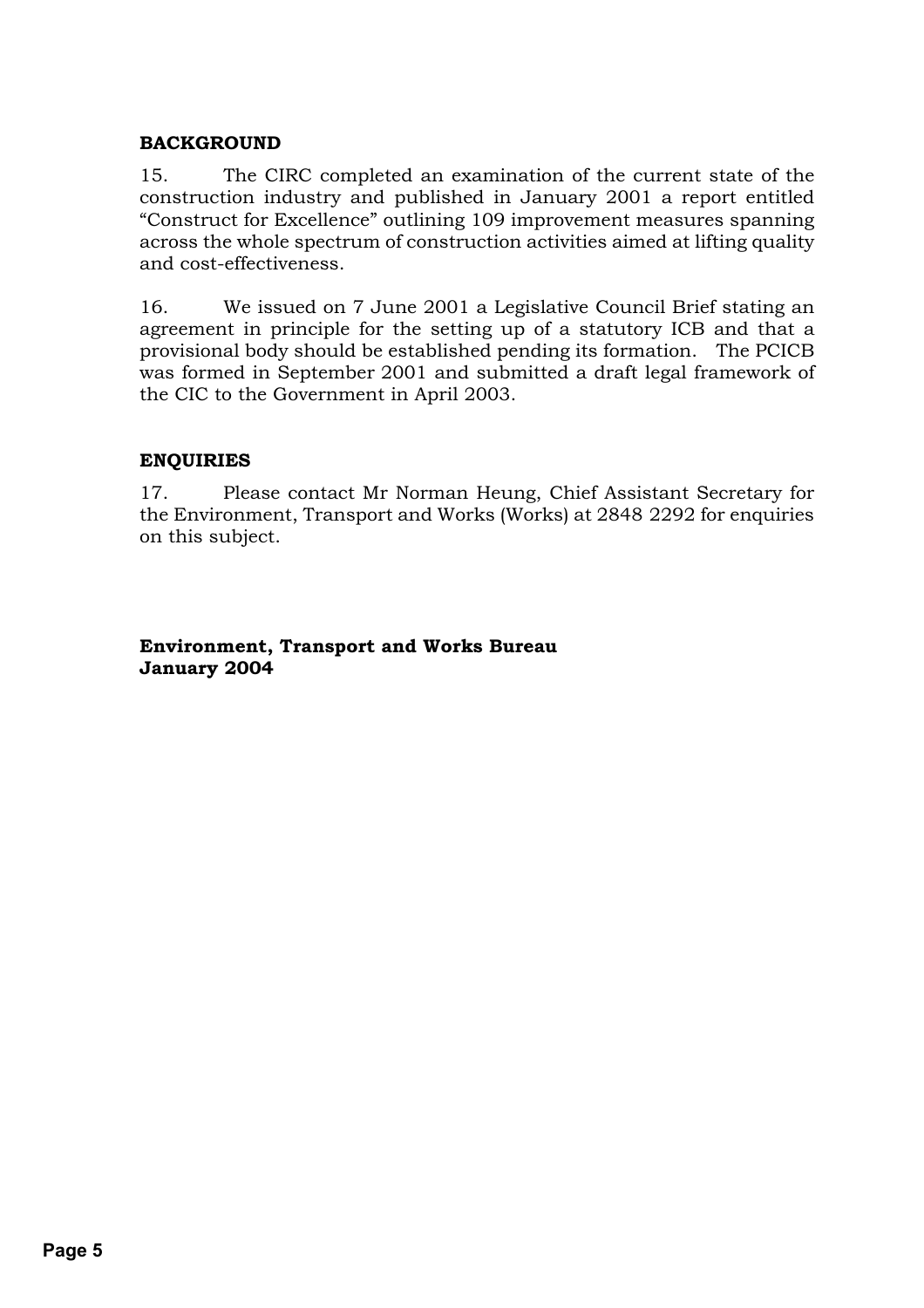## **CONSTRUCTION INDUSTRY COUNCIL BILL**

## **ANNEXES**

- Annex A Construction Industry Council Bill
- Annex B Implications of the Proposal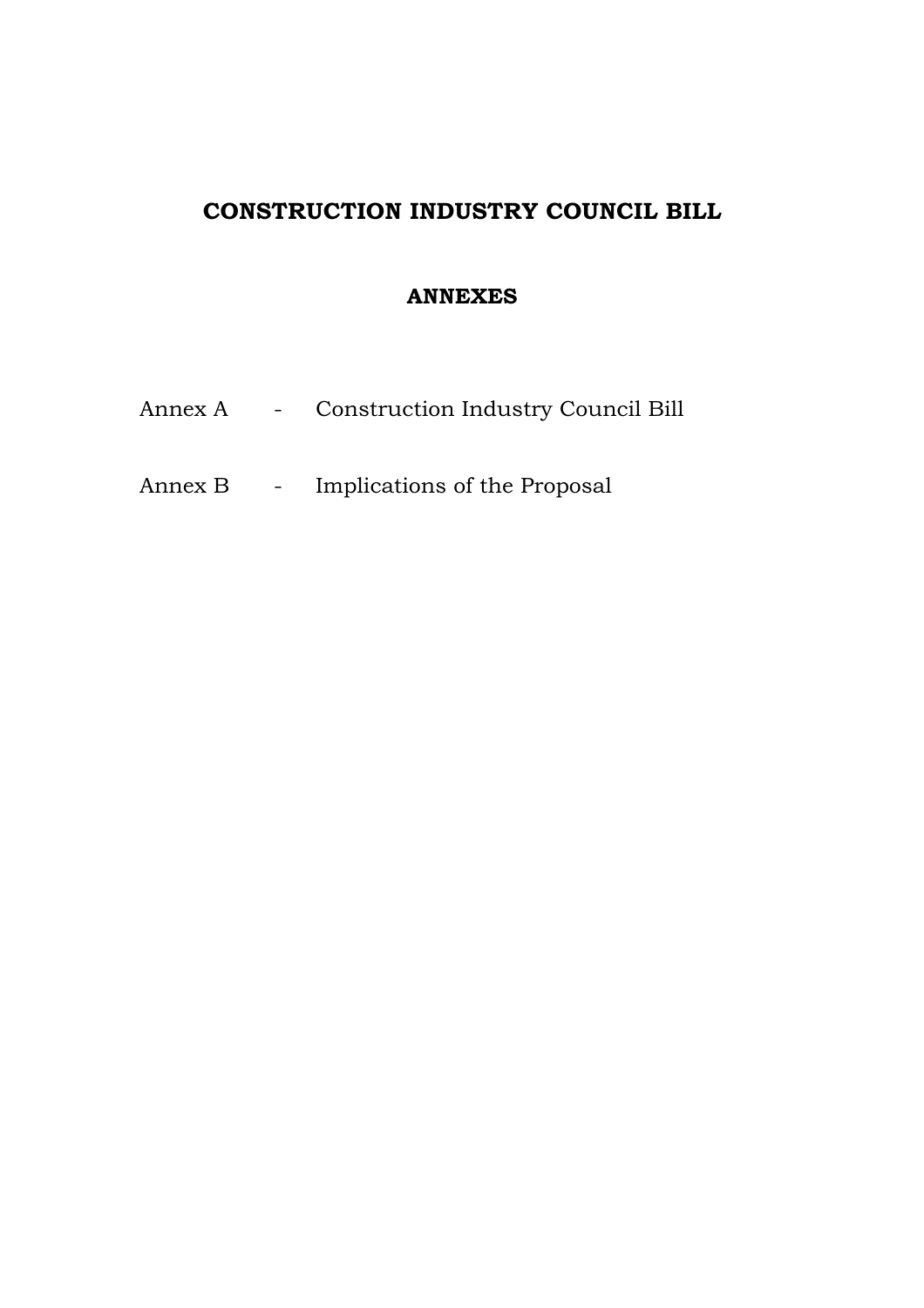**Annex A**

# **CONSTRUCTION INDUSTRY COUNCIL BILL**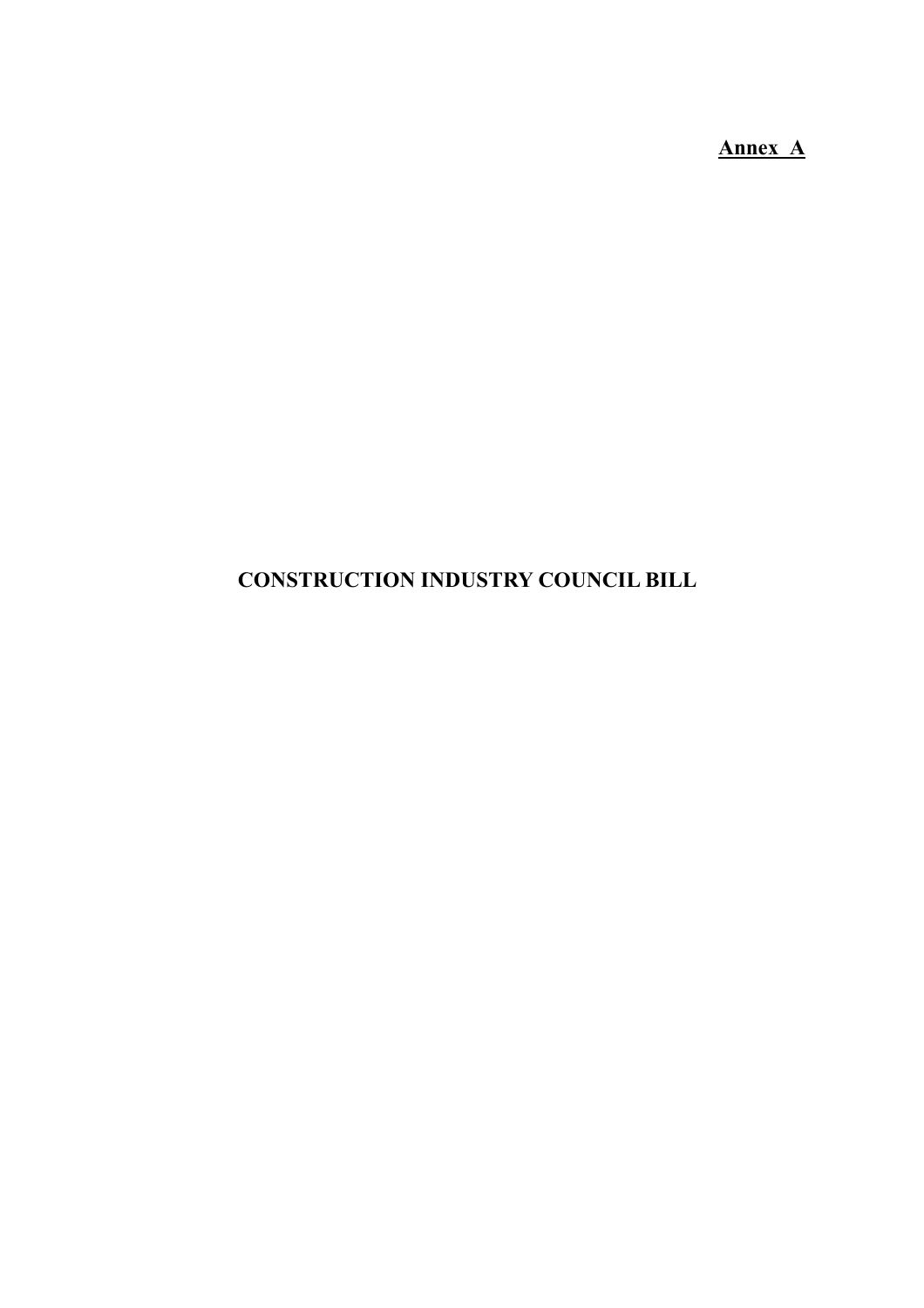## **CONSTRUCTION INDUSTRY COUNCIL BILL**

## **CONTENTS**

#### Clause Page

## PART 1

## PRELIMINARY

| Short title and commencement |  |
|------------------------------|--|
| Interpretation               |  |
| Application to Government    |  |

### PART 2

## CONSTRUCTION INDUSTRY COUNCIL

| 4.  | <b>Establishment of Construction Industry Council</b>                  | 6  |
|-----|------------------------------------------------------------------------|----|
| 5.  | <b>Functions of Council</b>                                            | 6  |
| 6.  | Supplementary functions of Council                                     | 7  |
| 7.  | Powers of Council                                                      | 8  |
| 8.  | Limitations on Council's powers                                        | 10 |
| 9.  | Composition of Council                                                 | 10 |
| 10. | Term of office of appointed member and<br>member who is public officer | 11 |
| 11. | Resignation of appointed member                                        | 12 |
| 12. | Removal of appointed member                                            | 12 |
| 13. | Casual vacancies                                                       | 12 |
| 14. | Appointment of Executive Director                                      | 13 |
| 15. | <b>Functions of Executive Director</b>                                 | 13 |
| 16. | Meetings and proceedings of Council                                    | 13 |
| 17. | Council may establish committees                                       | 13 |
| 18. | Delegation and appointment of subcommittee                             | 13 |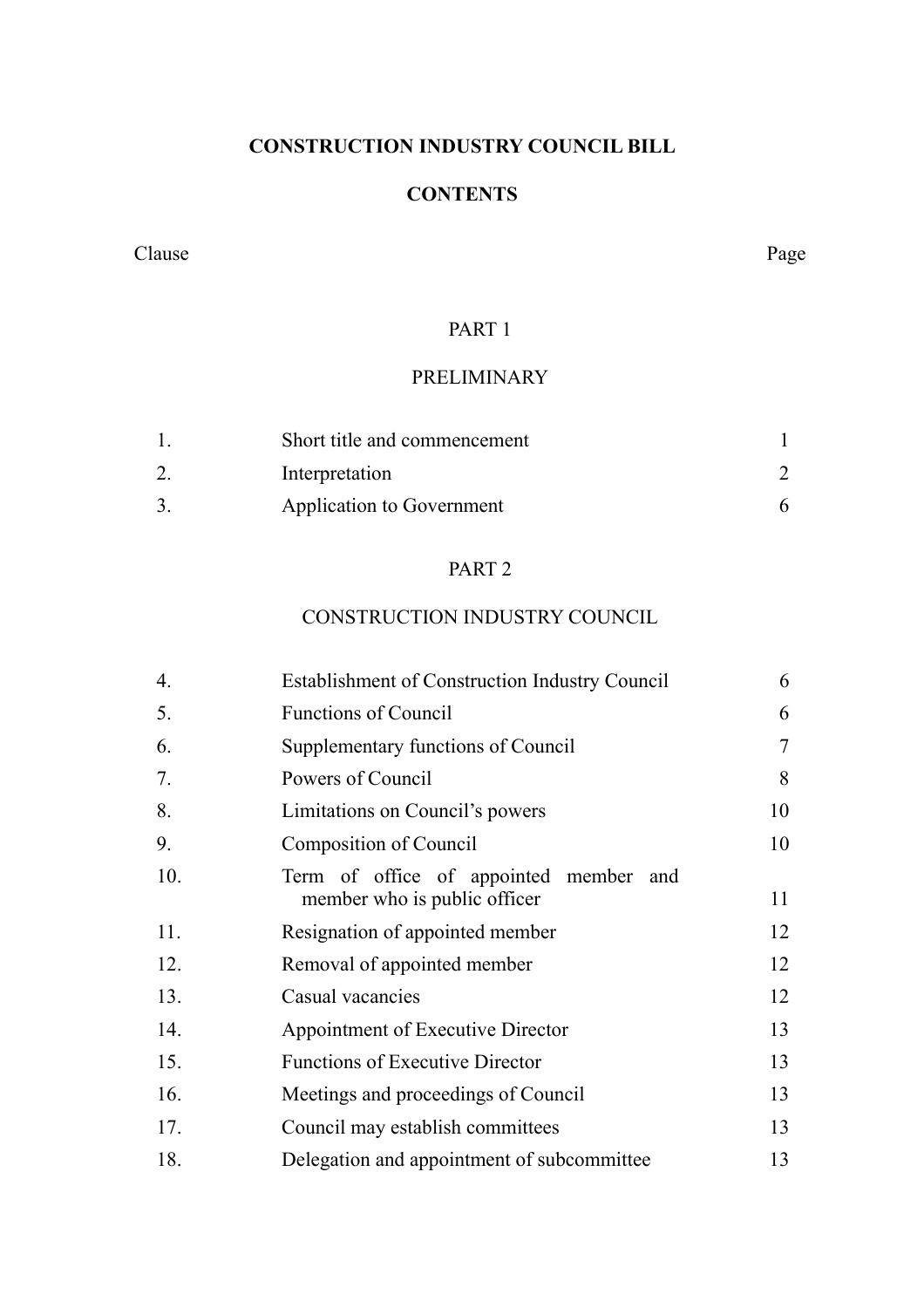| 19 | Employment of staff                    | 14   |
|----|----------------------------------------|------|
| 20 | Staff benefits, etc.                   | 14   |
| 21 | Protection of members of Council, etc. | I 5. |
| 22 | Provision of funds by CITA             | 16   |

## FINANCIAL PROVISIONS

| 23. | Funds and property of Council            | 16 |
|-----|------------------------------------------|----|
| 24. | Estimates and financial year             | 17 |
| 25. | Bank account                             | 17 |
| 26. | Investment of funds                      | 17 |
| 27. | Accounts                                 | 17 |
| 28. | <b>Auditors</b>                          | 18 |
| 29. | Submission of reports, etc. to Secretary | 18 |
| 30. | Exemption from taxation                  | 18 |

## PART 4

## CONSTRUCTION INDUSTRY TRAINING BOARD

| 31. | Establishment of Construction Industry Training<br>Board | 19 |
|-----|----------------------------------------------------------|----|
| 32. | Composition, meetings and proceedings of<br>Board, etc.  | 19 |

## PART 5

## LEVY

| 33. | Interpretation of this Part |  |
|-----|-----------------------------|--|
| 34. | Imposition of levy          |  |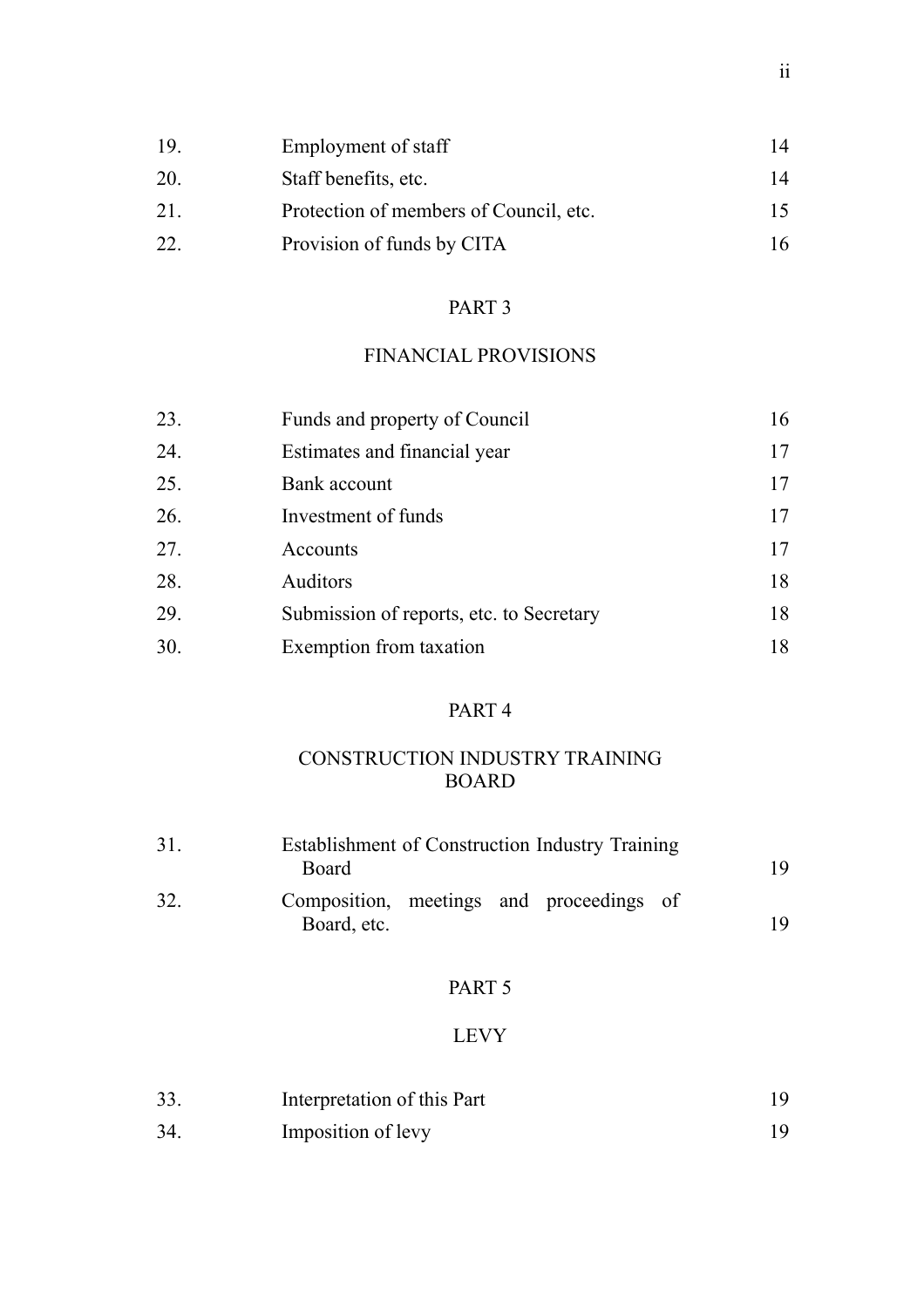| 35. | Who is to pay levy                                                                                                          | 20 |
|-----|-----------------------------------------------------------------------------------------------------------------------------|----|
| 36. | Contractor and authorized person to notify<br>Council of their carrying out construction<br>operations                      | 20 |
| 37. | Notice of payment made in respect of<br>construction operations                                                             | 21 |
| 38. | Notice of completion of construction operations                                                                             | 21 |
| 39. | Assessment pursuant to notice of payment or<br>notice of completion                                                         | 22 |
| 40. | Assessment for construction operations under<br>term contract may be deferred                                               | 23 |
| 41. | Assessment in respect of stage or part of<br>construction operations                                                        | 23 |
| 42. | Powers of Council to make assessment                                                                                        | 23 |
| 43. | Imposition of surcharge                                                                                                     | 24 |
| 44. | limit on making assessment, etc.:<br>Time<br>construction operations under term contract                                    | 24 |
| 45. | limit on imposing surcharge, etc.:<br>Time<br>construction operations under term contract                                   | 25 |
| 46. | limit on making assessment, etc.:<br>Time<br>construction operations other than those under<br>term contract                | 25 |
| 47. | Time limit on imposing surcharge, etc.:<br>construction operations other than those under                                   |    |
|     | term contract                                                                                                               | 26 |
| 48. | Payment of levy, surcharge or penalty, etc.                                                                                 | 26 |
| 49. | Recovery of levy, surcharge or penalty, etc.                                                                                | 27 |
| 50. | Levy, surcharge or penalty, etc. payable despite<br>intention to object                                                     | 27 |
| 51. | Council's power to waive or refund whole or<br>part of levy, surcharge or penalty, etc.                                     | 27 |
| 52. | Application of this Part                                                                                                    | 27 |
| 53. | Power of Chief Executive in Council to exclude<br>operations<br>construction<br>from<br>certain<br>application of this Part | 28 |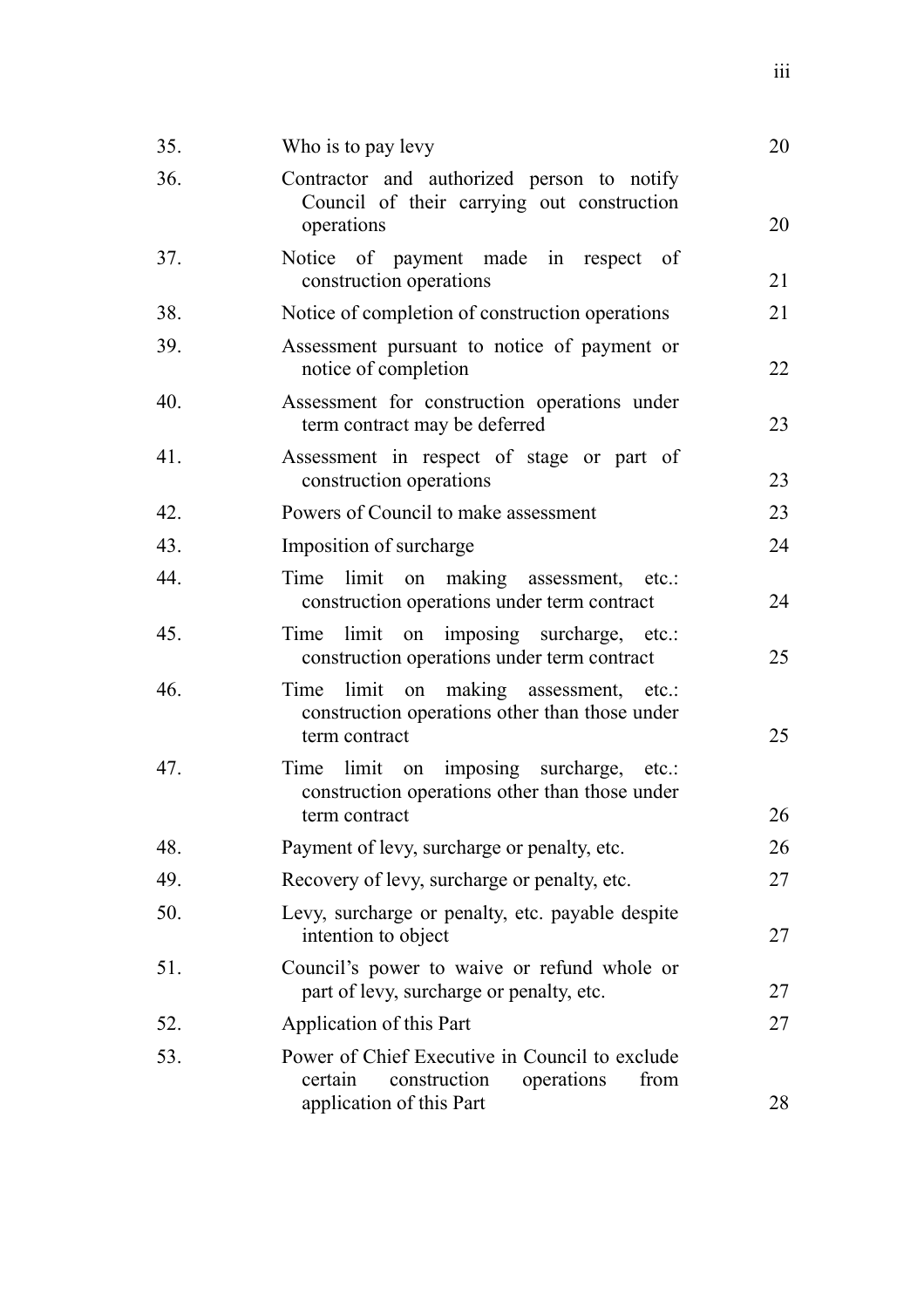## VALUE OF CONSTRUCTION OPERATIONS, ETC.

| 54 | Value of construction operations       | 28 |
|----|----------------------------------------|----|
| 55 | Total value of construction operations | 29 |

#### PART 7

## OBJECTIONS AND APPEALS

| 56. | <b>Establishment of Objections Committee</b>        | 30  |
|-----|-----------------------------------------------------|-----|
| 57. | Objections to levy or surcharge                     | 30  |
| 58. | Decision of Objections Committee                    | 31  |
| 59. | Appeals against decision of Objections<br>Committee | 31  |
| 60. | Rules of court                                      | 32. |

## PART 8

### MISCELLANEOUS

| Provision of information                                    | 32 |
|-------------------------------------------------------------|----|
| Production of documents, etc.                               | 33 |
| Protection of information given under sections<br>61 and 62 | 33 |
| Documents under seal of Council                             | 34 |
| Power to sign Council's documents                           | 35 |
| Admissibility of documents                                  | 35 |
| Evidence by certificate, etc.                               | 35 |
| Appointment of authorized persons                           | 36 |
| Offences                                                    | 36 |
| Regulations                                                 | 37 |
|                                                             |    |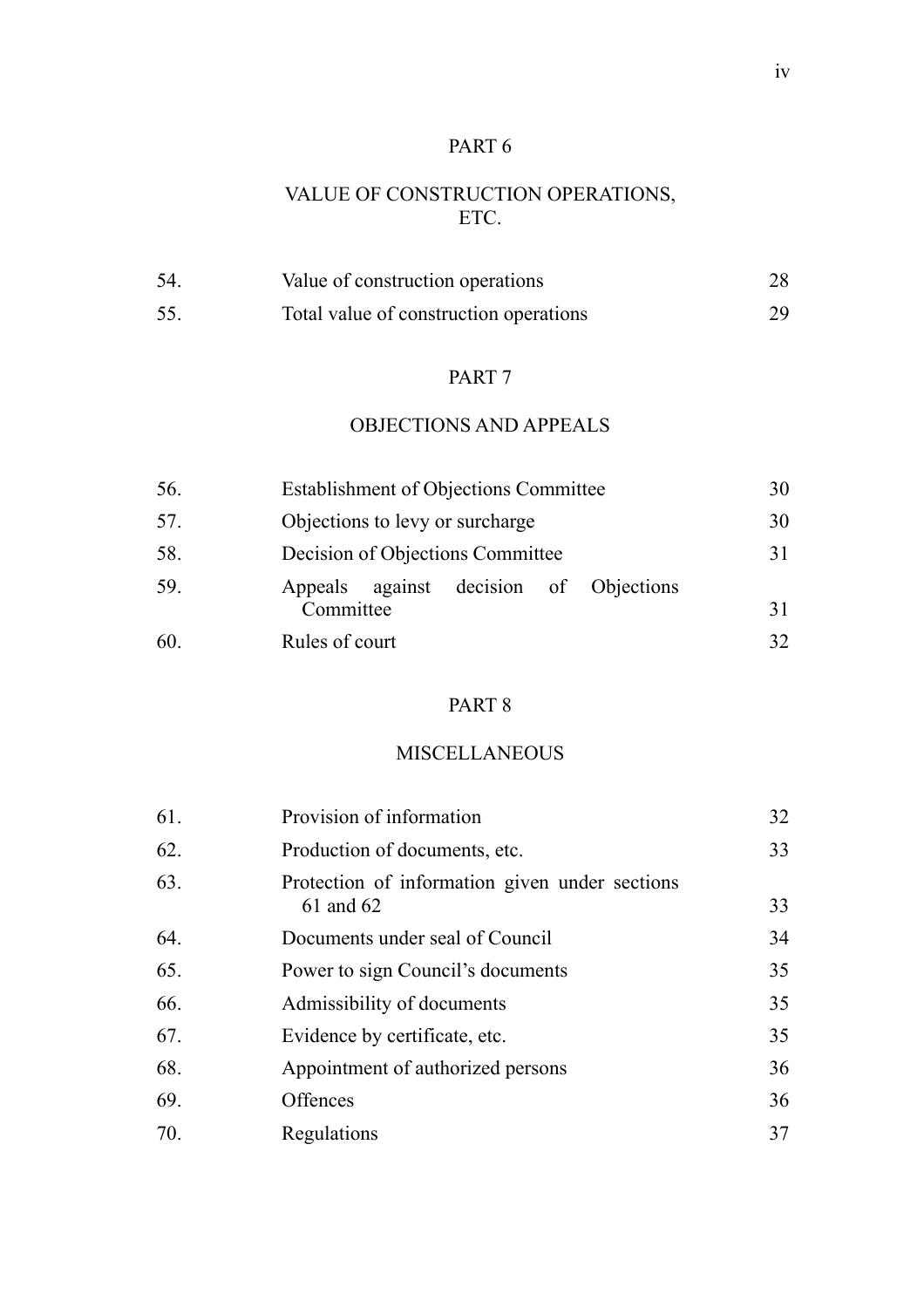| 71  | Power to amend Schedules 1, 2 and 3 |    |
|-----|-------------------------------------|----|
| 72. | Power to amend Schedule 4           | 38 |

## REPEAL, VESTING, TRANSITIONAL AND SAVINGS PROVISIONS, AND CONSEQUENTIAL OR RELATED **AMENDMENTS**

| 73.        | Repeal                                                                                                                               | 39 |
|------------|--------------------------------------------------------------------------------------------------------------------------------------|----|
| 74.        | Vesting<br>of<br>rights,<br>assets,<br>liabilities<br>and<br>obligations of CITA in Council and saving of<br>validity of CITA's acts | 39 |
| 75.        | Completion of acts already commenced                                                                                                 | 39 |
| 76.        | Rights of action                                                                                                                     | 39 |
| 77.        | Legal claims and pending legal proceedings, etc.                                                                                     | 40 |
| 78.        | Effect of existing agreement, etc.                                                                                                   | 40 |
| 79.        | References to CITA                                                                                                                   | 40 |
| 80.        | Delivery of books, etc.                                                                                                              | 41 |
| 81.        | Record of property                                                                                                                   | 41 |
| 82.        | Continuance of employment                                                                                                            | 41 |
| 83.        | Submission of reports on activities of CITA                                                                                          | 41 |
| 84.        | Council to appoint auditor for the purposes of<br>section 83                                                                         | 42 |
| 85.        | Transitional provisions in relation to certain<br>construction operations                                                            | 43 |
| 86.        | Consequential or related amendments                                                                                                  | 43 |
| Schedule 1 | Construction operations                                                                                                              | 43 |
| Schedule 2 | Meetings and proceedings of Council                                                                                                  | 46 |
| Schedule 3 | Composition, meetings and proceedings<br>- of<br>Board, etc.                                                                         | 48 |
| Schedule 4 | Levy                                                                                                                                 | 54 |
| Schedule 5 | Consequential or related amendments                                                                                                  | 54 |
|            |                                                                                                                                      |    |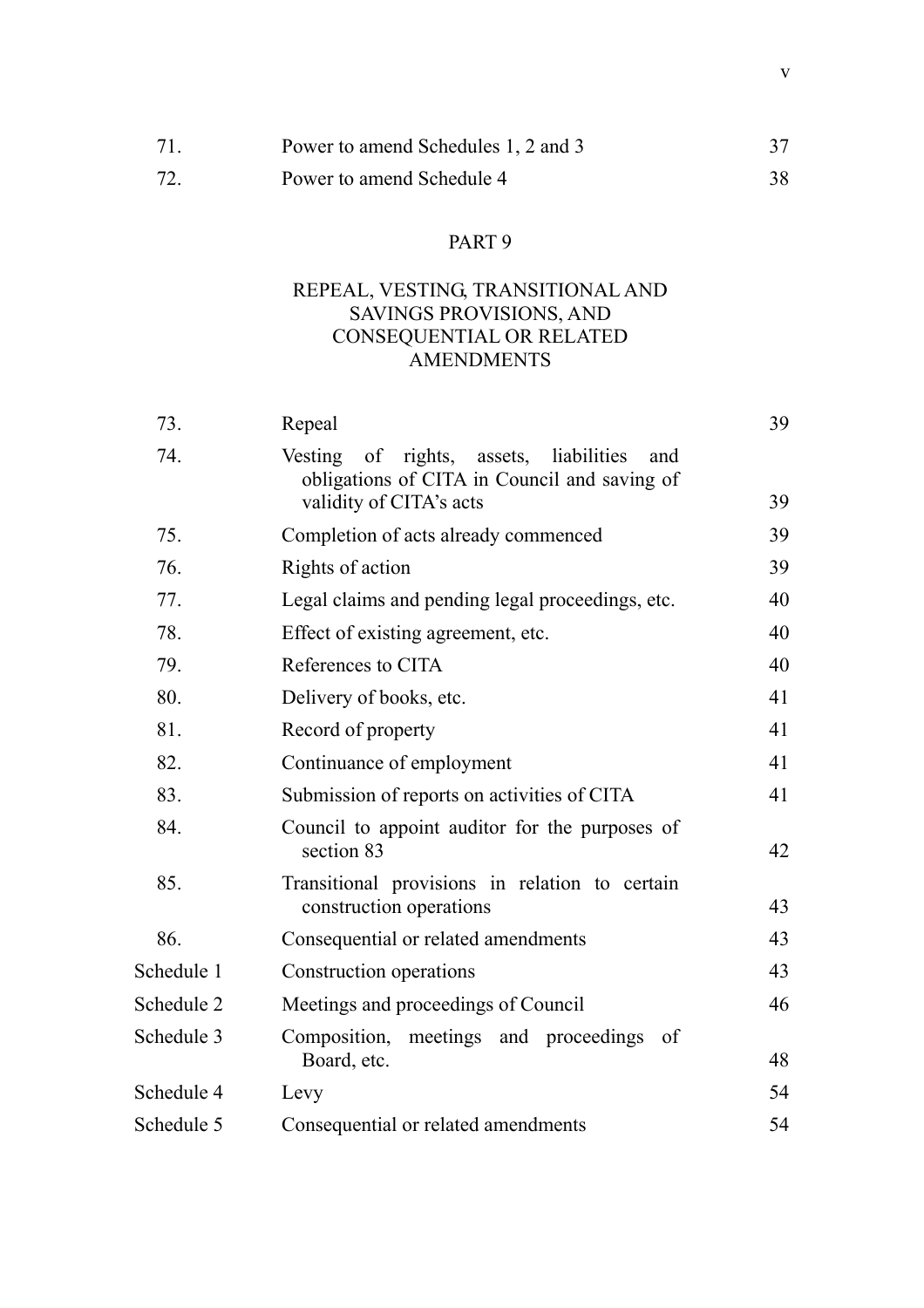### A BILL

#### To

Provide for –

- (a) the establishment of the Construction Industry Council as a body corporate;
- (b) the functions and management of the Construction Industry Council;
- (c) a levy to be paid by contractors in the construction industry in respect of construction operations;
- (d) the repeal of the Industrial Training (Construction Industry) Ordinance;
- (e) the dissolution of the Construction Industry Training Authority;
- (f) the vesting of the rights, assets, liabilities and obligations of the Construction Industry Training Authority in the Construction Industry Council;
- (g) corresponding amendments to the Pneumoconiosis (Compensation) Ordinance and the Pneumoconiosis (Compensation)(Assessment of Levy) Regulations in respect of the construction industry levy scheme under that Ordinance; and
- (h) consequential and related matters.

Enacted by the Legislative Council.

## PART 1

## PRELIMINARY

### **1. Short title and commencement**

(1) This Ordinance may be cited as the Construction Industry Council Ordinance.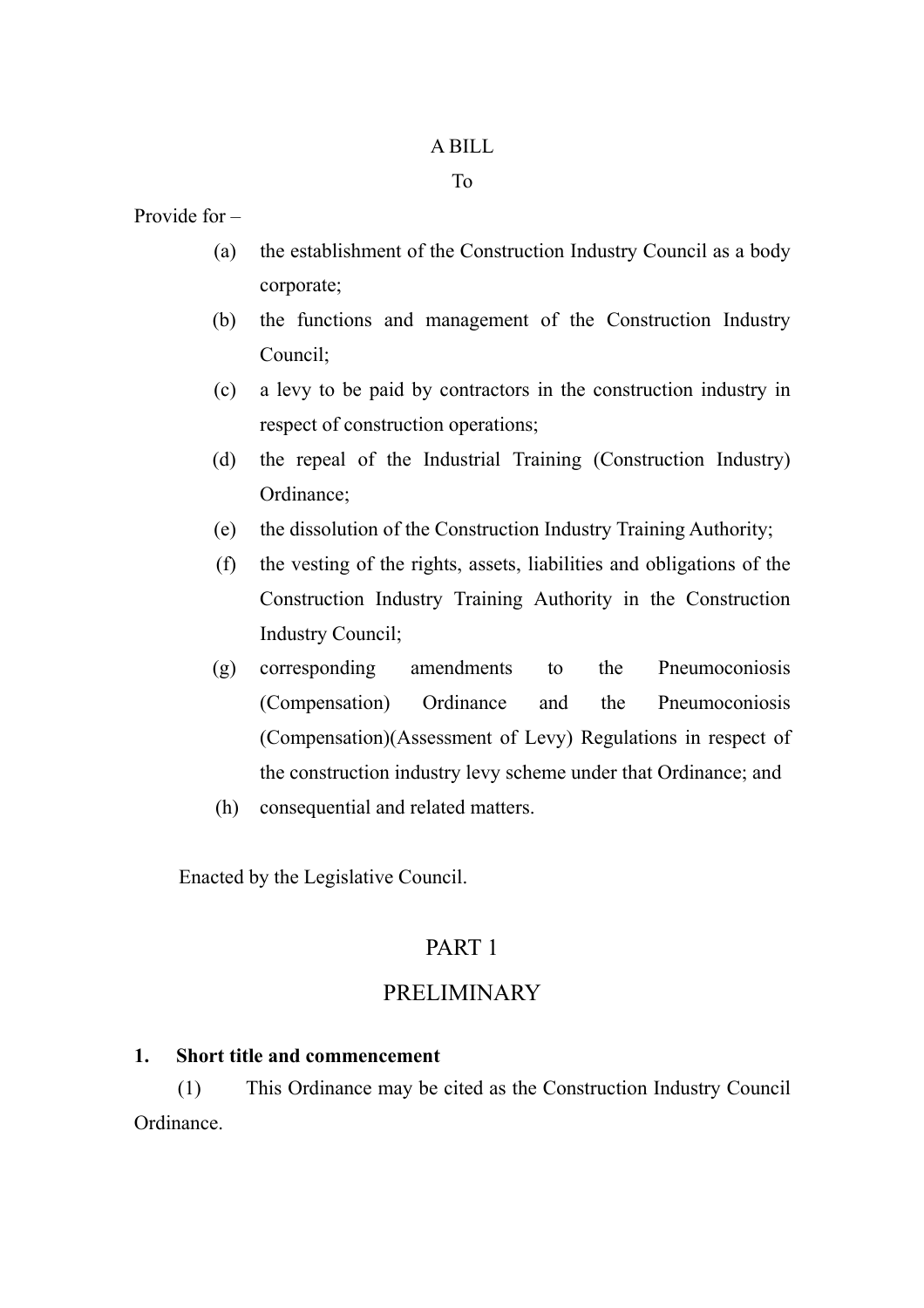(2) This Ordinance shall come into operation on a day to be appointed by the Secretary for the Environment, Transport and Works by notice published in the Gazette.

#### **2. Interpretation**

(1) In this Ordinance, unless the context otherwise requires –

"appointed day" (指定日期) means the day on which Part 9 comes into operation;

"appointed member" (委任成員) means a member of the Council appointed under section  $9(1)(a)$  or (d);

"authorized person" (獲授權人), in relation to construction operations, means –

- (a) the authorized person appointed or nominated under section 4 of the Buildings Ordinance (Cap. 123) in respect of the construction operations; or
- (b) if no authorized person is appointed under that section, the person appointed in accordance with section 68 in respect of the construction operations;

"Board" ( 訓練委員會 ) means the Construction Industry Training Board established under section 31;

"building" (建築物) has the same meaning as in section  $2(1)$  of the Buildings Ordinance (Cap. 123);

"carry out" (進行), in relation to construction operations, includes –

- (a) to manage, or to arrange for, the carrying out of the construction operations;
- (b) to provide one's own labour or that of any other persons for the carrying out of the construction operations; and
- (c) otherwise to undertake the construction operations;
- "CITA" ( 訓練局 ) means the Construction Industry Training Authority established by section 4 of the Industrial Training (Construction Industry) Ordinance (Cap. 317);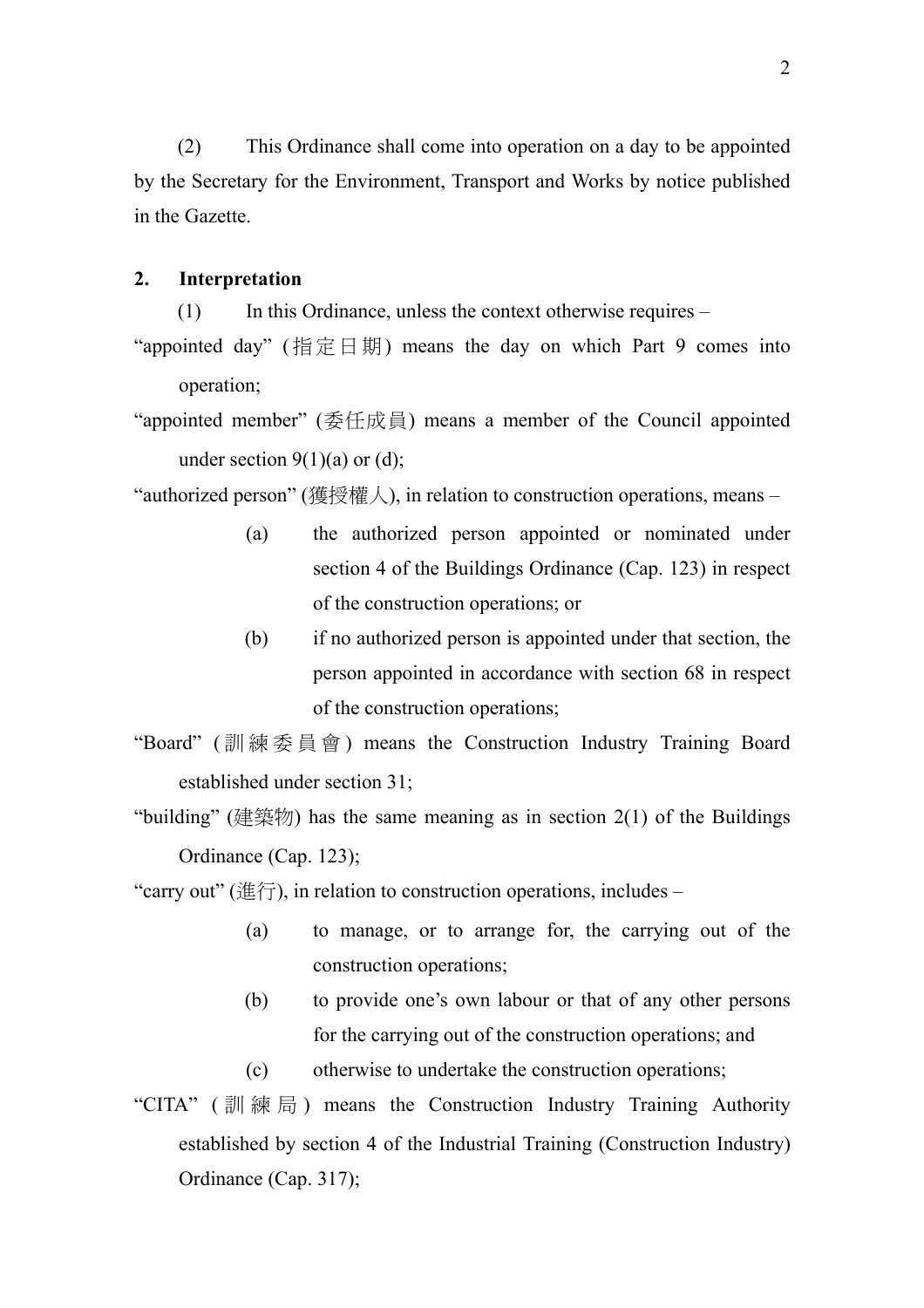- "construction contract" (建造合約) means a contract between an employer and a contractor under which the contractor carries out construction operations but does not include a contract of employment;
- "construction industry" (建造業) means the industry in which construction operations are carried out;
- "construction operations" (建造工程) has the meaning assigned to it in Schedule 1;
- "contract of employment" (僱傭合約) has the same meaning as in section  $2(1)$ of the Employment Ordinance (Cap. 57);
- "contractor" (承建商), in relation to construction operations (whether the construction operations are carried out under a contract or otherwise), means –
	- (a) the person appointed as contractor under section 9 of the Buildings Ordinance (Cap. 123) in respect of the construction operations; or
	- (b) if no such person is appointed, the person who carries out the construction operations;
- "Council" (議會) means the Construction Industry Council established by section 4;
- "employer" (聘用人) means a person for whom a contractor carries out construction operations, whether under a contract or otherwise;
- "Executive Director" (執行總監) means the Executive Director appointed under section 14;
- "financial year" (財政年度) means the period fixed as the financial year of the Council under section 24(1);
- "function" (職能) includes a power, authority or duty;
- "further penalty" (另加罰款) means any further penalty payable under section 48(3);
- "levy" (徵款) means the Construction Industry Levy referred to in section  $34(2)$ ;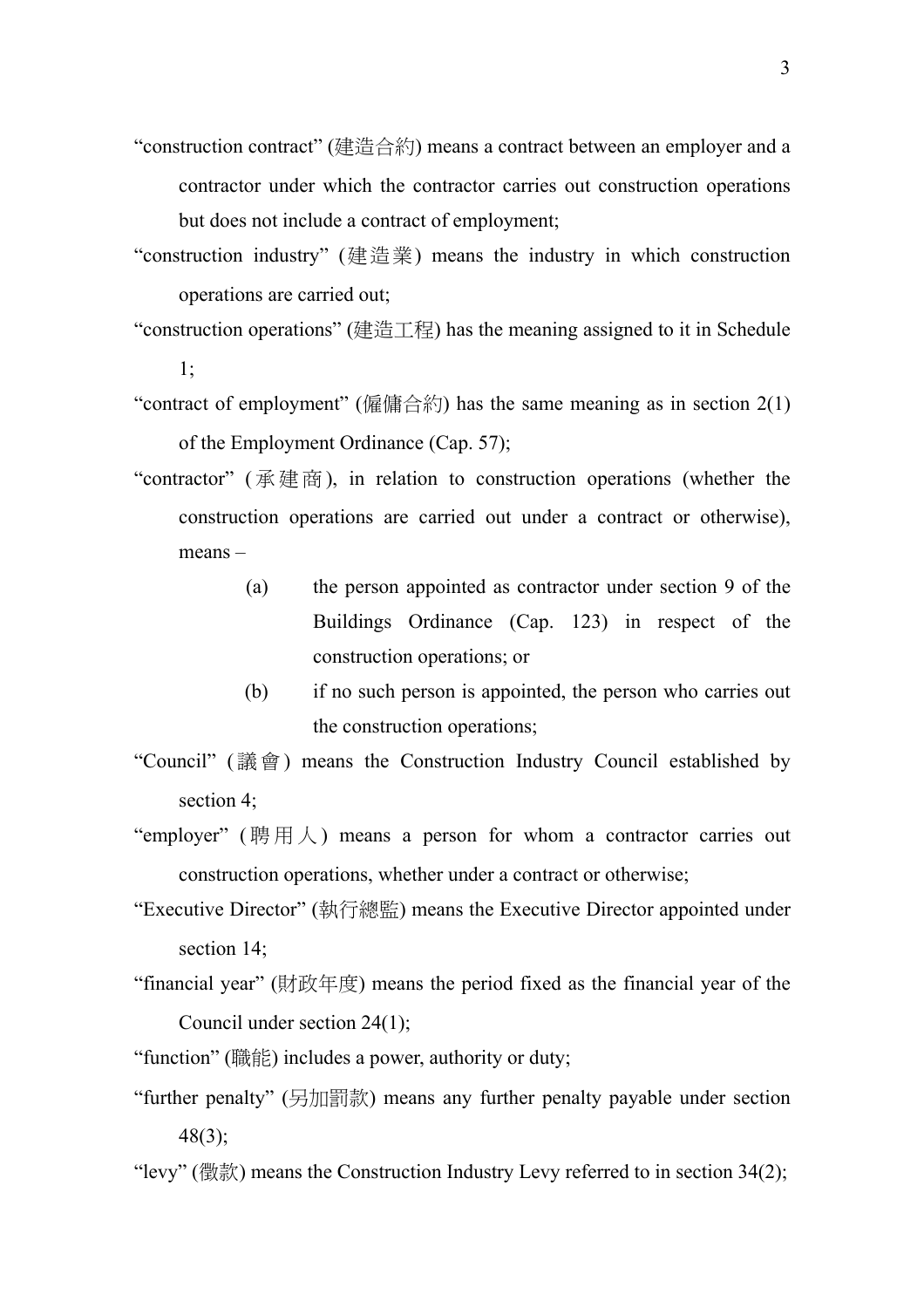- "notice of assessment" (評估通知) means a notice of assessment described in section  $35(3)$ ;
- "notice of surcharge" (附加費通知) means a notice of the surcharge referred to in section  $43(3)$ ;
- "Objections Committee" (異議審核委員會) means the committee established under section 56;

"objector" ( $\boxtimes$ 對者) means a person who makes an objection under section 57; "penalty" (罰款) means any penalty payable under section  $48(2)$ ;

"Secretary" (局長) means the Secretary for the Environment, Transport and Works:

"surcharge" (附加費) means any surcharge imposed under section 43;

"term contract" (固定期合約) means a construction contract –

- (a) that provides for completion of all construction operations to which the contract relates within a specified period (whether or not such period may be varied by agreement); and
- (b) under which a contractor carries out construction operations as required by the employer by any notice issued from time to time within the specified period by or on behalf of the employer to the contractor;

"total value" (總價值), in relation to any construction operations, means the total value of the construction operations as defined in section 55;

- "value" (價值), in relation to any construction operations, means the value of the construction operations as ascertained under section 54;
- "works order" (施工通知) means a notice issued by or on behalf of an employer to a contractor under a term contract, by which the employer requires construction operations to be carried out.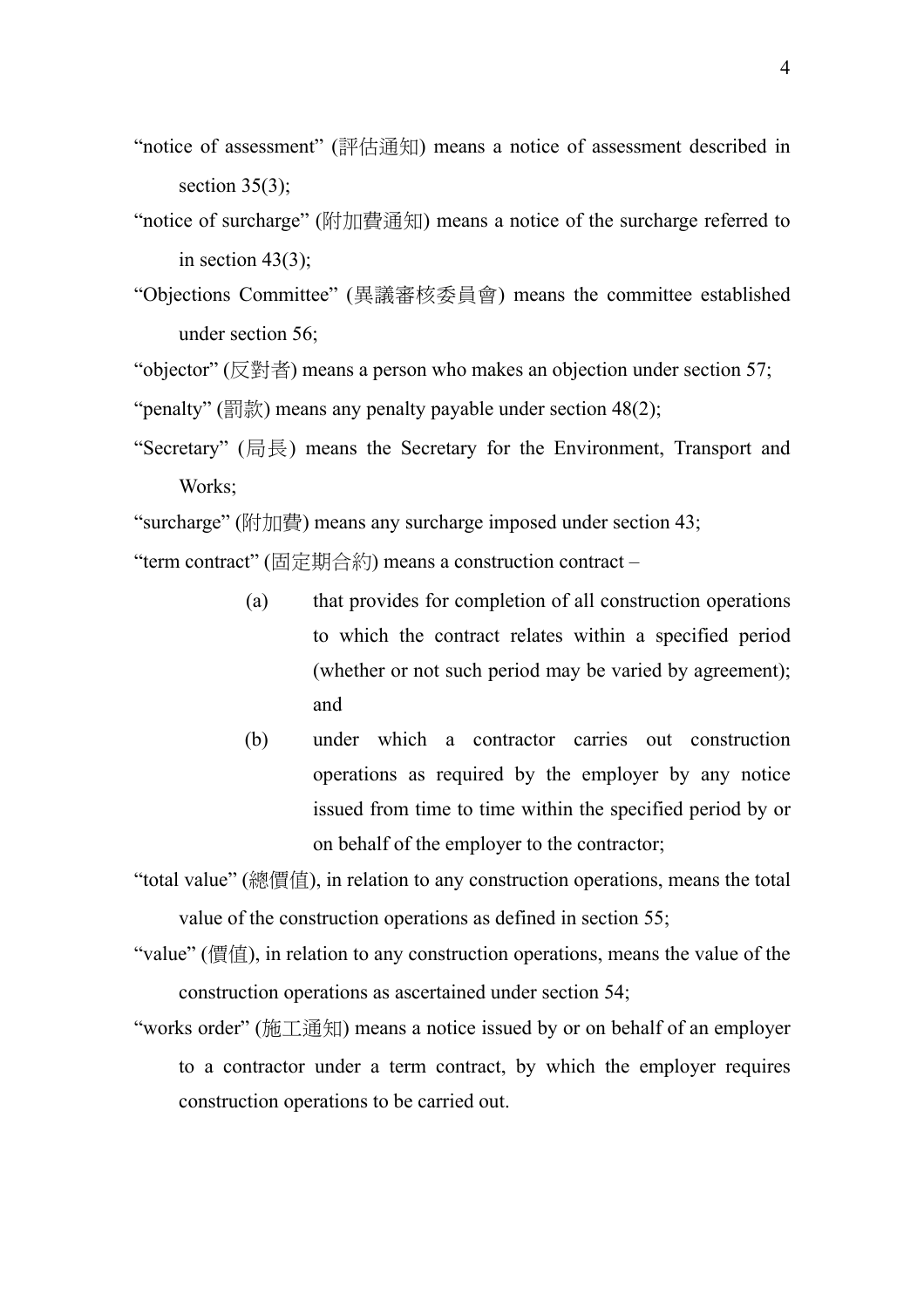(2) Without affecting the generality of the definitions of "contractor" and "employer" under subsection (1), the following applies for the purposes of construing those terms –

- (a) where a person carries out construction operations for any other person under a contract of employment –
	- (i) if the first-mentioned person is appointed as contractor under section 9 of the Buildings Ordinance (Cap. 123) in respect of the construction operations, he (and not that other person) is the contractor in respect of the construction operations; and
	- (ii) if the first-mentioned person is not appointed as contractor under section 9 of the Buildings Ordinance (Cap. 123) in respect of the construction operations, the first-mentioned person is not the contractor in respect of the construction operations, and the person for whom the construction operations are carried out is the contractor;
- (b) where a person carries out construction operations for himself without any arrangement for the carrying out of the construction operations by any other person, the firstmentioned person is both the contractor and the employer in respect of the construction operations;
- (c) where a person carries out construction operations for himself with the assistance, under a contract of employment, of one or more other persons none of whom is appointed as contractor under section 9 of the Buildings Ordinance (Cap. 123) in respect of the construction operations, the first-mentioned person is both the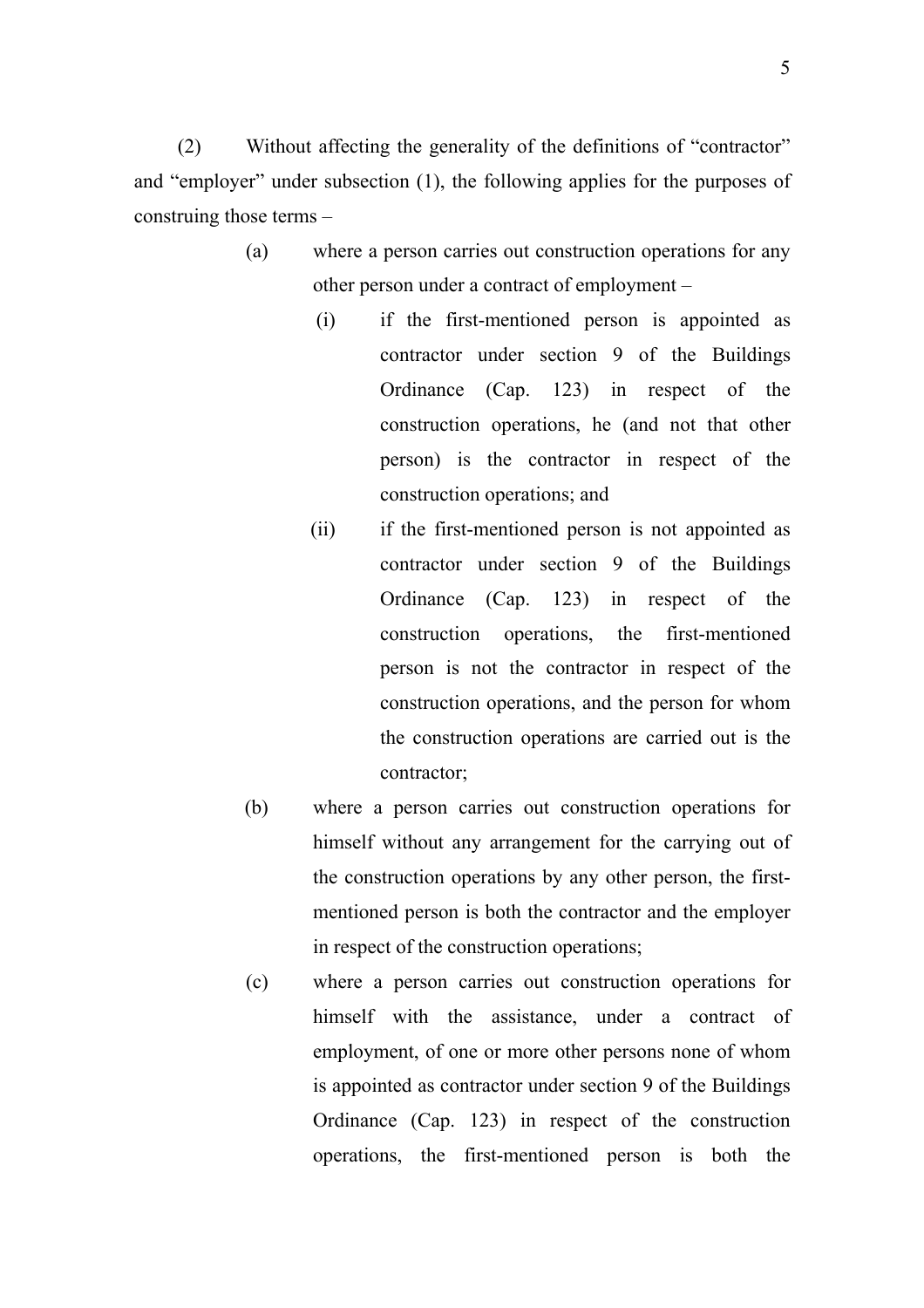contractor and the employer in respect of the construction operations.

### **3. Application to Government**

This Ordinance binds the Government.

## PART 2

## CONSTRUCTION INDUSTRY COUNCIL

### **4. Establishment of Construction Industry Council**

(1) There is established by this section a body to be known as the "Construction Industry Council".

(2) The Council is a body corporate with perpetual succession and is required to have a common seal.

(3) The Council may sue and be sued in its corporate name.

(4) The Council is not to be regarded as the servant or agent of the Government or as enjoying any status, immunity or privilege of the Government.

### **5. Functions of Council**

The functions of the Council are –

- (a) to advise and make recommendations to the Government on strategic matters, major policies and legislative proposals, that may affect or are connected with the construction industry;
- (b) to reflect to the Government the construction industry's needs and aspirations;
- (c) to elevate the quality and competitiveness of the construction industry by promoting the ongoing development and improvement of the industry;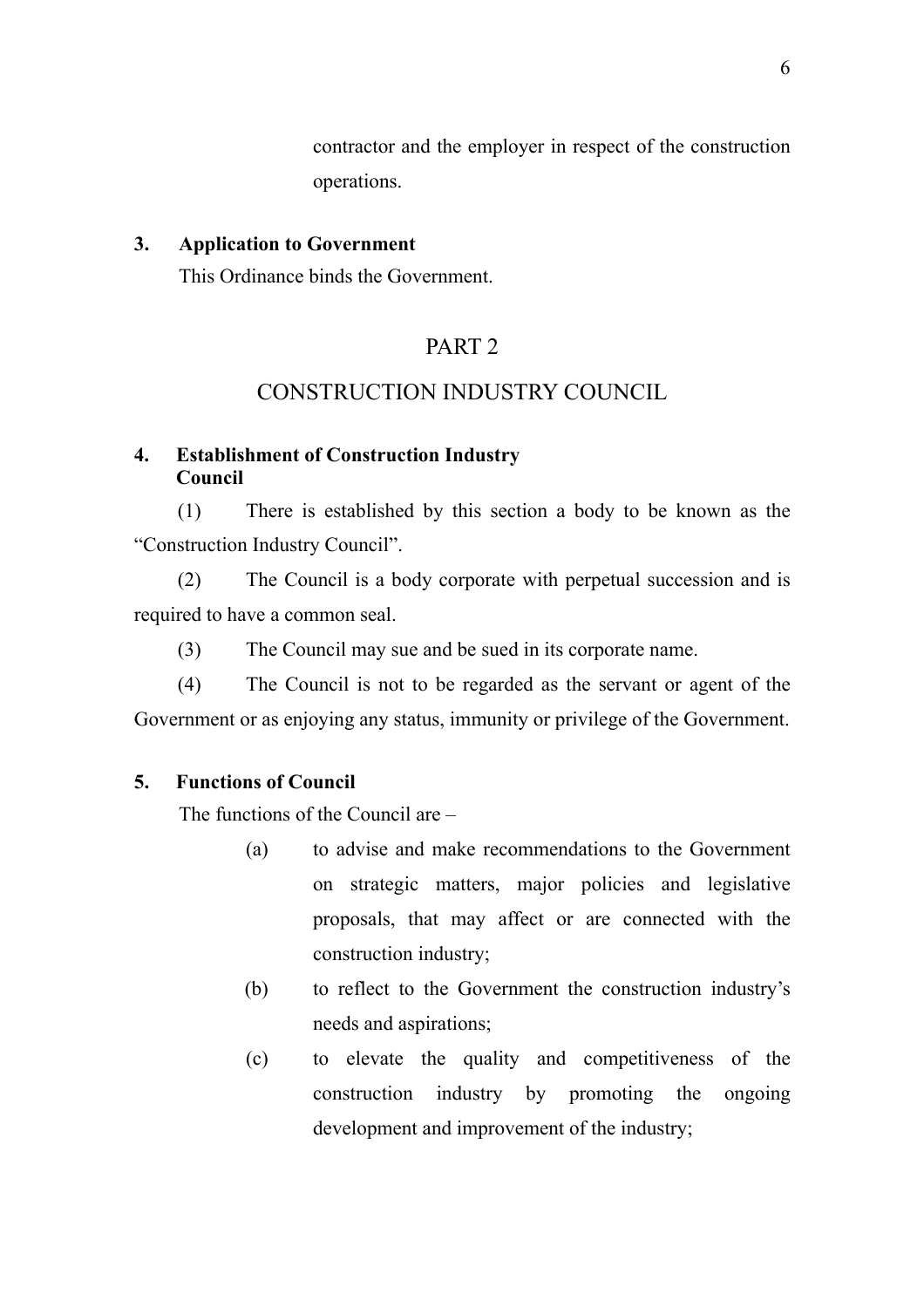- (d) to uphold professionalism and integrity within the construction industry by promoting self-regulation, formulating codes of conduct and enforcing such codes;
- (e) to improve the performance of stakeholders in the construction industry through establishing or administering registration schemes or rating schemes;
- (f) to advance the skills of personnel in the construction industry through planning, promotion, supervision, provision or coordination of training courses or programmes;
- (g) to encourage research activities and the use of innovative techniques and to establish or promote the establishment of standards for the construction industry;
- (h) to promote good practices in the construction industry in relation to procurement methods, site safety, environmental protection, sustainable construction and other areas conducive to improving construction quality;
- (i) to serve as a resource centre for the sharing of knowledge and experience within the construction industry;
- (j) to monitor improvements made by the construction industry through the compilation of performance indicators;
- (k) to make recommendations with respect to the rate of the levy imposed under this Ordinance; and
- (l) to perform any other functions relevant to the construction industry, including those functions imposed on it by or under this Ordinance or any other enactment.

## **6. Supplementary functions of Council**

Without limiting section 5, the Council also has the following functions –

(a) to provide training courses for the construction industry;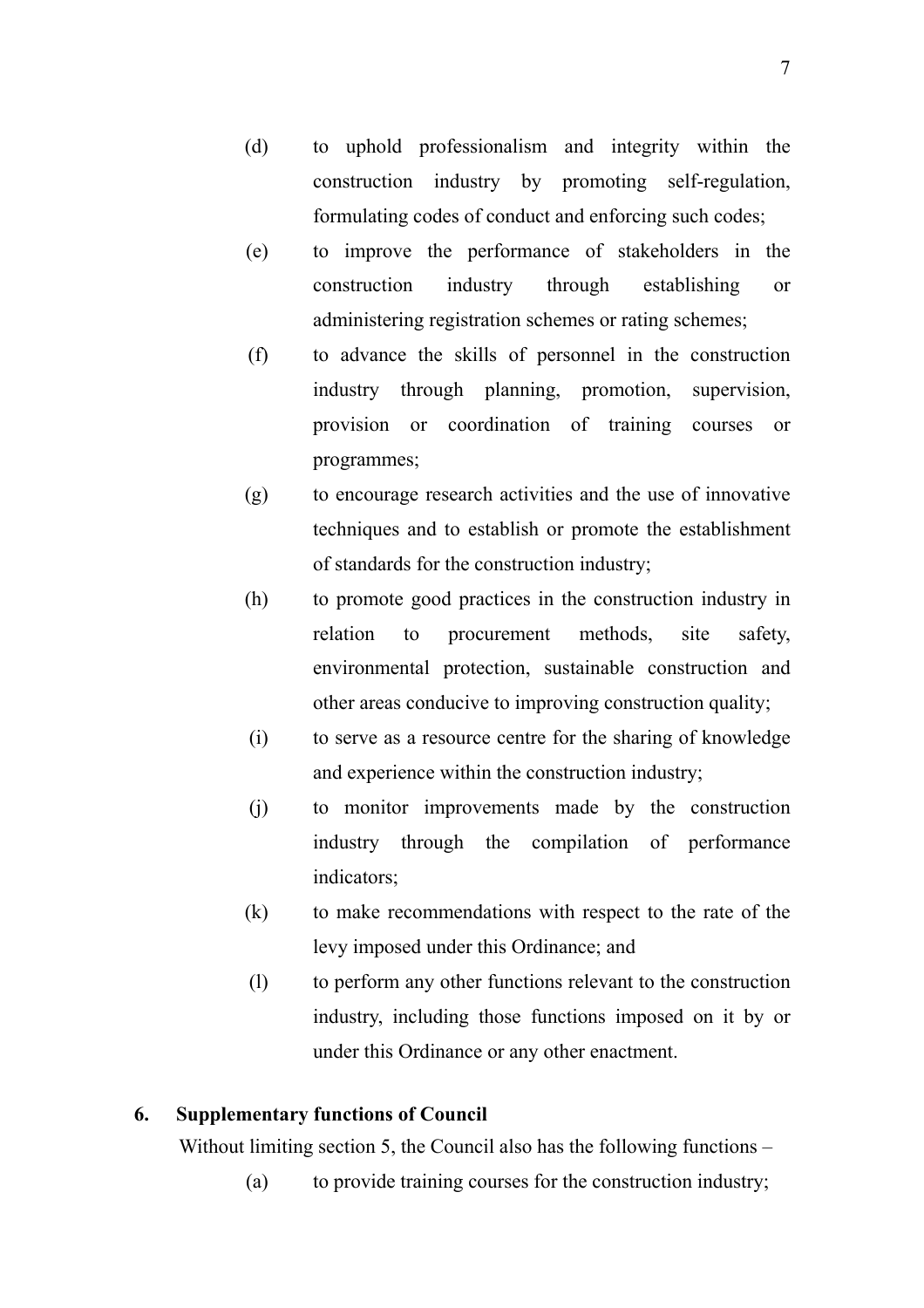- (b) to establish and maintain industrial training centres for the construction industry;
- (c) to assist, including by the provision of financial assistance, in the placement of persons who have completed training courses provided for the construction industry;
- (d) to assess the standards of skills achieved by any person in any kind of work involving or in connection with the construction industry, to conduct examinations and tests, to issue or award certificates of attendance or competence, and to establish the standards to be achieved in respect of any such work.

#### **7. Powers of Council**

(1) The Council may do all such things as are necessary for, or incidental or conducive to, the performance of its functions.

- (2) Without limiting subsection (1), the Council may
	- (a) hold, acquire or lease any kind of property, whether movable or immovable;
	- (b) subject to section 8(1), sell or otherwise dispose of any kind of property, whether movable or immovable;
	- (c) enter into, assign or accept the assignment of, and vary or rescind, any contract or obligation;
	- (d) subject to section 8(2) and (3), meet the expenditure on any item shown in the estimates of expenditure of the Council, borrow or otherwise raise money on such security as may be necessary, and charge all or any of the property of the Council for the purposes of meeting its expenditure;
	- (e) charge fees for the use of any facility or service provided by the Council or in respect of any registration scheme or rating scheme established or administered by the Council;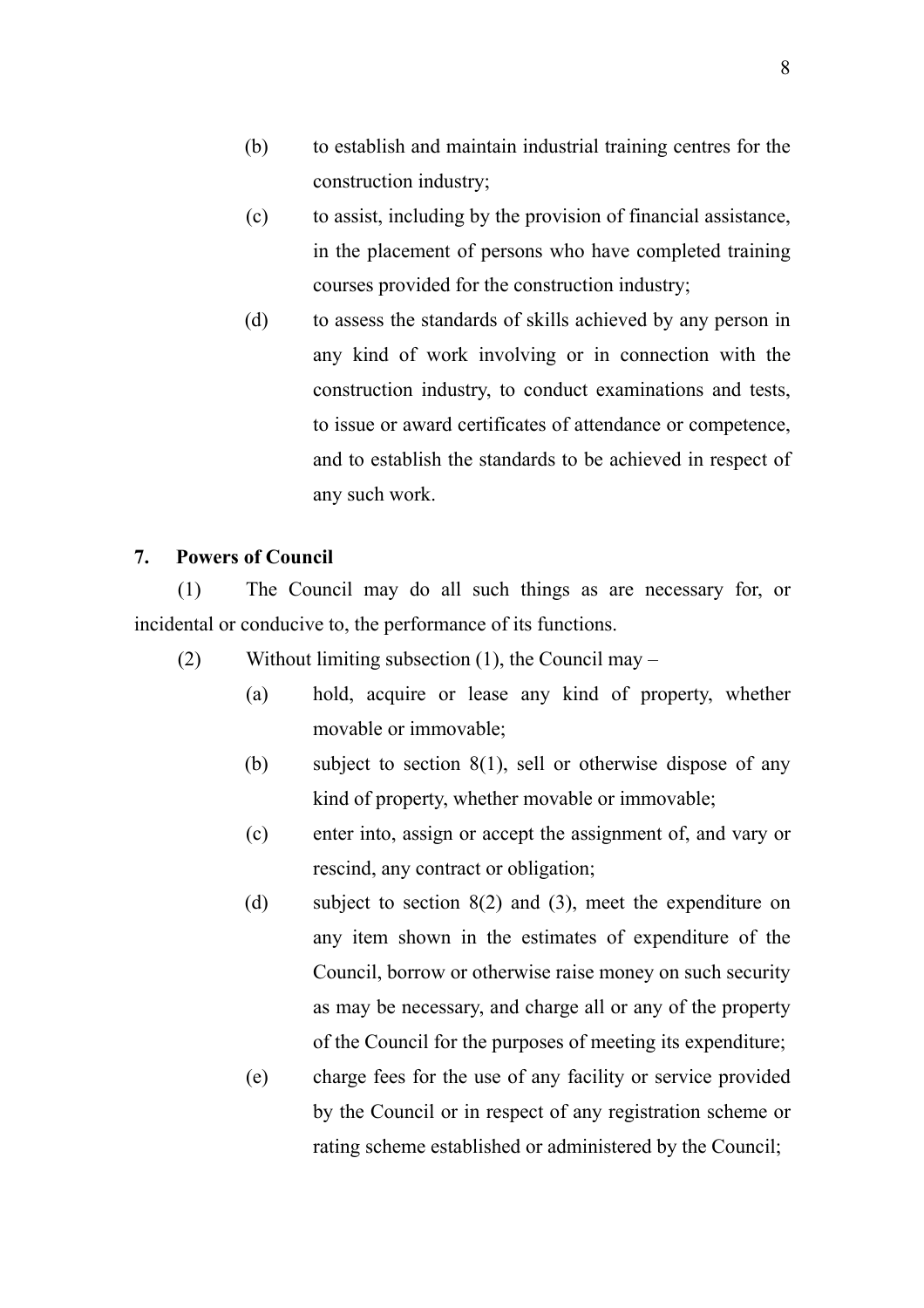- (f) engage any technical, professional or other person to provide any such facility or service, and determine any matter relating to such engagement;
- (g) devise, establish, operate and maintain registration schemes or rating schemes in respect of stakeholders, companies or personnel of the construction industry;
- (h) conduct research into any matter relating to its functions;
- (i) determine standards for application in the construction industry, in particular the standards for designs, processes, construction techniques, products, materials and methods of procurement and recommend the adoption of such standards;
- (j) collect, analyse, compile, publish and disseminate information relating to the construction industry or such other subject as may be necessary for the performance of its functions;
- (k) formulate, issue and promulgate codes of conduct for construction personnel and good practices in the construction industry;
- (l) investigate or otherwise dispose of complaints concerning any code of conduct, registration scheme or rating scheme;
- (m) conduct reviews in respect of codes of conduct, registration schemes and rating schemes;
- (n) set training requirements, provide and approve training courses and conduct examinations and tests, in respect of construction operations;
- (o) issue and award certificates of attendance or competence in respect of such training courses, examinations and tests and oversee and administer apprenticeship schemes for the construction industry;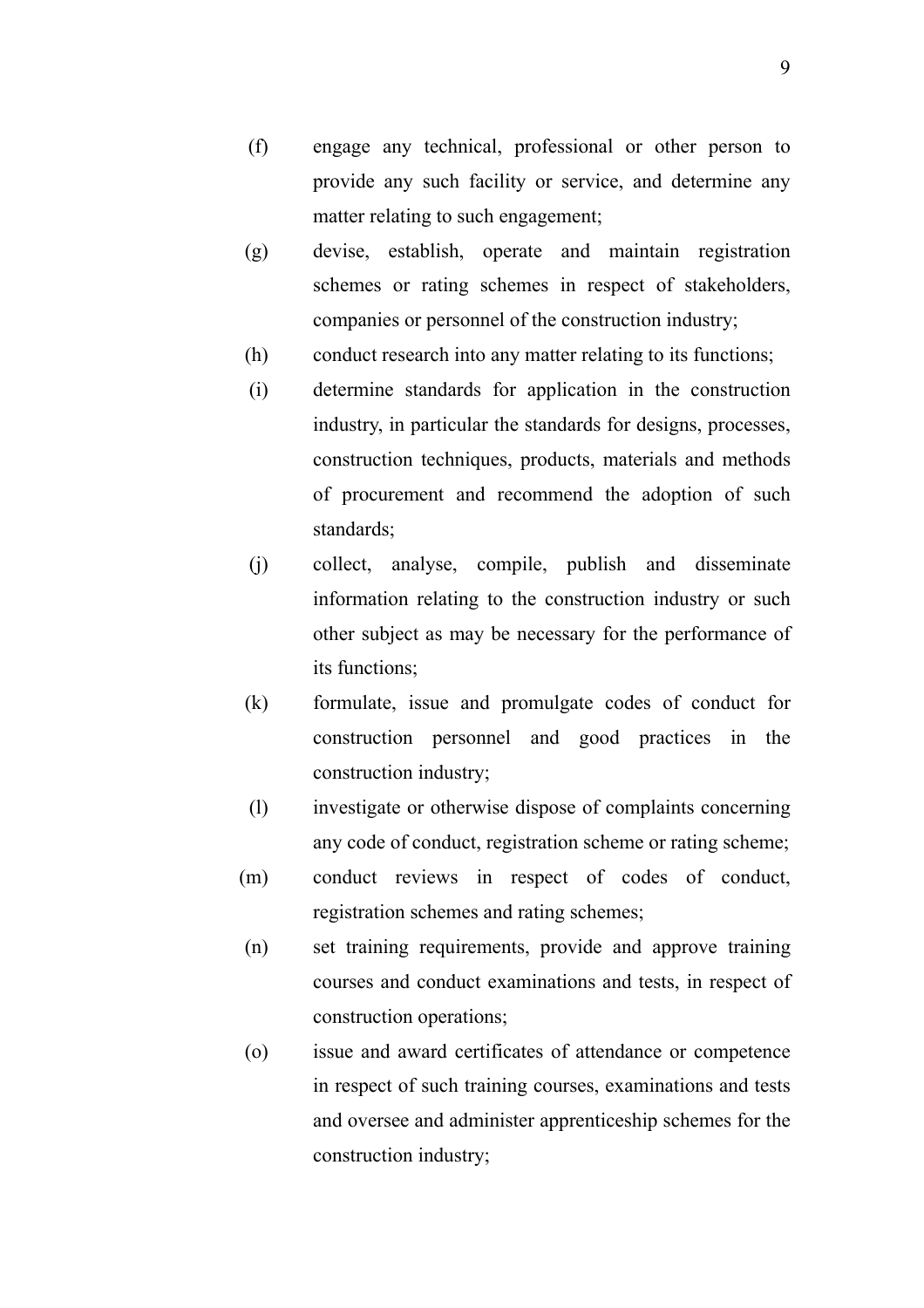- (p) organize and arrange seminars, exhibitions, workshops, conferences or training courses or programmes for the construction industry;
- (q) engage in publicity activities in any form that the Council considers appropriate;
- (r) form or manage or participate in the formation or management of any company or engage the services of any other body;
- (s) acquire or dispose of shares in any company; and
- (t) receive any funds, donations or gifts lawfully given for a purpose consistent with its statutory objects.

### **8. Limitations on Council's powers**

(1) Except with the approval of the Chief Executive, the Council shall not sell or otherwise dispose of any land granted at nil premium by the Government.

(2) Except with the approval of the Financial Secretary, the Council shall not borrow or otherwise raise an amount which by itself exceeds 10% of the total estimated expenditure of the Council for the current financial year.

(3) Except with the approval of the Financial Secretary, the Council shall not borrow or otherwise raise an amount if the aggregate of that amount and the outstanding amounts previously borrowed or otherwise raised exceeds 10% of the total estimated expenditure of the Council for the current financial year.

## **9. Composition of Council**

- (1) The Council is to consist of
	- (a) a chairman appointed by the Secretary;
	- (b) the Executive Director;
	- (c) not more than 3 public officers appointed by the Secretary; and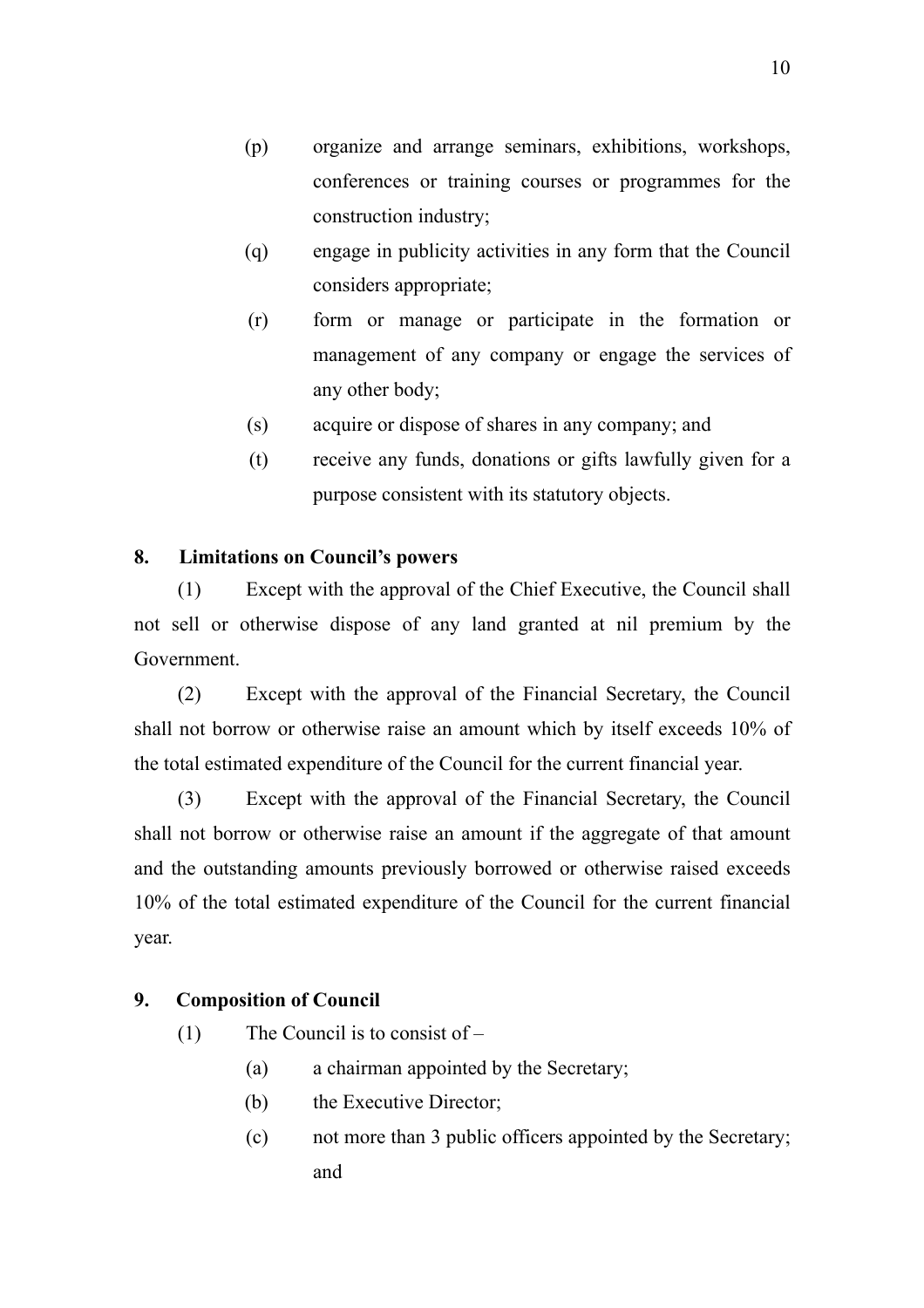(d) not more than 20 other members appointed by the Secretary.

(2) The Secretary may not appoint a public officer under subsection  $(1)(a)$  or  $(d)$ .

- (3) Of the members referred to in subsection  $(1)(d)$ 
	- (a) not more than 4 are to be persons who, in the opinion of the Secretary, represent employers;
	- (b) not more than 4 are to be persons who, in the opinion of the Secretary, represent professionals or consultants connected with the construction industry;
	- (c) not more than 5 are to be persons who, in the opinion of the Secretary, represent contractors, subcontractors, materials suppliers or equipment suppliers in the construction industry;
	- (d) not more than 2 are to be persons who, in the opinion of the Secretary, represent training institutes or academic or research institutions connected with the construction industry;
	- (e) not more than 2 are to be persons who, in the opinion of the Secretary, are from trade unions representing workers employed in the construction industry that are registered under the Trade Unions Ordinance (Cap. 332); and
	- (f) not more than 3 are to be such other persons as the Secretary thinks fit to be members of the Council.

(4) The Secretary is to give notice in the Gazette of an appointment under subsection  $(1)(a)$ ,  $(c)$  or  $(d)$ .

### **10. Term of office of appointed member and member who is public officer**

(1) An appointed member holds office for a period not exceeding 3 years as determined by the Secretary.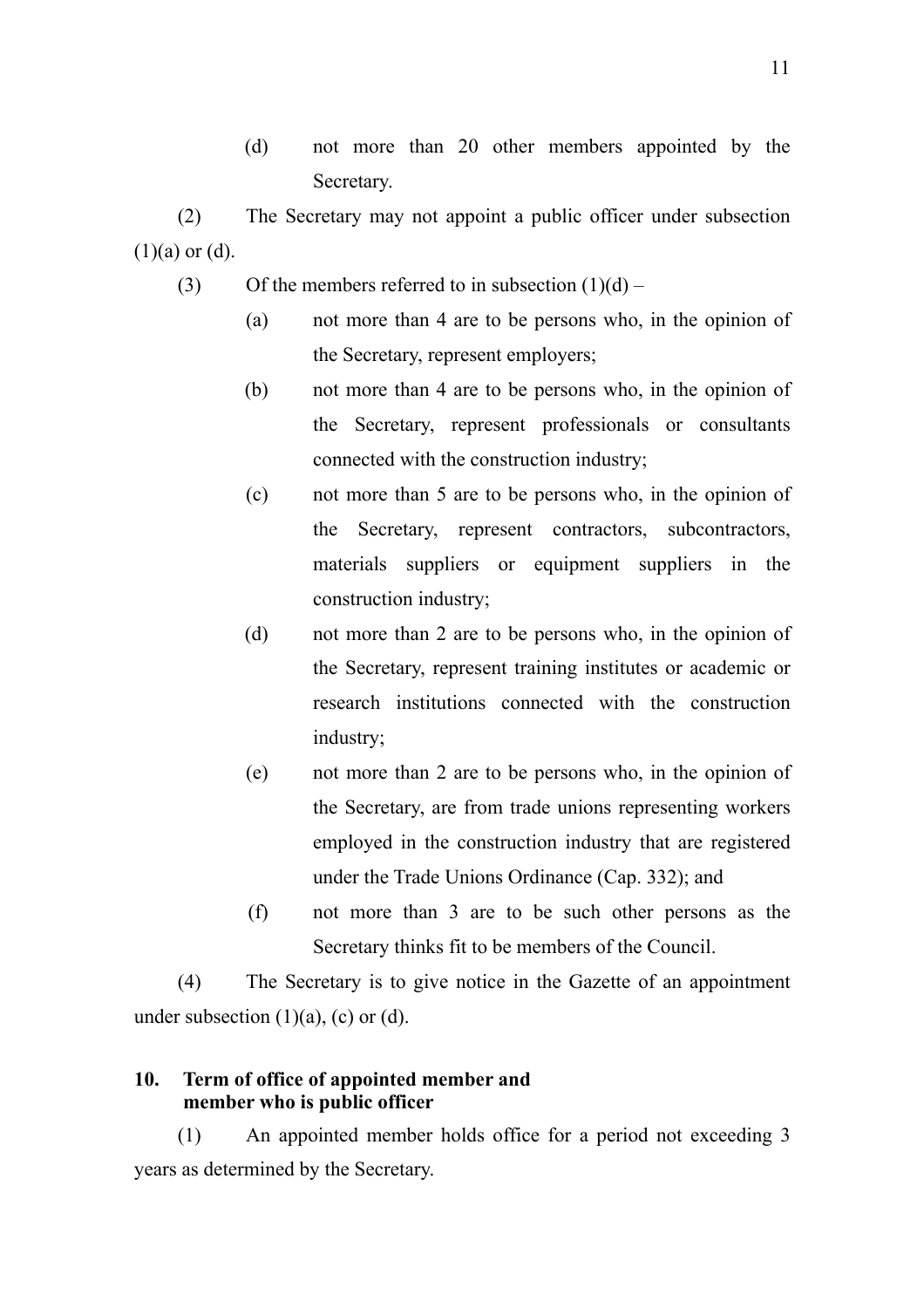(2) An appointed member is eligible for reappointment on the expiry of his term of office, but may not hold office for more than 2 consecutive terms.

(3) A member who is a public officer holds office at the discretion of the Secretary.

#### **11. Resignation of appointed member**

(1) An appointed member may resign at any time by giving notice in writing to the Secretary.

(2) A resignation takes effect on the date specified in the notice of resignation or, if a date is not specified, on the date the Secretary receives the notice.

#### **12. Removal of appointed member**

The Secretary may terminate the appointment of an appointed member if the member –

- (a) has been absent from 3 consecutive meetings of the Council without the Council's permission;
- (b) becomes bankrupt or enters into a voluntary arrangement within the meaning of section 2 of the Bankruptcy Ordinance (Cap. 6) with his creditors;
- (c) is incapacitated by physical or mental illness; or
- (d) is for any other reason unable or unfit, in the opinion of the Secretary, to perform the functions assigned to him.

#### **13. Casual vacancies**

(1) If an appointed member is temporarily absent from Hong Kong or is unable to perform the functions of his office for any other reason, the Secretary may appoint another person to act in his place during his absence or incapacity.

(2) Only a person who satisfies the same criteria that applied to the appointment of the member replaced may be appointed under subsection (1).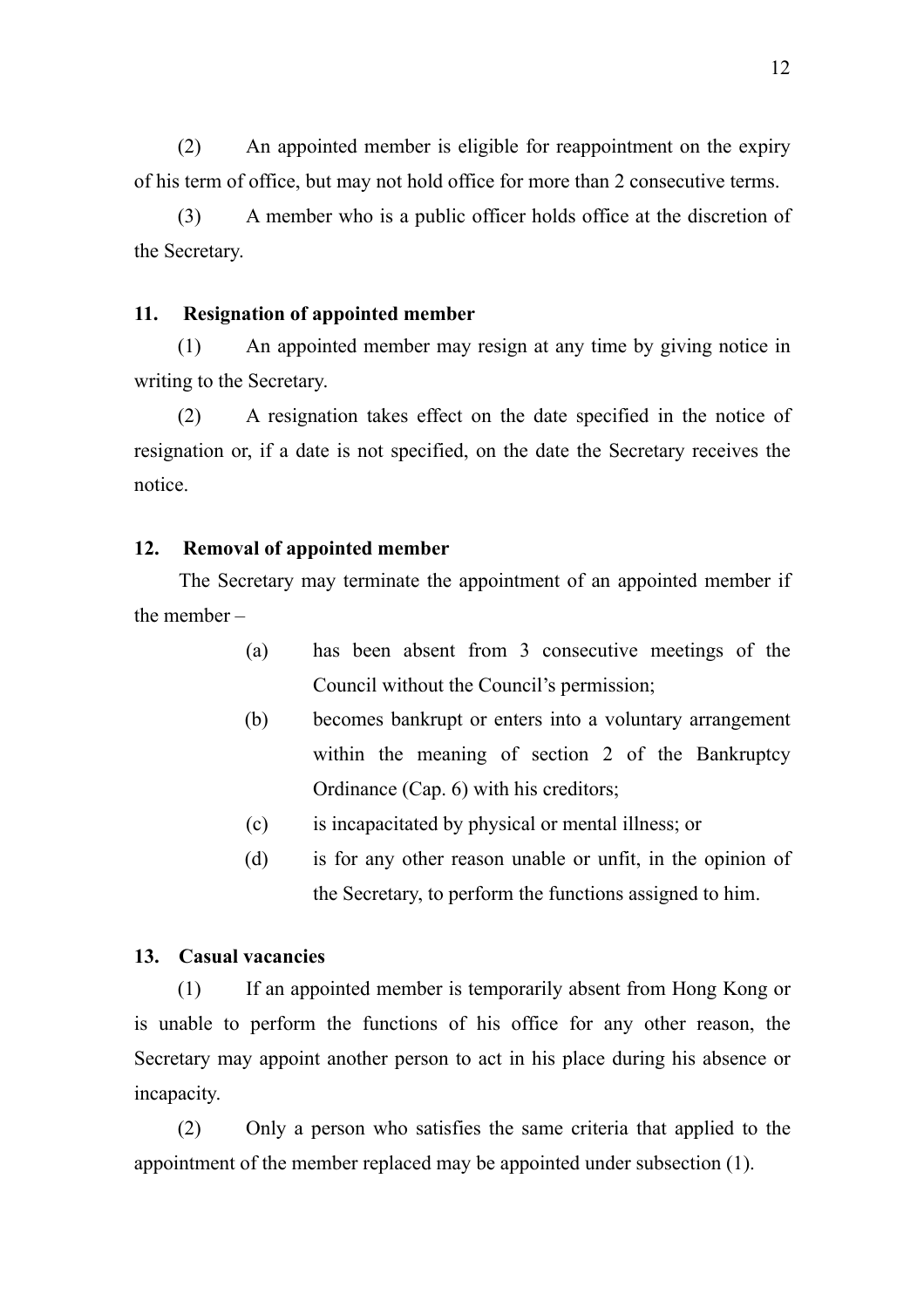(3) The Secretary is to give notice in the Gazette of an appointment under subsection (1).

## **14. Appointment of Executive Director**

(1) The Council is to appoint a person who is not a public officer to be the Executive Director of the Council.

(2) If the Executive Director is temporarily absent from Hong Kong or is unable to perform the functions of his office for any other reason, the Council may appoint another person to act in his place during his absence or incapacity.

(3) The Council is to give notice in the Gazette of an appointment under this section.

### **15. Functions of Executive Director**

Subject to the Council's direction, the Executive Director is responsible for the management, conduct and administration of the Council.

#### **16. Meetings and proceedings of Council**

Schedule 2 has effect with respect to the Council.

#### **17. Council may establish committees**

(1) The Council may establish any committees as it considers appropriate for the better performance of its functions.

(2) The Council may determine the composition, functions and procedures of a committee established under subsection (1).

#### **18. Delegation and appointment of subcommittee**

(1) The Council may delegate in writing any of its functions to a committee established under section 17.

(2) The Council may not delegate under subsection (1) any of the following powers or functions –

(a) the powers referred to in section  $7(2)(a)$ , (b), (c) and (d);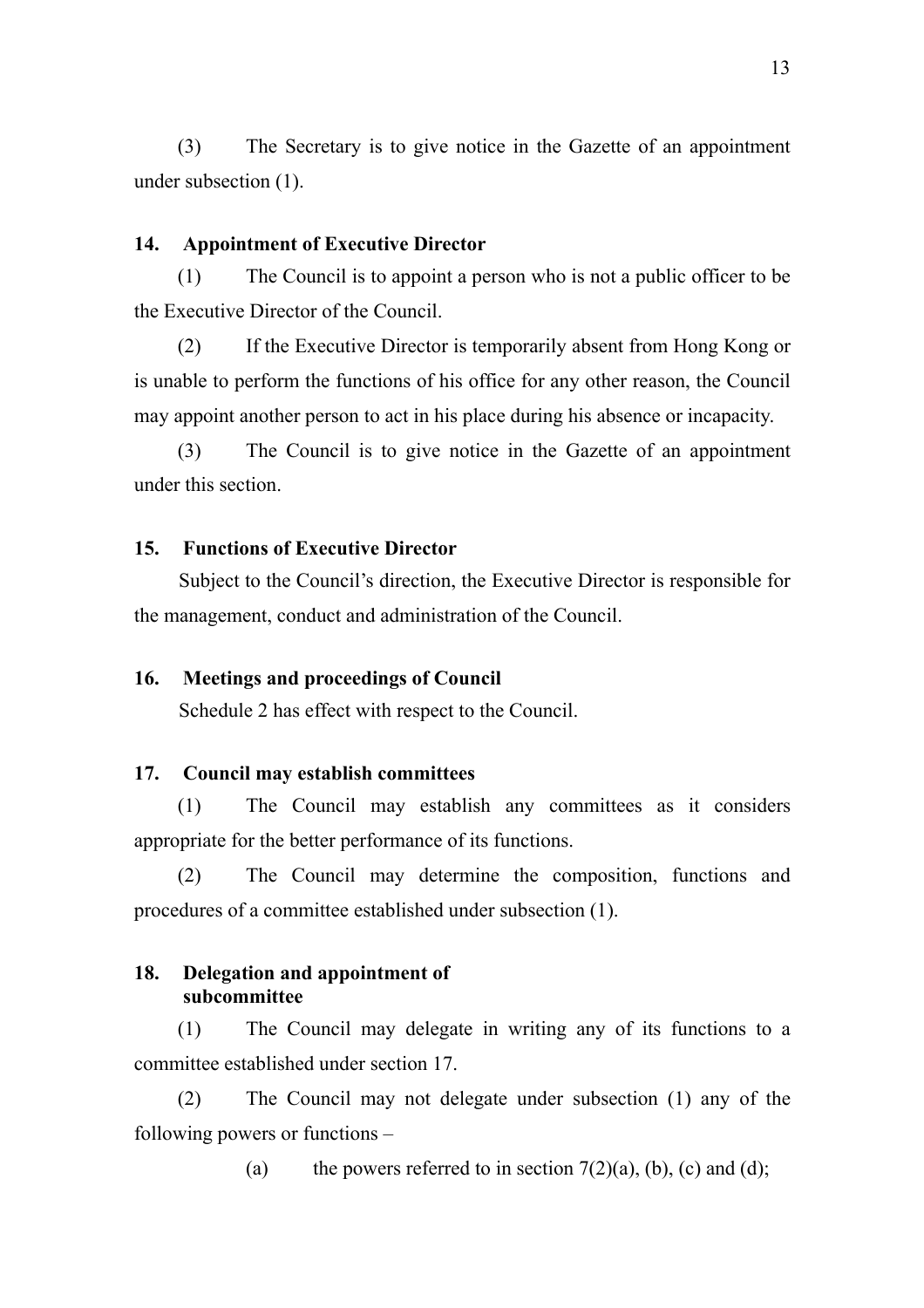- (b) the power to appoint an auditor;
- (c) the power to establish a committee and determine its composition and functions;
- (d) the power to delegate under subsection  $(1)$ ;
- (e) the power to approve programmes of its proposed activities, estimates of its income and expenditure or other statements or reports required to be submitted to the Secretary under Part 3;
- (f) the power to authorize the preparation of its accounts or other financial records;
- (g) the functions of the Board or the Objections Committee.

(3) A delegation may be subject to such terms and conditions as the Council considers fit.

(4) A delegation does not prevent the concurrent performance by the Council of the functions delegated.

(5) The Council may amend or revoke a delegation.

(6) The Council may authorize a committee established under section 17 to appoint a subcommittee for the better performance of the committee's functions.

#### **19. Employment of staff**

(1) The Council may employ such persons as it requires to perform its functions.

(2) The Council may determine all matters relating to the remuneration of its employees and other terms and conditions of their appointment or employment.

#### **20. Staff benefits, etc.**

(1) The Council may grant, or make provision for the grant of, retirement benefits, gratuities, bonuses or other benefits to or in respect of its employees, any class of its employees or their dependents.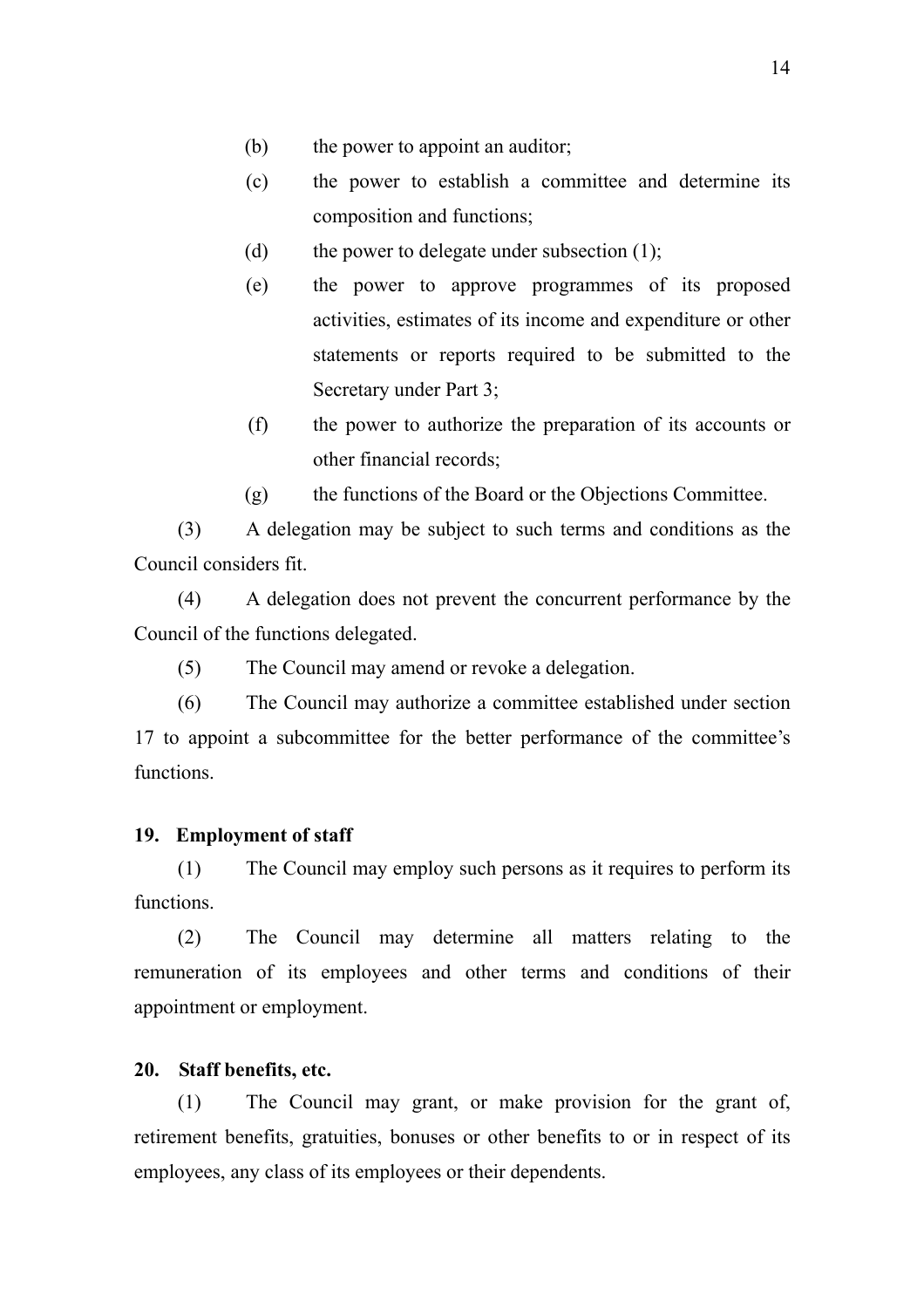(2) The Council may make payments, whether ex gratia or legally due, to the personal representative of a deceased employee or to a dependent of such an employee.

(3) The Council may establish, manage and control, or enter into an arrangement with any company or association for the establishment, management and control by the company or association (either alone or jointly with the Council) of any fund or scheme for the purposes of providing for the retirement benefits, gratuities, bonuses or other benefits or the payments referred to in subsection  $(1)$  or  $(2)$ .

(4) The Council may require its employees, or any class of its employees, to make contribution to any fund or scheme referred to in subsection (3).

(5) In subsections (1) and (2), "employee" (僱員) includes a former employee of the Council.

(6) The powers conferred on the Council under this section are without derogation from the obligations and duties imposed under the Mandatory Provident Fund Schemes Ordinance (Cap. 485) on an employer.

#### **21. Protection of members of Council, etc.**

(1) A person to whom this section applies, acting in good faith, is not personally liable for anything done or omitted to be done by that person in the performance or purported performance of any function conferred on the Council by or under this Ordinance.

(2) The protection conferred on a person by subsection (1) in respect of an act or omission does not in any way affect any liability of the Council for that act or omission.

- (3) This section applies to  $-$ 
	- (a) any member of the Council;
	- (b) any member of a committee established under section 17;
	- (c) any member of the Board or the Objections Committee;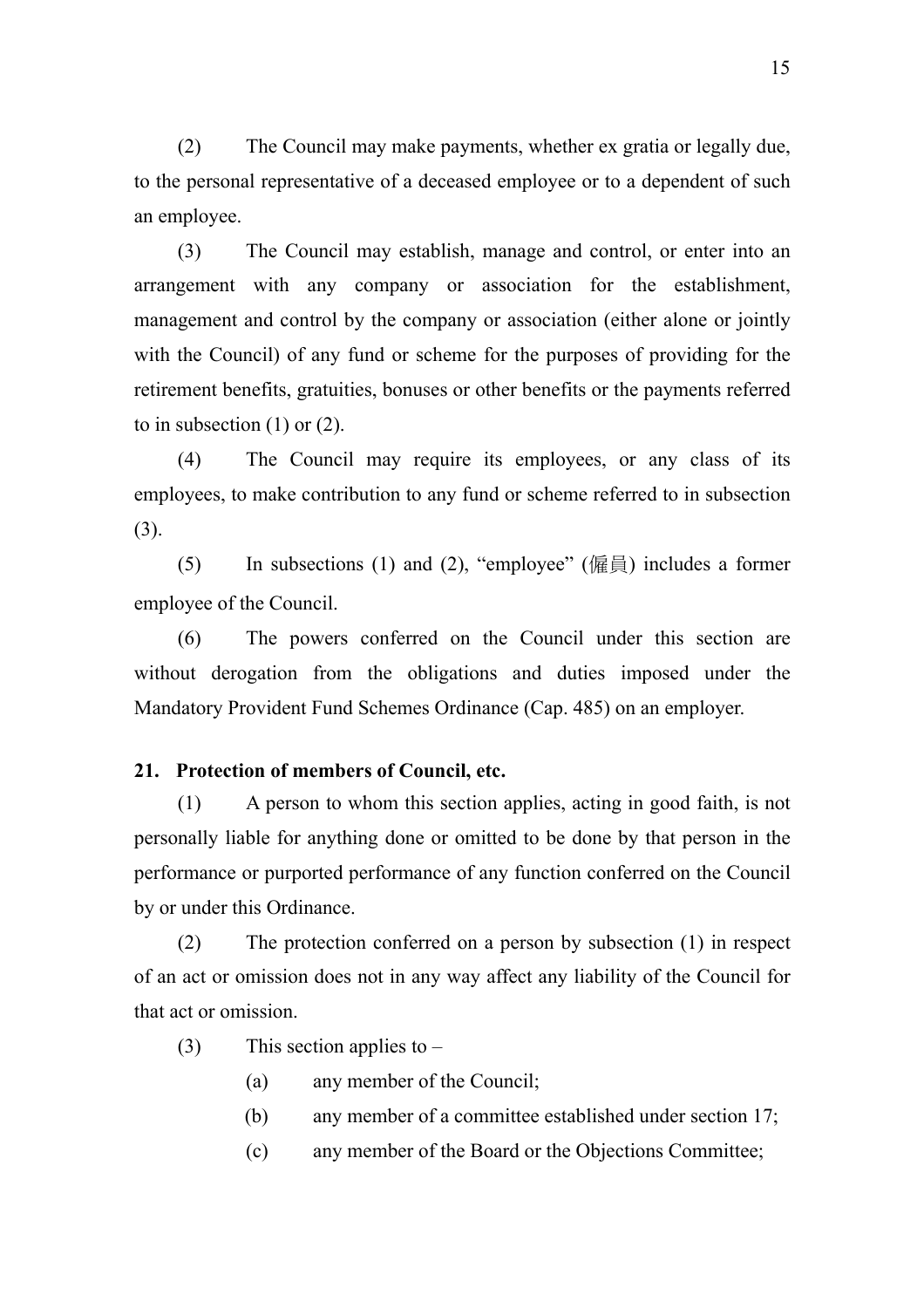- (d) any member of a subcommittee appointed under section 18(6);
- (e) any member of a subcommittee appointed under section 56(3);
- (f) any member of a subcommittee appointed under section 13 of Schedule 3; and
- (g) any employee of the Council.

## **22. Provision of funds by CITA**

(1) If Parts 5 and 9 come into operation on a date after the day of commencement of this Part, the Secretary may, before the coming into operation of those 2 Parts, request the CITA to provide such funds as are necessary to meet expenses reasonably incurred by the Council.

(2) The CITA shall comply with any such request.

## PART 3

## FINANCIAL PROVISIONS

## **23. Funds and property of Council**

The funds and property of the Council consist of –

- (a) all moneys recovered by way of levy, surcharge, penalty and further penalty;
- (b) all moneys received by the Council by way of grants, loans, donations, fees, rent or interest;
- (c) all moneys derived from the sale of any property held by or on behalf of the Council;
- (d) all funds provided by the CITA under section 22; and
- (e) all other moneys and property lawfully received by the Council for its purposes.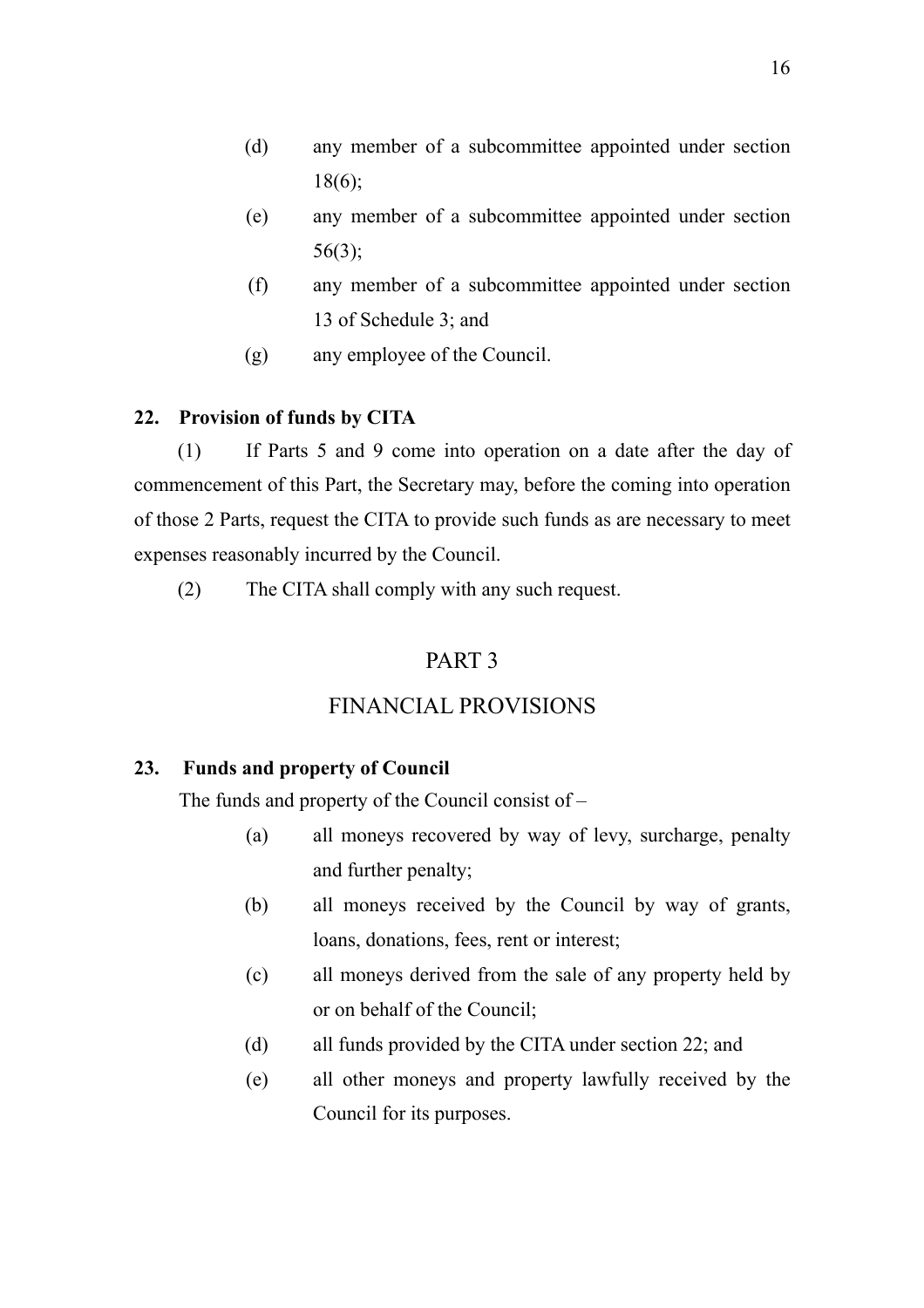### **24. Estimates and financial year**

(1) The Council may, with the approval of the Secretary, fix from time to time a period to be the financial year of the Council.

(2) In every financial year, the Council shall submit to the Secretary, before a date determined by him, a programme of its proposed activities and estimates of its income and expenditure for the next financial year.

(3) The Council shall submit the programme and estimates for the first financial year as soon as practicable after the commencement of this section.

### **25. Bank account**

The Council shall –

- (a) maintain an account with a bank approved by the Director of Accounting Services; and
- (b) pay all moneys received by it into the account.

## **26. Investment of funds**

Any funds of the Council that are not immediately required by the Council for the performance of its functions may, with the approval of the Financial Secretary –

- (a) be deposited on fixed deposit in a bank; or
- (b) be invested in such investments as the Council thinks fit.

### **27. Accounts**

(1) The Council shall maintain or cause to be maintained proper accounts and records of all its income and expenditure.

(2) The Council shall, as soon as practicable after the end of a financial year, prepare or cause to be prepared a statement of accounts of the Council in respect of the financial year.

(3) The statement of accounts is to include an income and expenditure account and a balance sheet.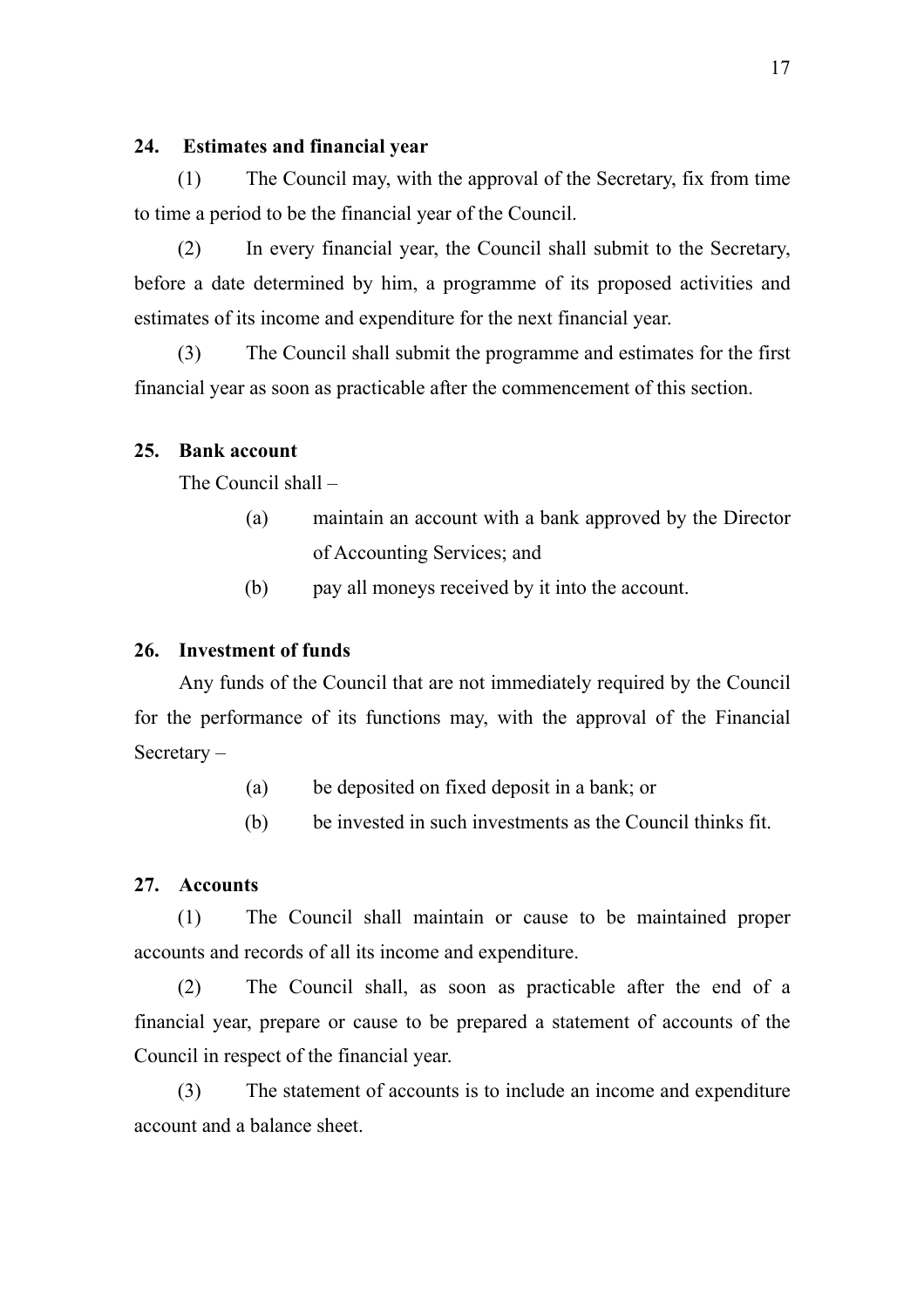### **28. Auditors**

(1) The Council shall appoint an auditor for the purposes of this Ordinance.

- (2) The auditor appointed under subsection (1) shall
	- (a) audit the statement of accounts referred to in section  $27(2)$ ; and
	- (b) submit a report on the statement of accounts to the Council.
- (3) The auditor is entitled to  $-$ 
	- (a) have access to all books of account, vouchers and other financial records of the Council; and
	- (b) require such information and explanations of those books, vouchers and records as he thinks fit.

#### **29. Submission of reports, etc. to Secretary**

(1) Within 6 months after the end of a financial year, the Council shall, in respect of the financial year, submit to the Secretary –

- (a) a report on the activities of the Council during the financial year, including a general survey of the developments during that year in respect of matters falling within the scope of the Council's functions;
- (b) a copy of the statement of accounts referred to in section 27(2); and
- (c) the auditor's report referred to in section  $28(2)(b)$ .

(2) The Secretary shall cause the documents received under subsection (1) to be laid on the table of the Legislative Council.

(3) The Secretary may in a particular case extend the period for submitting the documents under subsection (1).

### **30. Exemption from taxation**

The Council is exempt from taxation under the Inland Revenue Ordinance (Cap. 112).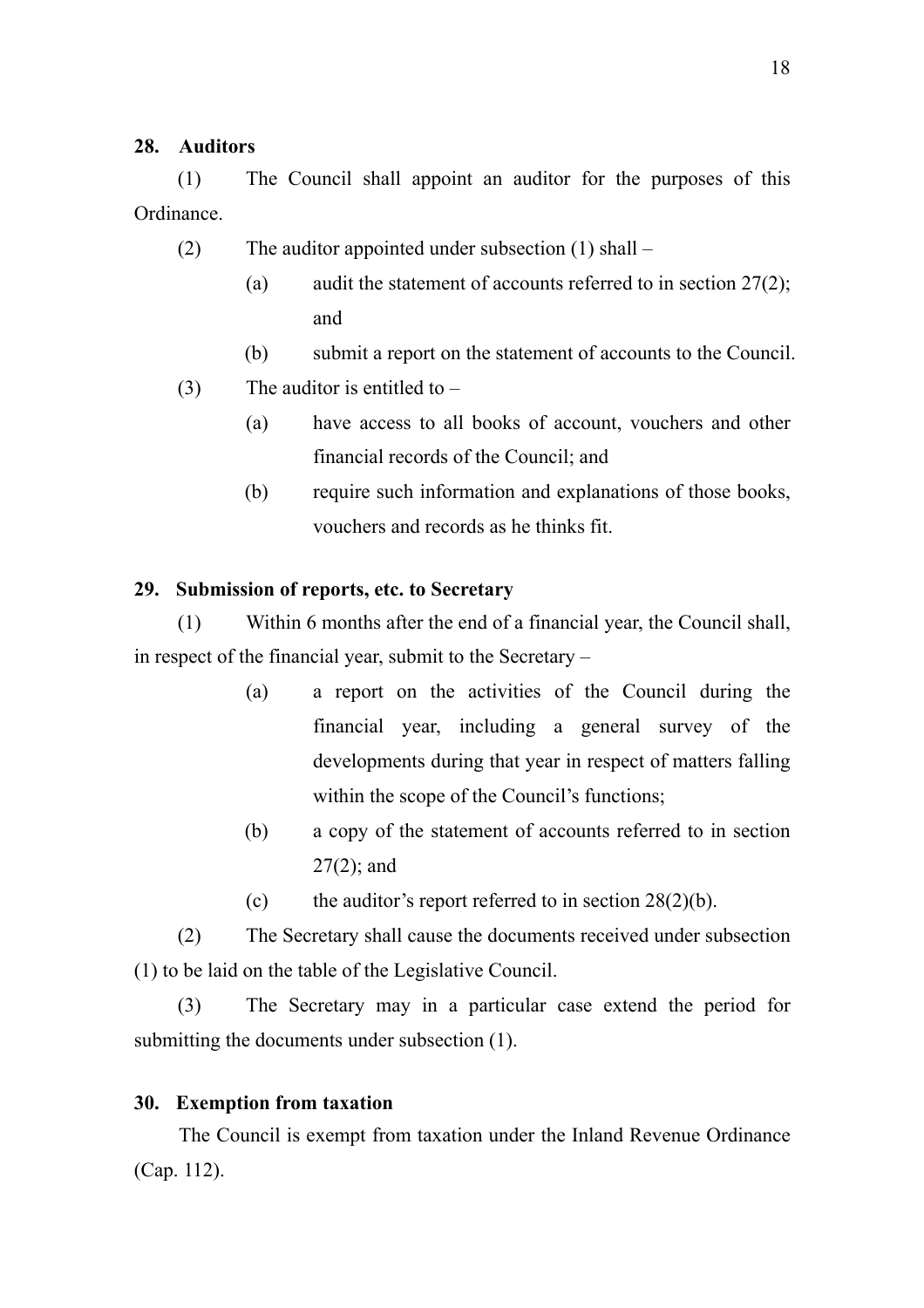## CONSTRUCTION INDUSTRY TRAINING BOARD

### **31. Establishment of Construction Industry Training Board**

(1) The Council shall establish a committee to perform its supplementary functions under section 6.

(2) The committee established under subsection (1) is to be known in the English language as the "Construction Industry Training Board" and in the Chinese language as "建造業訓練委員會".

(3) The Board may do all such things as are necessary for, or incidental or conducive to, the performance of those functions.

### **32. Composition, meetings and proceedings of Board, etc.**

Schedule 3 has effect with respect to the Board.

## PART 5

## LEVY

#### **33. Interpretation of this Part**

In this Part –

"notice of completion" (竣工通知) means a notice given under section 38;

"notice of payment" (付款通知) means a notice given under section 37.

#### **34. Imposition of levy**

(1) A levy at the rate specified in Part 2 of Schedule 4 shall be imposed in respect of construction operations carried out in Hong Kong.

(2) The levy is to be known as the "Construction Industry Levy" and it shall be assessed and paid according to this Part.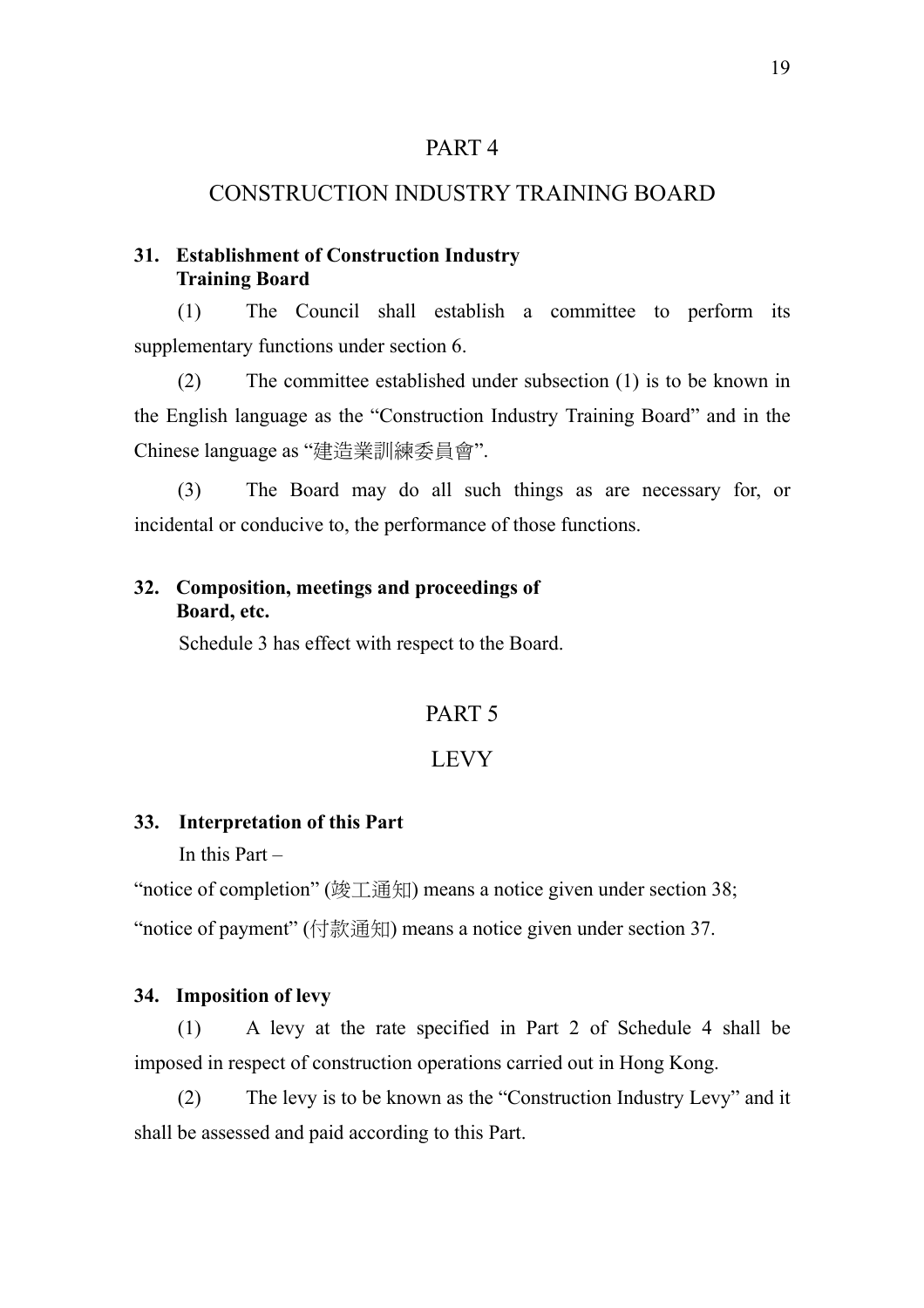(3) Construction operations the total value of which does not exceed the amount specified in Part 1 of Schedule 4 are not liable to the levy.

(4) This section applies to construction operations described in subsection (1) irrespective of whether the construction operations are carried out for an individual, a public authority, a body or organ (whether public or private) or any other person.

#### **35. Who is to pay levy**

(1) Subject to subsection (2), the levy is payable by a contractor of any construction operations which are subject to the payment of a levy.

(2) A contractor is liable to make a payment pursuant to subsection (1) only if the Council gives him a notice of assessment.

(3) A notice of assessment is to be in writing and shall specify the amount of the levy payable by the contractor.

### **36. Contractor and authorized person to notify Council of their carrying out construction operations**

(1) Within 14 days after any construction operations have commenced, the contractor and the authorized person in respect of the construction operations shall each inform the Council, by a notice, that he is such contractor or authorized person.

(2) A notice referred to in subsection (1) shall be in a form specified by the Council and shall state the total value of the construction operations as estimated by or for the contractor.

- (3) A notice is required to be given under this section only if  $-$ 
	- (a) the construction operations are carried out under a term contract; or
	- (b) the total value of the construction operations, as reasonably estimated by or for the contractor, exceeds the amount specified in Part 1 of Schedule 4.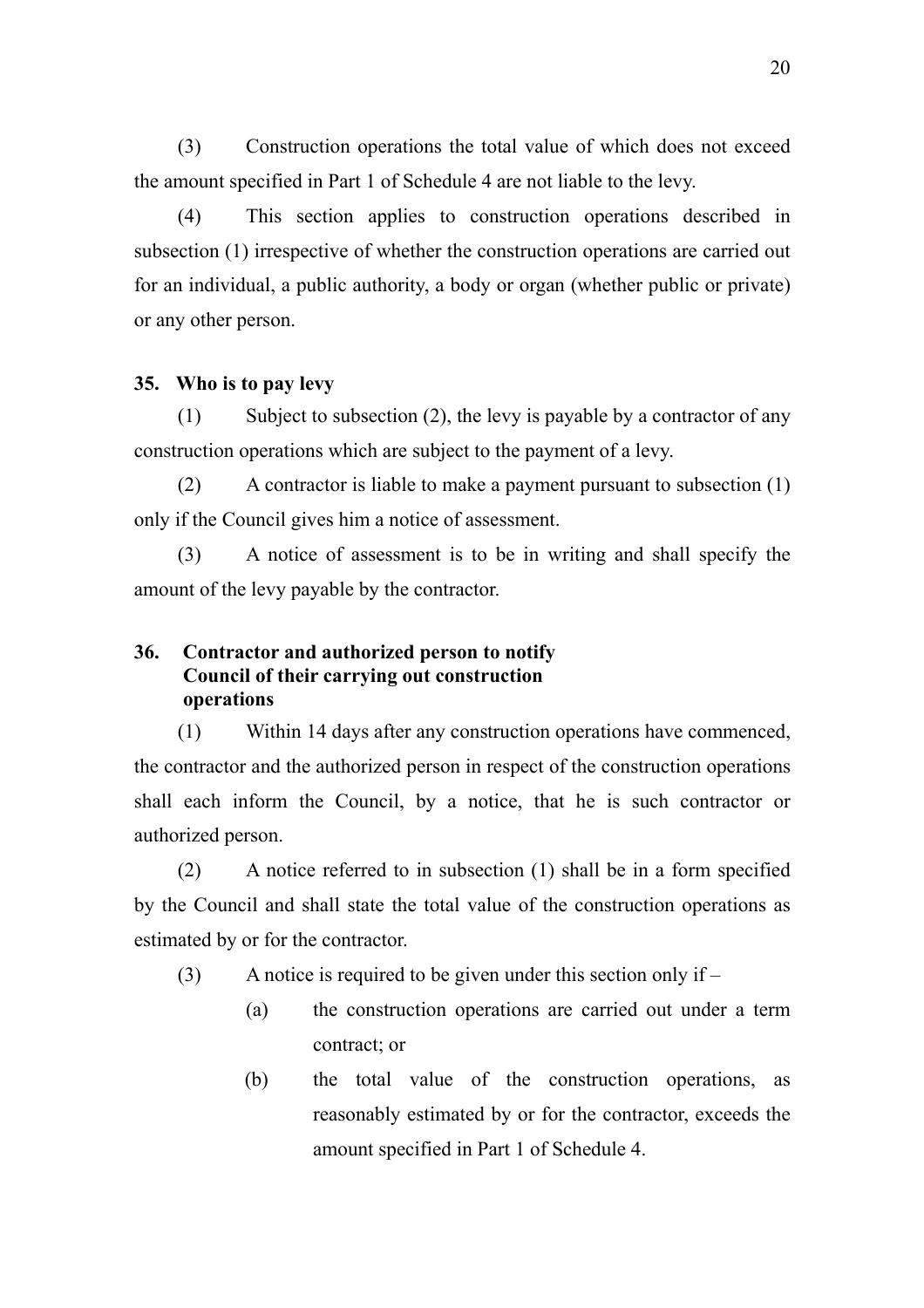(4) The Council may in a particular case extend the period for giving a notice under this section.

(5) A person who, without reasonable excuse, fails to give a notice as required by this section commits an offence and is liable on conviction to a fine at level 1.

### **37. Notice of payment made in respect of construction operations**

(1) If a payment is made to or for the benefit of a contractor in respect of any construction operations or any stage or part of any construction operations, the contractor shall, within 14 days after the payment is made, give notice of the payment to the Council.

(2) A notice of payment shall be in a form specified by the Council and shall state the value of the construction operations or the value of the stage or part of the construction operations in respect of which the payment was made.

(3) A notice is required to be given under this section only if –

- (a) the construction operations are carried out under a term contract; or
- (b) the total value of the construction operations, as reasonably estimated by or for the contractor, exceeds the amount specified in Part 1 of Schedule 4.

(4) The Council may in a particular case extend the period for giving a notice under this section.

(5) A person who, without reasonable excuse, fails to give a notice as required by this section commits an offence and is liable on conviction to a fine at level 1.

## **38. Notice of completion of construction operations**

(1) After the completion of any construction operations, the contractor and the authorized person shall each give notice of the completion to the Council.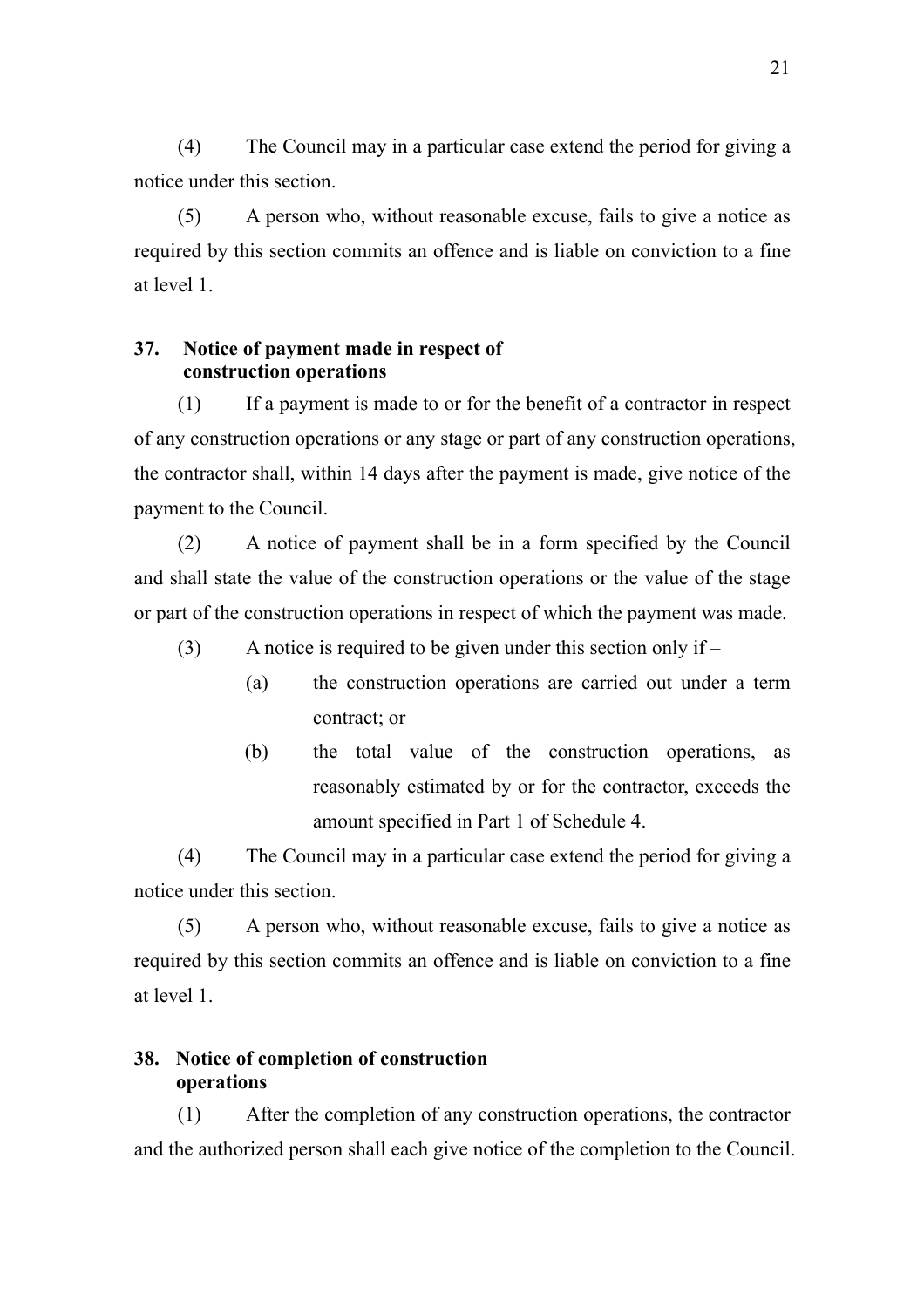(2) If any construction operations (other than those carried out under works orders) are carried out in stages, after the completion of each stage, the contractor and the authorized person shall each give notice of the completion to the Council.

(3) A notice of completion shall be given within 14 days after the completion of the construction operations or the stage of the construction operations (as the case may be) but the Council may in a particular case extend the period for giving the notice.

(4) The notice shall be in a form specified by the Council and shall state the value of the completed construction operations or the value of the completed stage.

(5) A notice is required to be given under this section only if –

- (a) the construction operations are carried out under a term contract; or
- (b) the total value of the construction operations, as reasonably estimated by or for the contractor, exceeds the amount specified in Part 1 of Schedule 4.

(6) A person who, without reasonable excuse, fails to give a notice as required by this section commits an offence and is liable on conviction to a fine at level 1.

## **39. Assessment pursuant to notice of payment or notice of completion**

(1) On receiving a notice of payment, the Council shall assess the amount of the levy payable in respect of the construction operations or the stage or part of the construction operations to which the notice relates.

(2) If no assessment has been made under subsection (1), on receiving a notice of completion, the Council shall assess the amount of the levy payable in respect of the construction operations or the stage or part of the construction operations to which the notice of completion relates.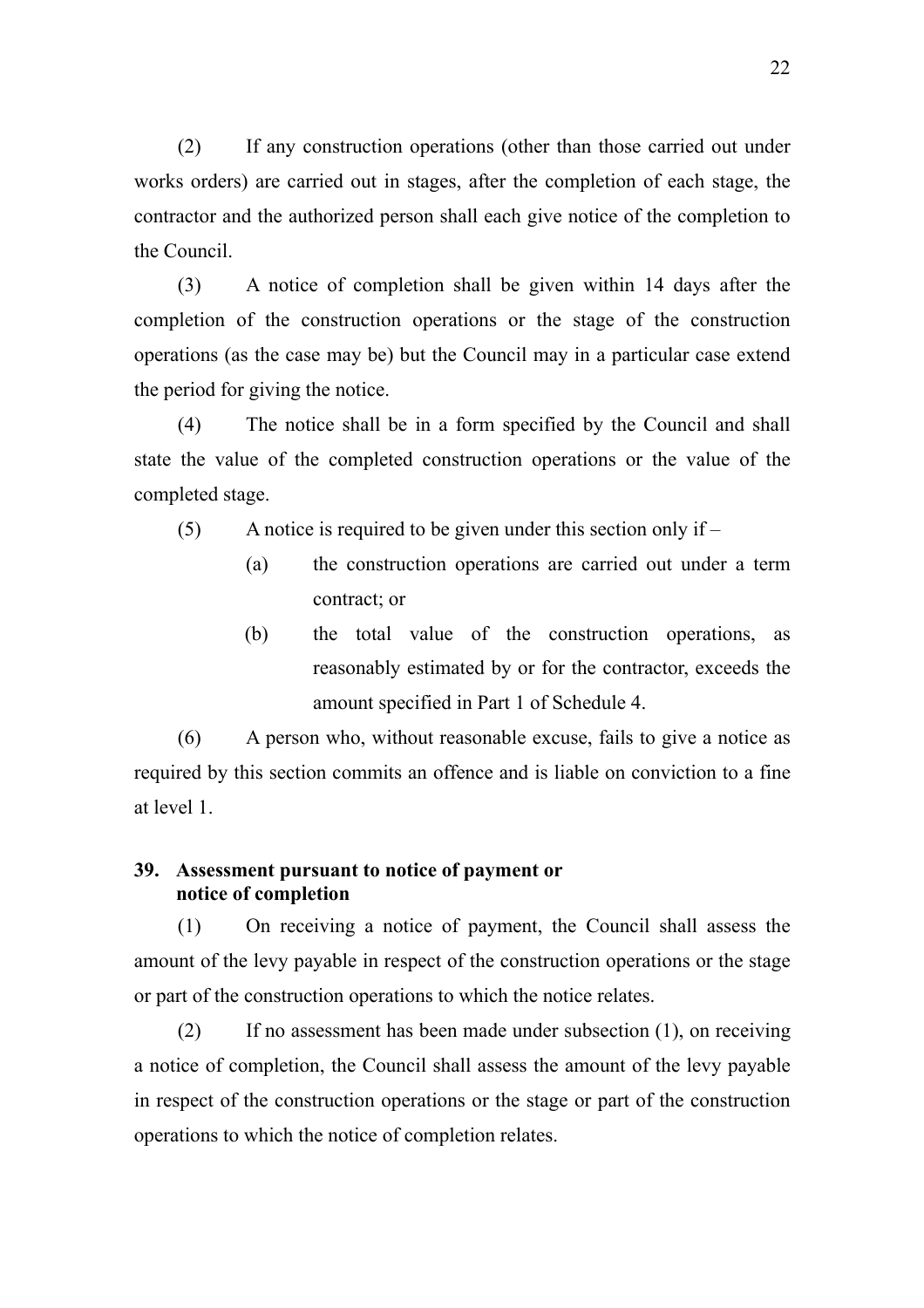(3) If the notice of payment is given in respect of an interim payment or partial payment –

- (a) the assessment shall be a provisional assessment; and
- (b) a final assessment shall be made on the final payment for the construction operations.

(4) Without prejudice to subsection (3), if an assessment made under this section is in respect of a stage or part of any construction operations, or in respect of any construction operations which constitute a stage or part of any other construction operations -

- (a) the assessment shall be a provisional assessment; and
- (b) a final assessment shall be made on the completion of that other construction operations.

### **40. Assessment for construction operations under term contract may be deferred**

If the construction operations are carried out under a term contract, the Council may, subject to section 44, defer the making of any assessment under section 39 until such time as the Council considers appropriate.

### **41. Assessment in respect of stage or part of construction operations**

The amount of the levy payable in respect of a stage or part of any construction operations is to be assessed as if that stage or part separately constitutes construction operations that are subject to payment of levy under this Ordinance.

#### **42. Powers of Council to make assessment**

(1) The Council may, subject to sections 44 and 46, assess the amount of the levy payable in respect of any construction operations or any stage or part of any construction operations, after the completion of the construction operations or the stage or part of the construction operations, notwithstanding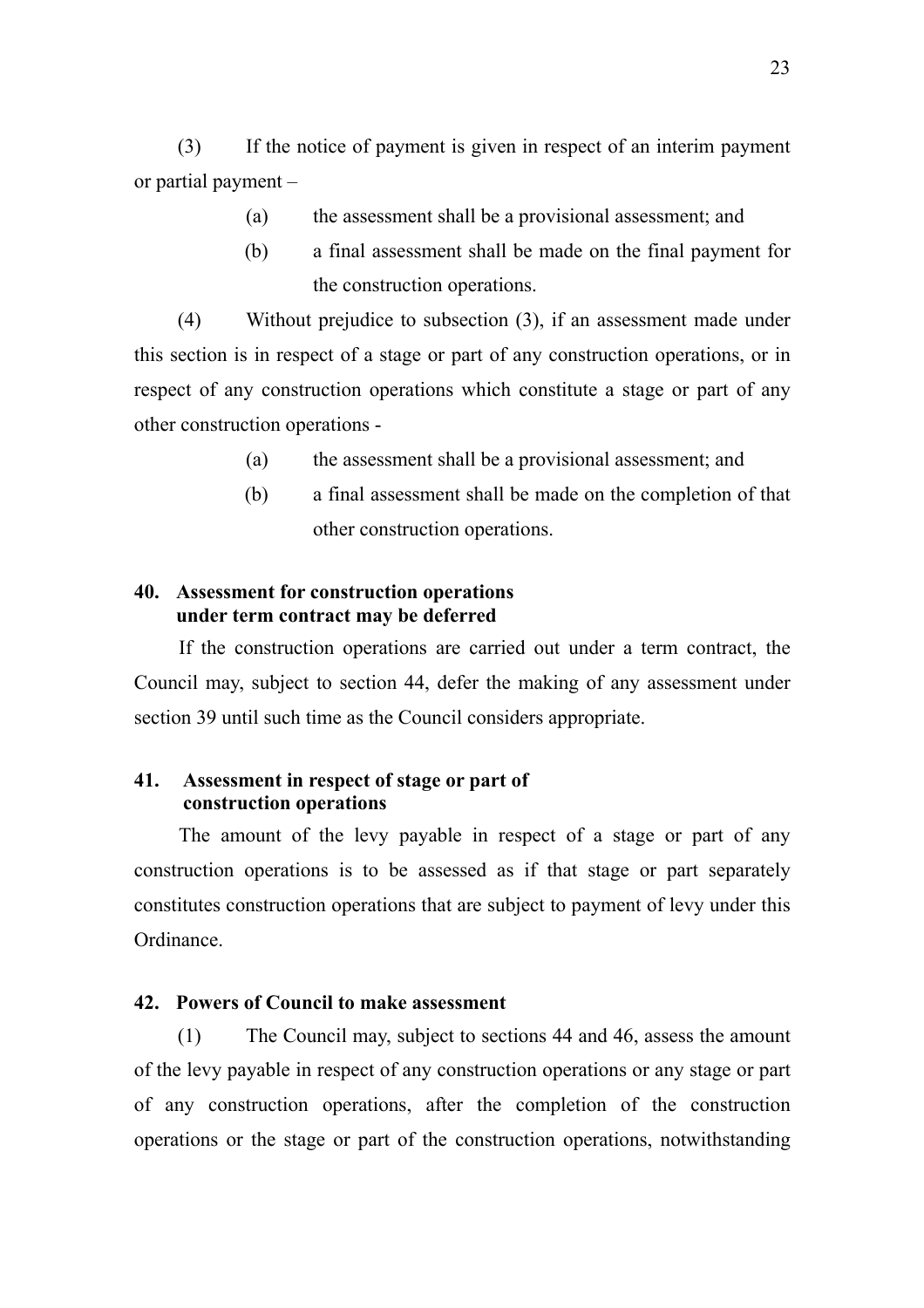that neither a notice of payment nor a notice of completion has been given to the Council.

(2) If it appears to the Council that any assessment of levy made by it is less than the proper amount, subject to sections 44 and 46, the Council may make an additional assessment of the levy.

#### **43. Imposition of surcharge**

(1) If a contractor fails to give a notice under section 37 or 38 and fails to give, within a period allowed by the Council, a reasonable excuse for that failure, the Council may impose a surcharge on him.

(2) The surcharge may not exceed twice the amount of the levy payable by the contractor.

(3) Notwithstanding subsection (1), the contractor is liable to pay a surcharge only if the Council gives him a notice of the surcharge.

(4) A notice of surcharge is to be in writing and shall specify the amount of the surcharge payable by the contractor.

## **44. Time limit on making assessment, etc.: construction operations under term contract**

In the case of construction operations carried out under a term contract, an assessment under section 39 may not be made, or a notice of assessment may not be given, after the expiry of whichever is the last to end of the following periods –

- (a) 2 years after the completion of all construction operations under the contract;
- (b) 2 years after the expiry of the period within which the contract stipulates that all such construction operations have to be completed;
- (c) one year after evidence, sufficient in the opinion of the Council to justify the making of the assessment or the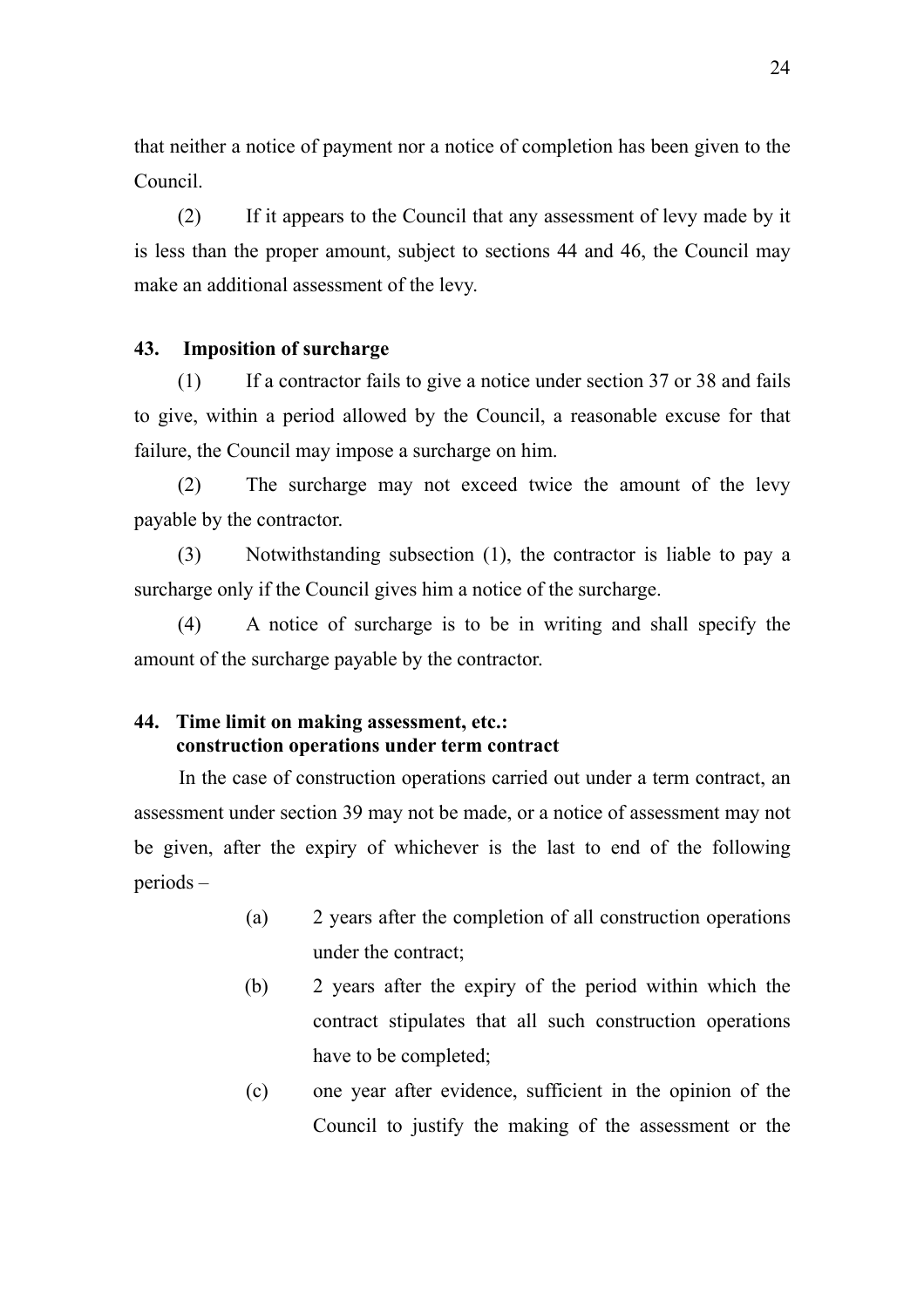giving of the notice of assessment (as the case may be), comes to its knowledge.

## **45. Time limit on imposing surcharge, etc.: construction operations under term contract**

In the case of construction operations carried out under a term contract, a surcharge may not be imposed, or a notice of surcharge may not be given, after the expiry of whichever is the last to end of the following periods –

- (a) 2 years after the completion of all construction operations under the contract;
- (b) 2 years after the expiry of the period within which the contract stipulates that all such construction operations have to be completed;
- (c) one year after evidence, sufficient in the opinion of the Council to justify the imposition of the surcharge or the giving of the notice of surcharge (as the case may be), comes to its knowledge.

## **46. Time limit on making assessment, etc.: construction operations other than those under term contract**

In respect of construction operations other than those carried out under a term contract, an assessment under section 39 may not be made, or a notice of assessment may not be given, after the expiry of whichever is the last to end of the following periods –

- (a) 2 years after the completion of the construction operations;
- (b) one year after evidence, sufficient in the opinion of the Council to justify the making of the assessment or the giving of the notice of assessment (as the case may be), comes to its knowledge.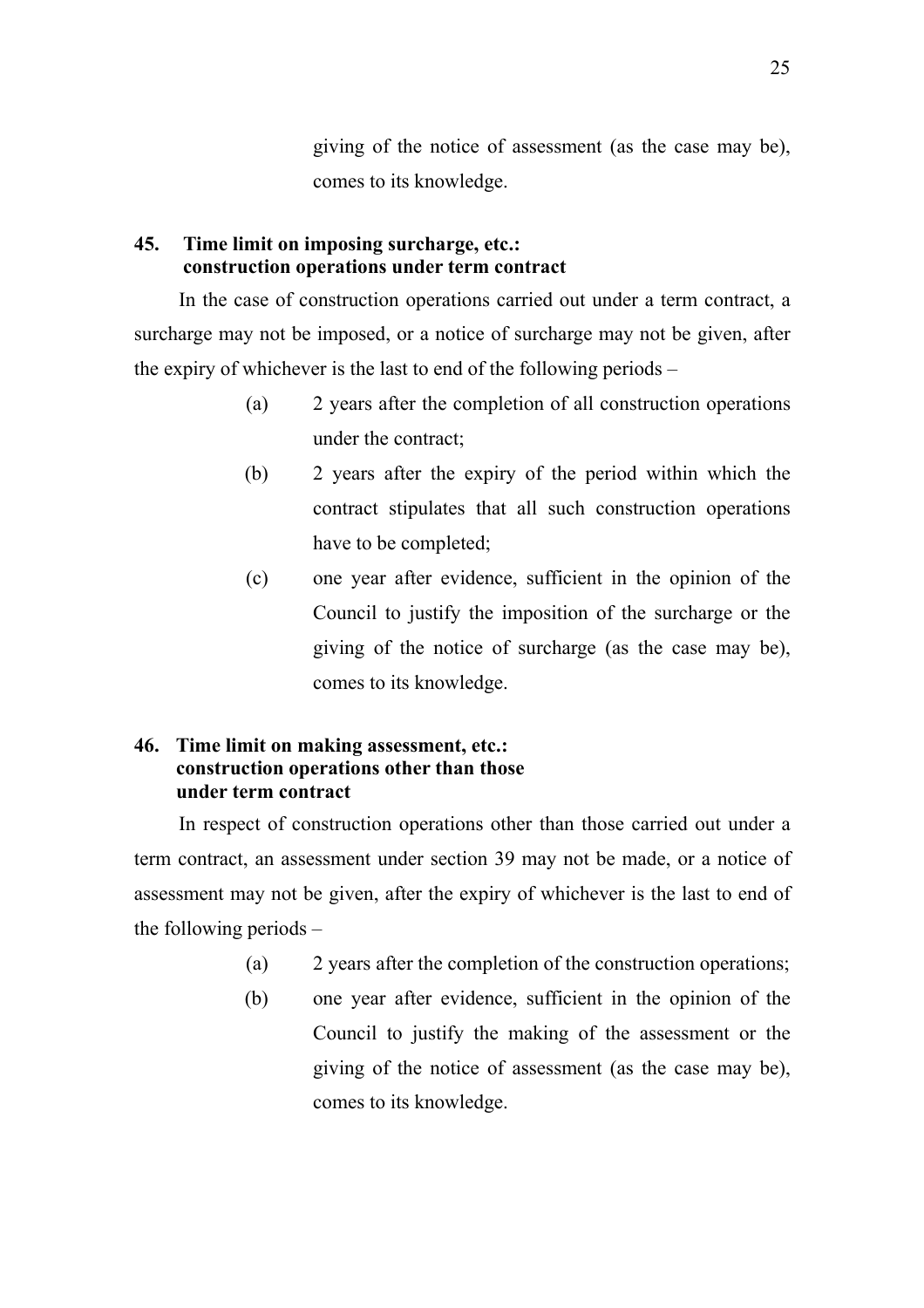## **47. Time limit on imposing surcharge, etc.: construction operations other than those under term contract**

In respect of construction operations other than those carried out under a term contract, a surcharge may not be imposed, or a notice of surcharge may not be given, after the expiry of whichever is the last to end of the following periods –

- (a) 2 years after the completion of the construction operations;
- (b) one year after evidence, sufficient in the opinion of the Council to justify the imposition of the surcharge or the giving of the notice of surcharge (as the case may be), comes to its knowledge.

### **48. Payment of levy, surcharge or penalty, etc.**

(1) A contractor who is given a notice of assessment or a notice of surcharge shall pay to the Council the amount of the levy or surcharge specified in the notice given to him, within the specified period.

(2) If the amount of the levy or surcharge is not fully paid within the specified period, the contractor is liable to pay a penalty of 5% of the unpaid amount.

(3) If the amount of the levy or surcharge, including any penalty imposed under subsection (2), is not fully paid within 3 months after the expiry of the specified period, the contractor is liable to pay a further penalty of 5% of the unpaid amount.

(4) A penalty or further penalty is payable in addition to the levy or surcharge for the non-payment of which it is imposed.

- (5) In this section, "specified period" (指明期間), in relation to
	- (a) the levy, means the period of 28 days after the contractor receives the notice of assessment; and
	- (b) a surcharge, means the period of 28 days after the contractor receives the notice of surcharge.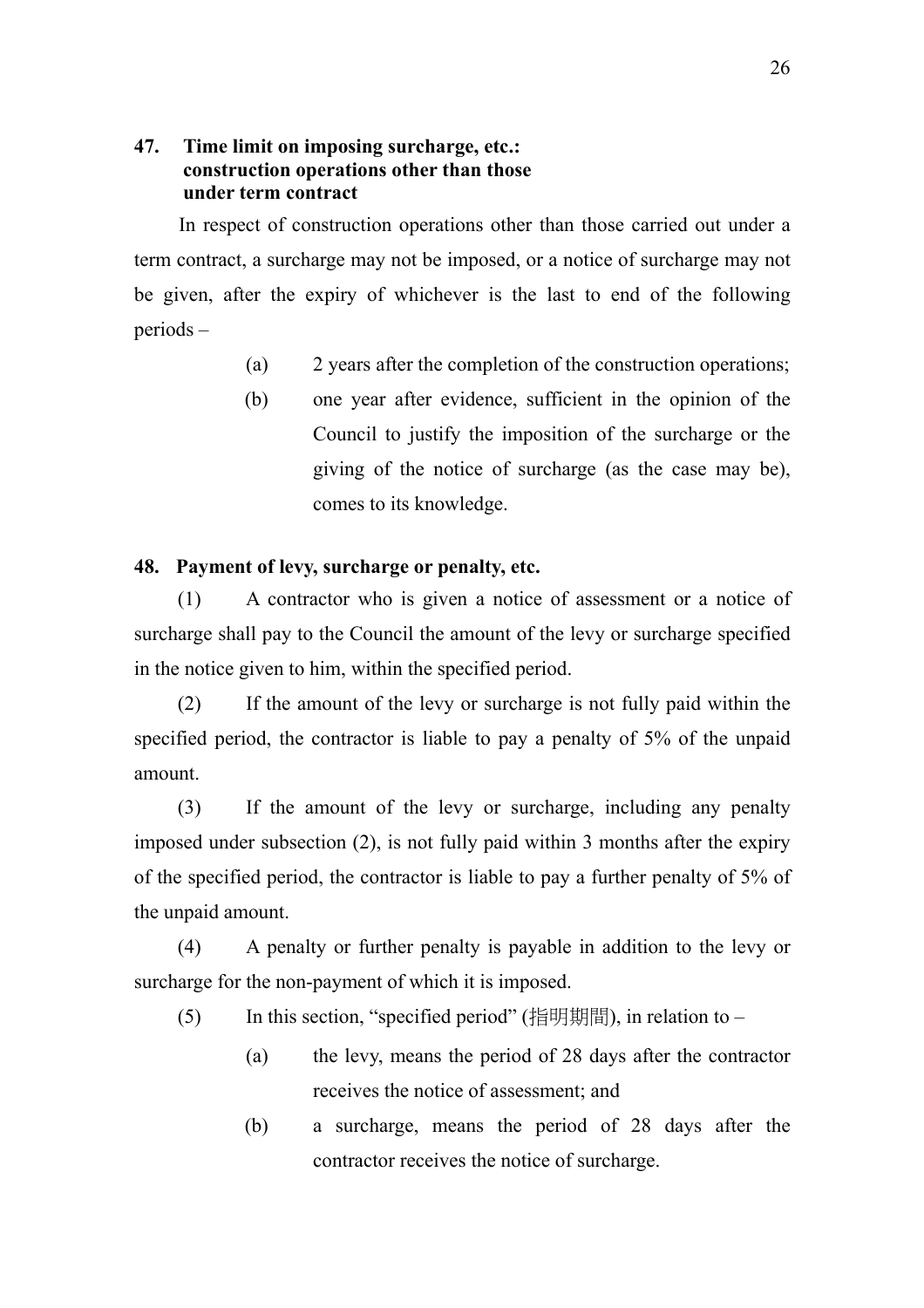## **49. Recovery of levy, surcharge or penalty, etc.**

(1) A levy, surcharge, penalty or further penalty due and payable under this Ordinance is recoverable as a civil debt due to the Council.

(2) An action for such recovery may be brought in the District Court notwithstanding that the amount due exceeds the financial limits on the civil jurisdiction of the District Court under the District Court Ordinance (Cap. 336).

## **50. Levy, surcharge or penalty, etc. payable despite intention to object**

The levy or a surcharge, penalty or further penalty shall be paid in accordance with section 48 even if the contractor concerned intends to make an objection under section 57.

## **51. Council's power to waive or refund whole or part of levy, surcharge or penalty, etc.**

(1) The Council may waive or refund the whole or any part of a levy, surcharge, penalty or further penalty if it considers it fair and reasonable to do so in the special circumstances of a particular case.

(2) If an amount waived under subsection (1) has already been paid to the Council, the Council shall refund it.

(3) If, in respect of any construction operations, the Council receives more than the proper amount of the levy due to more than one contractor paying the whole or part of amount due, the Council shall refund the excess to the contractor whom the Council considers is entitled to the refund.

## **52. Application of this Part**

(1) Subject to subsection (2), this Part does not apply to construction operations that are carried out both –

> (a) for a person who occupies or owns (whether solely or otherwise) any domestic unit; and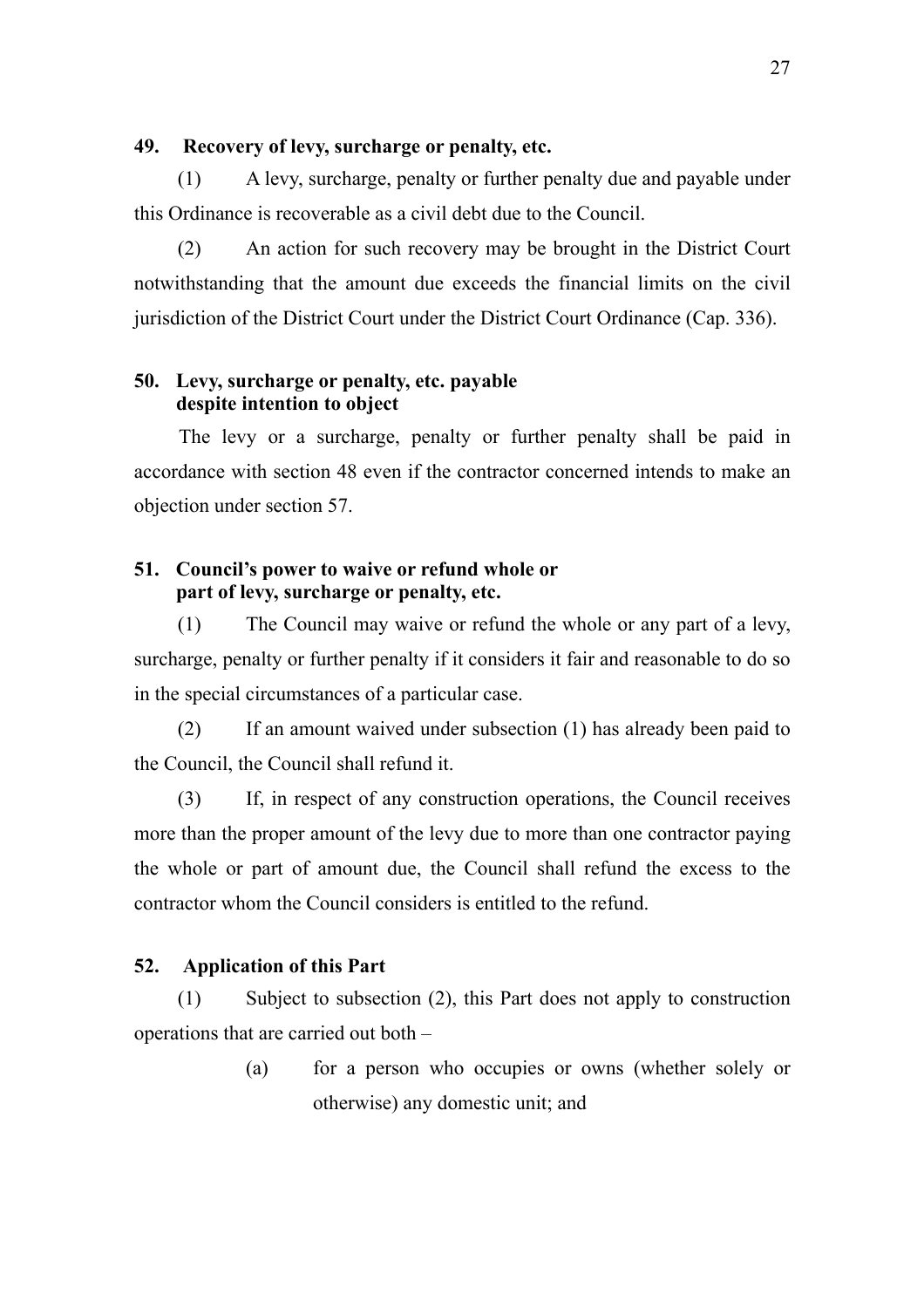(b) for the sole or principal purpose of decorating, altering, repairing, maintaining or renovating the unit or any part of the unit.

(2) If the construction operations described in subsection (1) are carried out at the same time in respect of more than one unit in the same building, and the aggregate of the values of those operations exceeds the amount specified in Part 1 of Schedule 4, this Part applies to those operations.

(3) In this section, "domestic unit" (住用單位) means any premises used or intended to be used solely or principally for residential purposes and constituting a separate household unit.

(4) For the purposes of this section, a person shall be regarded as a person who occupies or owns a domestic unit if he intends to occupy or own the unit.

## **53. Power of Chief Executive in Council to exclude certain construction operations from application of this Part**

(1) The Chief Executive in Council may, by order published in the Gazette, exclude any construction operations from the application of this Part.

(2) An order under subsection (1) may exclude particular construction operations or a type or description of construction operations.

(3) An order under subsection (1) may specify the circumstances in which or the purposes for which the exclusion applies.

# PART 6

# VALUE OF CONSTRUCTION OPERATIONS, ETC.

## **54. Value of construction operations**

(1) In relation to any construction operations, the value of the construction operations shall be –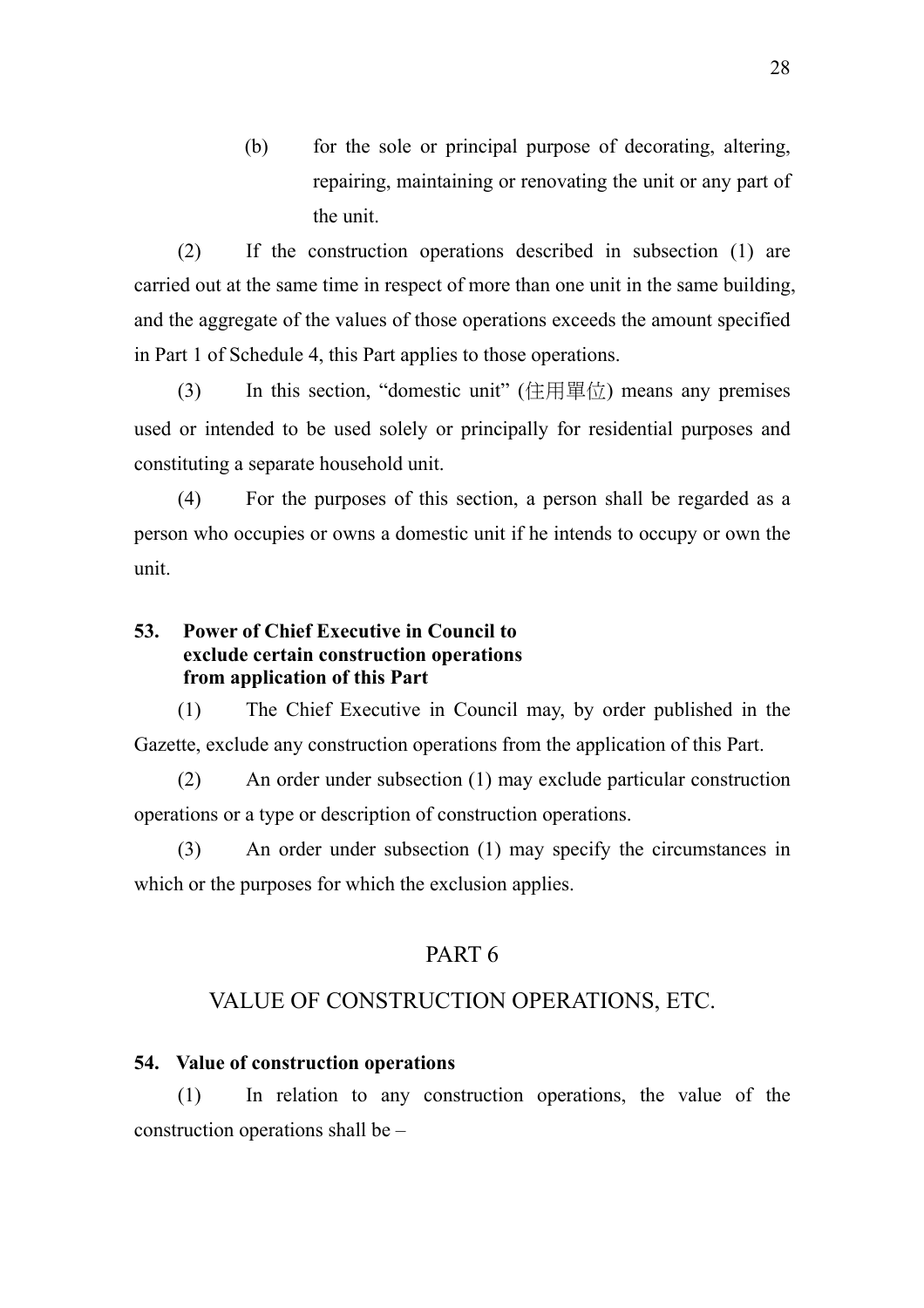- (a) if the construction operations are the subject of a construction contract –
	- (i) the consideration that is stated in or ascertainable by reference to the contract; or
	- (ii) such part of the consideration as is attributable to the construction operations, that is stated in or ascertainable by reference to the contract; or
- (b) in any other case, the reasonable consideration to be expected in the open market for the carrying out of the construction operations.

(2) Notwithstanding subsection (1), the Council may take into account any or all of the following for the purposes of ascertaining the value of any construction operations –

- (a) the cost or value of materials used in the construction operations;
- (b) the cost or value of time, work and labour involved in the construction operations;
- (c) the equipment used in the construction operations;
- (d) such overhead costs incurred in relation to the construction operations as the Council considers reasonable;
- (e) the reasonable profit to be expected in the open market for the carrying out of the construction operations;
- (f) any other factors that the Council considers appropriate.

## **55. Total value of construction operations**

(1) For the purposes of this Ordinance, "total value" (總價值), in relation to construction operations carried out under a construction contract, means –

> (a) if the contract is a term contract under which works orders are issued, the aggregate of the values of all construction operations carried out as required by those works orders;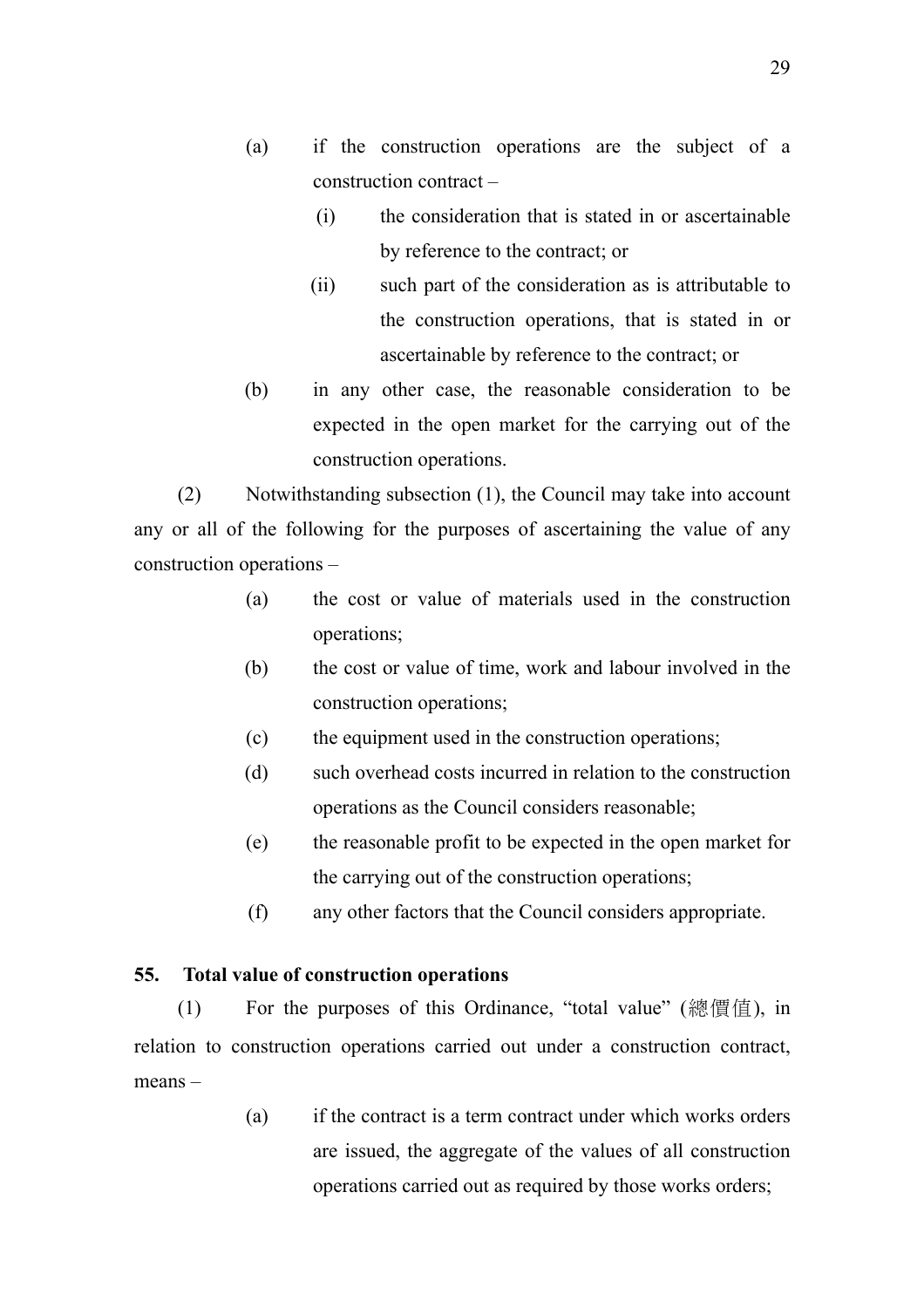- (b) if the contract is not a term contract described in paragraph (a), but a contract under which the construction operations are or form part of any construction operations that are carried out in stages, the aggregate of the values of all stages of the construction operations so carried out; and
- (c) in any other case, the value of the construction operations.

(2) For the purposes of this Ordinance, "total value" (總價值), in relation to construction operations that are not carried out under a construction contract, means –

- (a) if the construction operations are or form part of any construction operations that are carried out in stages, the aggregate of the values of all stages of the construction operations so carried out; and
- (b) in any other case, the value of the construction operations.

## PART 7

## OBJECTIONS AND APPEALS

### **56. Establishment of Objections Committee**

(1) The Council shall establish a committee consisting of 3 members of the Council for the purposes of determining objections made under section 57.

(2) The Objections Committee may do all such things as are necessary for, or incidental or conducive to, the performance of the function mentioned in subsection  $(1)$ .

(3) The Council may authorize the Objections Committee to appoint a subcommittee for the better performance of the Objections Committee's function.

(4) The Objections Committee may determine its own procedures.

#### **57. Objections to levy or surcharge**

(1) A person who is notified under section 35 or 43 may object to the levy or surcharge.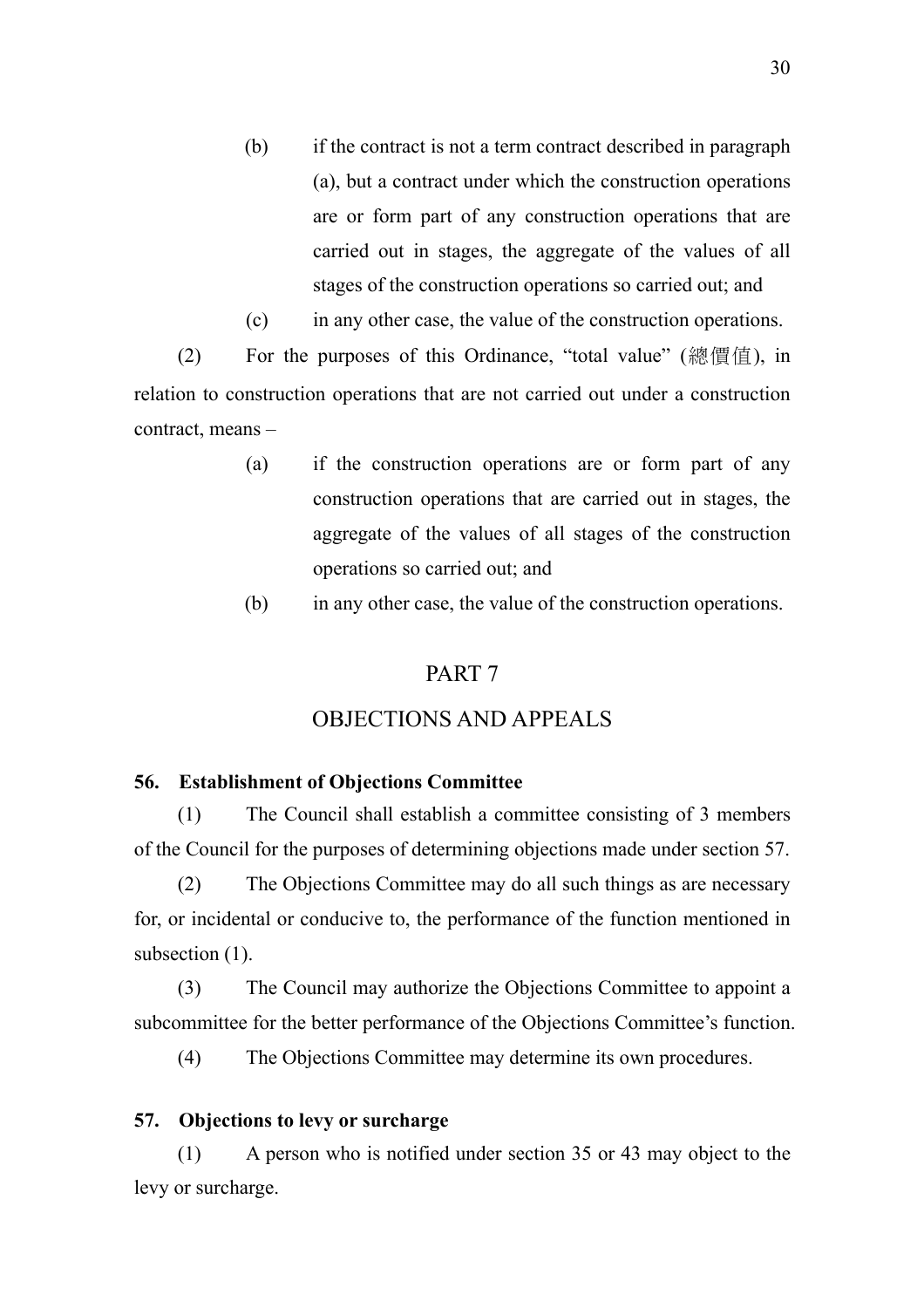(2) The objection shall be made by a notice in writing ("notice of objection").

(3) A notice of objection must be served on the Council within 21 days after the contractor receives the notice of assessment or the notice of surcharge (as the case may be).

(4) A notice of objection shall state the grounds of objection and shall be accompanied by all written statements and other documentary evidence relied on by the objector.

### **58. Decision of Objections Committee**

(1) The Council shall refer every objection made under section 57 to the Objections Committee for consideration.

(2) The Objections Committee may confirm, cancel or reduce the levy or surcharge and shall inform the Council of its decision.

(3) The Council shall notify the objector in writing of the decision of the Objections Committee within 28 days after the Council receives the notice of objection or, where that is not practicable, within a reasonable period.

(4) If a levy or surcharge is cancelled or reduced under this section, the Council shall forthwith refund to the objector the amount of the levy or any amount, including any amount of the penalty or further penalty, that has been paid in excess (as the case may be).

### **59. Appeals against decision of Objections Committee**

(1) An objector who is aggrieved by a decision of the Objections Committee may appeal to the District Court against that decision.

(2) An appeal shall be lodged within 30 days after the objector receives the notification of the decision.

(3) An appeal may not be heard unless the amount of the levy or surcharge which is the subject of the appeal, including the amount of any penalty or further penalty, has been paid.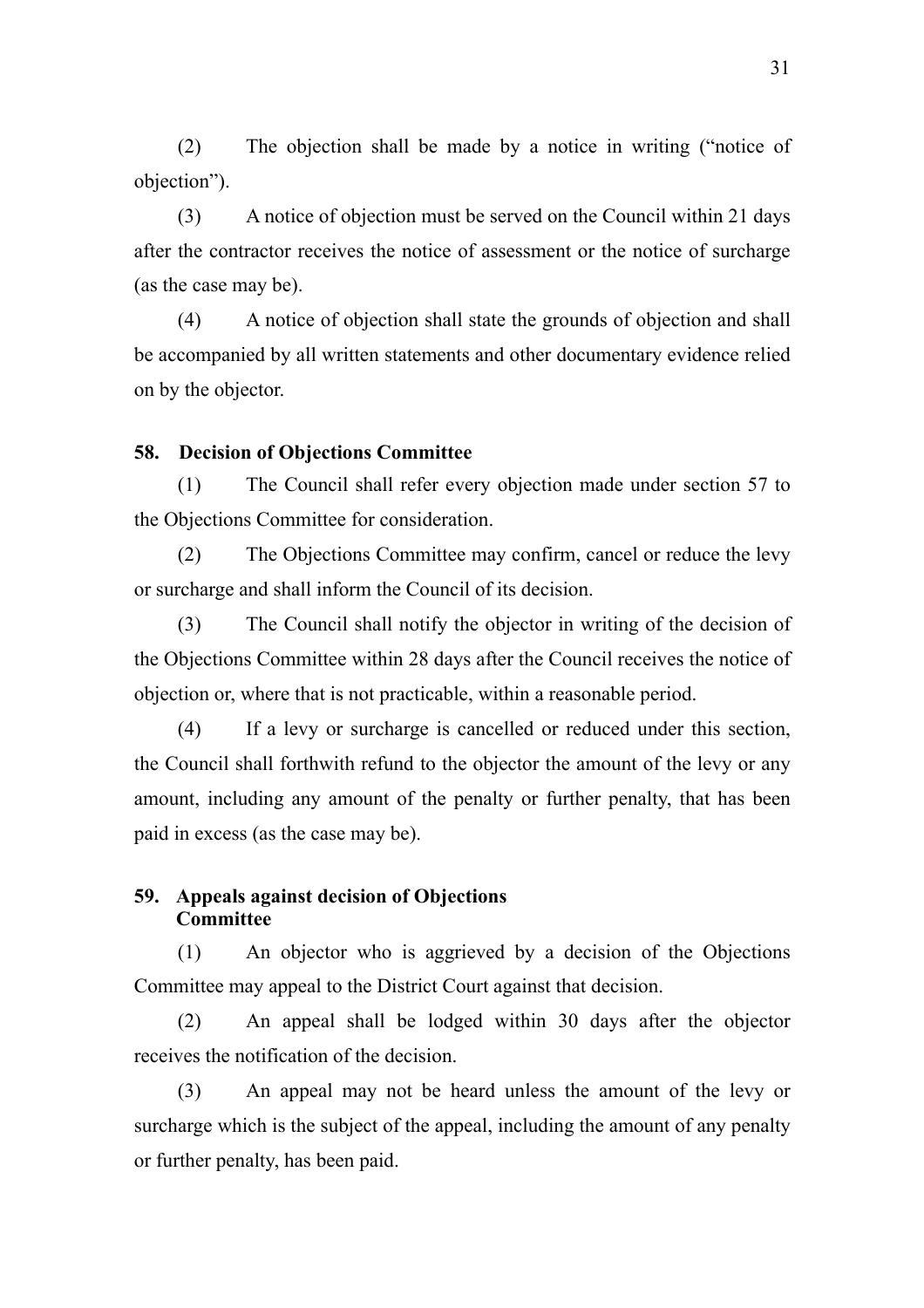(4) On hearing an appeal, the District Court may confirm, cancel or reduce the levy or surcharge and make any order as to costs as it thinks fit.

(5) If the District Court cancels or reduces a levy or surcharge, it may order the repayment of the cancelled or reduced amount, and any amount of the penalty or further penalty that has been paid.

(6) The District Court may order repayment with interest, at a rate determined by the Court, calculated from the date of payment to the Council, or without interest

### **60. Rules of court**

The District Court Rules Committee established under section 17 of the District Court Ordinance (Cap. 336) may make rules of court for the purposes of section 59.

## PART 8

## MISCELLANEOUS

#### **61. Provision of information**

(1) An employer, a contractor or an authorized person concerned in any construction operations shall give the Council or an officer authorized by the Council, within a time and in a form specified by the Council or the officer, any information of a kind described in subsection (2) that is required by the Council or the officer for the purposes of performing its or his functions under this Ordinance.

(2) The information referred to in subsection (1) is -

(a) information relating to the construction operations that the employer, contractor or authorized person (as the case may be) is concerned in, including information on any amount paid or payable in respect of the construction operations or any work connected with the construction operations;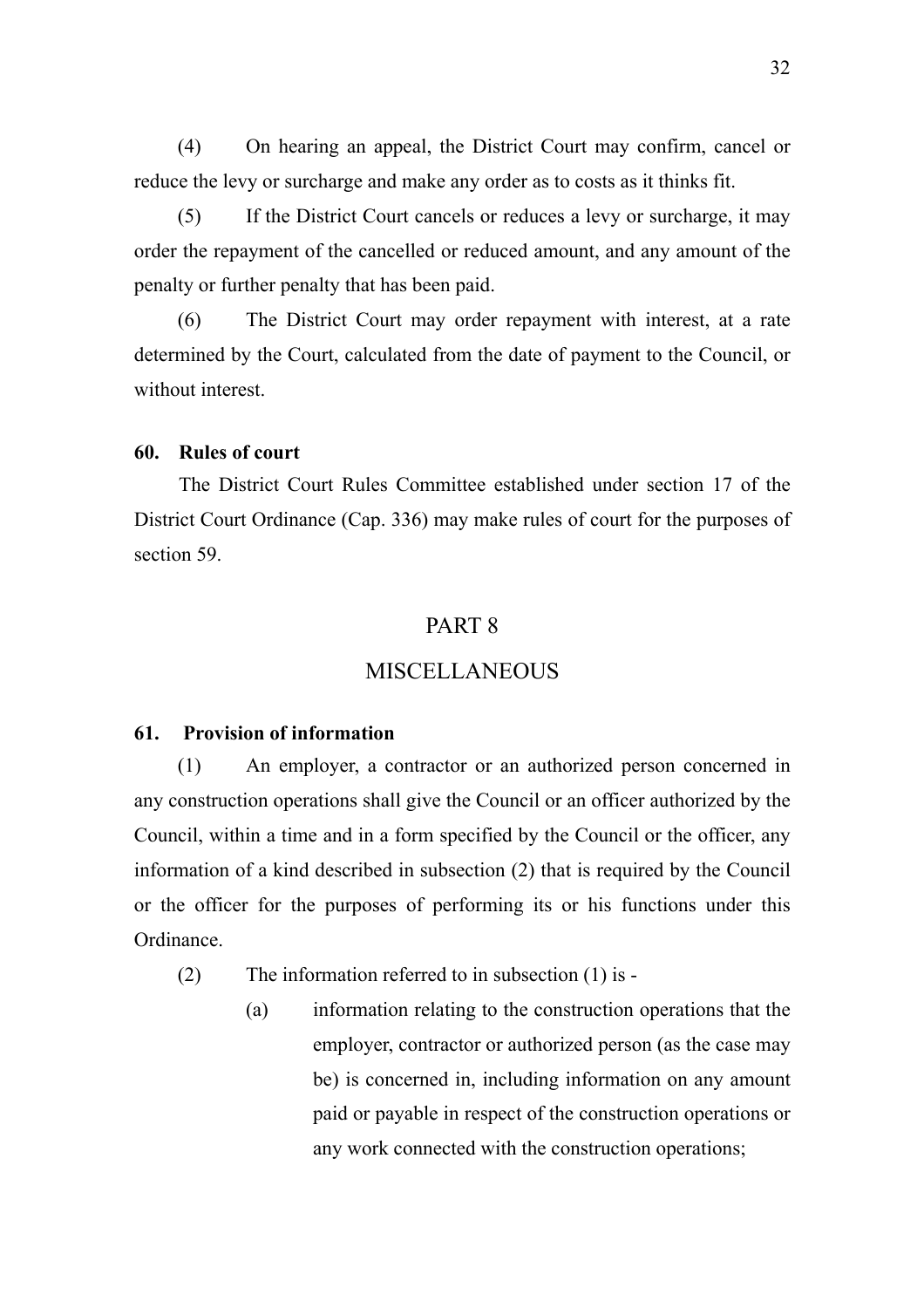- (b) the name and address of the person for whom the construction operations are carried out; and
- (c) the name and address of the person by whom the construction operations are carried out.

(3) A person who, without reasonable excuse, fails to comply with subsection (1) commits an offence and is liable on conviction to a fine at level 1.

### **62. Production of documents, etc.**

(1) An employer, a contractor or an authorized person concerned in any construction operations shall produce or cause to be produced for inspection by the Council or an officer authorized by the Council any document or record in his possession that relates to the construction operations that the employer, contractor or authorized person (as the case may be) is concerned in, including a document or record relating to any amount paid or payable in respect of the construction operations or any work connected with the construction operations, if required by the Council or the officer for the purposes of performing its or his functions under this Ordinance.

(2) If required by the Council or an officer authorized by the Council for the purposes referred to in subsection (1), the employer, contractor or authorized person shall permit the Council or the officer to make a copy of such a document or record or make any extract from it, or to remove it for a reasonable period.

(3) A person who, without reasonable excuse, fails to comply with subsection (1) or (2) commits an offence and is liable on conviction to a fine at level 1.

## **63. Protection of information given under sections 61 and 62**

(1) Subject to subsection (2), a person shall not disclose other than to the Council, or to an employee of the Council acting in his official capacity, any information given or obtained under section 61 or any information obtained from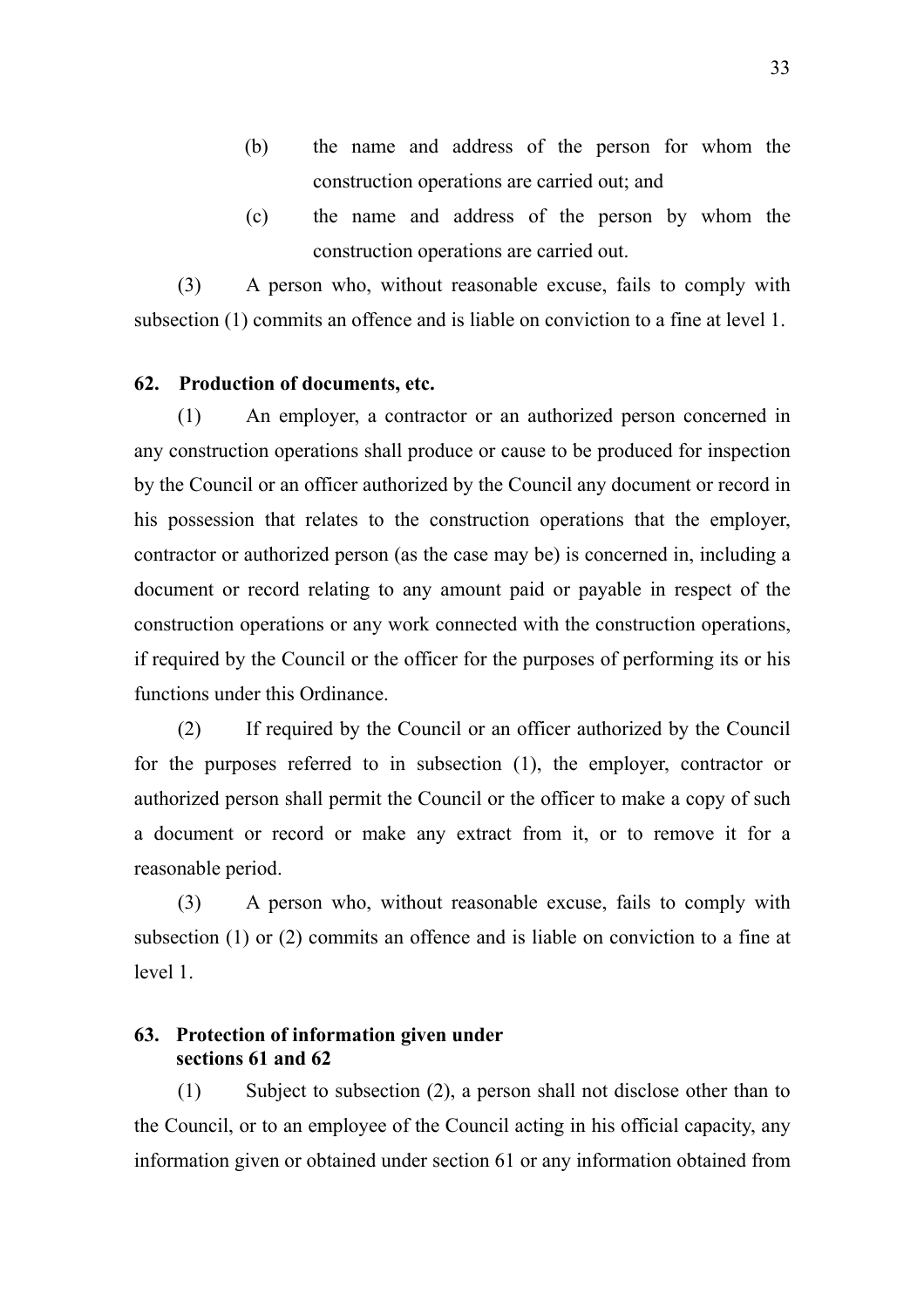any document or record under section 62 without the consent of the person who gave it or from whom it was obtained.

- (2) Subsection (1) does not apply
	- (a) to the disclosure of information in the form of a summary of similar information given by or obtained from a number of employers, contractors or authorized persons if the summary is so framed as not to enable particulars relating to any particular contractor's business to be ascertained from it;
	- (b) to the disclosure of information by the Council to any person authorized or employed by it for the purposes of checking or ascertaining the value of construction operations;
	- (c) to the disclosure of information by the Council to the Pneumoconiosis Compensation Fund Board established under the Pneumoconiosis (Compensation) Ordinance (Cap. 360); or
	- (d) to any disclosure of information made for the purposes of any legal proceedings brought under this Ordinance, or for the purposes of any report of any such proceedings.

(3) A person who intentionally discloses any information in contravention of subsection (1) commits an offence and is liable on conviction to a fine at level 1.

#### **64. Documents under seal of Council**

(1) The affixing of the common seal of the Council is to be authenticated by the signatures of any 2 of its members.

(2) A document purporting to be duly executed under the common seal is admissible in evidence on production without further proof and, unless the contrary is proved, is to be regarded as having been duly executed.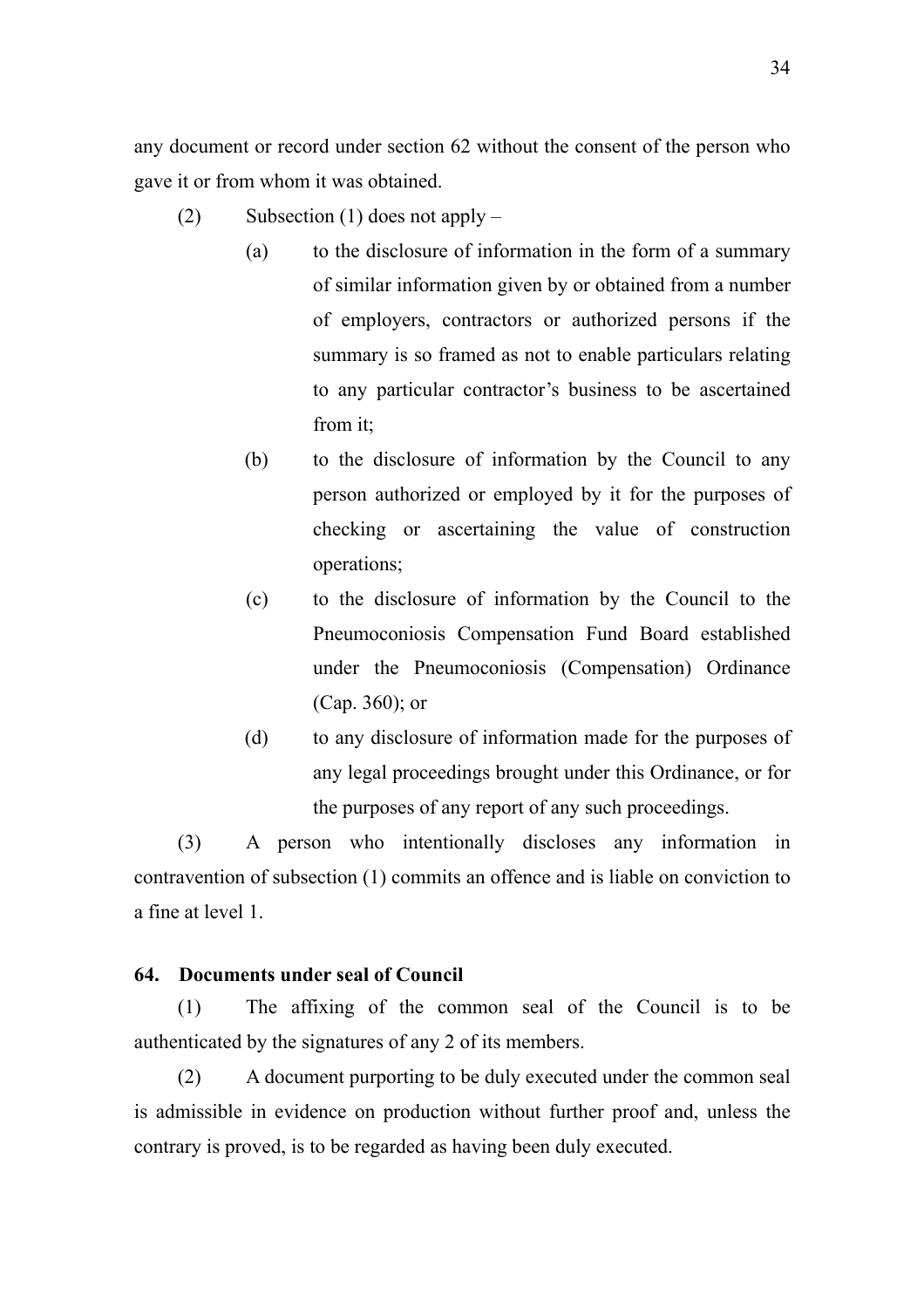### **65. Power to sign Council's documents**

A notice or any other document given or issued by the Council may be signed by an officer of the Council, authorized by the Council for the purposes of this section.

#### **66. Admissibility of documents**

(1) This section applies to a notice or other document purporting to  $be -$ 

- (a) given or issued by the Council; and
- (b) signed by an officer authorized for the purposes of section 65.

(2) The notice or other document is admissible in evidence on production without further proof.

(3) Unless the contrary is proved, the notice or other document is to be regarded as a notice or other document given or issued by the Council and signed as purported.

#### **67. Evidence by certificate, etc.**

(1) Without limiting section 66, in any legal proceedings, a certificate to which this section applies purporting to be signed by an officer of the Council authorized for the purposes of section 65 is admissible in evidence on production without further proof.

(2) Unless the contrary is proved, such a certificate is evidence of the facts stated in it and is to be regarded as signed as purported.

(3) This section applies to a certificate stating that -

- (a) a notice required by or under this Ordinance has or has not been given at a particular date; or
- (b) an amount of a levy, surcharge, penalty or further penalty due under this Ordinance has not been paid.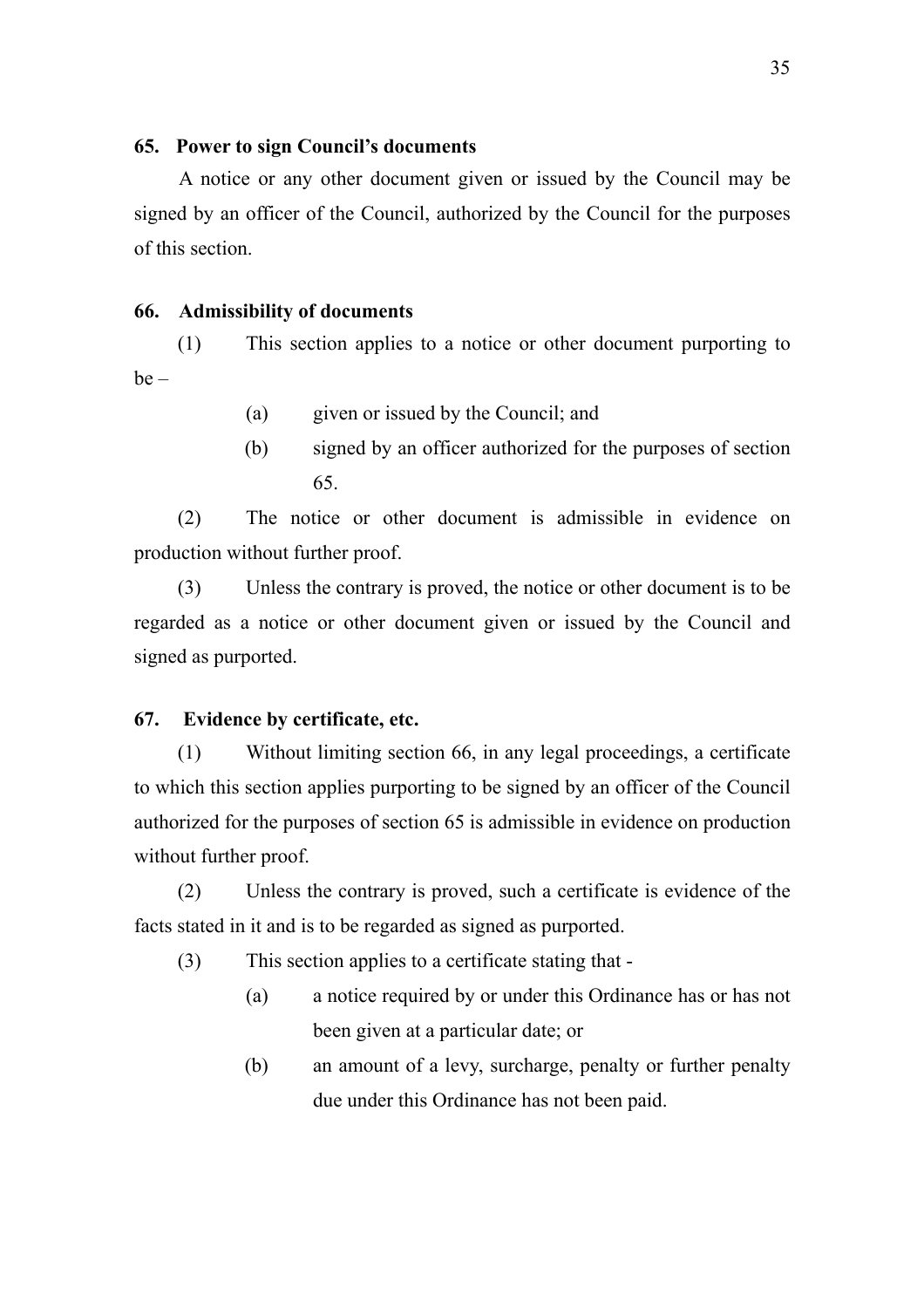### **68. Appointment of authorized persons**

(1) If the Government is the employer in respect of any construction operations, a person shall be appointed by or on behalf of the Government to perform the functions of an authorized person.

(2) In any other case, the employer in respect of any construction operations shall, if no authorized person is appointed under section 4 of the Buildings Ordinance (Cap. 123), appoint a person to perform the functions of an authorized person.

- (3) Before the commencement of the construction operations
	- (a) an employer to whom subsection (2) applies shall, if no authorized person is appointed under section 4 of the Buildings Ordinance (Cap. 123), inform the Council of the name of the person appointed under that subsection and the name of the contractor in respect of the construction operations;
	- (b) the person appointed under subsection (2) shall inform the Council in writing that he is appointed as the authorized person; and
	- (c) the contractor in respect of the construction operations shall inform the Council in writing that he is such contractor.

(4) A person who fails to comply with subsection (2) or (3) commits an offence and is liable on conviction to a fine at level 1.

## **69. Offences**

- (1) A person commits an offence if he
	- (a) is knowingly concerned in the fraudulent evasion of the payment of a levy due from him or from any other person; or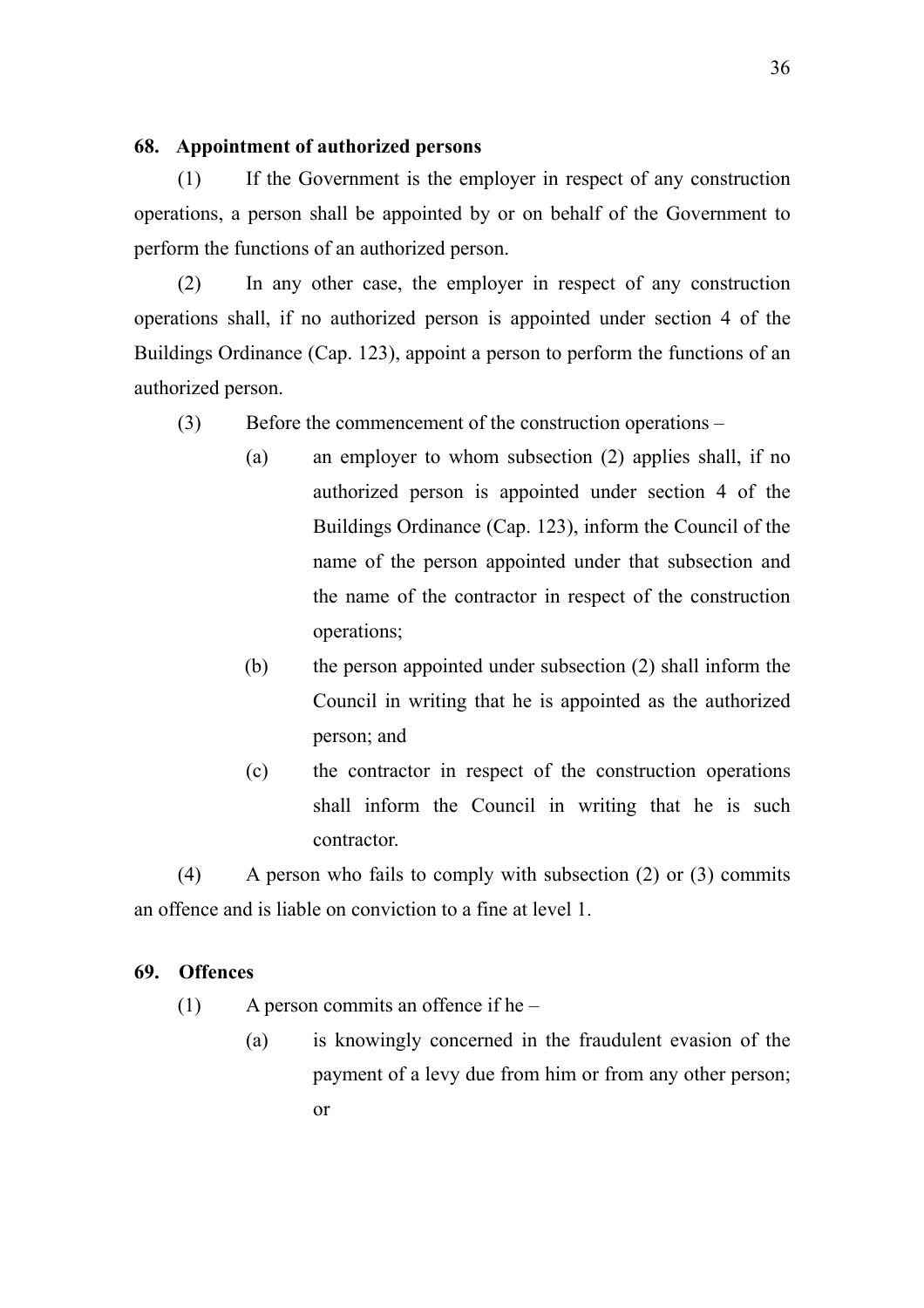- (b) is knowingly concerned in taking steps with a view to the fraudulent evasion of the payment of a levy due from him or from any other person.
- (2) A person commits an offence if he
	- (a) with intent to deceive, produces, supplies or sends for the purposes of this Ordinance, or otherwise makes use of for those purposes, a document or record that is false in a material particular; or
	- (b) in providing any information for the purposes of this Ordinance, makes a statement that he knows to be false in a material particular or recklessly makes a statement that is false in a material particular.

(3) A person who commits an offence under subsection  $(1)(a)$  or  $(b)$  is liable on conviction to a fine at level 3 or 3 times the amount of the levy that was evaded or intended to be evaded by his conduct, whichever is the greater.

(4) A person who commits an offence under subsection  $(2)(a)$  or (b) is liable on conviction to a fine at level 2 or 3 times the amount of the levy that was evaded or intended to be evaded by his conduct, whichever is the greater.

## **70. Regulations**

The Secretary may by regulation provide for the following –

- (a) the records that are to be kept by employers, contractors and authorized persons;
- (b) the information that is to be supplied by employers, contractors and authorized persons;
- (c) generally for the better carrying out of the provisions and purposes of this Ordinance.

## **71. Power to amend Schedules 1, 2 and 3**

The Secretary may, by order published in the Gazette, amend Schedules 1, 2 and 3.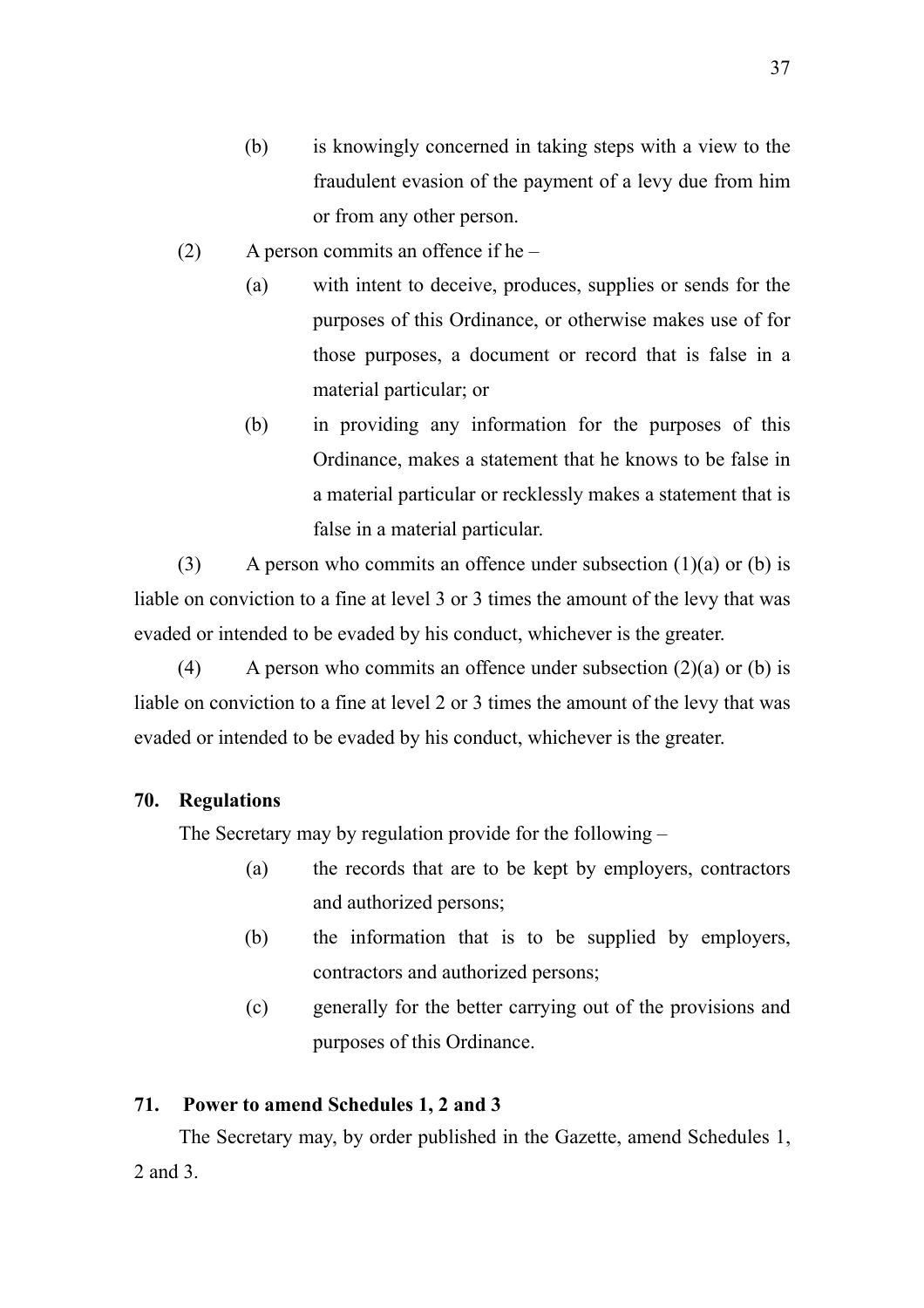### **72. Power to amend Schedule 4**

(1) The Legislative Council may by resolution amend Schedule 4.

(2) Any amendment to Schedule 4 shall come into effect on the expiry of the specified period.

(3) Despite the coming into effect of any amendment made under subsection (1), Schedule 4 as it was before such amendment continues to apply to the construction operations to which this subsection applies.

- (4) Subsection (3) applies to the following construction operations
	- (a) construction operations the tender for which had been submitted to the employer before the expiry of the specified period;
	- (b) other construction operations carried out under a construction contract, if the contract had been entered into before the expiry of the specified period or the construction operations had commenced before the expiry of that period; and
	- (c) construction operations other than those referred to in paragraphs (a) and (b), that had commenced before the expiry of the specified period.

(5) In this section, "specified period" (指明期間), in relation to a particular amendment made under subsection (1), means the period of 30 days after the publication in the Gazette of that amendment.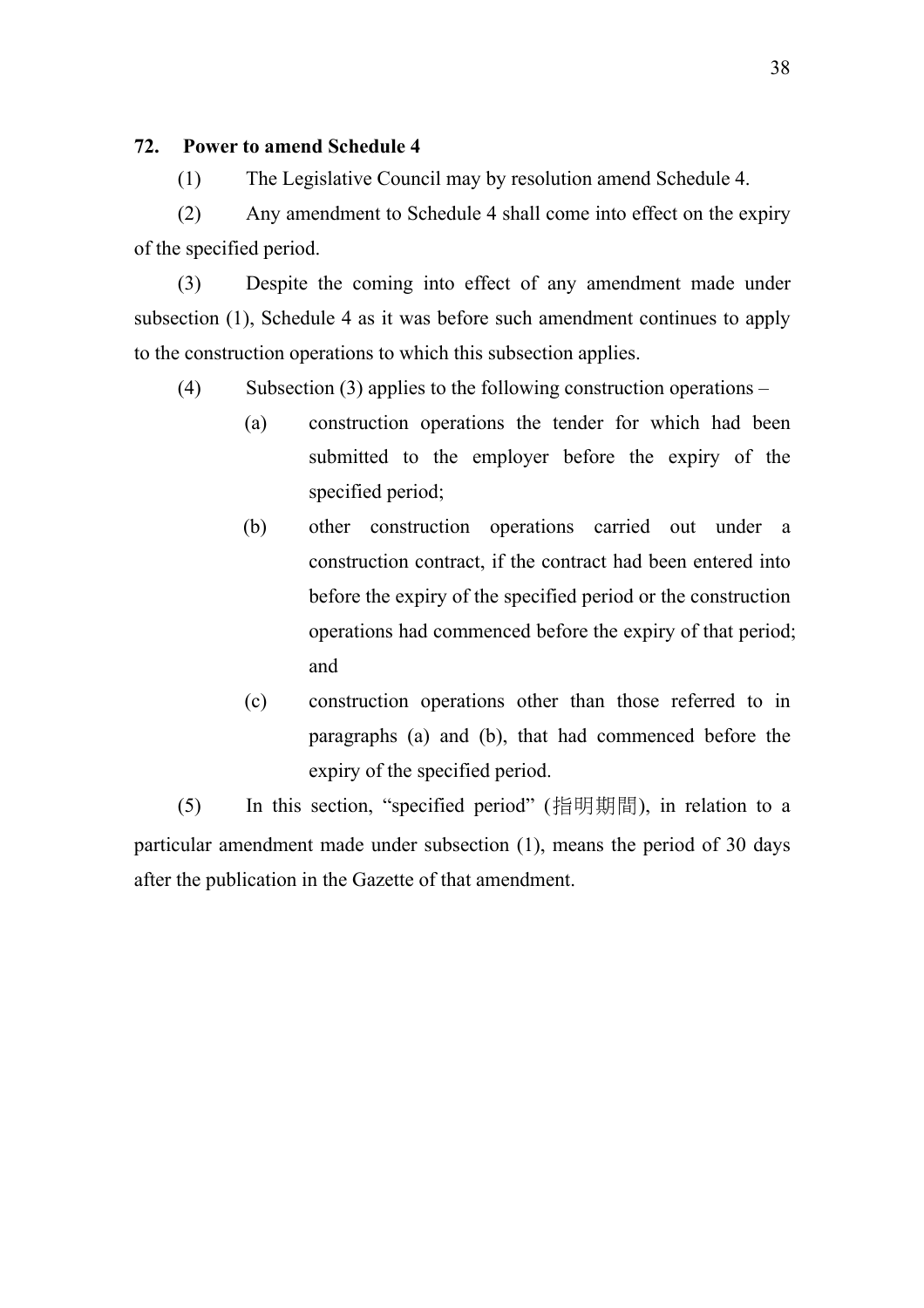## PART 9

# REPEAL, VESTING, TRANSITIONAL AND SAVINGS PROVISIONS, AND CONSEQUENTIAL OR RELATED AMENDMENTS

#### **73. Repeal**

(1) The Industrial Training (Construction Industry) Ordinance (Cap. 317) and the Resolution of the Legislative Council (Cap. 317 sub. leg. A) are repealed.

(2) The CITA is dissolved.

### **74. Vesting of rights, assets, liabilities and obligations of CITA in Council and saving of validity of CITA's acts**

(1) By virtue of this section, all rights, assets, liabilities and obligations of the CITA are to be vested in the Council as from the appointed day.

(2) Nothing in this Ordinance affects the validity of anything done by or in relation to the CITA before the appointed day.

(3) The Stamp Duty Ordinance (Cap. 117) does not apply to any vesting effected by this section.

### **75. Completion of acts already commenced**

Anything which immediately before the appointed day is in the process of being done by or in relation to the CITA may be carried on or completed by the Council in accordance with the provisions of this Ordinance.

#### **76. Rights of action**

(1) The Council may be sued for the liabilities or obligations to which it is subject under section 74 and they may be recovered from the Council.

(2) The Council may sue on, recover or enforce a chose in action vested in it under section 74 without having to give notice of the vesting to a person bound by the chose in action.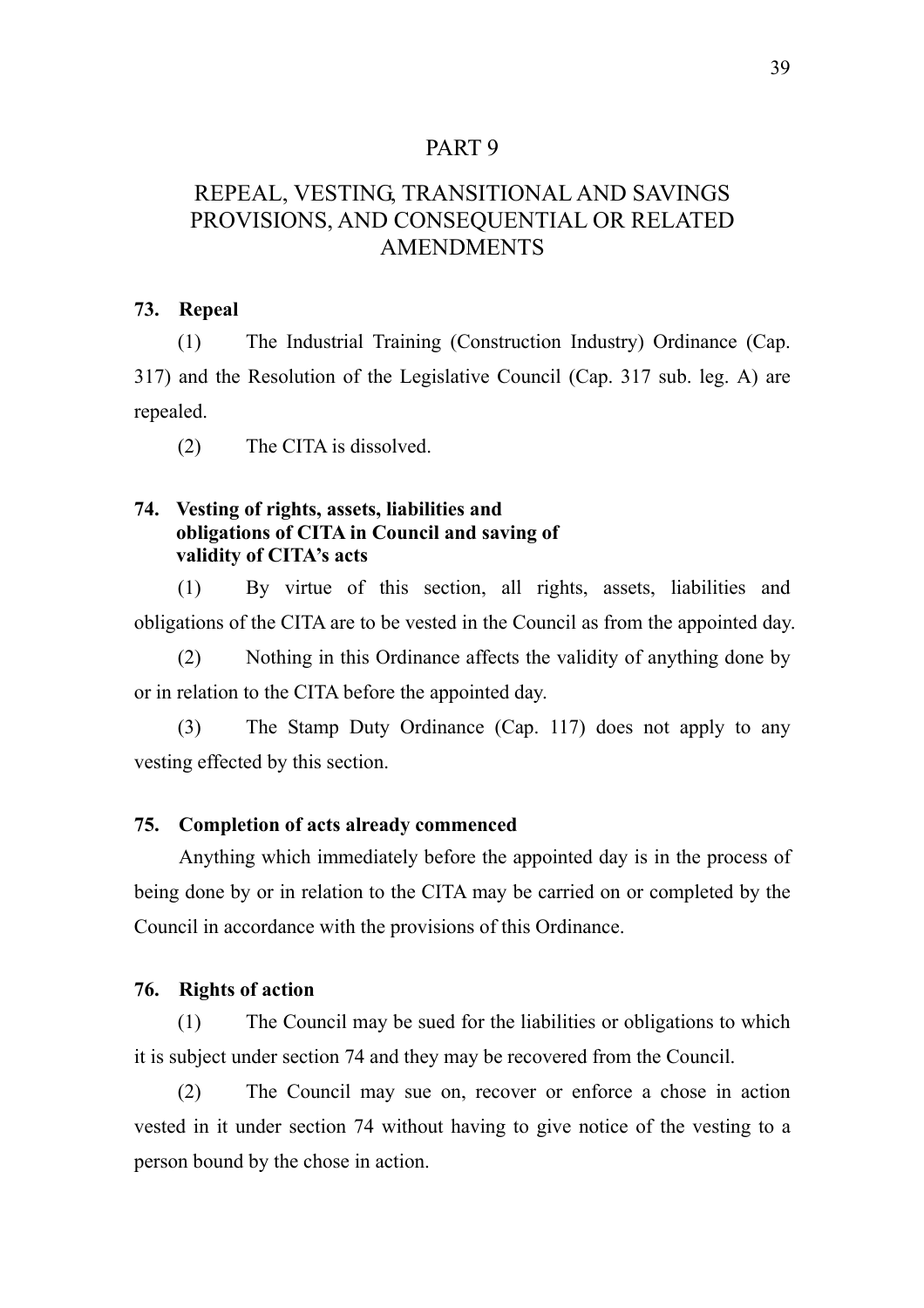## **77. Legal claims and pending legal proceedings, etc.**

(1) Legal claims (whether present or future, actual or contingent) by or against the CITA, including any accrued right of appeal, judicial and administrative proceedings instituted by or against the CITA, that existed immediately before the appointed day do not abate by reason of the repeal under section 73 and may be continued or enforced by or against the Council.

(2) Where immediately before the appointed day, any legal proceedings to which the CITA is a party are pending, the Council is to, as from that day, be substituted as a party to those proceedings in place of the CITA.

## **78. Effect of existing agreement, etc.**

(1) Any agreement, arrangement, contract made or entered into or other transaction effected or other thing done by, to or in relation to the CITA that is in force or effective immediately before the appointed day or which is to take effect on or after that day has effect as if made, entered into, effected or done by, to or in relation to the Council.

(2) Without affecting the generality of subsection (1), any lease, tenancy, permit or licence granted to the CITA that is in force or effective immediately before the appointed day or which is to take effect on or after that day has effect as if granted to the Council.

### **79. References to CITA**

As from the appointed day, the references to the CITA in the following are taken as references to the Council -

- (a) any agreement, contract or other instrument;
- (b) any process or other document issued, prepared or employed for the purposes of any proceedings before a court, tribunal or similar body; and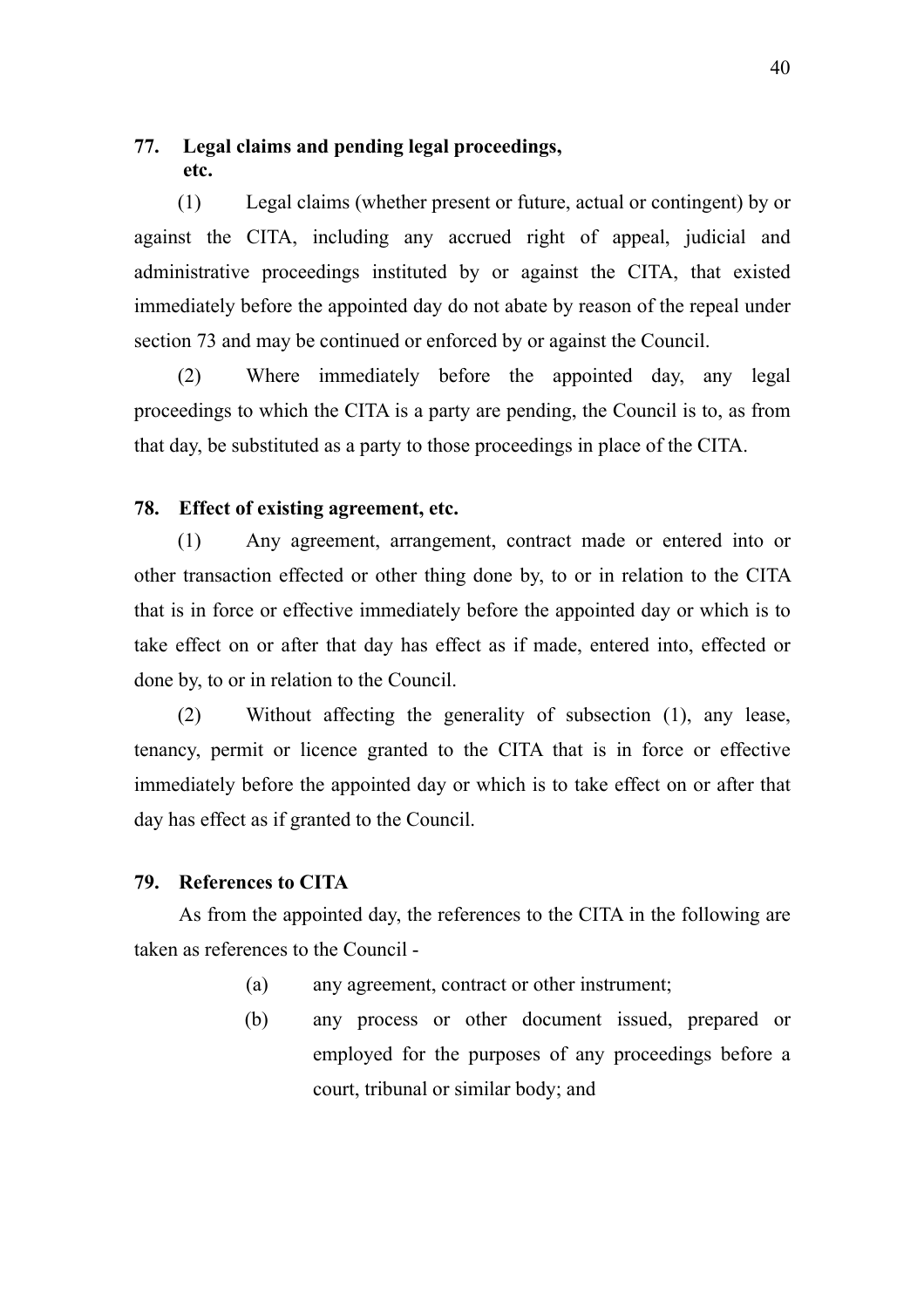(c) any other document (other than an enactment) relating to or affecting any property, right, liability or obligation of the CITA vested in the Council under section 74.

#### **80. Delivery of books, etc.**

All books, accounts, minutes and other documents and equipment belonging to the CITA and in its control immediately before the appointed day shall be delivered to the Council on that day by the person who has the care and custody of those documents on the commencement of that day.

#### **81. Record of property**

Any property of the CITA which, immediately before the appointed day, was standing in the books of a bank, company or other corporation is to be transferred in those books to the Council at the request of the Council, by the bank, company or other corporation.

#### **82. Continuance of employment**

(1) As from the appointed day, a person who, immediately before that day, is an employee of the CITA under a valid contract of employment and who, if not for the dissolution of the CITA, would have been its employee under the contract on that day, becomes an employee of the Council on the same terms and conditions that applied immediately before that day to his employment with the CITA.

(2) There is no break or interruption in the employment of such a person by reason of the commencement of this Part.

#### **83. Submission of reports on activities of CITA**

(1) Within 6 months after the appointed day, the Council shall submit to the Secretary –

> (a) a report on the activities of the CITA during the specified period;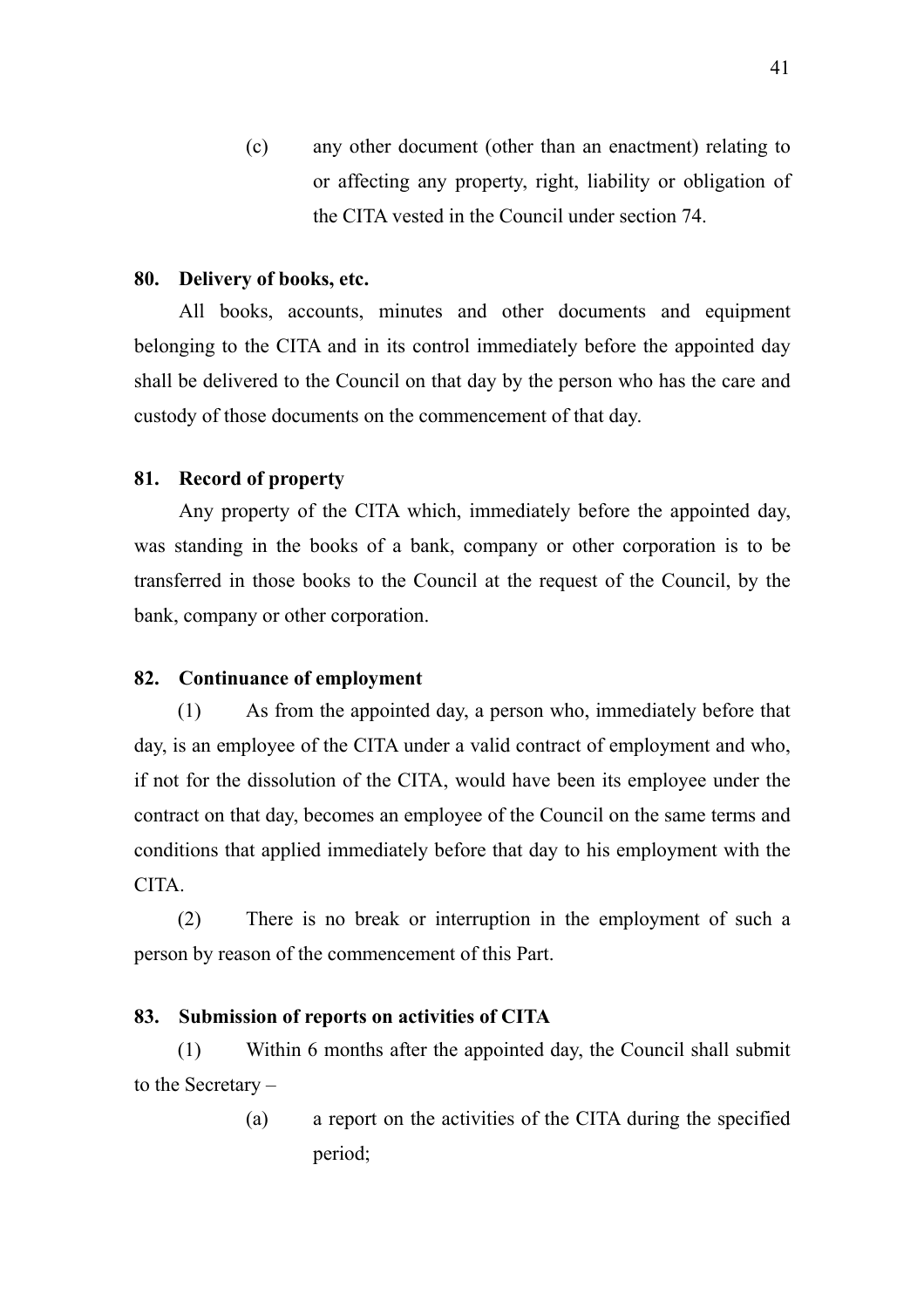- (b) a copy of the statement of accounts of the CITA in respect of that period; and
- (c) the auditor's report on the statement of accounts.

(2) The Secretary shall cause the documents received under subsection (1) to be laid on the table of the Legislative Council.

(3) The Secretary may extend the period for submitting the documents under subsection (1).

 $(4)$  In this section –

"repealed Ordinance" (被廢除條例) means the Industrial Training (Construction Industry) Ordinance (Cap. 317);

"specified period" (指明期間) means the period beginning on the day next following the end of the last financial year of the CITA in respect of which reports and statements had been submitted under section 20 of the repealed Ordinance and ending on the day immediately before the appointed day;

"statement of accounts" (帳目表) includes an income and expenditure account and a balance sheet.

## **84. Council to appoint auditor for the purposes of section 83**

- (1) The Council shall appoint an auditor for the purposes of section 83.
- (2) The auditor appointed under subsection (1) shall
	- (a) audit the statement of accounts referred to in section 83; and
	- (b) submit a report on it to the Council.
- (3) The auditor is entitled to  $-$ 
	- (a) have access to all books of account, vouchers and other financial records of the CITA that are in the Council's control; and
	- (b) require such information and explanations of those books, vouchers and records as he thinks fit.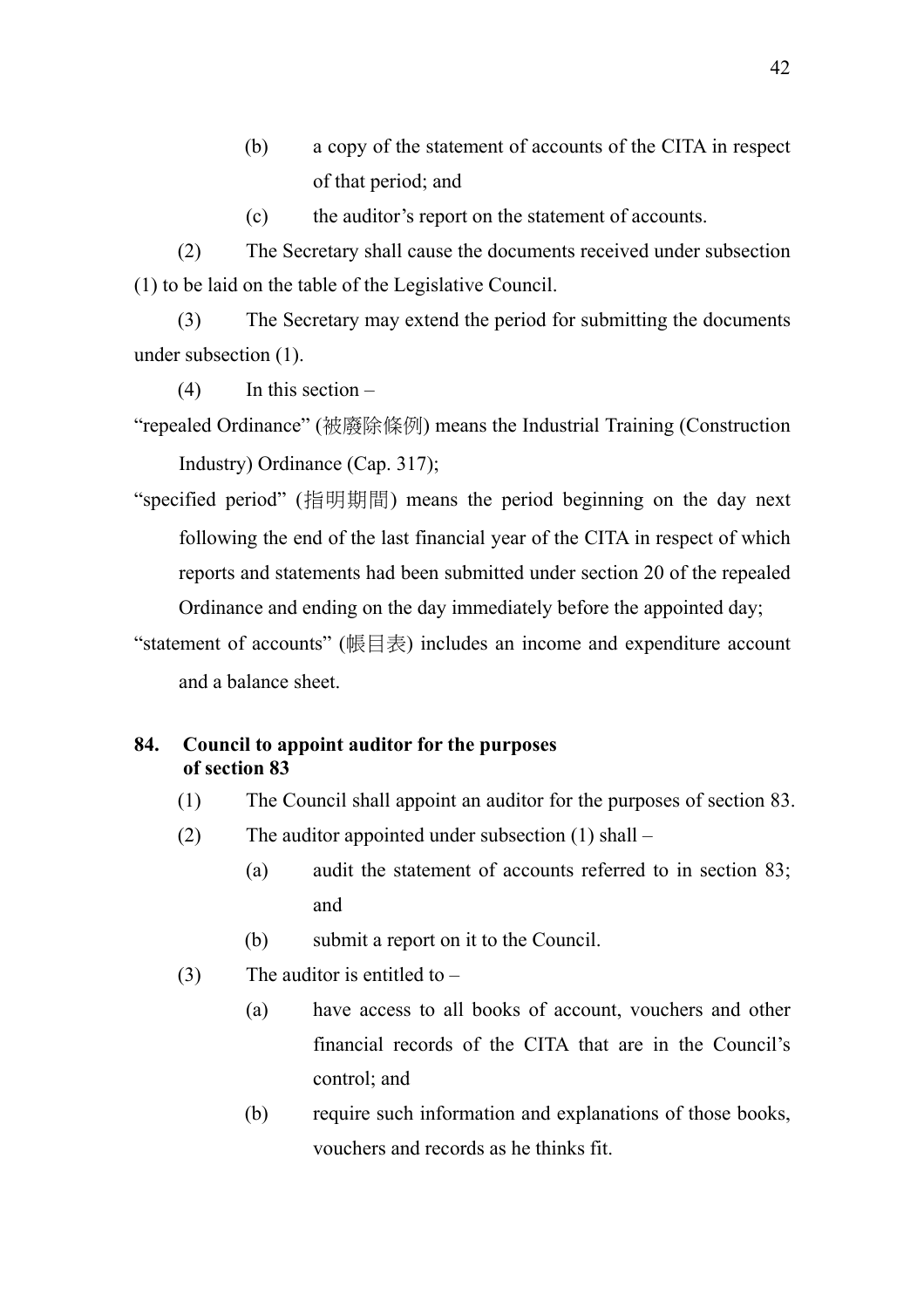## **85. Transitional provisions in relation to certain construction operations**

(1) This Ordinance does not apply to the following construction operations –

- (a) construction operations the tender for which had been submitted to the employer before the commencement day;
- (b) other construction operations carried out under a construction contract, if the contract had been entered into before the commencement day or the construction operations had commenced before the commencement day; and
- (c) construction operations other than those referred to in paragraphs (a) and (b), that had commenced before the commencement day.

(2) Despite the commencement of section 73, the repealed Ordinance as it was in force immediately before the commencement continues to apply to the construction operations referred to in subsection (1), subject to subsection (3).

(3) The powers conferred and the functions imposed on the CITA under the repealed Ordinance shall be exercised and performed by the Council in respect of the construction operations referred to in subsection (1).

 $(4)$  In this section –

- "commencement day" (生效日期) means the day on which this Part comes into operation;
- "repealed Ordinance" (被廢除條例) means the Industrial Training (Construction Industry) Ordinance (Cap. 317) and its subsidiary legislation.

## **86. Consequential or related amendments**

The enactments specified in Schedule 5 are amended as set out in that Schedule.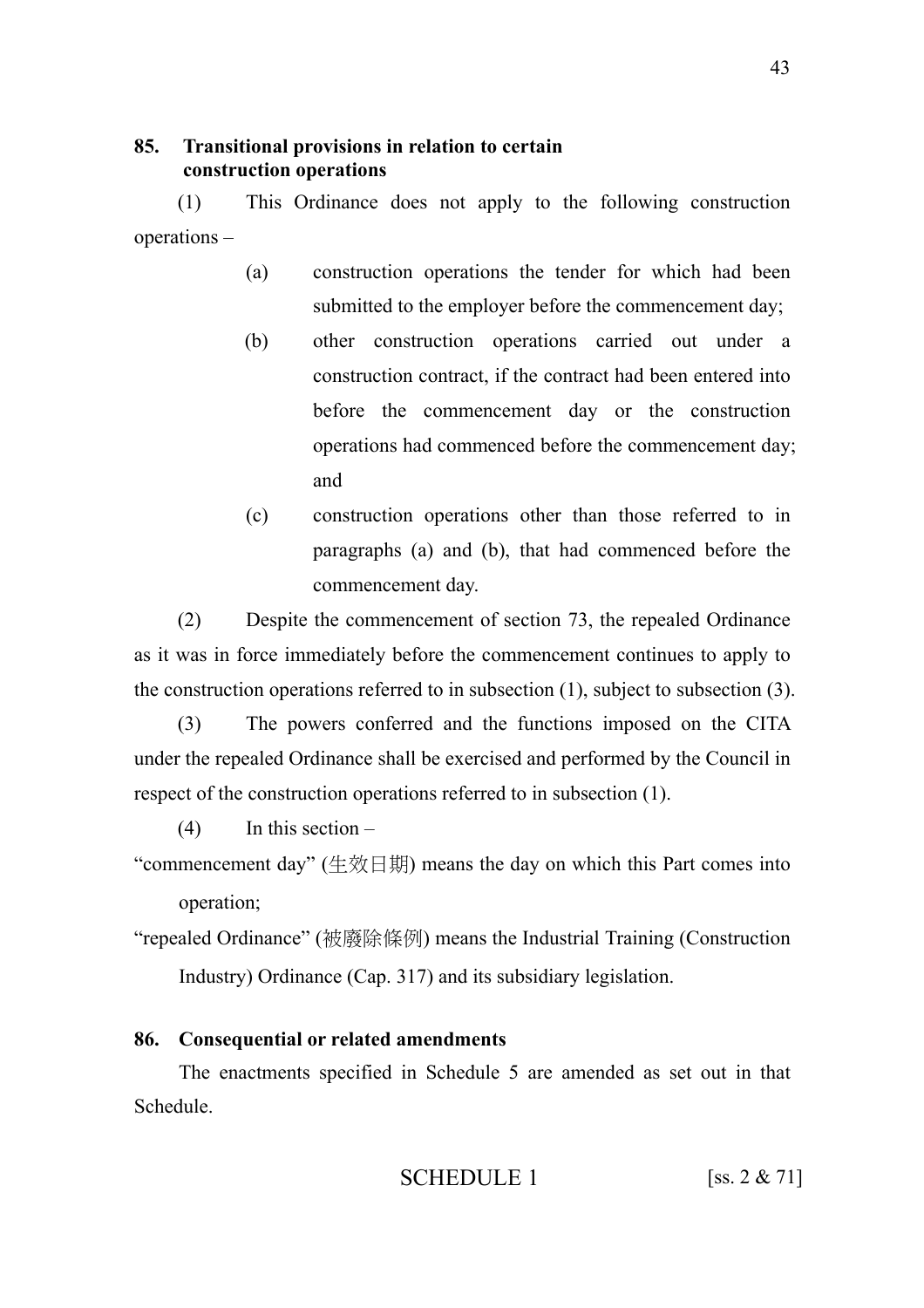1. In this Ordinance, "construction operations" (建造工程) means operations of any of the following descriptions –

- (a) building works as defined in section  $2(1)$  of the Buildings Ordinance (Cap. 123);
- (b) street works as defined in section 2(1) of the Buildings Ordinance (Cap. 123);
- (c) construction, alteration, repair, maintenance, extension, demolition or dismantling of –
	- (i) any buildings, or other temporary or permanent structures forming, or to form, part of land;
	- (ii) any works forming, or to form, part of land;
	- (iii) any industrial plant or installations for the purposes of land drainage, coast protection, water supply or defence; or
	- (iv) any power-lines, telecommunications apparatus or pipelines,

including walls, pylons, aircraft runways, docks and harbours, railways, inland waterways, reservoirs, watermains, wells and sewers;

- (d) supply and installation of fittings or equipment in any buildings, or other structures forming part of land, including systems of heating, lighting, air-conditioning, ventilation, power supply, drainage, sanitation, refuse collection, water supply, fire protection, security or communications, lift or escalator and other extra low voltage works;
- (e) external or internal cleaning of any buildings, or other temporary or permanent structures forming part of land, to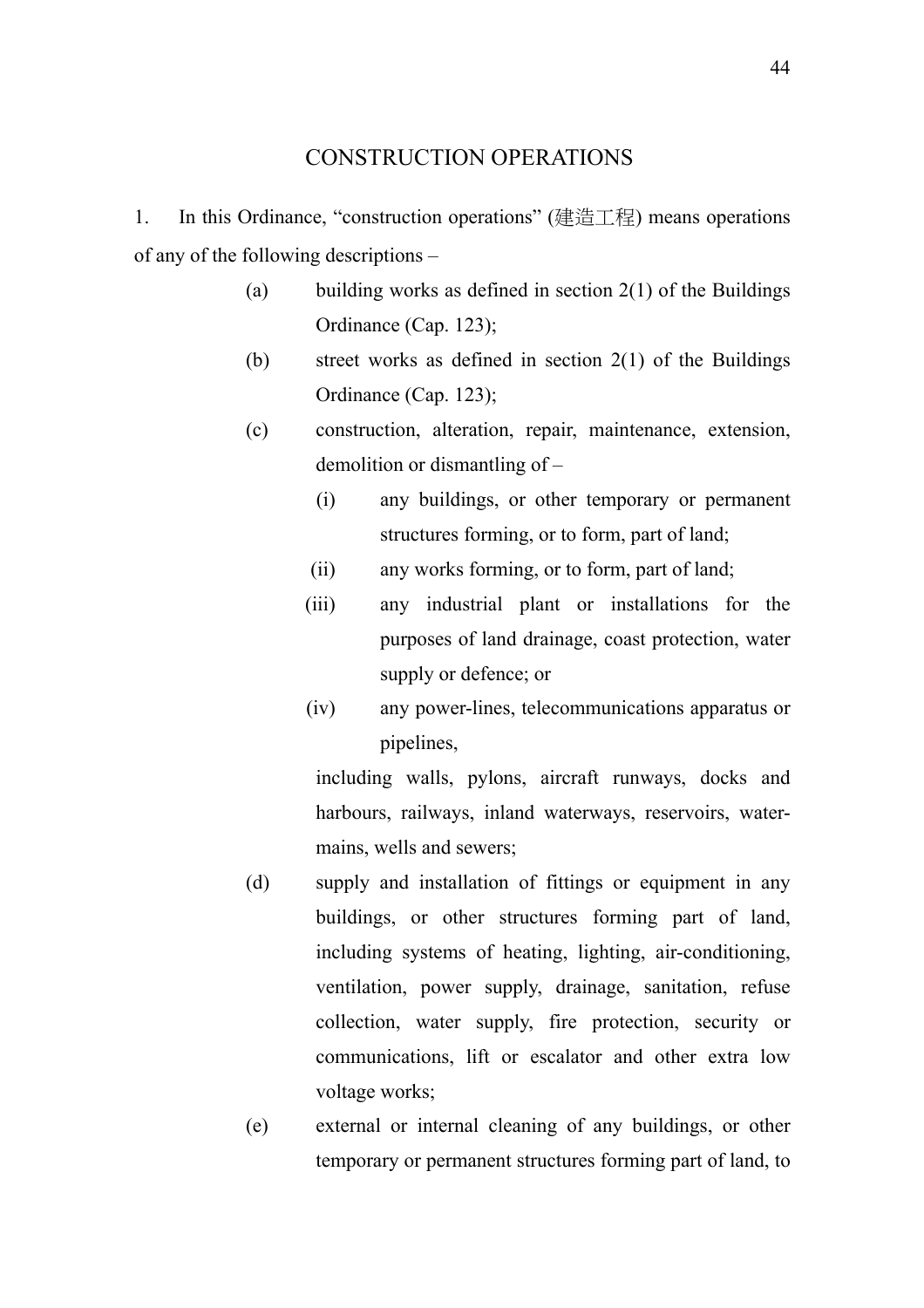the extent that it is carried out in the course of construction, alteration, repair, maintenance, extension or restoration of such buildings or structures;

- (f) painting or decorating any external or internal surfaces or parts of any buildings, or other temporary or permanent structures forming part of land;
- (g) operations which form an integral part of, or are preparatory to, or are for rendering complete, any of the operations described in paragraphs  $(a)$ ,  $(b)$ ,  $(c)$ ,  $(d)$ ,  $(e)$ and (f), including site clearance and investigation, earthmoving, excavation, tunnelling and boring, laying of foundations, erection, maintenance or dismantling of scaffolding, site restoration, landscaping and the provision of roadways and other access works.

2. Notwithstanding section 1, "construction operations" (建造工程) does not include operations of any of the following descriptions –

- (a) design, advice or consultation work, unless such design, advice or consultation work is incidental to any operations described in section 1;
- (b) manufacture of plant or machinery at a site for delivery of such plant or machinery to another site where the sole or principal activity at that other site is –
	- (i) power generation; or
	- (ii) the production, transmission, processing or bulk storage of any materials or manufactured products, including chemicals, pharmaceuticals, oil, gas, steel, food or drink or vehicles, which are intended for sale.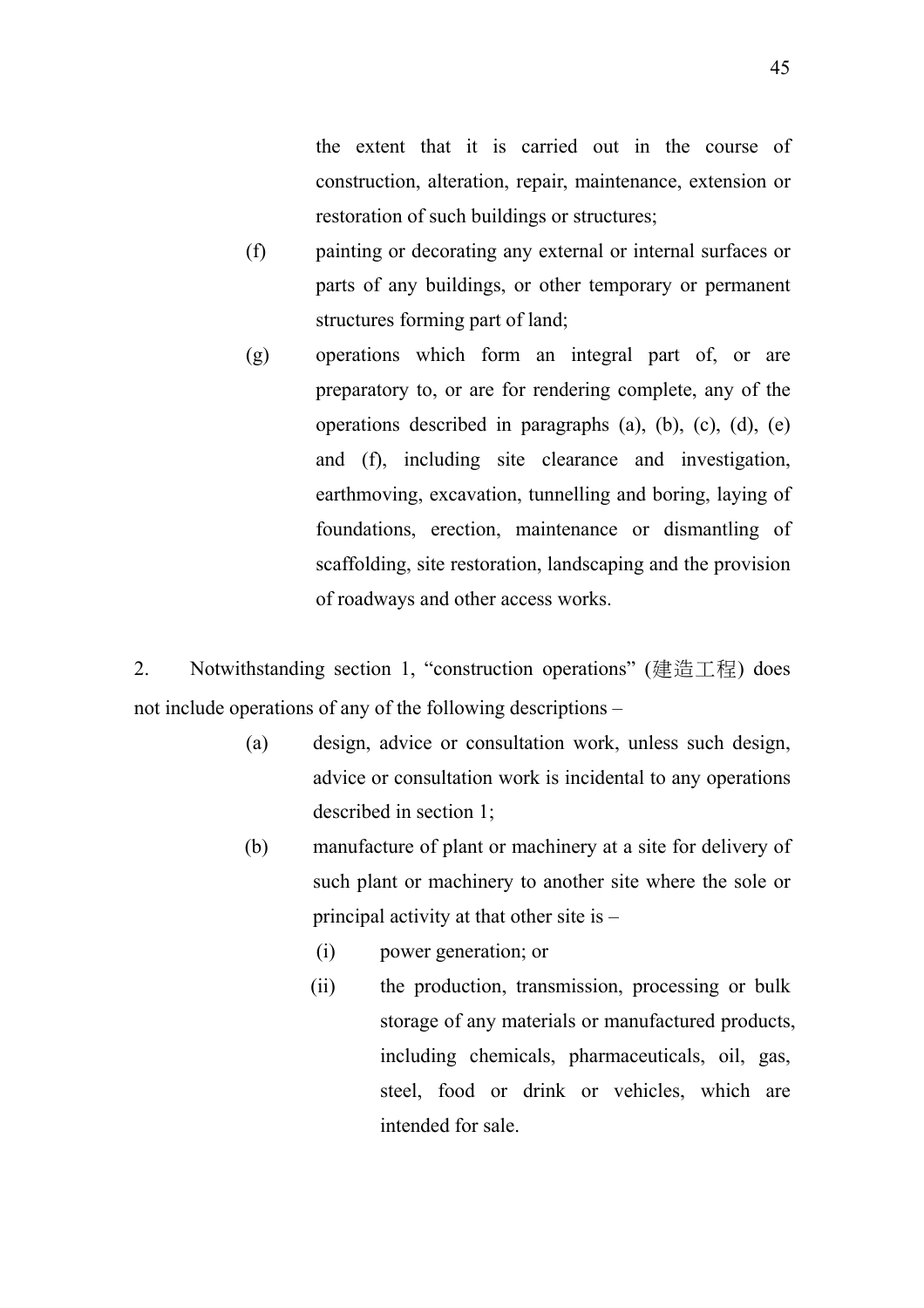### 3. In this Schedule –

"extra low voltage" (特低壓) means voltage normally not exceeding –

- (a) 50V root mean square alternating current between conductors or between a conductor and earth; or
- (b) 120V direct current between conductors or between a conductor and earth;

"land"  $(\pm \text{!})$  includes land under the sea.

## SCHEDULE 2  $[ss. 16 \& 71]$

## MEETINGS AND PROCEEDINGS OF COUNCIL

## 1. **Interpretation**

In this Schedule –

"chairman"  $(\pm \mathbb{R})$  means the chairman of the Council referred to in section 9(1)(a) of this Ordinance, and includes a person appointed under section 13(1) of this Ordinance to act in his place;

"member" ( $\overrightarrow{\mathcal{R}}$ ) means a member of the Council referred to in section 9(1) of this Ordinance, and includes a person appointed under section 13(1) or 14(2) of this Ordinance to act in his place.

### 2. **Holding of meetings**

(1) Subject to subsection (2), a meeting of the Council shall be held at such time and place as the chairman may appoint.

(2) The Council shall meet if there is a notice in writing, signed by not less than half of its members, requesting that a meeting be held.

#### 3. **Notice of meetings**

Unless otherwise determined by the chairman, a notice of meeting shall be served on each member at least 14 days before the day on which the meeting is to be held.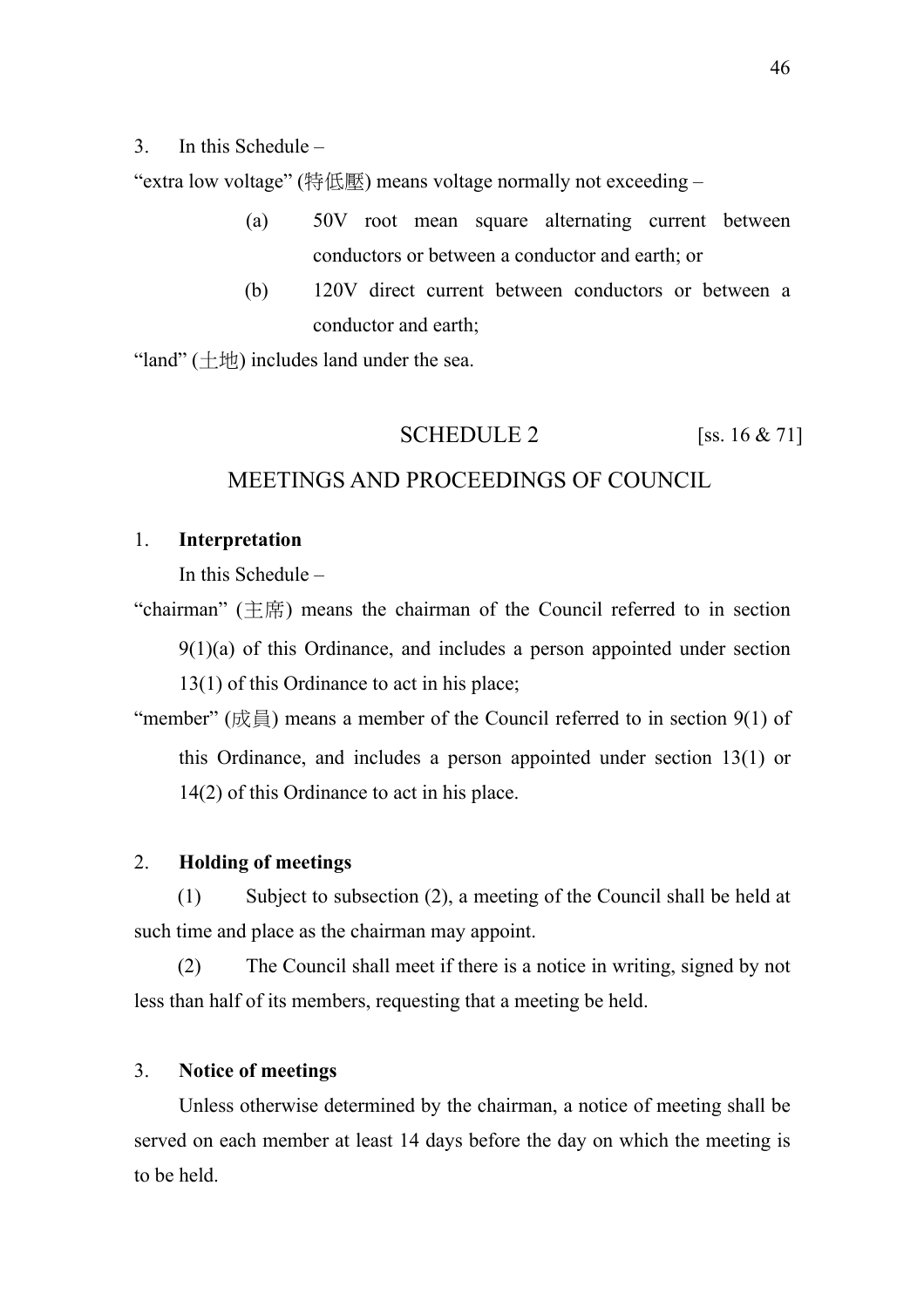### 4. **Quorum**

(1) At a meeting of the Council, a quorum is not less than half of its members.

(2) If a member is disqualified from taking part in a decision or deliberation in respect of a matter under section 6, he shall be disregarded for the purposes of constituting the quorum for deciding or deliberating on that matter.

#### 5. **Proceedings of Council**

(1) Subject to subsection (2), the chairman is to preside at a meeting of the Council.

(2) If, for any reason, the chairman is not able to preside at a meeting of the Council, the members present at the meeting are to elect a member from among themselves to preside.

(3) All questions for determination are to be decided by a majority of votes of the members present and voting, and if there is an equality of votes, the member presiding has a casting vote in addition to his original vote.

### 6. **Disclosure of interests of members**

 If a member has a pecuniary interest, whether direct or indirect, in any matter under consideration at a meeting of the Council, the member –

- (a) shall, as soon as practicable after the commencement of the meeting, disclose to the Council the fact and nature of his interest;
- (b) shall withdraw from the meeting while the Council is considering the matter, if so required by the meeting; and
- (c) shall not in any case vote on the matter.

### 7. **Validity of proceedings**

The validity of any proceedings of the Council shall not be affected by –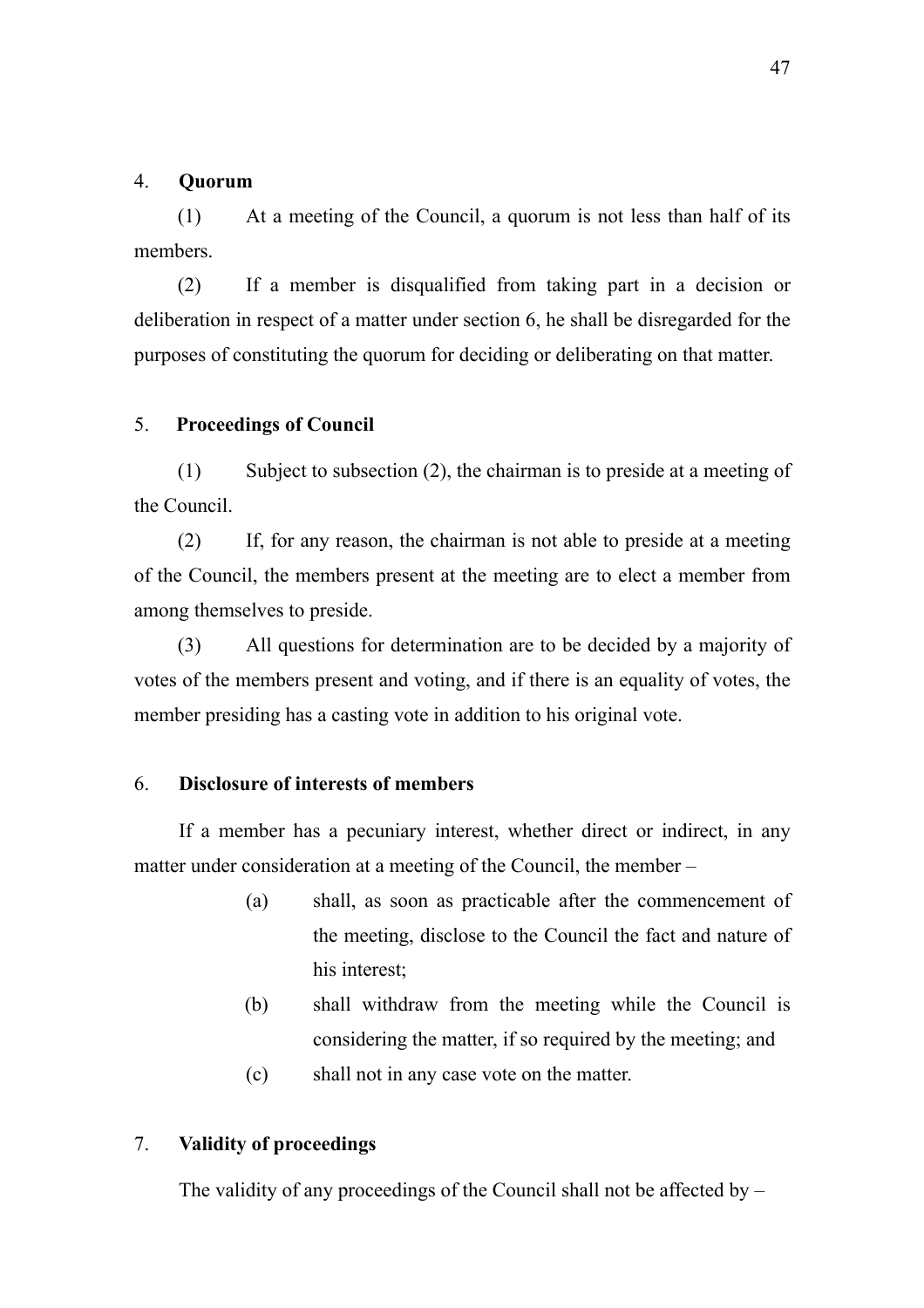- (a) any defect in the appointment of a member; or
- (b) any vacancy in the membership of the Council.

### 8. **Council to determine procedures**

Subject to the provisions of this Ordinance, the Council may determine its own procedures.

### 9. **Resolutions without meetings**

(1) Anything which may be done by resolution of the Council in a meeting may be validly done, without a meeting, by a resolution in writing if the resolution is signed by more than half of the members who, at the date on which the resolution is made, would be entitled to attend and vote at a meeting of the Council.

(2) If a resolution is in the form of more than one document, the requirement under subsection (1) is to be regarded as satisfied if each document is in the like form and the documents together bear the signatures of more than half of the members.

(3) A telex, cable or facsimile, or an electronically transmitted document, that bears the signature of a member is to be regarded as having been signed by that member.

(4) A resolution in the form of more than one document is to be regarded as made on the date on which the resolution is signed by the last member to sign it.

## SCHEDULE 3 [ss. 21, 32 & 71]

# COMPOSITION, MEETINGS AND PROCEEDINGS OF BOARD, ETC.

## 1. **Interpretation**

In this Schedule –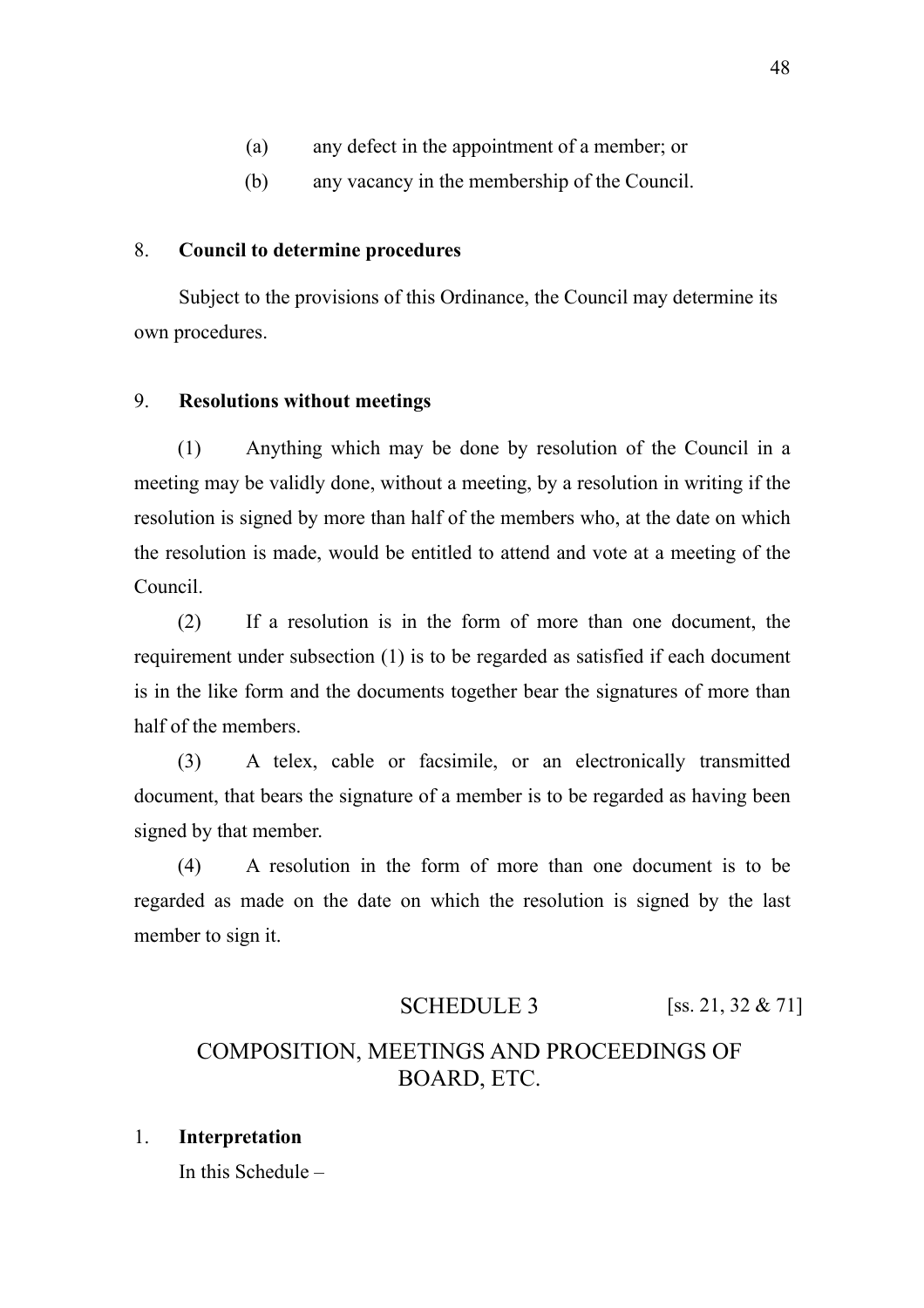- "Board member" (訓練委員會成員) means a member of the Board referred to in section 2, and includes a person appointed under section 5 to act in his place;
- "chairman"  $(\pm \pi)$  means the chairman of the Board appointed under section  $2(4)$ .

## 2. **Composition of Board**

- (1) The Board is to consist of 13 members appointed by the Council.
- (2) Of those members
	- (a) 4 are to be persons who, in the opinion of the Council, represent professionals or consultants connected with the construction industry;
	- (b) 3 are to be persons who, in the opinion of the Council, represent contractors in the construction industry;
	- (c) one is to be a person who, in the opinion of the Council, represents a training institute or tertiary educational institution connected with the construction industry;
	- (d) 2 are to be persons who, in the opinion of the Council, are from trade unions representing workers employed in the construction industry that are registered under the Trade Unions Ordinance (Cap. 332);
	- (e) one is to be such other person as the Council thinks fit to be a member of the Board; and
	- (f) 2 are to be public officers.

(3) The Council may not appoint a public officer under subsection  $(2)(a)$ ,  $(b)$ ,  $(c)$ ,  $(d)$  or  $(e)$ .

(4) The Council is to appoint a Board member to be the chairman of the Board.

## 3. **Term of office of Board member who is not public officer**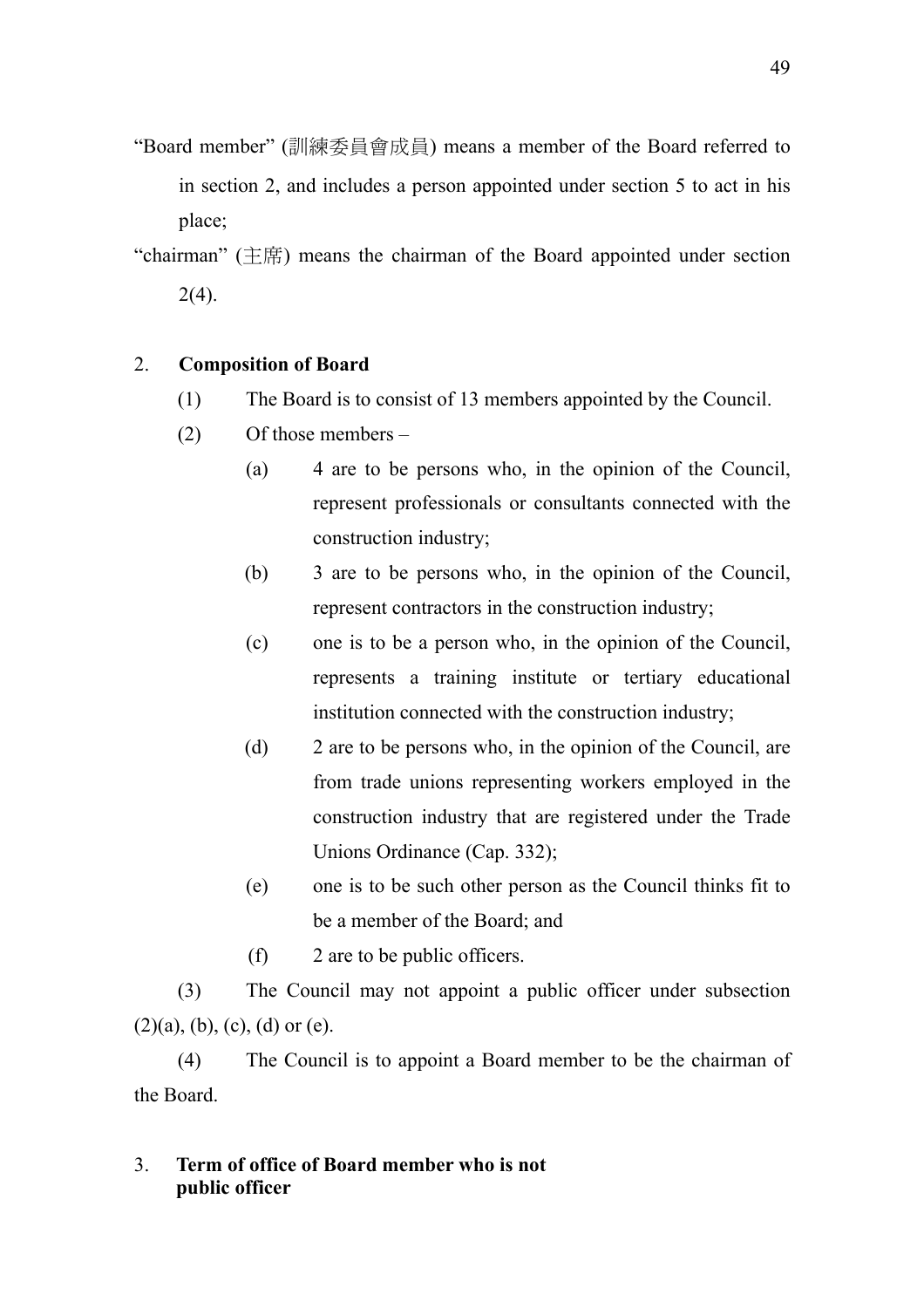(1) A Board member who is not a public officer holds office for a period determined by the Council.

(2) A Board member who is not a public officer is eligible for reappointment on the expiry of his term of office.

## 4. **Resignation of Board member who is not public officer**

(1) A Board member who is not a public officer may resign at any time by giving notice in writing to the Council.

(2) A resignation takes effect on the date specified in the notice of resignation or, if a date is not specified, on the date the Council receives the notice.

### 5. **Casual vacancies**

(1) If a Board member, other than a member who is a public officer, is temporarily absent from Hong Kong or is unable to perform the functions of his office for any other reason, the Council may appoint another person to act in his place during his absence or incapacity.

(2) Only a person who satisfies the same criteria that applied to the appointment of the Board member replaced may be appointed under subsection (1).

## 6. **Holding of meetings**

A meeting of the Board shall be held at such time and place as the chairman may appoint.

### 7. **Quorum**

(1) At a meeting of the Board, a quorum is not less than 6 Board members.

(2) If a Board member is disqualified from taking part in a decision or deliberation in respect of a matter under section 9, he shall be disregarded for the purposes of constituting the quorum for deciding or deliberating on that matter.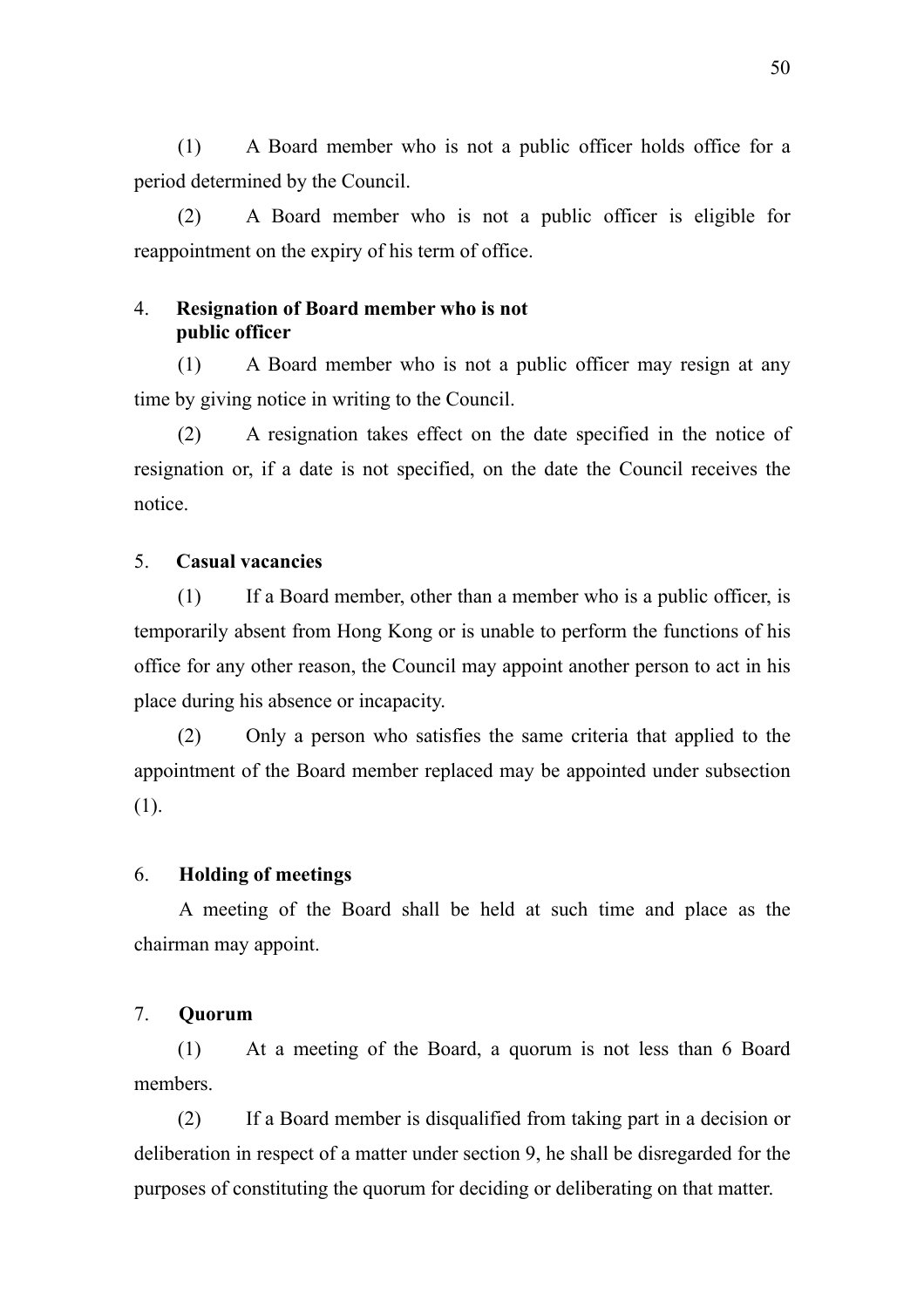## 8. **Proceedings of Board**

(1) Subject to subsection (2), the chairman is to preside at a meeting of the Board.

(2) If, for any reason, the chairman is not able to preside at a meeting of the Board, the Board members present at the meeting are to elect a member from among themselves to preside.

(3) All questions for determination are to be decided by a majority of votes of the Board members present and voting.

(4) If there is an equality of votes, the member presiding has a casting vote in addition to his original vote.

### 9. **Disclosure of interests of Board members**

If a Board member has a pecuniary interest, whether direct or indirect, in any matter under consideration at a meeting of the Board, the member –

- (a) shall, as soon as practicable after the commencement of the meeting, disclose to the Board the fact and nature of his interest;
- (b) shall withdraw from the meeting while the Board is considering the matter, if so required by the meeting; and
- (c) shall not in any case vote on the matter.

### 10. **Validity of proceedings**

The validity of any proceedings of the Board shall not be affected by -

- (a) any defect in the appointment of a Board member; or
- (b) any vacancy in the membership of the Board.

#### 11. **Board to determine procedures**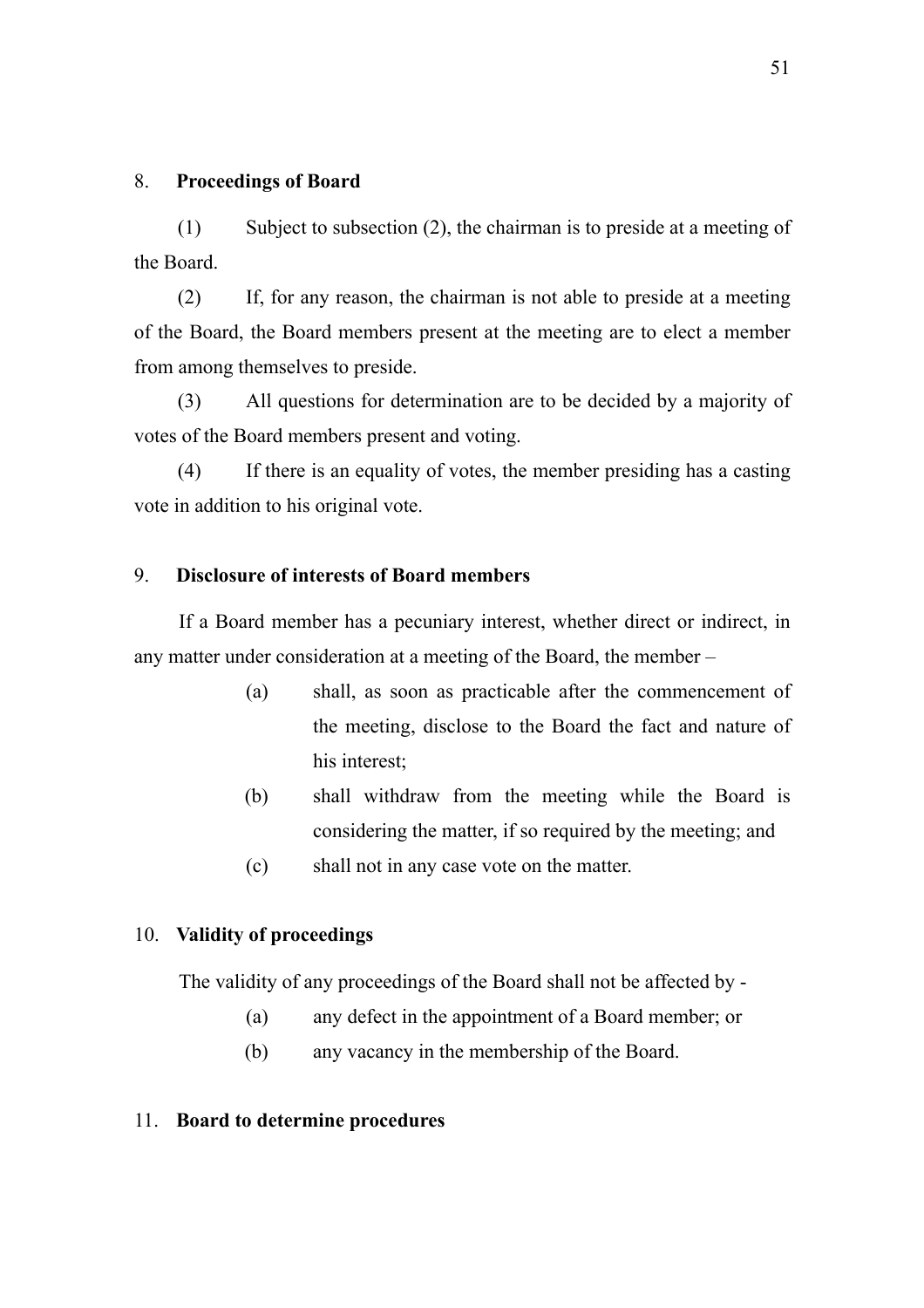Subject to the provisions of this Ordinance, the Board may determine its own procedures.

#### 12. **Resolutions without meetings**

(1) Anything which may be done by resolution of the Board in a meeting may be validly done, without a meeting, by a resolution in writing if the resolution is signed by more than half of the Board members who, at the date on which the resolution is made, would be entitled to attend and vote at a meeting of the Board.

(2) If a resolution is in the form of more than one document, the requirement under subsection (1) is to be regarded as satisfied if each document is in the like form and the documents together bear the signatures of more than half of the Board members.

(3) A telex, cable or facsimile, or an electronically transmitted document, that bears the signature of a Board member is to be regarded as having been signed by that member.

(4) A resolution in the form of more than one document is to be regarded as made on the date on which the resolution is signed by the last member to sign it.

### 13. **Delegation and appointment of subcommittee**

(1) The Board may appoint any subcommittee as it considers appropriate.

(2) The Board may delegate in writing any of its functions to a subcommittee appointed under subsection (1).

(3) The Board may not delegate under subsection (2) any of the following powers –

(a) the power to appoint a subcommittee under subsection  $(1)$ ;

(b) the power to delegate under subsection (2);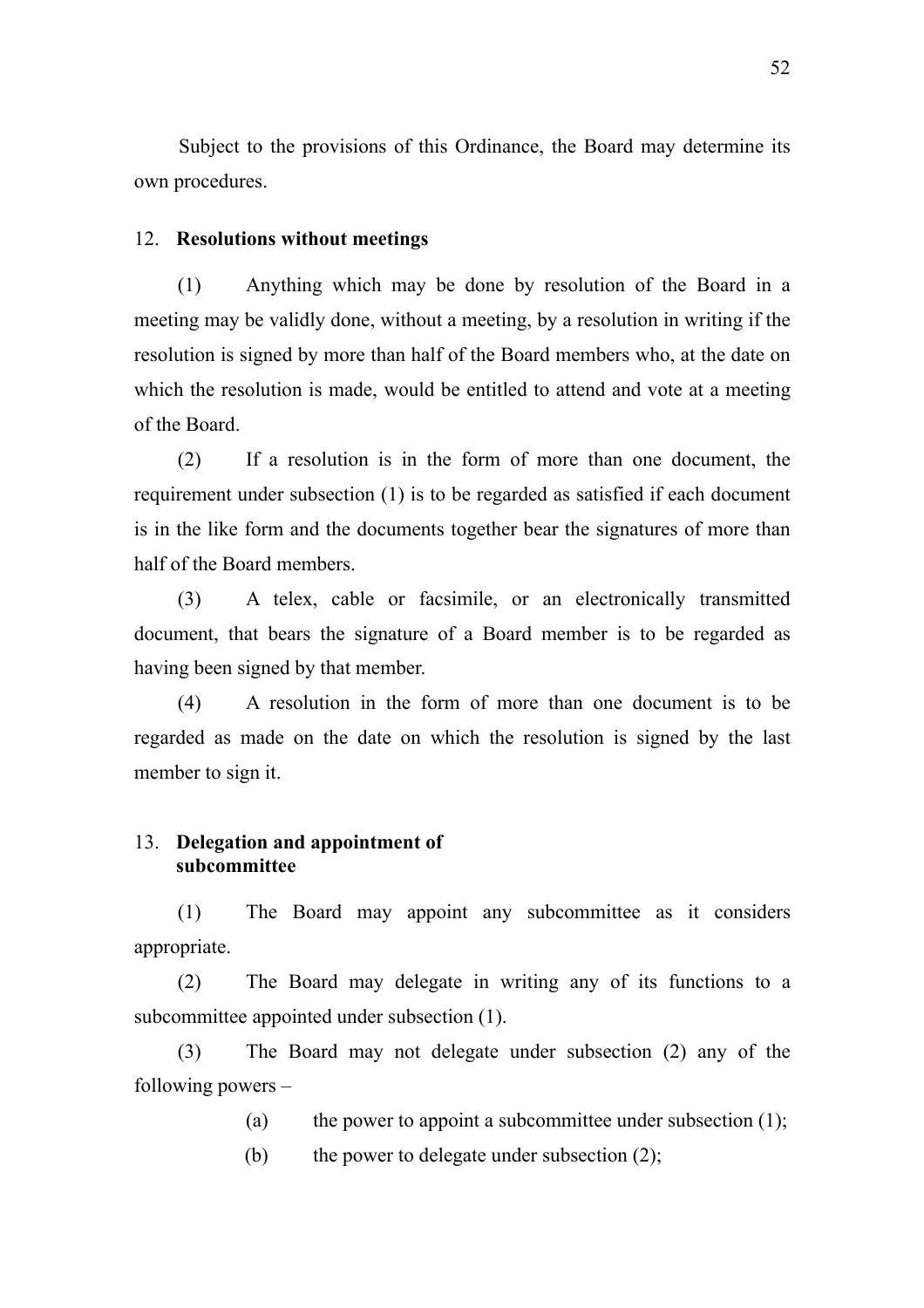- (c) the power to approve programmes of its proposed activities, estimates of its income and expenditure or other statements or reports required to be submitted to the Council;
- (d) the power to authorize the preparation of its accounts or other financial records.

(4) A delegation may be subject to such terms and conditions as the Board considers fit.

(5) A delegation does not prevent the concurrent performance by the Board of the functions delegated.

(6) The Board may amend or revoke a delegation.

## 14. **Estimates of the Board**

(1) In every financial year, the Board shall submit to the Council, before a date determined by the Council, a programme of its proposed activities and estimates of its income and expenditure for the next financial year.

(2) The Board shall submit the programme and estimates for the first financial year as soon as practicable after the commencement of this section.

## 15. **Accounts of the Board and submission of reports, etc. to Council**

(1) The Board shall maintain or cause to be maintained proper accounts and records of all its income and expenditure.

(2) The Board shall, as soon as practicable after the end of a financial year, prepare or cause to be prepared a statement of accounts of the Board in respect of the financial year.

(3) The statement of accounts is to include an income and expenditure account and a balance sheet.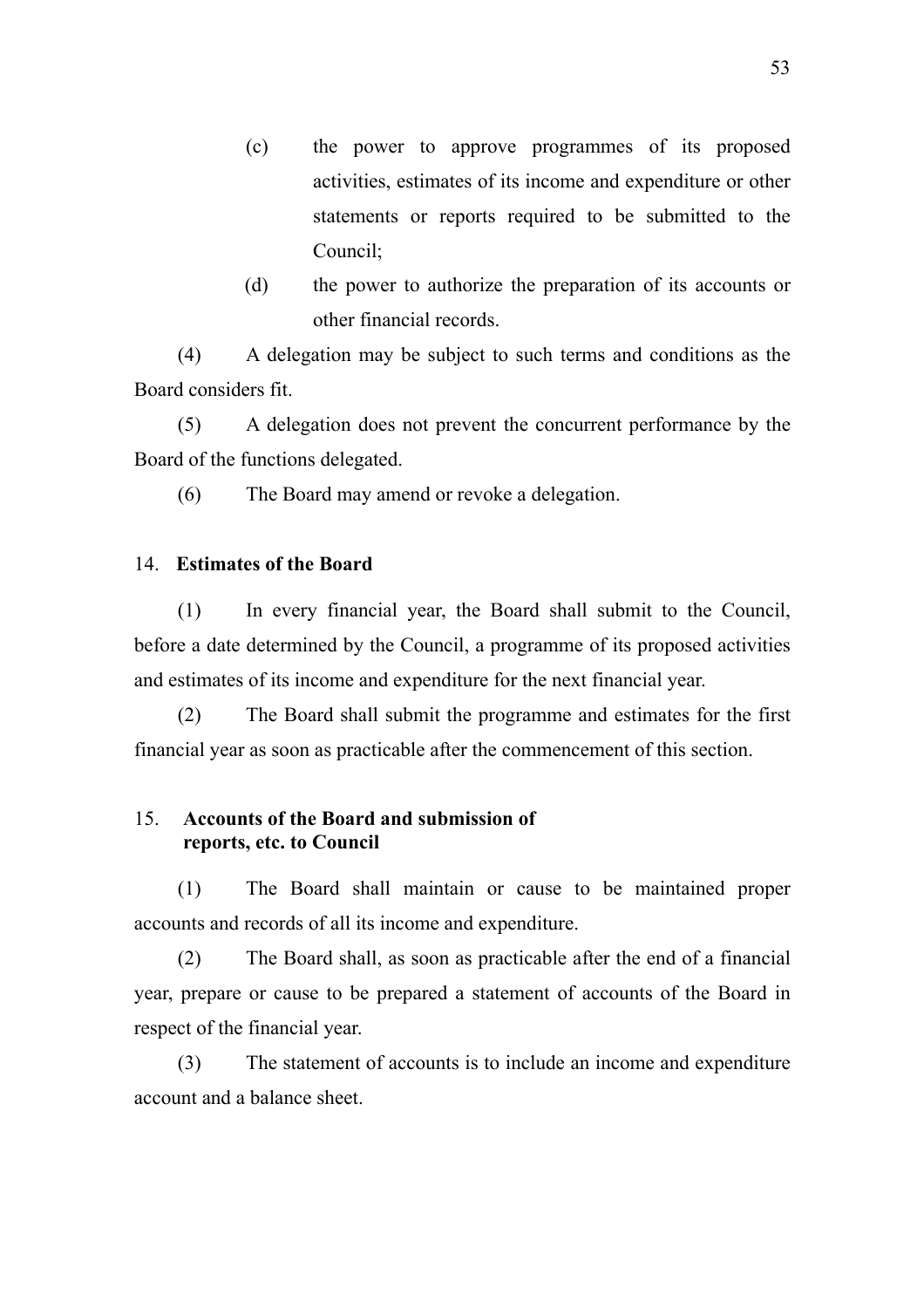(4) The Board shall submit to the Council, before a date determined by the Council, a report on the activities of the Board during the financial year and a copy of the statement of accounts referred to in subsection (2).

# **SCHEDULE 4** [ss. 34, 36, 37, 38, 52  $\&$ 72] LEVY

## PART 1

### SPECIFIED AMOUNT

\$1,000,000.

#### PART 2

### SPECIFIED RATE

0.4% of the value of the construction operations concerned.

### SCHEDULE 5 [s. 86]

## CONSEQUENTIAL OR RELATED AMENDMENTS

#### **Construction Sites (Safety) Regulations**

## 1. **Restriction on employment of persons under 18 years of age on construction sites**

Regulation 4A(2) of the Construction Sites (Safety) Regulations (Cap. 59 sub. leg. I) is amended, in the definition of "Authority", by repealing everything after "means" and substituting –

 $\epsilon$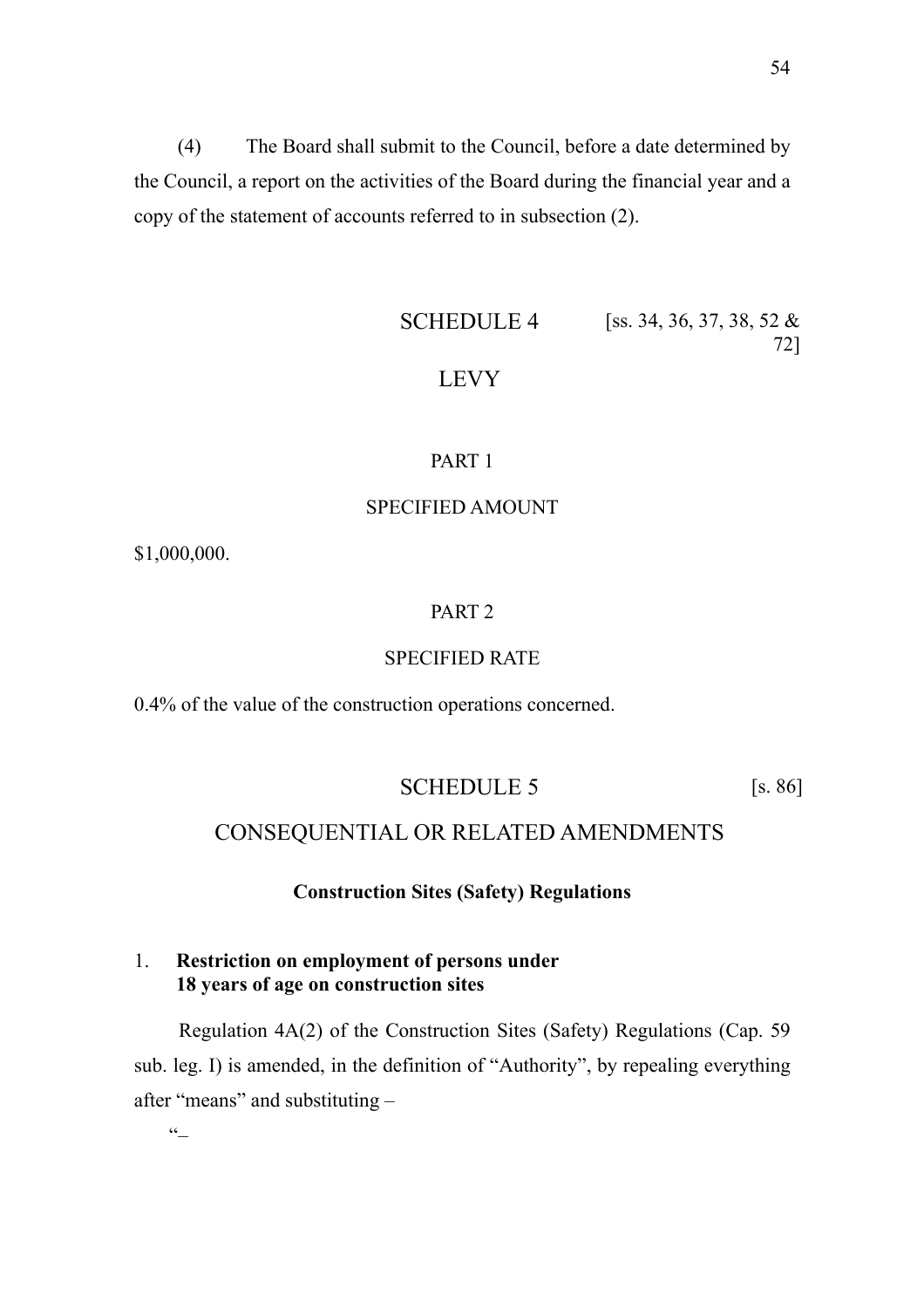- (a) the body known as the Construction Industry Training Authority before the commencement of section 73 of the Construction Industry Council Ordinance ( of 2004); or
- (b) the Construction Industry Council established by section 4 of the Construction Industry Council Ordinance ( of 2004).".

## **Factories and Industrial Undertakings (Lifting Appliances and Lifting Gear) Regulations**

## 2. **Operators of cranes and lifting appliances**

Regulation 15A of the Factories and Industrial Undertakings (Lifting Appliances and Lifting Gear) Regulations (Cap. 59 sub. leg. J) is amended -

- (a) in paragraph (1)(b), by repealing "Construction Industry Training Authority" and substituting "specified body";
- (b) by adding  $-$

"(4) In this regulation, "specified body" (指

明機構) means –

- (a) the body known as the Construction Industry Training Authority before the commencement of section 73 of the Construction Industry Council Ordinance ( of 2004); or
- (b) the Construction Industry Council established by section 4 of the Construction Industry Council Ordinance ( of 2004).".

#### **Prevention of Bribery Ordinance**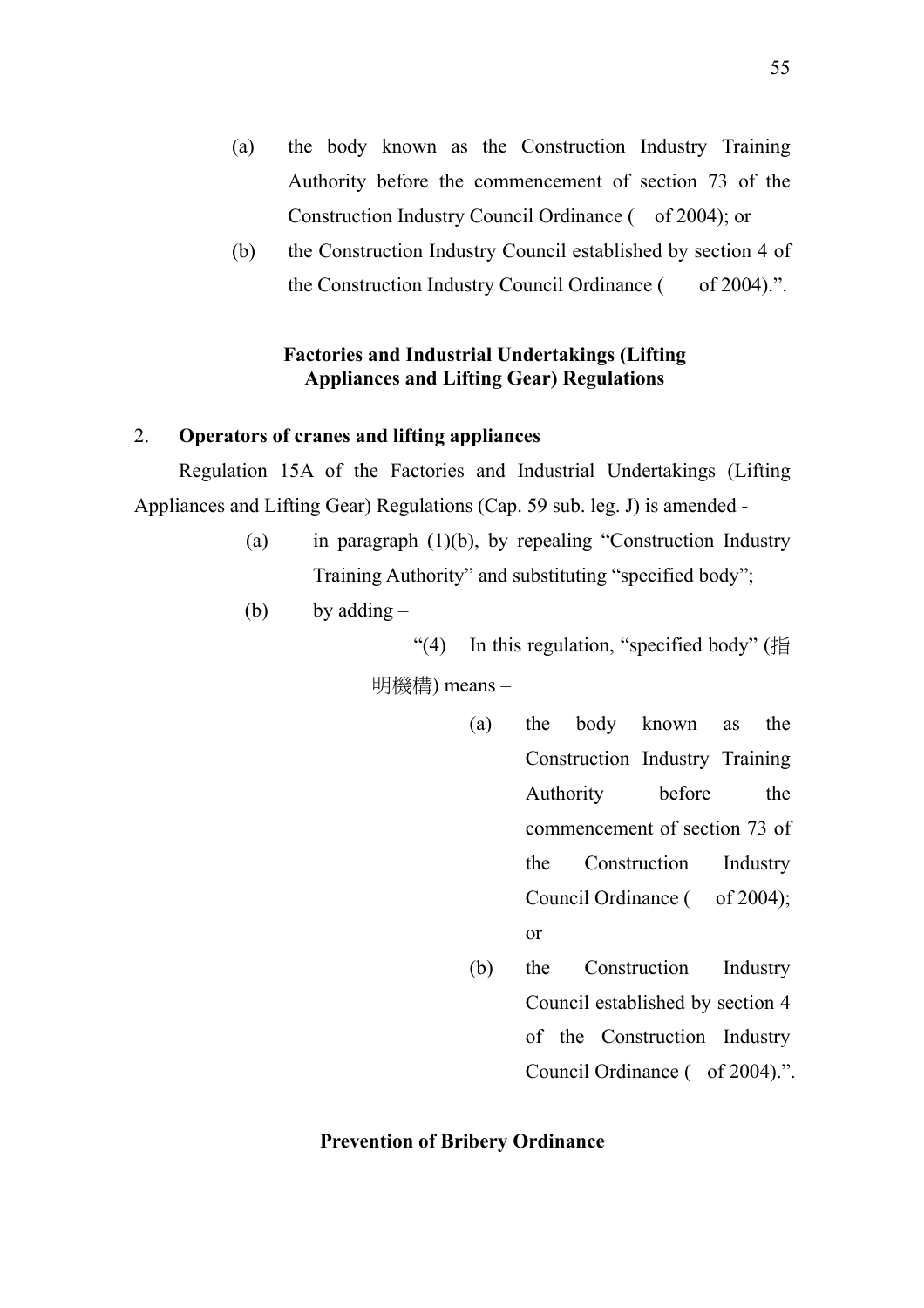## 3. **Public bodies**

 Schedule 1 to the Prevention of Bribery Ordinance (Cap. 201) is amended by adding –

"102. Construction Industry Council.

103. Construction Industry Training Board.".

## **Industrial Training (Construction Industry) Ordinance**

### 4. **General powers of the Authority**

Section 6(1) of the Industrial Training (Construction Industry) Ordinance (Cap. 317) is amended by adding –

"(da) provide such funds as may be requested by the Secretary for the Environment, Transport and Works under the Construction Industry Council Ordinance ( of 2004) to meet the expenses incurred by the Construction Industry Council established under that Ordinance;".

### **Pneumoconiosis (Compensation) Ordinance**

### 5. **Interpretation**

Section 2 of the Pneumoconiosis (Compensation) Ordinance (Cap. 360) is amended –

- (a) in subsection  $(1)$ 
	- (i) by repealing the definition of "construction works";
	- (ii) by repealing the definition of "contractor" and substituting –

""contractor" ( 承建商 ) has the same meaning as in section  $2(1)$  of the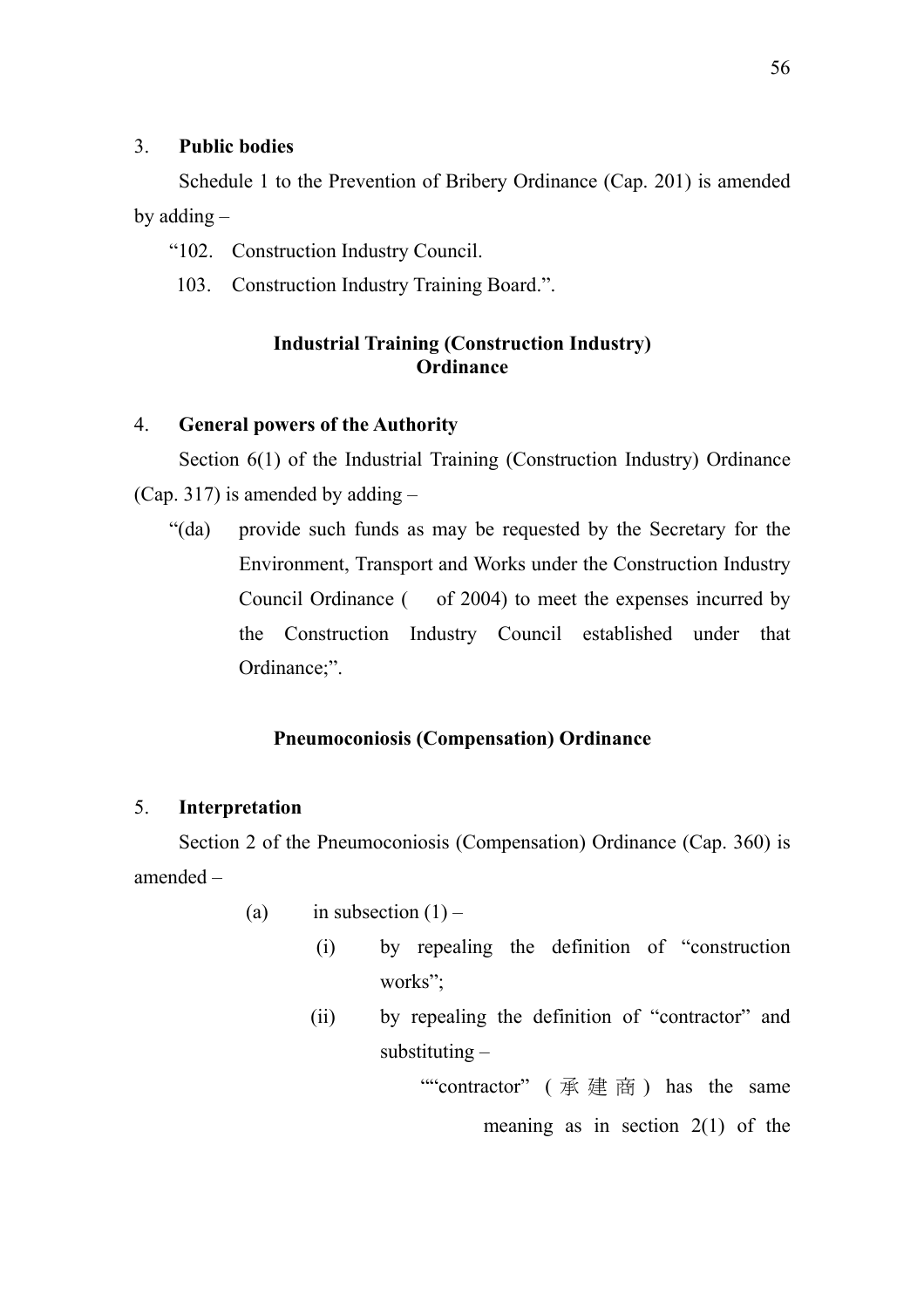Construction Industry Council Ordinance  $($  of 2004);";

(iii) by repealing the definition of "levy" and substituting –

""levy" (徵款) -

- (a) in relation to construction operations, means the levy referred to in section  $35(1)$ ; and
- (b) in relation to quarry products, means the levy referred to in section  $35(7)$ ;";
- (iv) by repealing the definition of "value" and substituting –

""value" (價值) –

- (a) in relation to any construction operations, means the value of the construction operations as ascertained under section 39C; and
- (b) in relation to any quarry products, means the value of the quarry products as ascertained under section 39E;";

(v) by adding -

""authorized person" (獲授權人), in relation

to construction operations, means –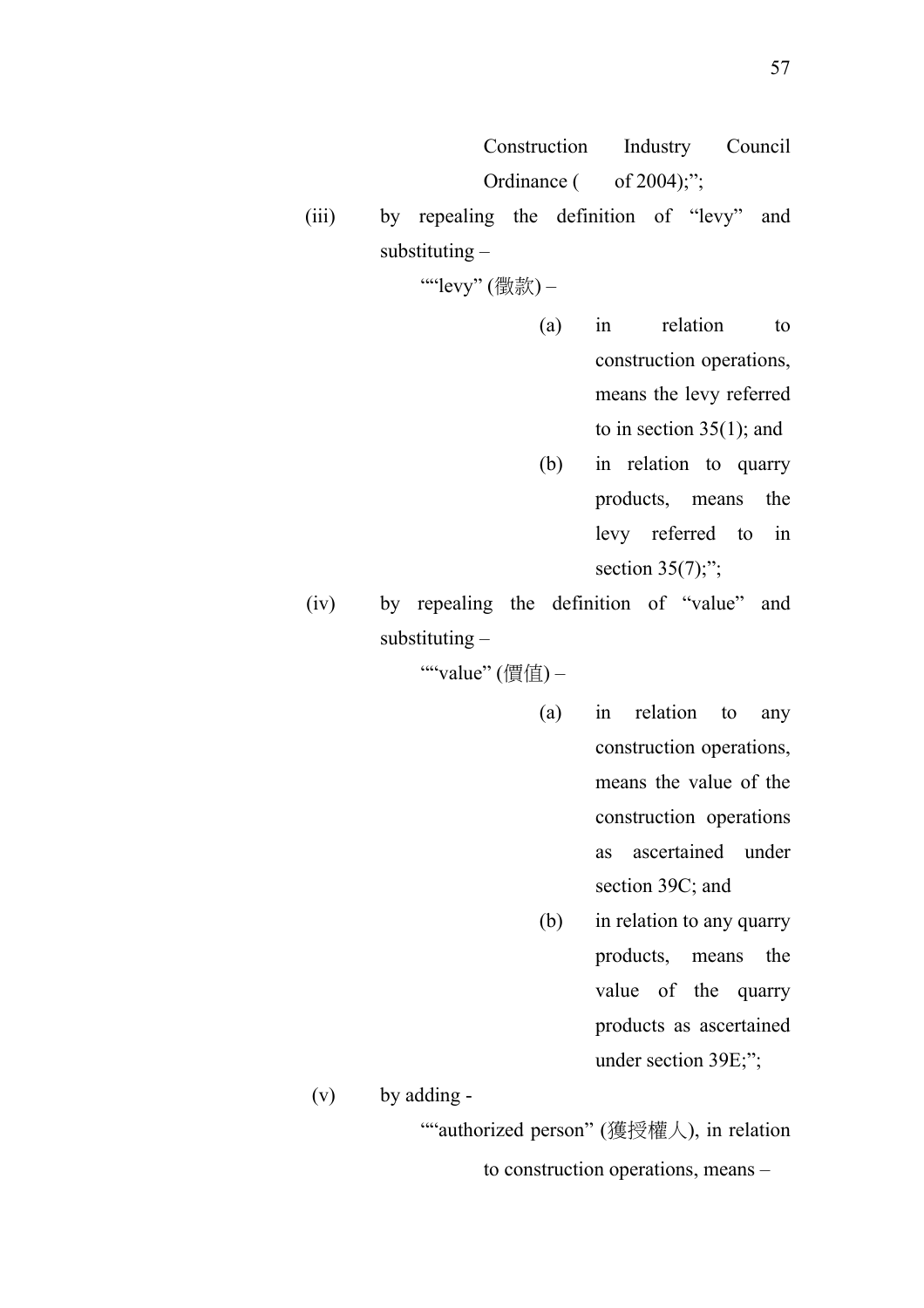- (a) the authorized person appointed or nominated under section 4 of the Buildings Ordinance (Cap. 123) in respect of the construction operations; or
- (b) if no authorized person is appointed under that section, the person appointed in accordance with the Pneumoconiosis

(Compensation) (Assessment of Levy) Regulations (Cap. 360 sub. leg. A) in respect of the construction operations;

"carry out" (進行) has the same meaning as

in section 2(1) of the Construction Industry Council Ordinance (of 2004);

"construction contract" (建造合約) has the same meaning as in section 2(1) of the Construction Industry Council Ordinance  $($  of 2004);

"construction employer" (建造工程聘用人) means an employer as defined in section 2(1) of the Construction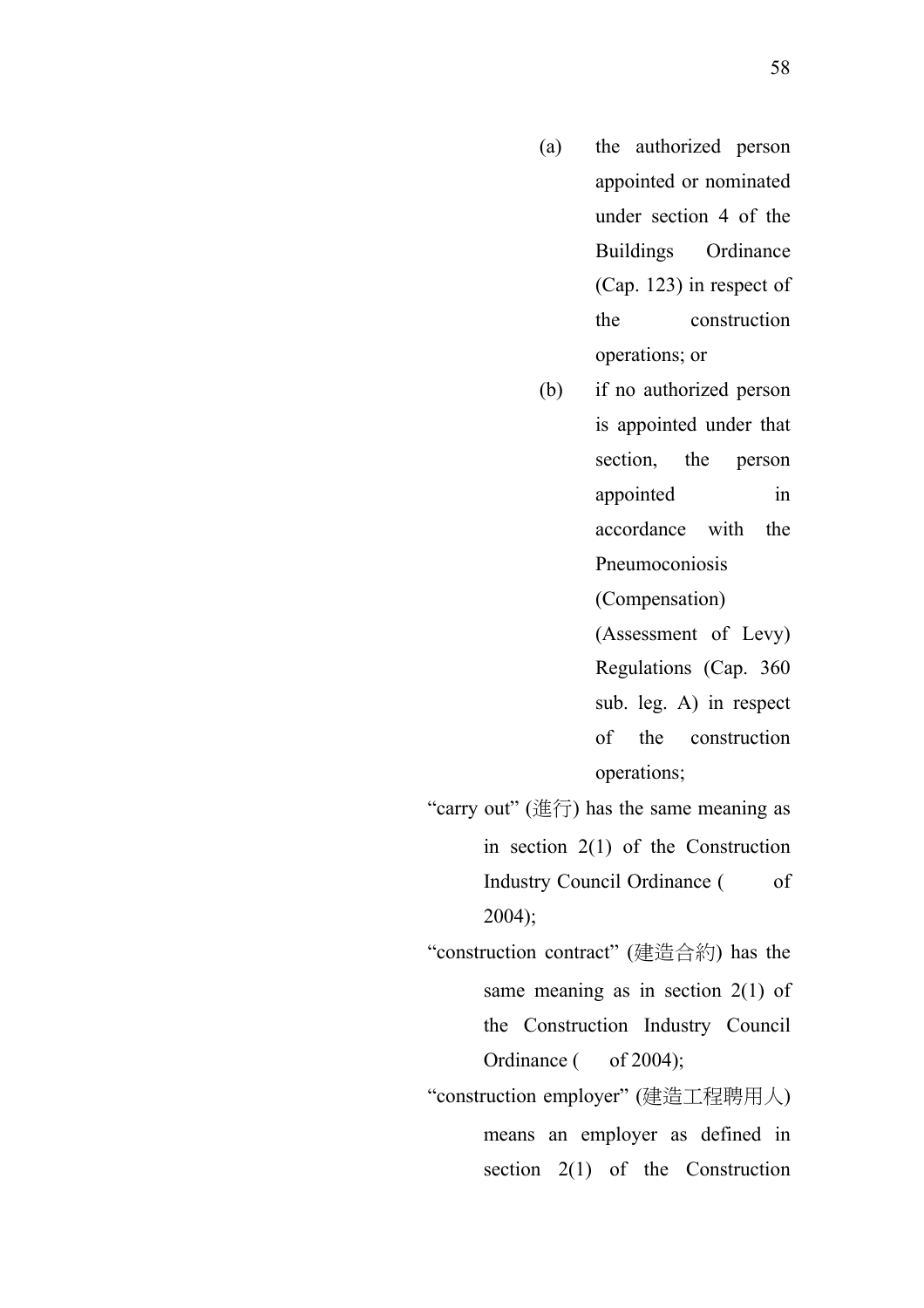Industry Council Ordinance (of 2004);

"construction operations" (建造工程) has the same meaning as in section  $2(1)$ of the Construction Industry Council Ordinance ( of 2004);

"contract of employment" (僱傭合約) has the same meaning as in section  $2(1)$ of the Employment Ordinance (Cap. 57);

- "notice of assessment" (評估通知) means a notice of assessment described in section  $35(6)$ ;
- "quarry" (石礦場 ) means any works or system of works the principal purpose of which is to –
	- (a) extract from the earth any rock or stone for commercial purposes; or
	- (b) crush rock or stone for commercial purposes;
- "quarry products" (石礦產品) means all crushed rock, stone and sand extracted or produced in a quarry;
- "term contract" (固定期合約) has the same meaning as in section 2(1) of the Construction Industry Council Ordinance  $($  of 2004);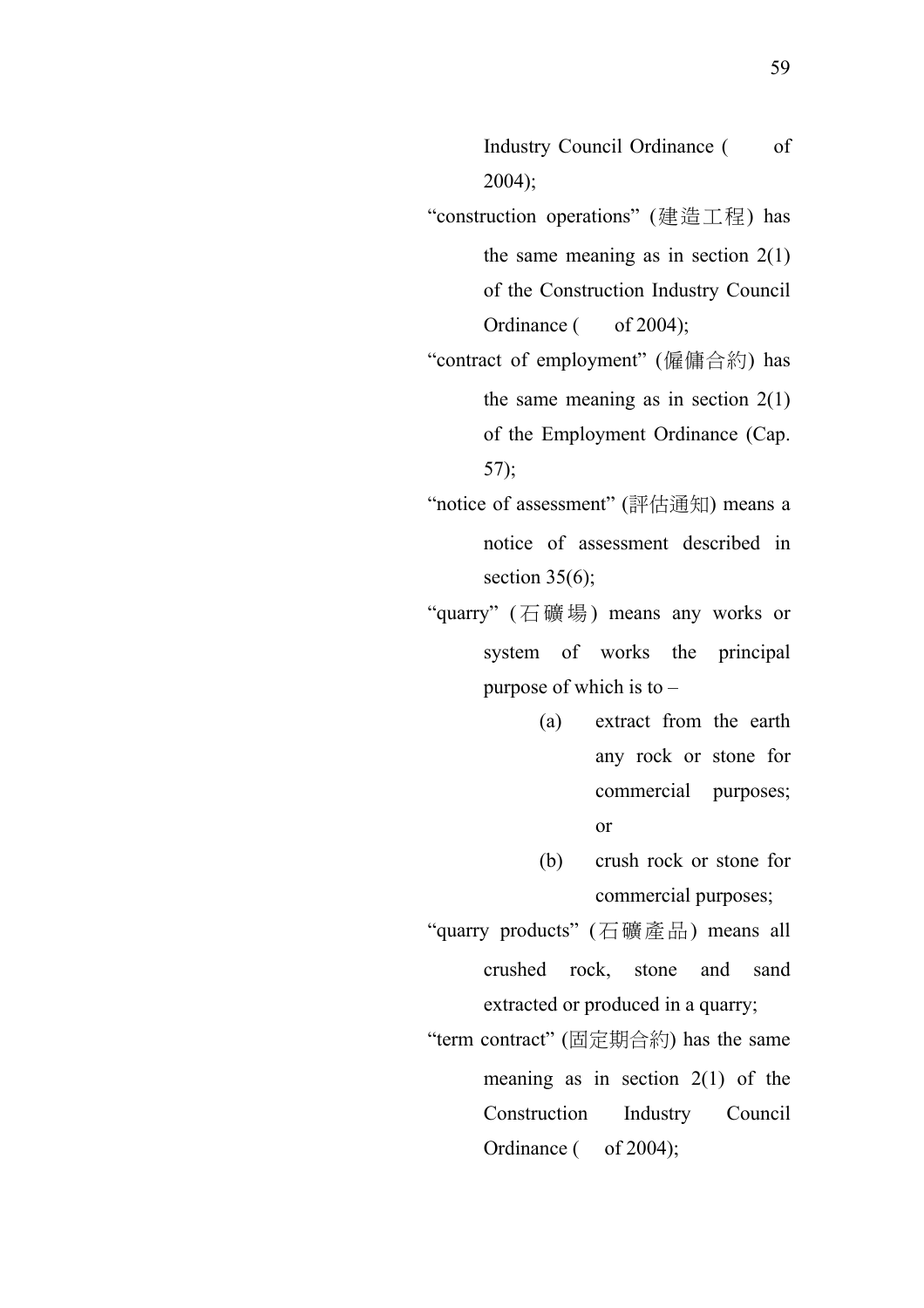- "total value" (總價值), in relation to any construction operations, means the total value of the construction operations as defined in section 39D;
- "works order" (施工通知) has the same meaning as in section  $2(1)$  of the Construction Industry Council Ordinance  $($  of 2004).";

(b) by adding  $-$ 

"(2) Without affecting the generality of the definitions of "construction employer" and "contractor" under subsection (1), the following applies for the purposes of construing those terms -

- (a) where a person carries out construction operations for any other person under a contract of employment –
	- (i) if the first-mentioned person is appointed as contractor under section 9 of the Buildings Ordinance (Cap. 123) in respect of the construction operations, he (and not that other person) is the contractor in respect of the construction operations; and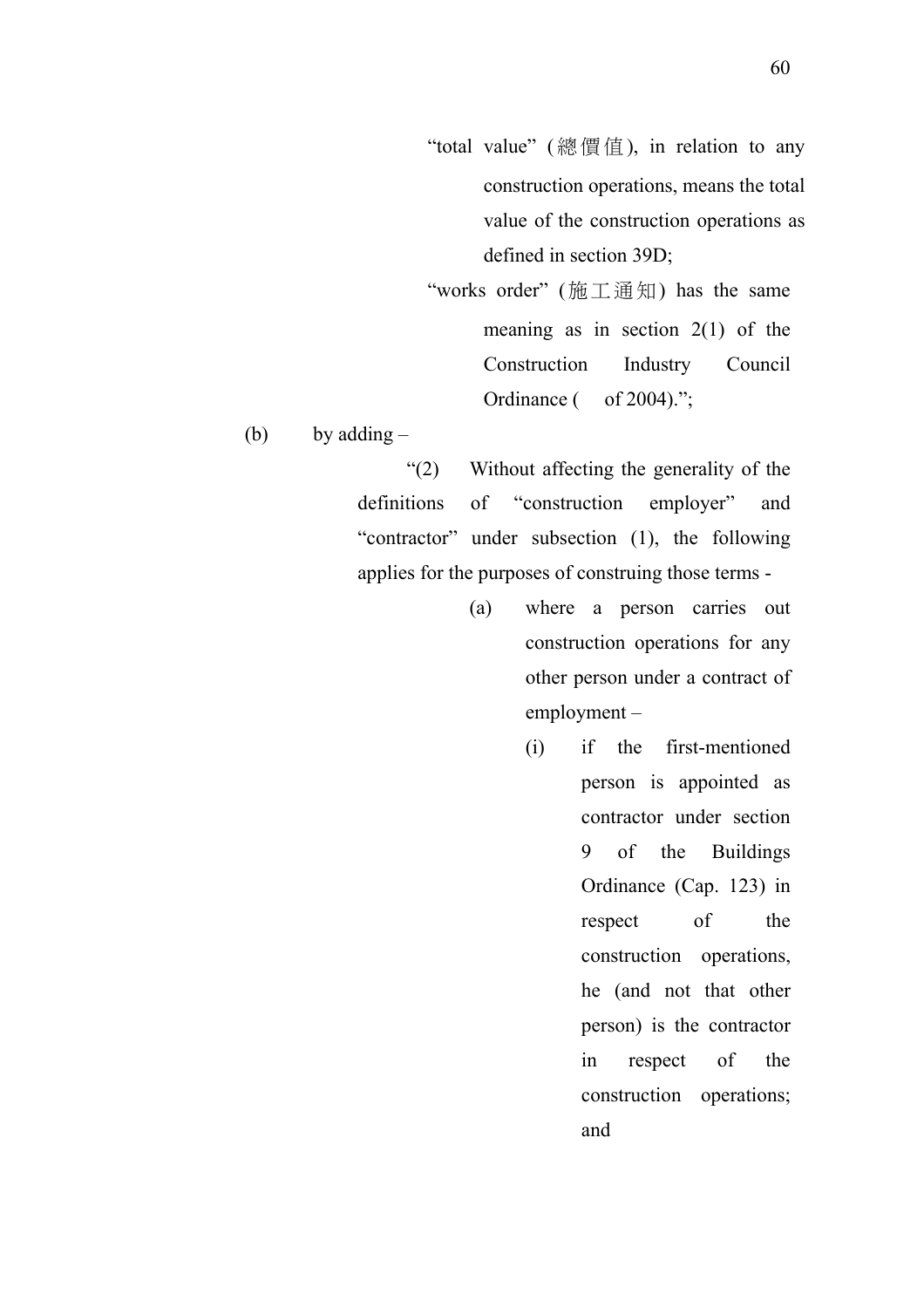- (ii) if the first-mentioned person is not appointed as contractor under section 9 of the Buildings Ordinance (Cap. 123) in respect of the construction operations, the first-mentioned person is not the contractor in respect of the construction operations, and the person for whom the construction operations are carried out is the contractor;
- (b) where a person carries out construction operations for himself without any arrangement for the carrying out of the construction operations by any other person, the firstmentioned person is both the construction employer and the contractor in respect of the construction operations;
- (c) where a person carries out construction operations for himself with the assistance, under a contract of employment, of one or more other persons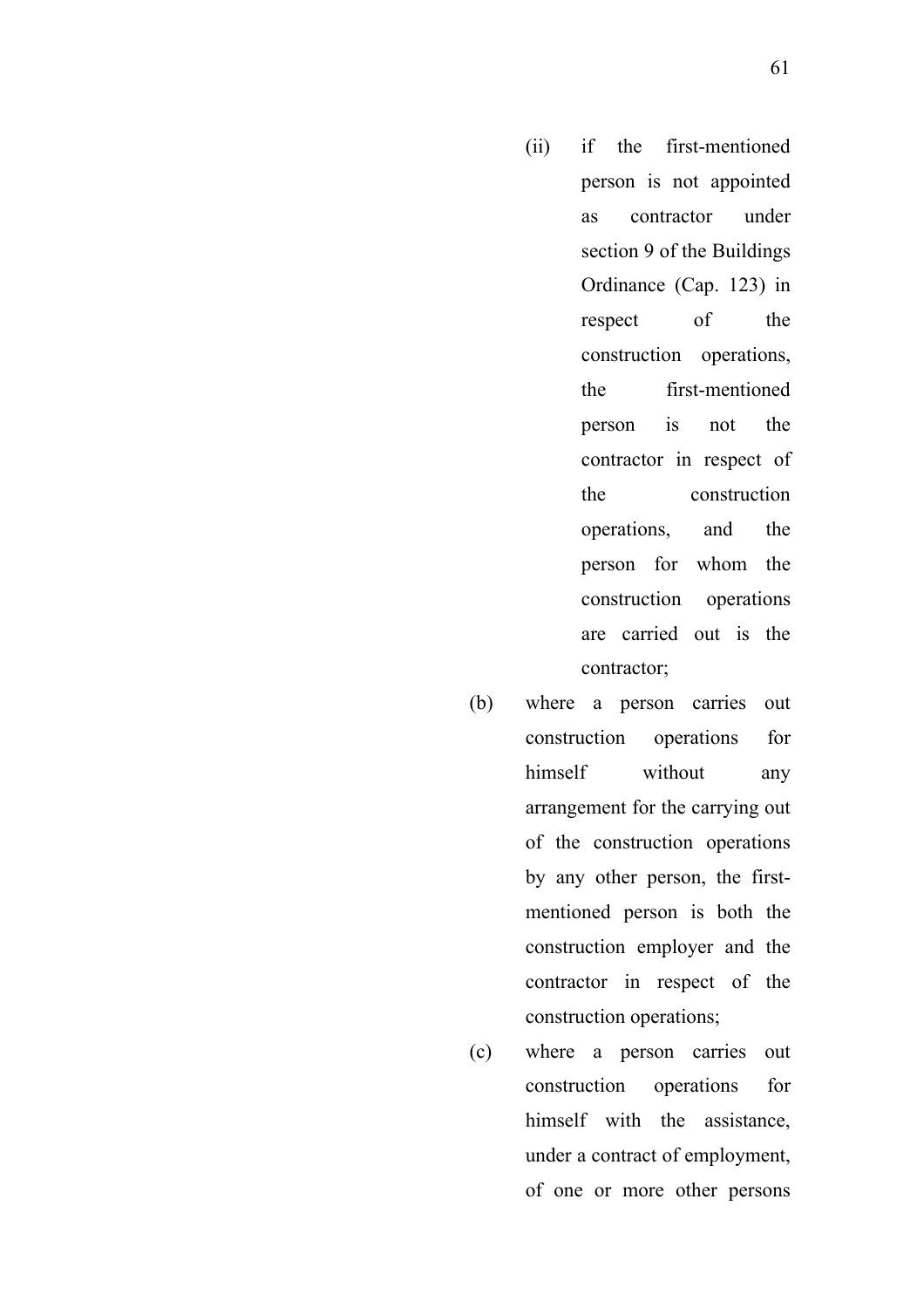none of whom is appointed as contractor under section 9 of the Buildings Ordinance (Cap. 123) in respect of the construction operations, the first-mentioned person is both the construction employer and the contractor in respect of the construction operations.".

#### 6. **Sections substituted**

Sections 35 and 36 are repealed and the following substituted –

## "**35. Imposition of levy**

(1) A levy at the rate specified in Division 1 of Part 2 of Schedule 5 shall be imposed in respect of construction operations carried out in Hong Kong.

(2) The levy referred to in subsection (1) shall be assessed and paid according to this Ordinance.

(3) Construction operations the total value of which does not exceed the amount specified in Part 1 of Schedule 5 are not liable to the levy.

(4) Subject to subsection (5), the levy is payable by a contractor of any construction operations which are subject to the payment of a levy.

(5) A contractor is liable to make a payment pursuant to subsection (4) only if the Board gives him a notice of assessment.

(6) A notice of assessment is to be in writing and shall specify the amount of the levy payable by the contractor.

(7) A levy at the rate specified in Division 2 of Part 2 of Schedule 5 shall be imposed in respect of quarry products.

(8) The levy referred to in subsection (7) shall be assessed and paid according to this Ordinance.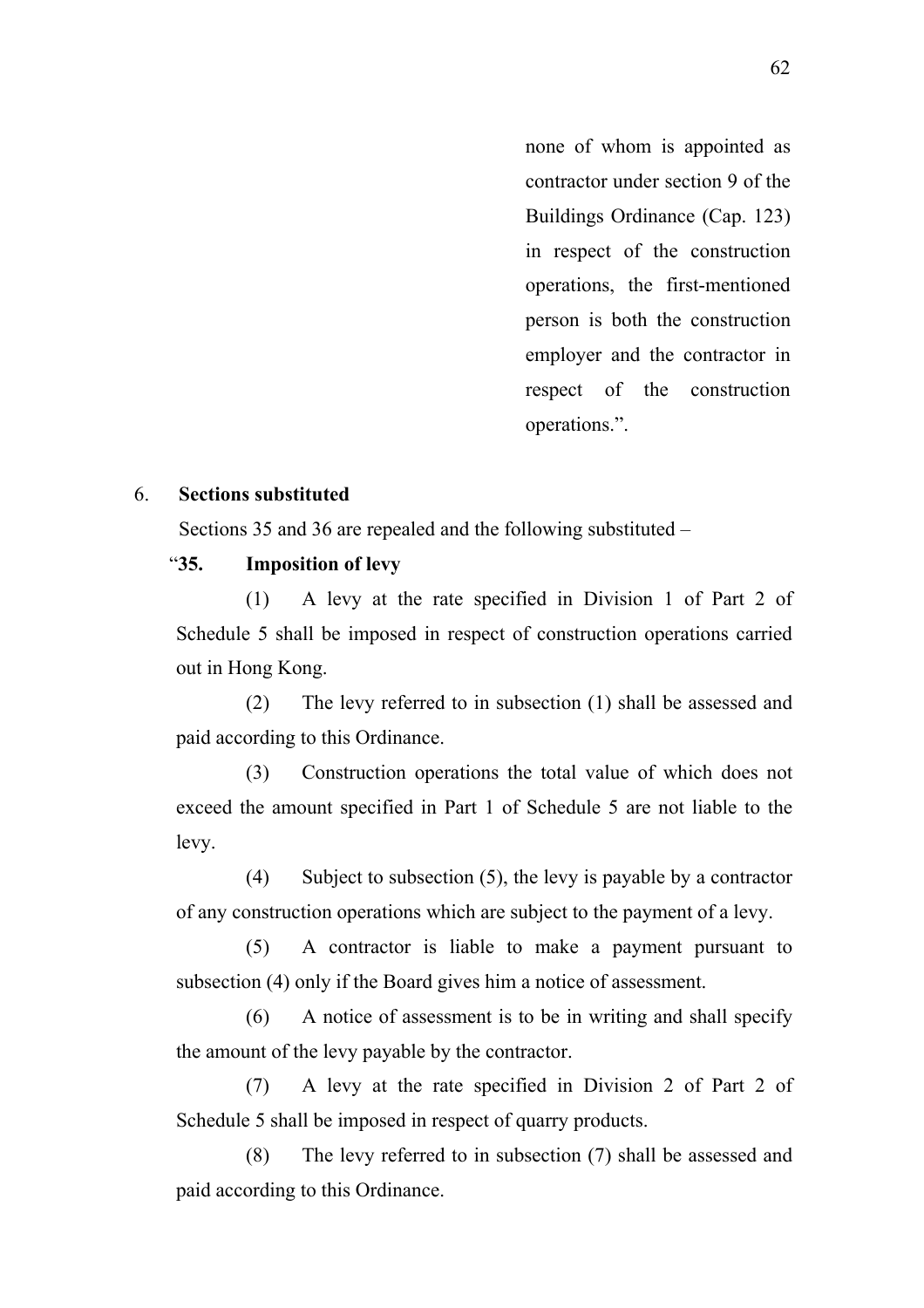(9) The levy is payable by the quarry operator of the quarry from or in which the quarry products are extracted or produced.

## **36. Power to amend Schedule 5**

(1) The Legislative Council may by resolution amend Schedule 5.

(2) Any amendment to Schedule 5 shall come into effect on the expiry of the specified period.

(3) Despite the coming into effect of any amendment to Part 1 or Division 1 of Part 2 of Schedule 5, Schedule 5 as it was before such amendment continues to apply to the construction operations to which this subsection applies.

(4) Subsection (3) applies to the following construction operations –

- (a) construction operations the tender for which had been submitted to the construction employer before the expiry of the specified period;
- (b) other construction operations carried out under a construction contract, if the contract had been entered into before the expiry of the specified period or the construction operations had commenced before the expiry of that period; and
- (c) construction operations other than those referred to in paragraphs (a) and (b), that had commenced before the expiry of the specified period.

(5) In this section, "specified period" (指明期間), in relation to a particular amendment made under subsection (1), means the period of 30 days after the publication in the Gazette of that amendment.".

## 7. **Payment of levy and surcharge**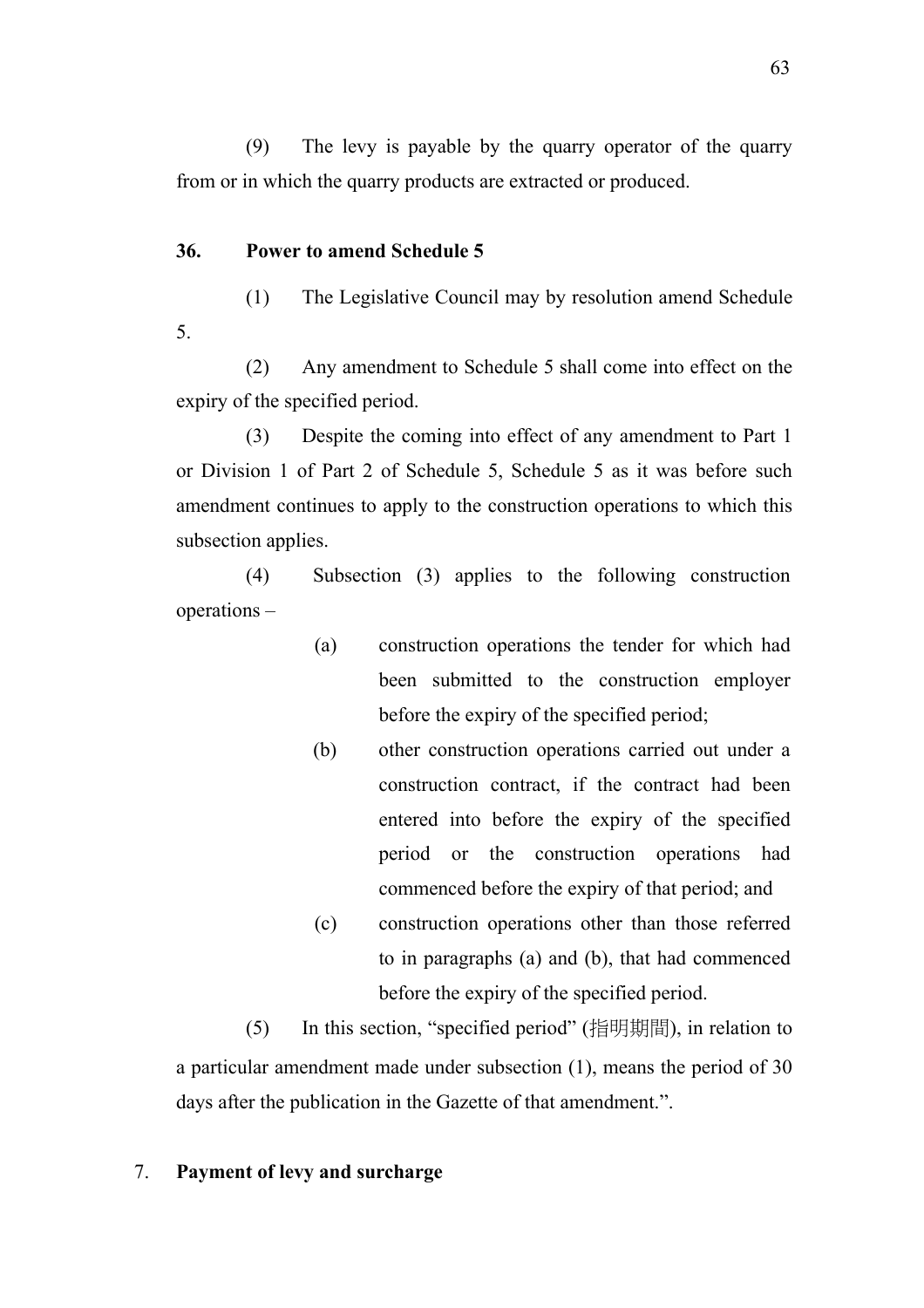Section 37 is amended –

- (a) in subsections (1A) and (1B), by adding "fully" before "paid";
- (b) by repealing subsection  $(1C)$  and substituting –

"(1C) The Board may waive or refund the whole or any part of a levy, surcharge, penalty or further penalty if it considers it fair and reasonable to do so in the special circumstances of a particular case.

(1D) If an amount waived under subsection (1C) has already been paid to the Board, the Board shall refund it.

(1E) If, in respect of any construction operations, the Board receives more than the proper amount of the levy due to more than one contractor paying the whole or part of amount due, the Board shall refund the excess to the contractor whom the Board considers is entitled to the refund.";

(c) in subsection (2), by repealing "object to the levy assessed or surcharge imposed under this Ordinance" and substituting "make an objection under the Pneumoconiosis (Compensation)(Assessment of Levy) Regulations (Cap. 360 sub. leg. A)".

## 8. **Sections added**

The following are added immediately after section 39 –

## "**39A. Application to certain construction operations**

(1) Subject to subsection (2), this Ordinance does not apply to construction operations that are carried out both –

> (a) for a person who occupies or owns (whether solely or otherwise) any domestic unit; and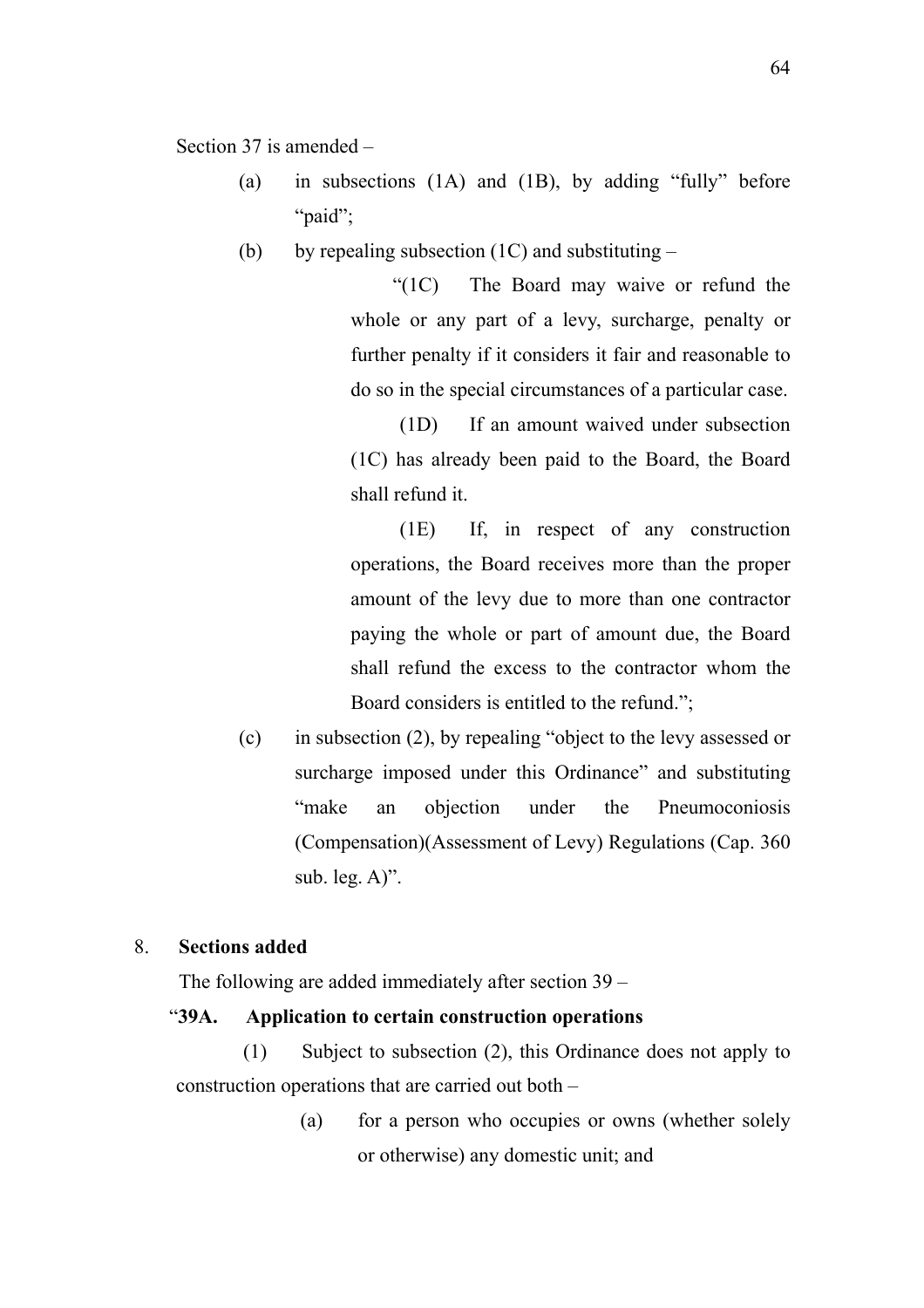(b) for the sole or principal purpose of decorating, altering, repairing, maintaining or renovating the unit or any part of the unit.

(2) If the construction operations described in subsection (1) are carried out at the same time in respect of more than one unit in the same building, and the aggregate of the values of those operations exceeds the amount specified in Part 1 of Schedule 5, this Ordinance applies to those operations.

(3) In this section, "domestic unit" (住用單位) means any premises used or intended to be used solely or principally for residential purposes and constituting a separate household unit.

(4) For the purposes of this section, a person shall be regarded as a person who occupies or owns a domestic unit if he intends to occupy or own the unit.

## **39B. Power of Chief Executive in Council to exclude certain construction operations from application of this Ordinance**

(1) The Chief Executive in Council may, by order published in the Gazette, exclude any construction operations from the application of this Ordinance.

(2) An order under subsection (1) may exclude particular construction operations or a type or description of construction operations.

(3) An order under subsection (1) may specify the circumstances in which or the purposes for which the exclusion applies.".

#### 9. **Part VIIA added**

The following is added -

## "PART VIIA

## VALUE OF CONSTRUCTION OPERATIONS AND QUARRY PRODUCTS, ETC.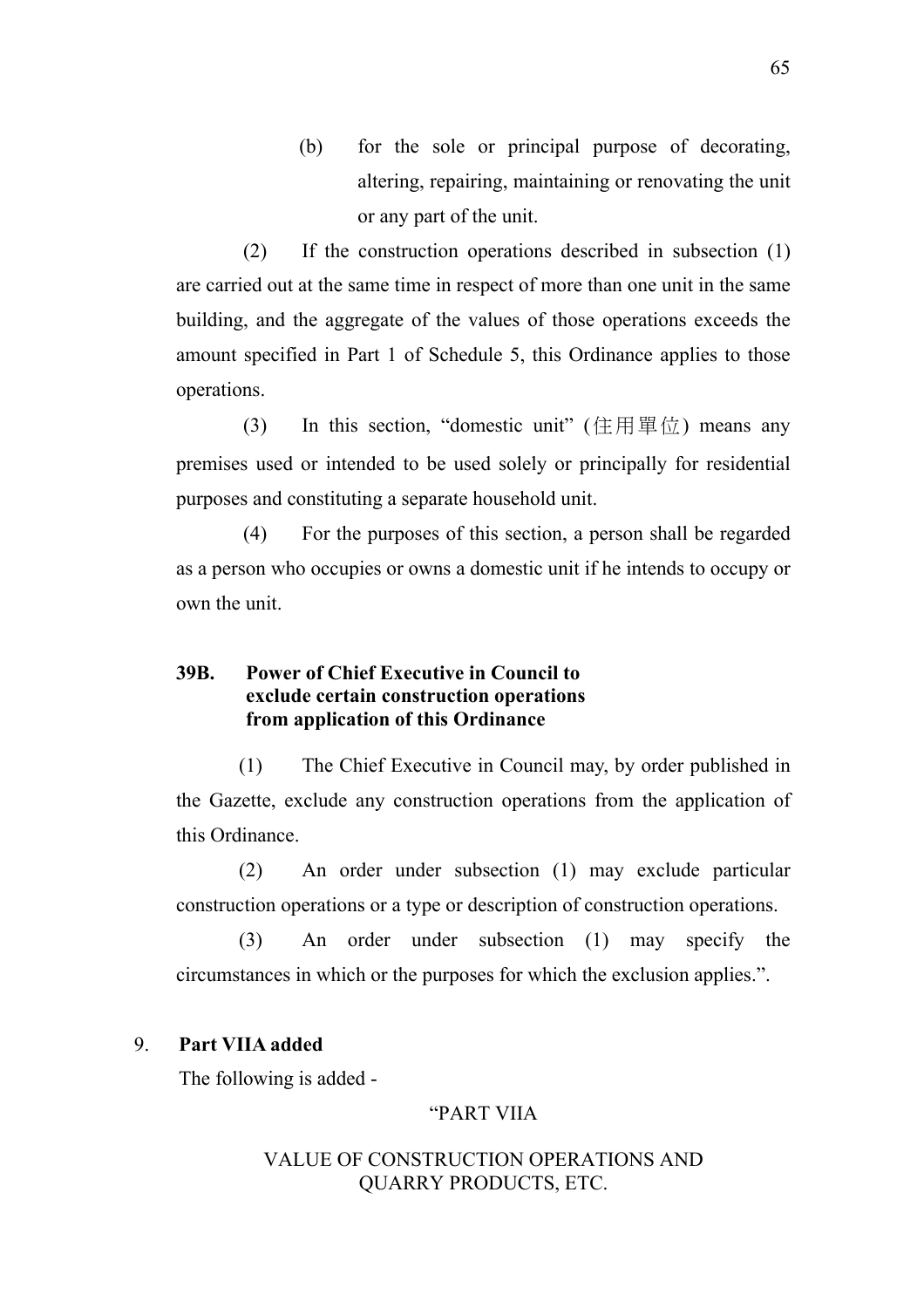## **39C. Value of construction operations**

(1) In relation to any construction operations, the value of the construction operations shall be –

- (a) if the construction operations are the subject of a construction contract –
	- (i) the consideration that is stated in or ascertainable by reference to the contract; or
	- (ii) such part of the consideration as is attributable to the construction operations, that is stated in or ascertainable by reference to the contract; or
- (b) in any other case, the reasonable consideration to be expected in the open market for the carrying out of the construction operations.

(2) Notwithstanding subsection (1), the Board may take into account any or all of the following for the purposes of ascertaining the value of any construction operations –

- (a) the cost or value of materials used in the construction operations;
- (b) the cost or value of time, work and labour involved in the construction operations;
- (c) the equipment used in the construction operations;
- (d) such overhead costs incurred in relation to the construction operations as the Board considers reasonable;
- (e) the reasonable profit to be expected in the open market for the carrying out of the construction operations;
- (f) any other factors that the Board considers appropriate.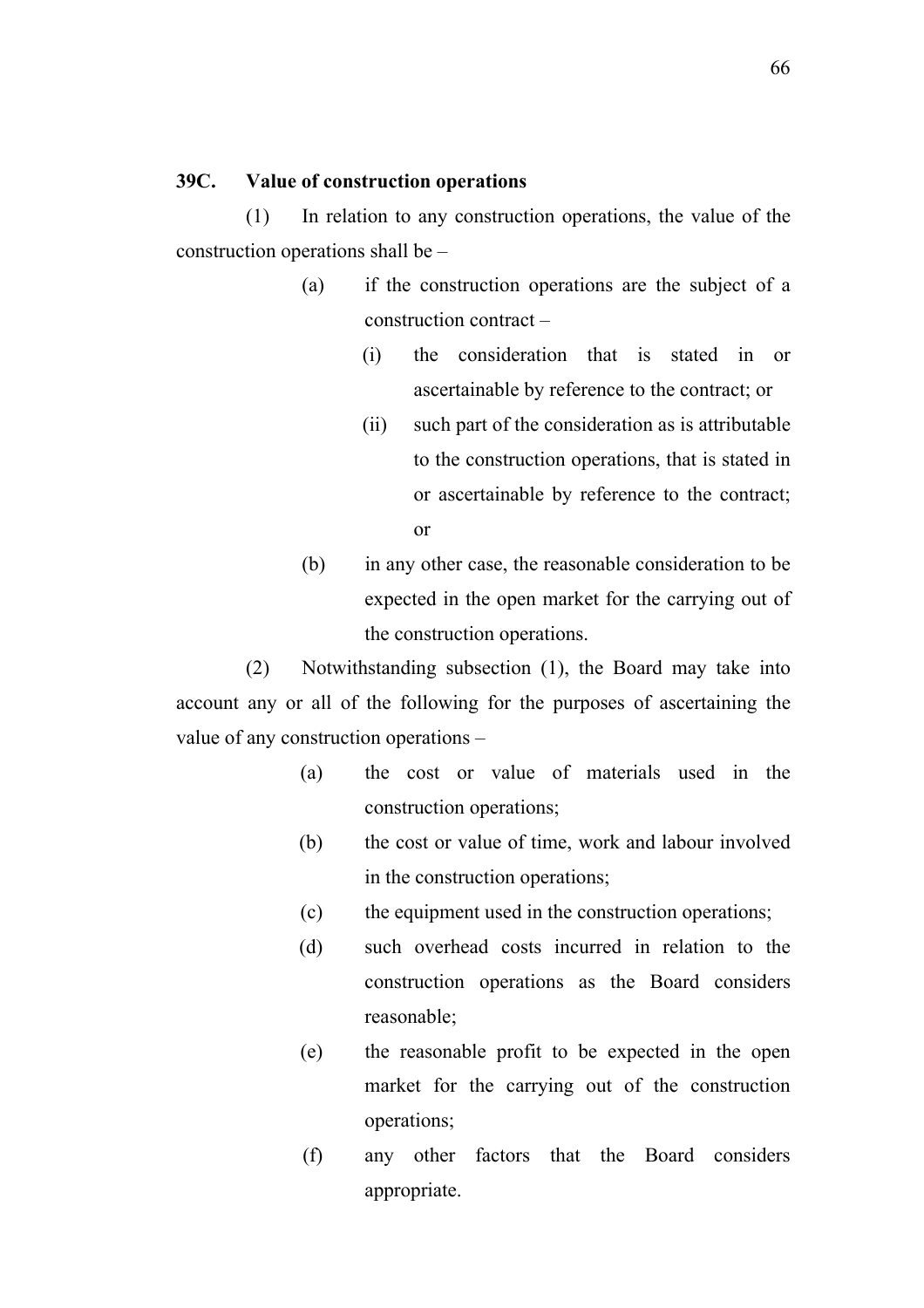## **39D. Total value of construction operations**

(1) For the purposes of this Ordinance, "total value" (總價值), in relation to construction operations carried out under a construction contract, means –

- (a) if the contract is a term contract under which works orders are issued, the aggregate of the values of all construction operations carried out as required by those works orders;
- (b) if the contract is not a term contract described in paragraph (a), but a contract under which the construction operations are or form part of any construction operations that are carried out in stages, the aggregate of the values of all stages of the construction operations so carried out; and
- (c) in any other case, the value of the construction operations.

(2) For the purposes of this Ordinance, "total value" (總價值), in relation to construction operations that are not carried out under a construction contract, means –

- (a) if the construction operations are or form part of any construction operations that are carried out in stages, the aggregate of the values of all stages of the construction operations so carried out; and
- (b) in any other case, the value of the construction operations.

#### **39E. Value of quarry products**

(1) For the purposes of this Ordinance, "value" (價值), in relation to any quarry products, means the value of the quarry products.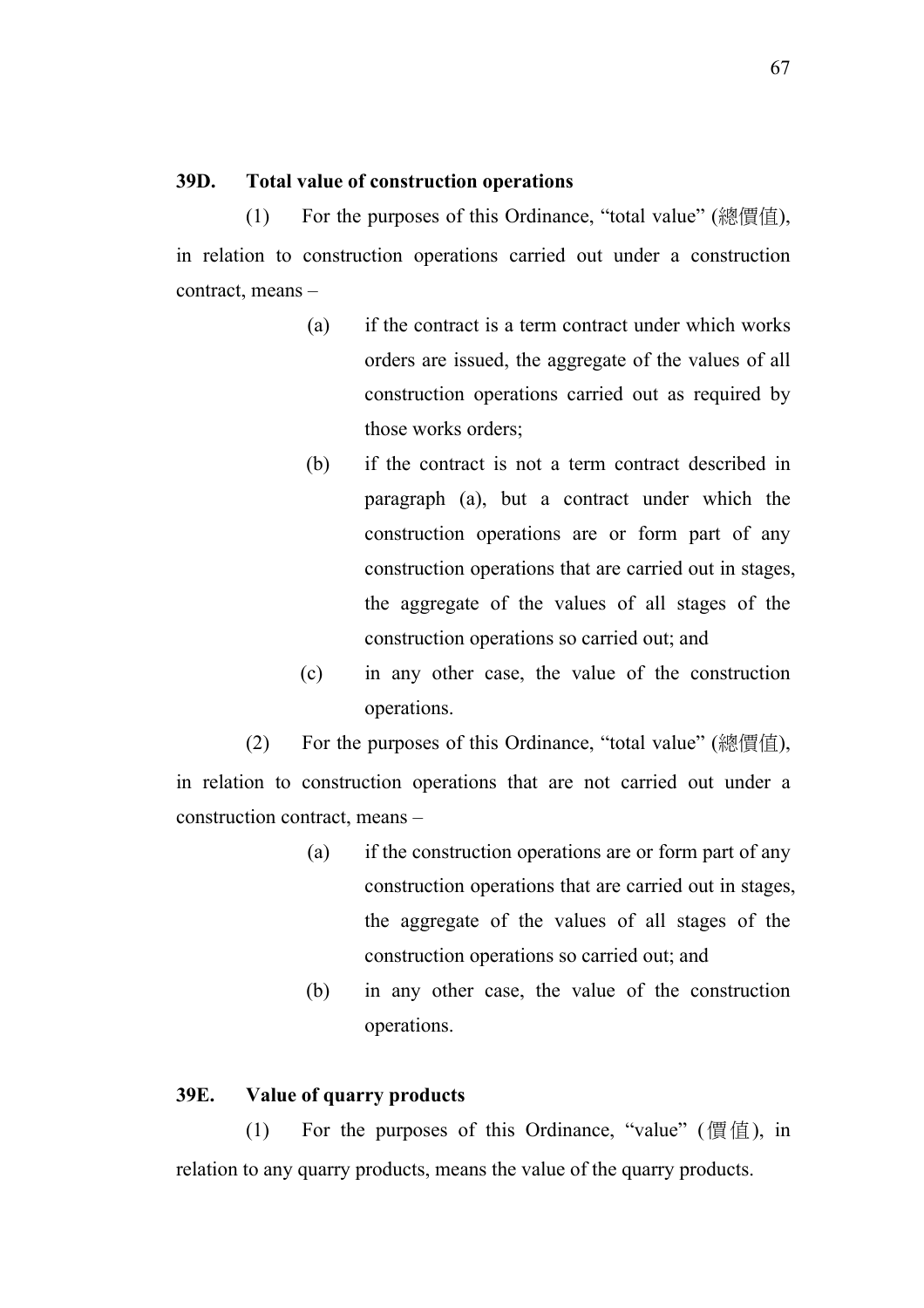(2) The Board may take into account any or all of the following matters for the purposes of ascertaining the value of any quarry products –

- (a) the type and volume of the quarry products;
- (b) the market price of the quarry products at the time of production.".

## 10. **Regulations**

Section 47 is amended –

- (a) in paragraph (b), by repealing "method of assessing the levy payable under section 35" and substituting "assessment of levy";
- (b) by repealing paragraph  $(b)(i)$ ;
- (c) in paragraph (b)(ii) and (iii), by repealing "works" and substituting "operations";
- (d) in paragraph  $(b)(vi)$ 
	- (i) by repealing "information" and substituting "the information that is";
	- (ii) by repealing "employers" and substituting "construction employers";
- (e) in paragraph  $(c)$ 
	- (i) by repealing "records" and substituting "the records that are";
	- (ii) by repealing "employers" and substituting "construction employers".

## 11. **Section added**

The following is added –

"**50. Transitional provisions in relation to certain construction operations**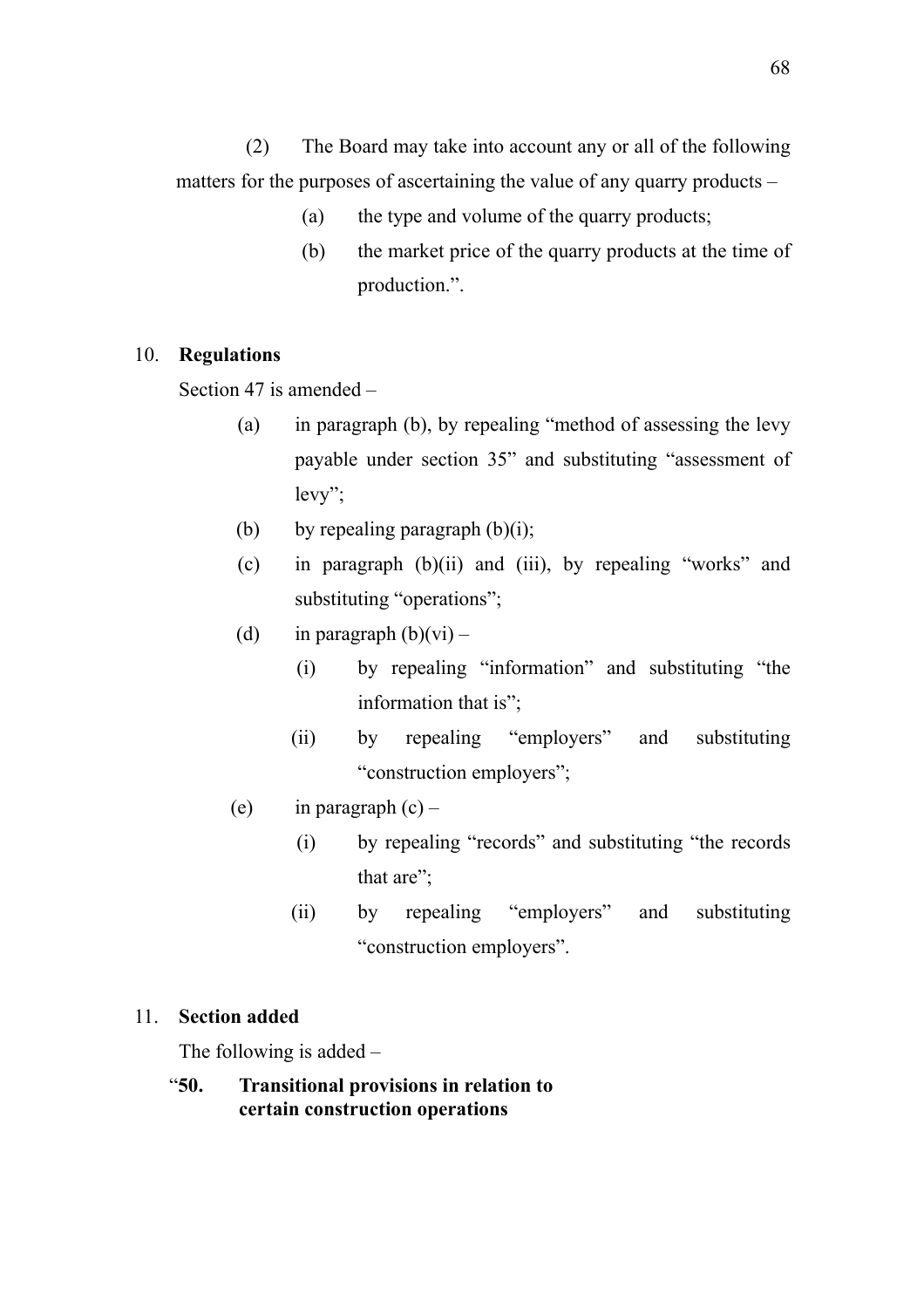(1) The amendments to this Ordinance as effected by Schedule 5 to the Construction Industry Council Ordinance ( of 2004)("the amendments") do not apply to the following construction operations –

- (a) construction operations the tender for which had been submitted to the construction employer before the commencement day;
- (b) other construction operations carried out under a construction contract, if the contract had been entered into before the commencement day or the construction operations had commenced before the commencement day; and
- (c) construction operations other than those referred to in paragraphs (a) and (b), that had commenced before the commencement day.

(2) The pre-amended Ordinance (including its subsidiary legislation) continues to apply to the construction operations referred to in subsection  $(1)$ .

 $(3)$  In this section –

"commencement day" (生效日期) means the day on which Schedule 5 to the Construction Industry Council Ordinance ( of 2004) comes into operation;

"pre-amended Ordinance" (修訂前的本條例) means this Ordinance as in force immediately before the commencement of the amendments.".

## 12. **Schedule 5 added**

The following is added –

"SCHEDULE 5 [ss. 35, 36 & 39A]

## LEVY

#### PART 1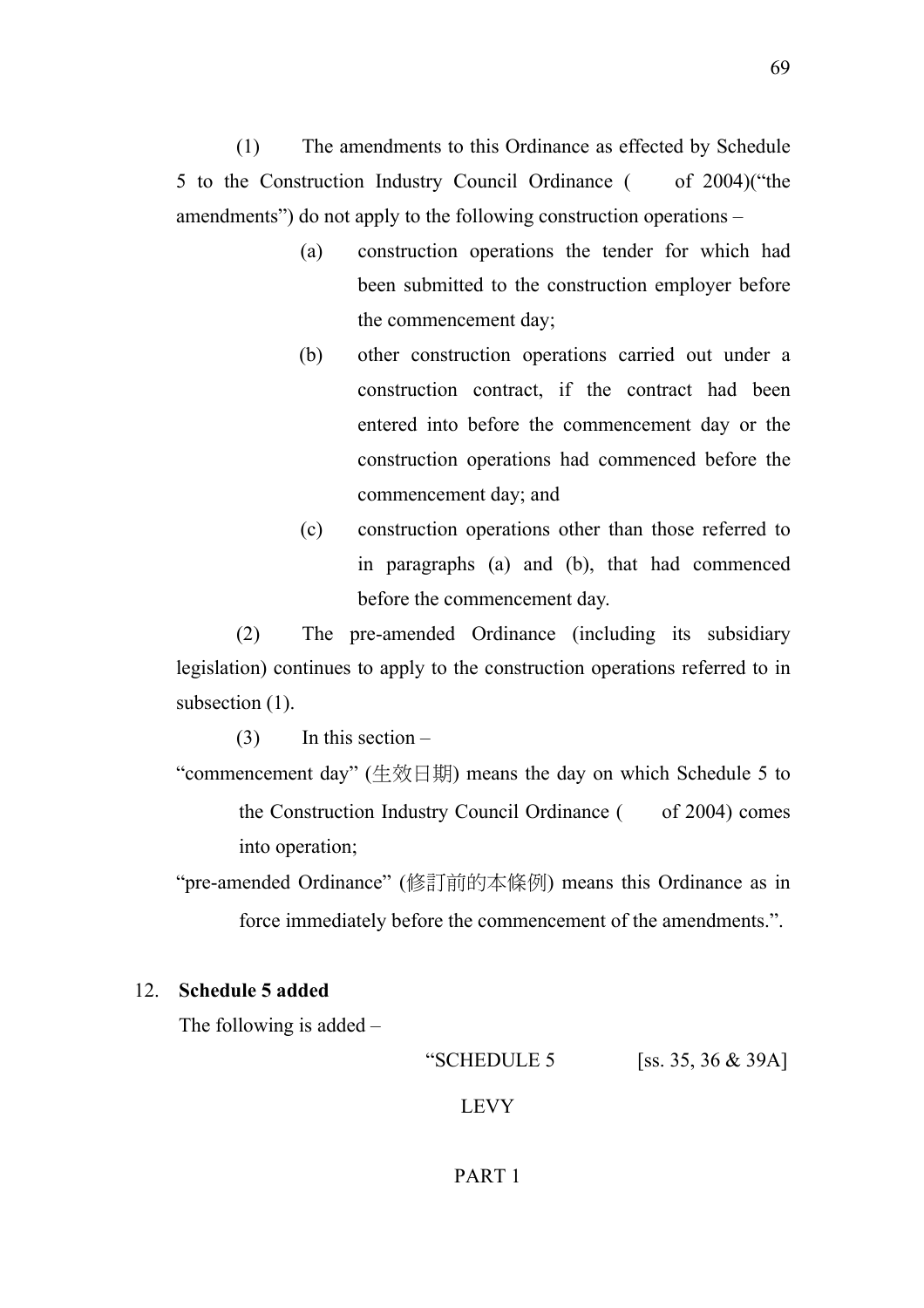#### SPECIFIED AMOUNT

\$1,000,000.

## PART 2

#### SPECIFIED RATE

#### **Division 1 – Construction operations**

0.25% of the value of the construction operations concerned.

#### **Division 2 – Quarry products**

0.25% of the value of the quarry products concerned.".

## **Pneumoconiosis (Compensation)(Assessment of Levy) Regulations**

#### 13. **Interpretation**

Regulation 2 of the Pneumoconiosis (Compensation)(Assessment of Levy) Regulations (Cap. 360 sub. leg. A) is amended –

- (a) by repealing the definitions of "authorized person", "building works", "quarry", "quarry products" and "street works";
- (b) in the definition of "quarry industry", by repealing the semicolon at the end and substituting a full stop;
- $(c)$  by adding  $-$

""notice of completion" (竣工通知) means a notice given under regulation 5A, and includes a copy of a notice sent to the Board in accordance with paragraph (6) of that regulation;

"notice of payment" (付款通知) means a notice given under regulation 5, and includes a copy of a notice sent to the Board in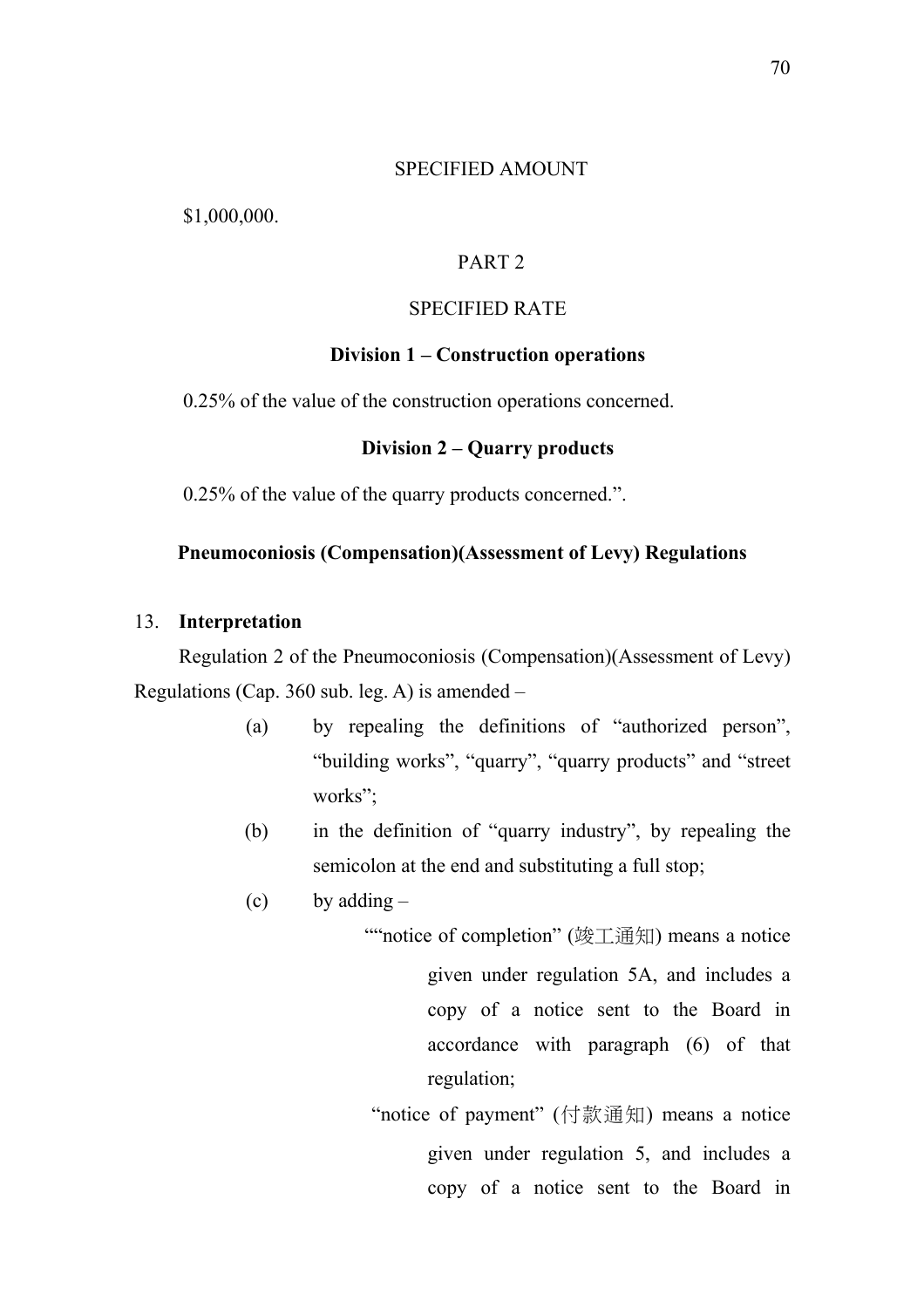accordance with paragraph (5) of that regulation;

"notice of surcharge" (附加費通知) means a notice

of the surcharge referred to in regulation 6D(3);

"objector"  $(\boxdot \boxtimes)$  means a person who makes an objection under regulation 12;".

## 14. **Part heading amended**

The heading to Part II is amended by repealing "WORKS" and substituting "OPERATIONS".

## 15. **Value of construction works**

Regulation 3 is repealed.

## 16. **Contractor and authorized person to notify Board of their carrying out construction operations**

Regulation 4 is amended –

(a) by repealing paragraphs  $(1)$ ,  $(2)$ ,  $(3)$  and  $(4)$  and substituting –

> "(1) Within 14 days after any construction operations have commenced, the contractor and the authorized person in respect of the construction operations shall each inform the Board, by a notice, that he is such contractor or authorized person.

> (2) A notice referred to in paragraph (1) shall be in a form specified by the Board and shall state the total value of the construction operations as estimated by or for the contractor.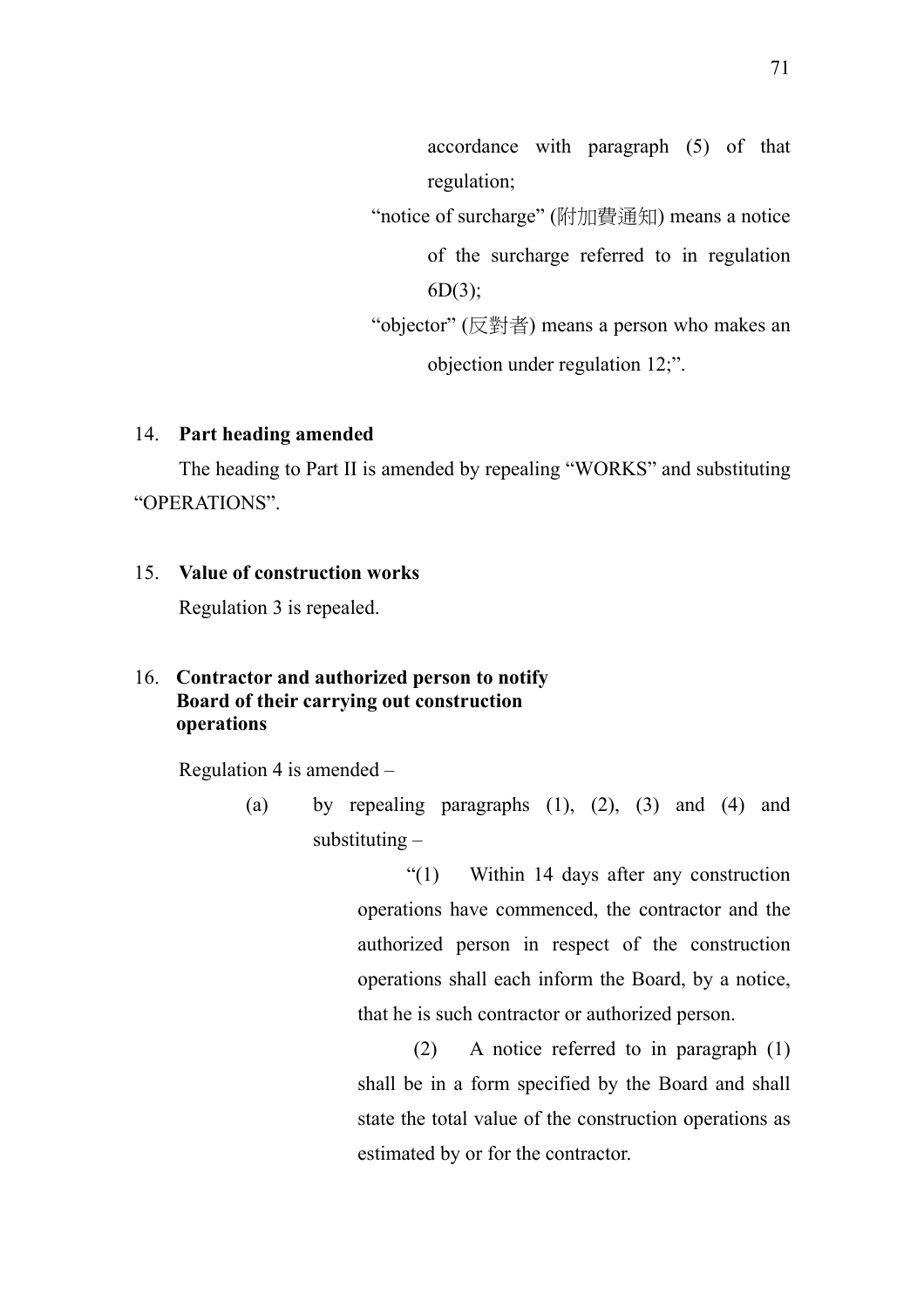(3) A notice is required to be given under this regulation only if –

- (a) the construction operations are carried out under a term contract; or
- (b) the total value of the construction operations, as reasonably estimated by or for the contractor, exceeds the amount specified in Part 1 of Schedule 5 to the Ordinance.

(3A) The Board may in a particular case extend the period for giving a notice under this regulation.

(4) A contractor or authorized person in respect of the construction operations complies with this regulation if he  $-$ 

- (a) had given a notice to the Construction Industry Council under section 36 of the Construction Industry Council Ordinance ( of 2004) in respect of the construction operations; and
	- (b) sent a copy of that notice to the Board within the specified period.";
- (b) in paragraph (5), by repealing "give a notice when required to do so by paragraph (1)" and substituting "comply with this regulation";
- (c) by adding  $-$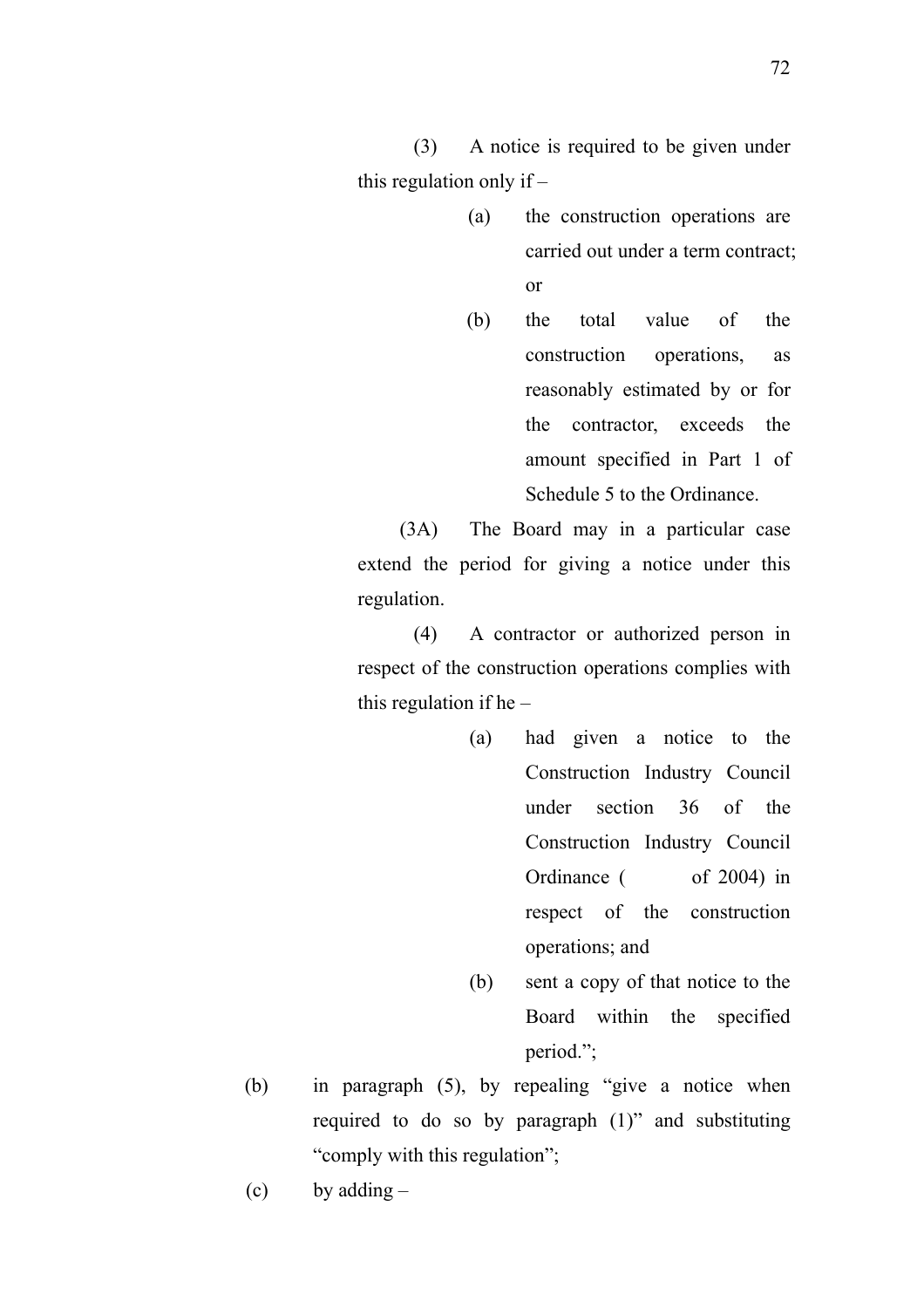"(6) In this regulation, "specified period" (指明期間) means the period of 14 days referred to in paragraph (1) or, if the Board has extended that period under paragraph (3A), the extended period.".

## 17. **Notice of payment made in respect of construction operations**

Regulation 5 is amended –

(a) by repealing paragraphs  $(1)$ ,  $(2)$ ,  $(3)$ ,  $(4)$  and  $(5)$  and substituting –

> "(1) If a payment is made to or for the benefit of a contractor in respect of any construction operations or any stage or part of any construction operations, the contractor shall, within 14 days after the payment is made, give notice of the payment to the Board.

> (2) A notice of payment shall be in a form specified by the Board and shall state the value of the construction operations or the value of the stage or part of the construction operations in respect of which the payment was made.

> (3) A notice is required to be given under this regulation only if –

- (a) the construction operations are carried out under a term contract; or
- (b) the total value of the construction operations, as reasonably estimated by or for the contractor, exceeds the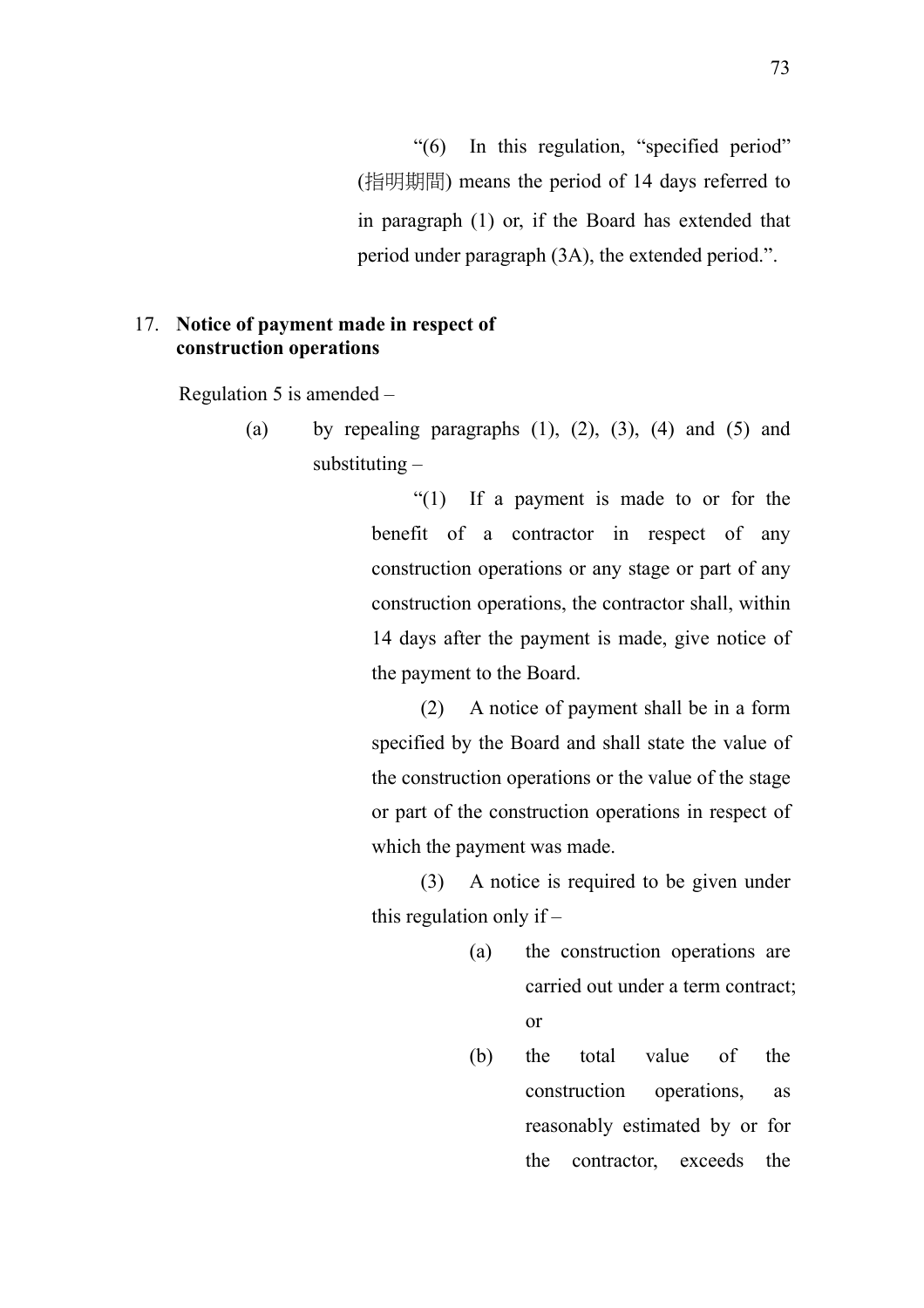amount specified in Part 1 of Schedule 5 to the Ordinance.

(4) The Board may in a particular case extend the period for giving a notice under this regulation.

(5) A contractor complies with this regulation if he –

- (a) had given a notice to the Construction Industry Council under section 37 of the Construction Industry Council Ordinance ( of 2004) in respect of the relevant payment; and
- (b) sent a copy of that notice to the Board within the specified period.";
- (b) in paragraph (6), by repealing "give a notice when required to do so by paragraph (1) or (2)" and substituting "comply with this regulation";
- $(c)$  by adding –

"(7) In this regulation, "specified period" (指明期間) means the period of 14 days referred to in paragraph (1) or, if the Board has extended that period under paragraph (4), the extended period.".

#### 18. **Regulation added**

The following is added -

"**5A. Notice of completion of construction operations**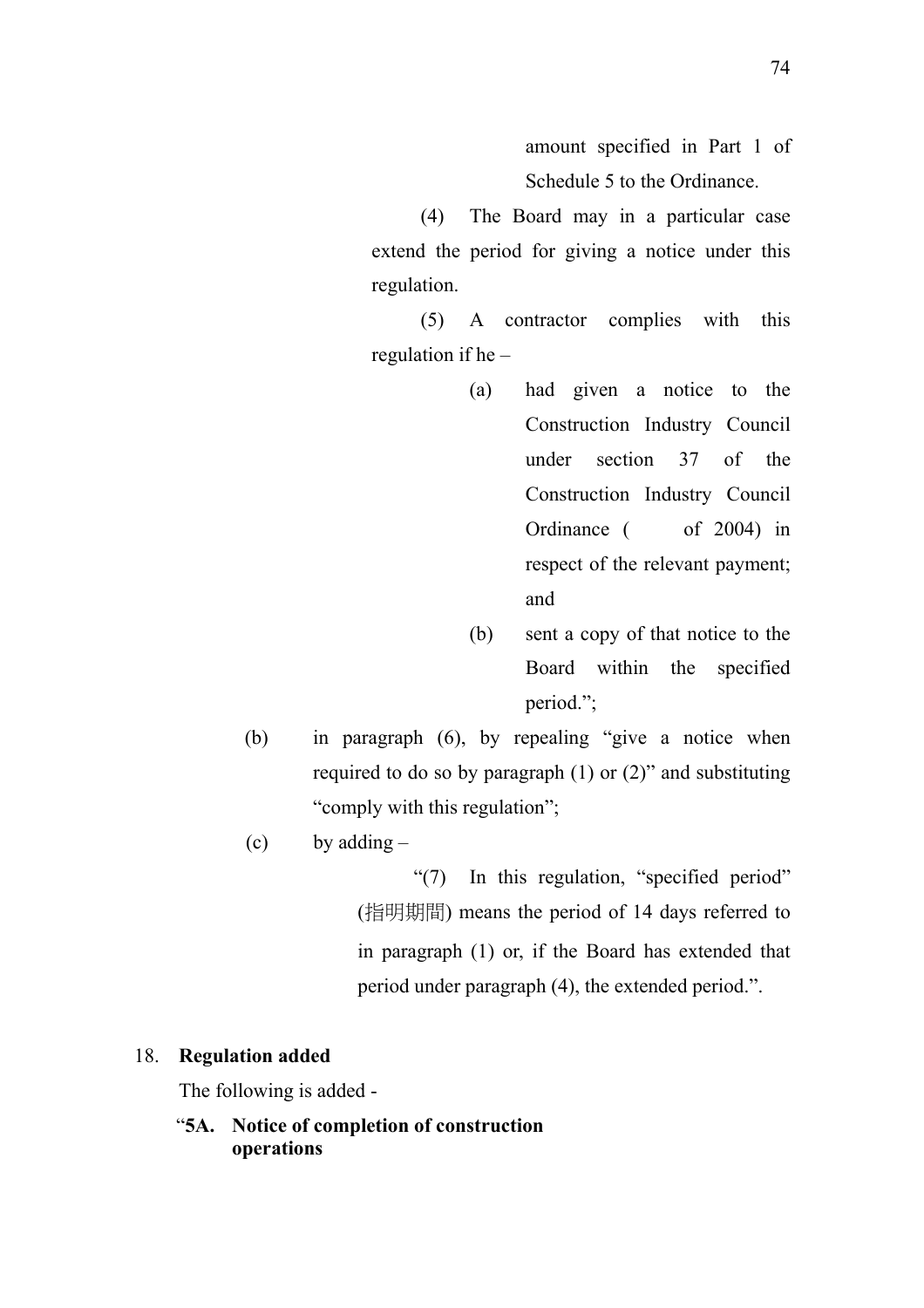(1) After the completion of any construction operations, the contractor and the authorized person shall each give notice of the completion to the Board.

(2) If any construction operations (other than those carried out under works orders) are carried out in stages, after the completion of each stage, the contractor and the authorized person shall each give notice of the completion to the Board.

(3) A notice of completion shall be given within 14 days after the completion of the construction operations or the stage of the construction operations (as the case may be) but the Board may in a particular case extend the period for giving the notice.

(4) The notice shall be in a form specified by the Board and shall state the value of the completed construction operations or the value of the completed stage.

(5) A notice is required to be given under this regulation only  $if -$ 

- (a) the construction operations are carried out under a term contract; or
- (b) the total value of the construction operations, as reasonably estimated by or for the contractor, exceeds the amount specified in Part 1 of Schedule 5 to the Ordinance.

(6) A contractor or authorized person complies with this regulation if he –

- (a) had given a notice to the Construction Industry Council under section 38 of the Construction Industry Council Ordinance ( of 2004) in respect of the relevant completion; and
- (b) sent a copy of that notice to the Board within the specified period.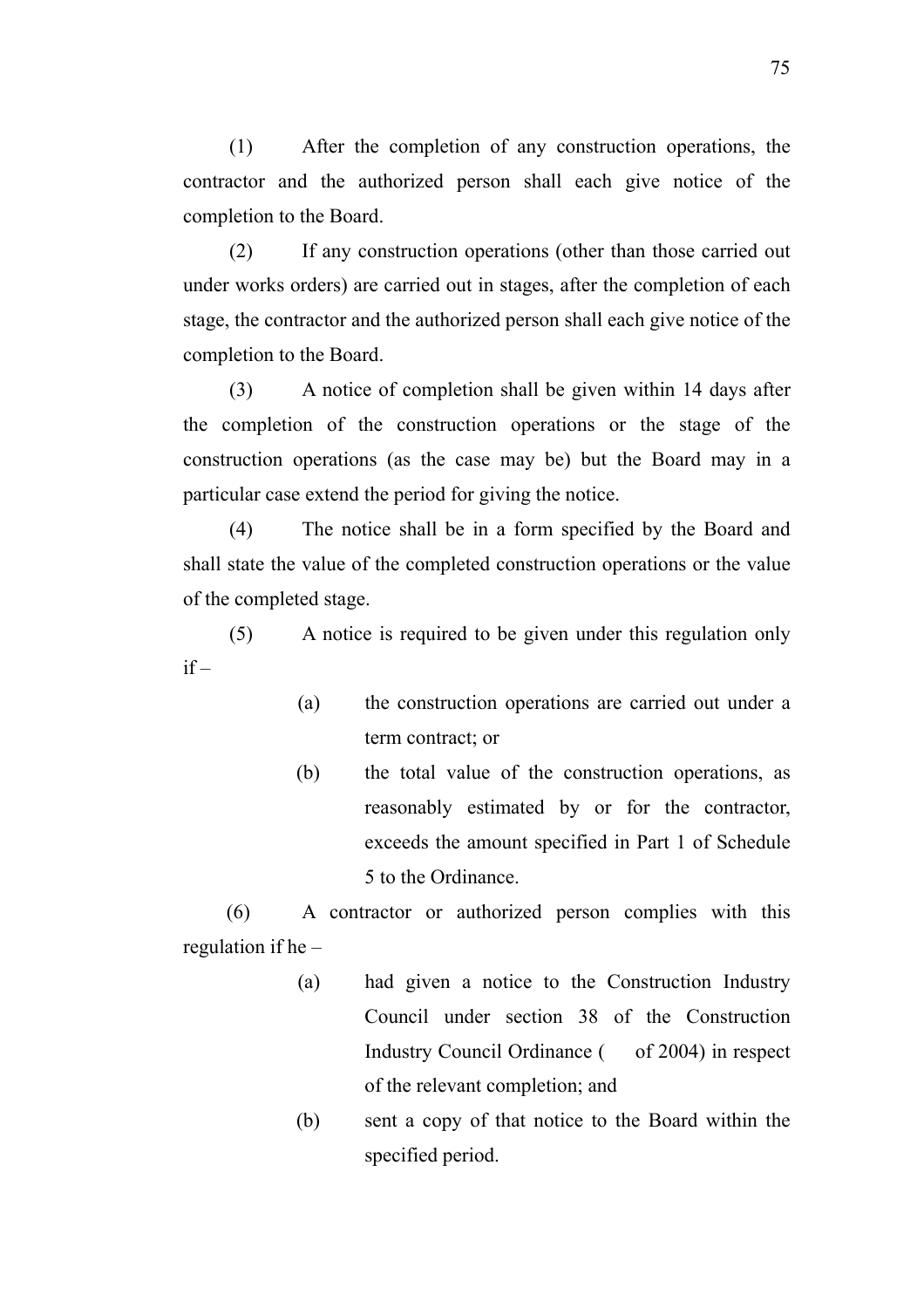(7) A person who, without reasonable excuse, fails to comply with this regulation commits an offence and is liable to a fine at level 2.

(8) In this regulation, "specified period" (指明期間) means the period of 14 days referred to in paragraph (3) or, if the Board has extended that period under that paragraph, the extended period.".

### 19. **Regulations substituted**

Regulation 6 is repealed and the following substituted –

## "**6. Assessment pursuant to notice of payment or notice of completion**

(1) On receiving a notice of payment, the Board shall assess the amount of the levy payable in respect of the construction operations or the stage or part of the construction operations to which the notice relates.

(2) If no assessment has been made under paragraph (1), on receiving a notice of completion, the Board shall assess the amount of the levy payable in respect of the construction operations or the stage or part of the construction operations to which the notice of completion relates.

(3) If the notice of payment is given in respect of an interim payment or partial payment –

- (a) the assessment shall be a provisional assessment; and
- (b) a final assessment shall be made on the final payment for the construction operations.

(4) Without prejudice to paragraph (3), if an assessment made under this regulation is in respect of a stage or part of any construction operations, or in respect of any construction operations which constitute a stage or part of any other construction operations -

- (a) the assessment shall be a provisional assessment; and
- (b) a final assessment shall be made on the completion of that other construction operations.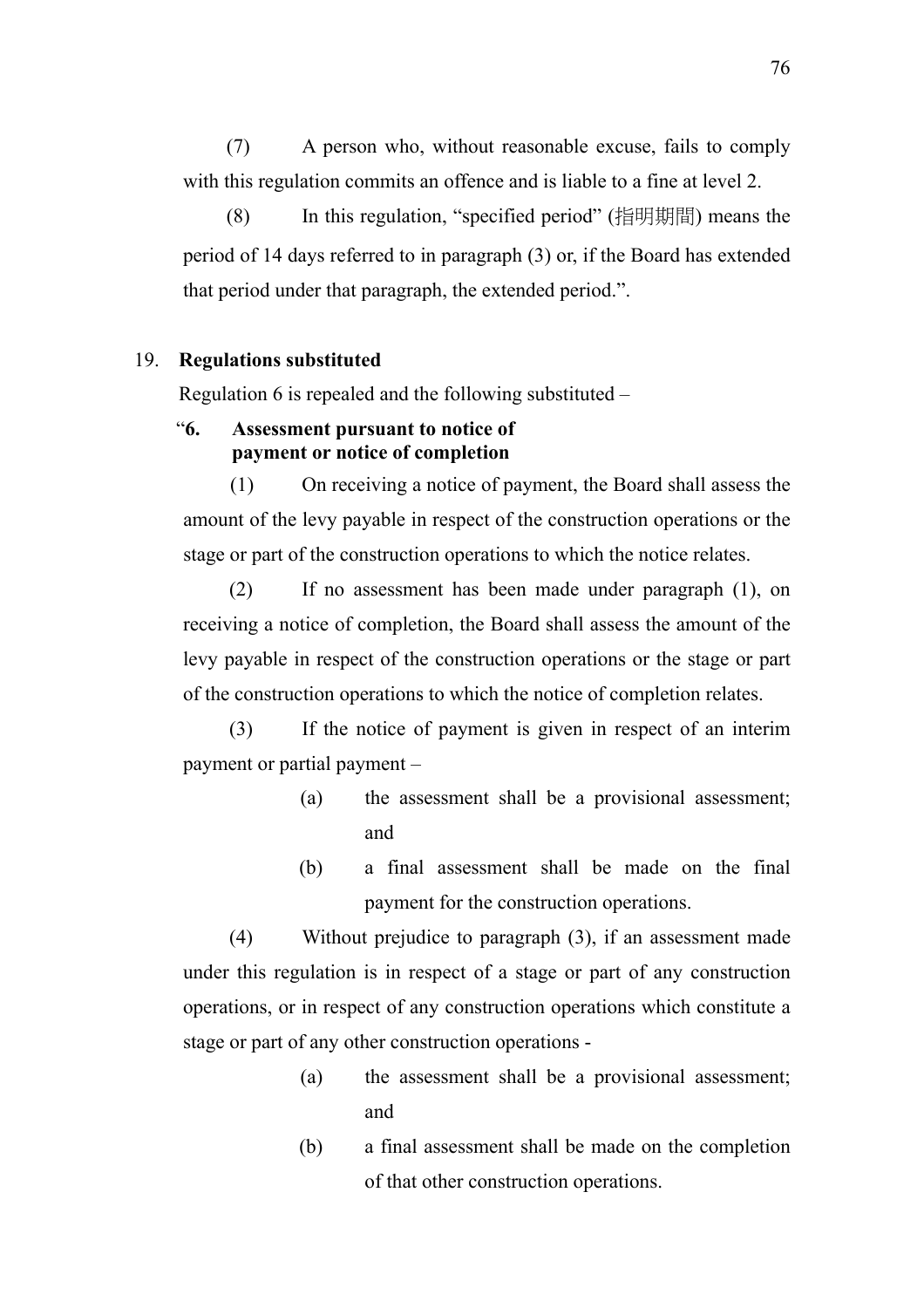## **6A. Assessment for construction operations under term contract may be deferred**

If the construction operations are carried out under a term contract, the Board may, subject to regulation 6E, defer the making of any assessment under regulation 6 until such time as the Board considers appropriate.

## **6B. Assessment in respect of stage or part of construction operations**

The amount of the levy payable in respect of a stage or part of any construction operations is to be assessed as if that stage or part separately constitutes construction operations that are subject to payment of levy under the Ordinance.

### **6C. Powers of Board to make assessment**

(1) The Board may, subject to regulations 6E and 6G, assess the amount of the levy payable in respect of any construction operations or any stage or part of any construction operations, after the completion of the construction operations or the stage or part of the construction operations, notwithstanding that neither a notice of payment nor a notice of completion has been given to the Board.

(2) If it appears to the Board that any assessment of levy made by it is less than the proper amount, subject to regulations 6E and 6G, the Board may make an additional assessment of the levy.

#### **6D. Imposition of surcharge**

(1) If a contractor fails to give a notice under regulation 5 or 5A and fails to give, within a period allowed by the Board, a reasonable excuse for that failure, the Board may impose a surcharge on him.

(2) The surcharge may not exceed twice the amount of the levy payable by the contractor.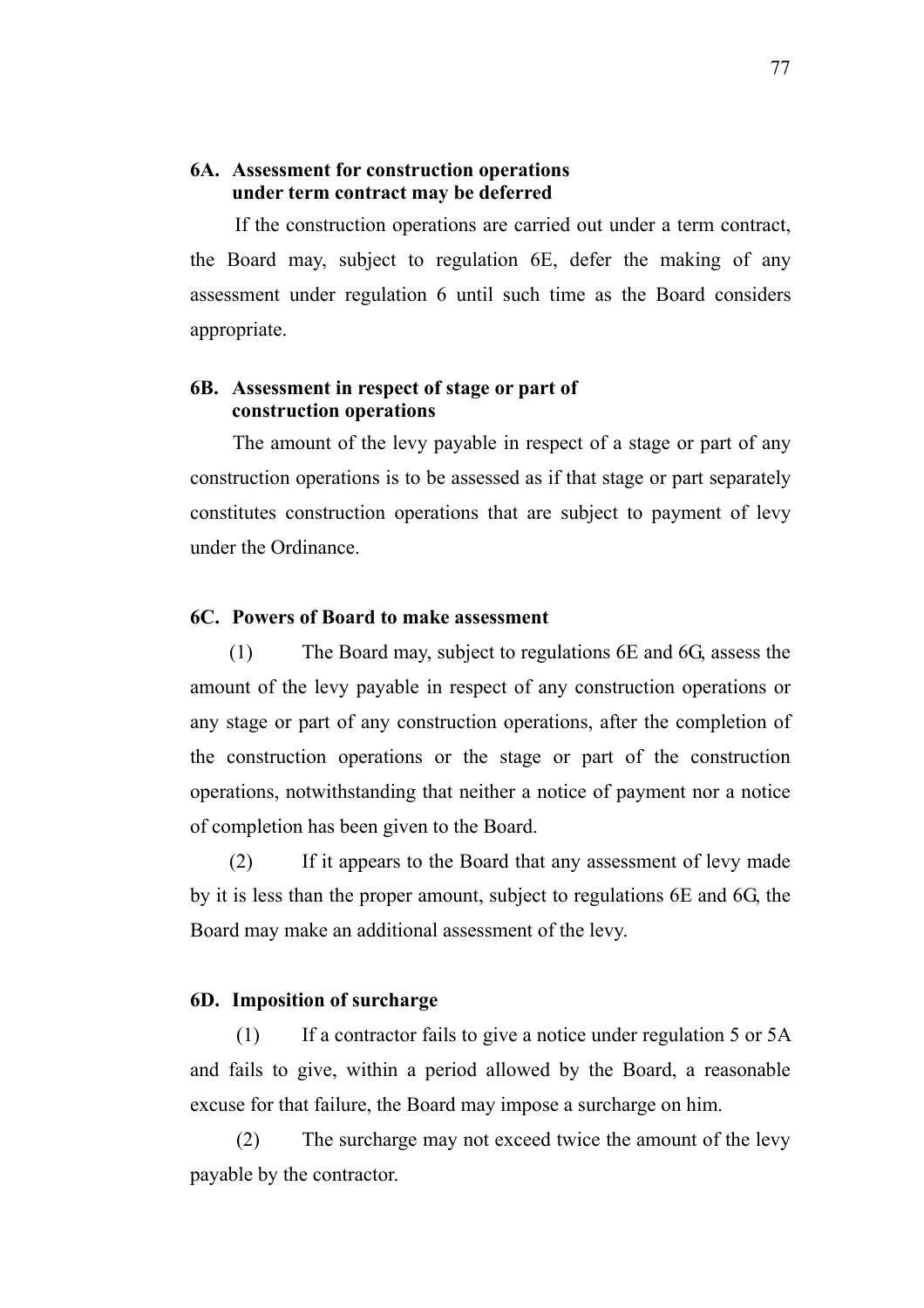(3) Notwithstanding paragraph (1), the contractor is liable to pay a surcharge only if the Board gives him a notice of the surcharge.

(4) A notice of surcharge is to be in writing and shall specify the amount of the surcharge payable by the contractor.

## **6E. Time limit on making assessment, etc.: construction operations under term contract**

In the case of construction operations carried out under a term contract, an assessment under regulation 6 may not be made, or a notice of assessment may not be given, after the expiry of whichever is the last to end of the following periods –

- (a) 2 years after the completion of all construction operations under the contract;
- (b) 2 years after the expiry of the period within which the contract stipulates that all such construction operations have to be completed;
- (c) one year after evidence, sufficient in the opinion of the Board to justify the making of the assessment or the giving of the notice of assessment (as the case may be), comes to its knowledge.

## **6F. Time limit on imposing surcharge, etc.: construction operations under term contract**

In the case of construction operations carried out under a term contract, a surcharge may not be imposed, or a notice of surcharge may not be given, after the expiry of whichever is the last to end of the following periods –

> (a) 2 years after the completion of all construction operations under the contract;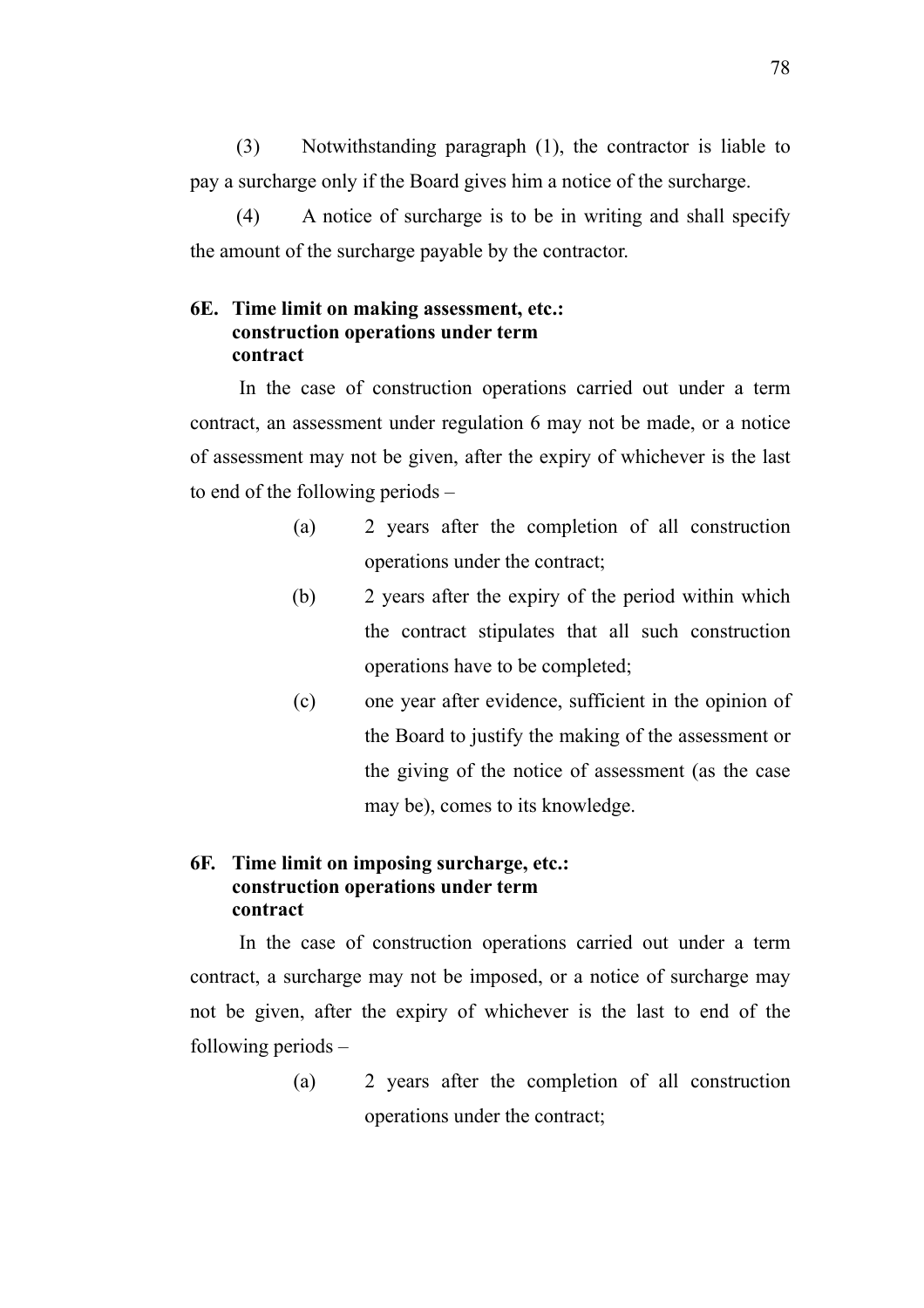- (b) 2 years after the expiry of the period within which the contract stipulates that all such construction operations have to be completed;
- (c) one year after evidence, sufficient in the opinion of the Board to justify the imposition of the surcharge or the giving of the notice of surcharge (as the case may be), comes to its knowledge.

## **6G. Time limit on making assessment, etc.: construction operations other than those under term contract**

In respect of construction operations other than those carried out under a term contract, an assessment under regulation 6 may not be made, or a notice of assessment may not be given, after the expiry of whichever is the last to end of the following periods –

- (a) 2 years after the completion of the construction operations;
- (b) one year after evidence, sufficient in the opinion of the Board to justify the making of the assessment or the giving of the notice of assessment (as the case may be), comes to its knowledge.

## **6H. Time limit on imposing surcharge, etc.: construction operations other than those under term contract**

In respect of construction operations other than those carried out under a term contract, a surcharge may not be imposed, or a notice of surcharge may not be given, after the expiry of whichever is the last to end of the following periods –

- (a) 2 years after the completion of the construction operations;
- (b) one year after evidence, sufficient in the opinion of the Board to justify the imposition of the surcharge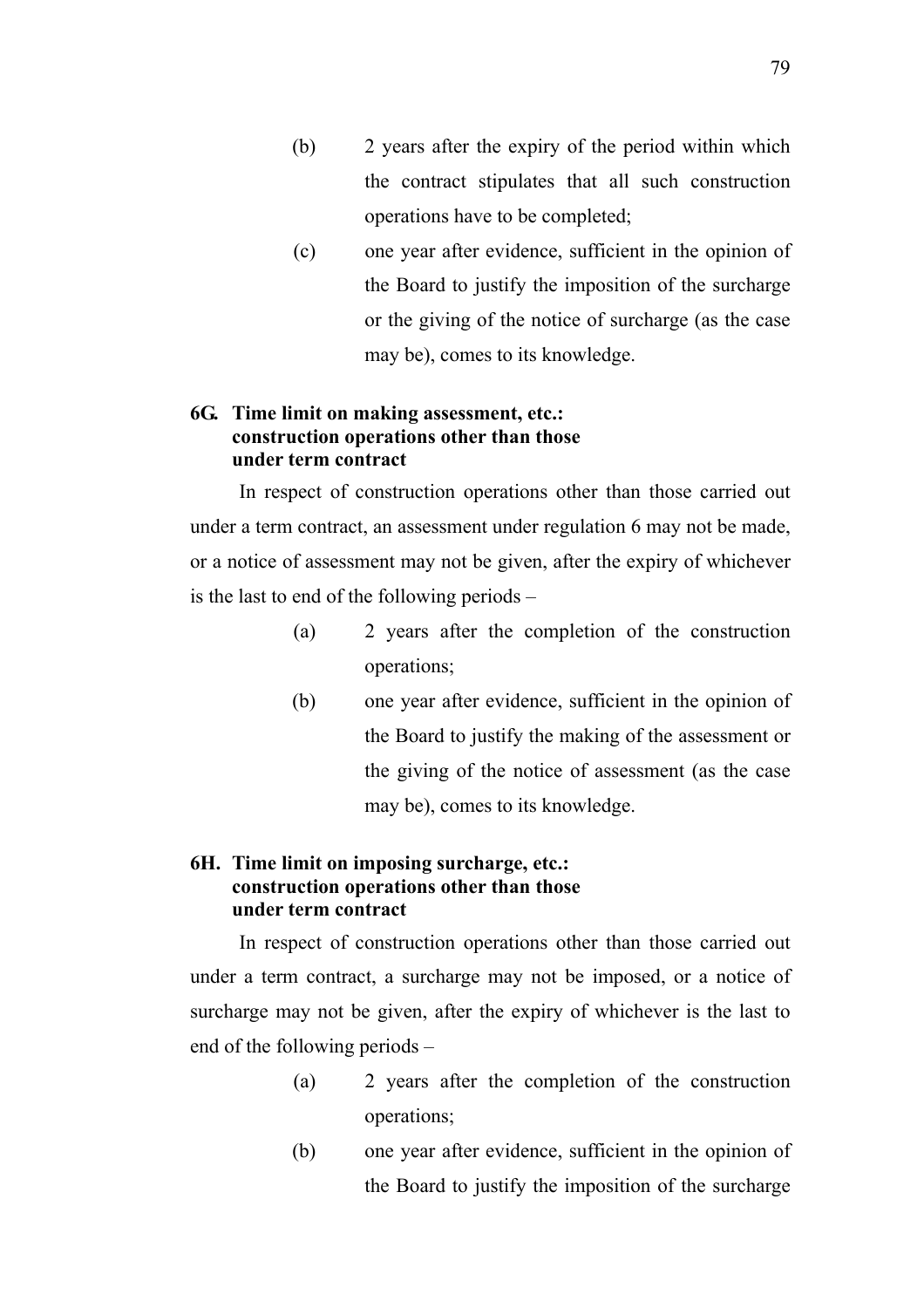or the giving of the notice of surcharge (as the case may be), comes to its knowledge.".

### 20. **Value of quarry products**

Regulation 7 is repealed.

## 21. **Time within which levy or surcharge is to be paid**

Regulation 11(a) is amended by repealing "given to a contractor under regulation 6" and substituting "of assessment or a notice of surcharge".

### 22. **Objection**

Regulation 12 is amended –

- (a) in paragraph  $(1)$ 
	- (i) by repealing "regulation  $6(8)$  or  $10(6)$  of an assessment of levy, or imposition of surcharge" and substituting "regulation 6D(3) or 10(6) or section 35(5) of the Ordinance";
	- (ii) by adding "("notice of objection")" before "served";
- (b) in paragraph (2), by repealing "precisely";
- (c) in paragraph (4), by repealing everything after "reduced," and substituting "the Board shall forthwith refund to the objector the amount of the levy or any amount, including any amount of the penalty or further penalty, that has been paid in excess (as the case may be).".

### 23. **Appeals**

Regulation 13 is amended –

(a) in paragraph (1), by repealing "with" and substituting "by";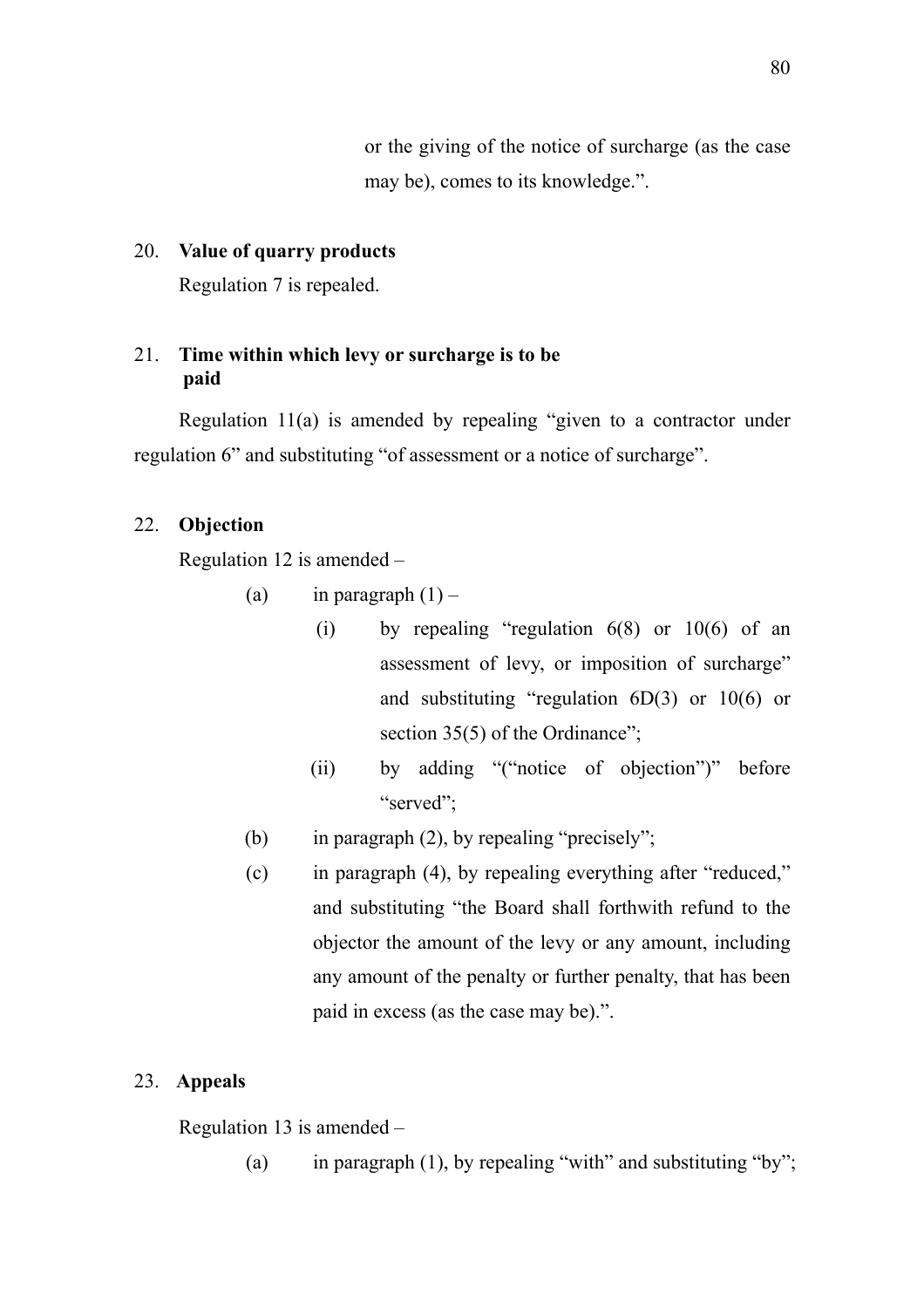(b) in paragraph (4)(b), by repealing "excluding the amount of any" and substituting "and any amount of the".

## 24. **Provision of information and production of documents**

Regulation 14 is amended –

- (a) in paragraph  $(1)$ 
	- (i) by repealing "An employer" and substituting "A construction employer";
	- (ii) by repealing "works" wherever it appears and substituting "operations";
	- (iii) in subparagraph (a), by repealing "undertaken" and substituting "carried out";
- (b) in paragraphs  $(1)(a)$  and  $(2)(a)$ 
	- (i) by adding "information on" after "including";
	- (ii) by adding "for the purposes of performing its or his functions under the Ordinance and these regulations" after "require";
- (c) in paragraphs  $(1)(b)$  and  $(2)(b)$ , by adding "a document or record relating to" after "including".

## 25. **Protection of information given under regulation 14**

Regulation 15 is amended –

- (a) in paragraph  $(2)(a)$ , by repealing "works –" and substituting "operations  $-\dddot{\,}$ ";
- (b) by repealing paragraph  $(2)(a)(i)$  and substituting
	- "(i) to the disclosure of information under section 63 of the Construction Industry Council Ordinance  $($  of 2004);";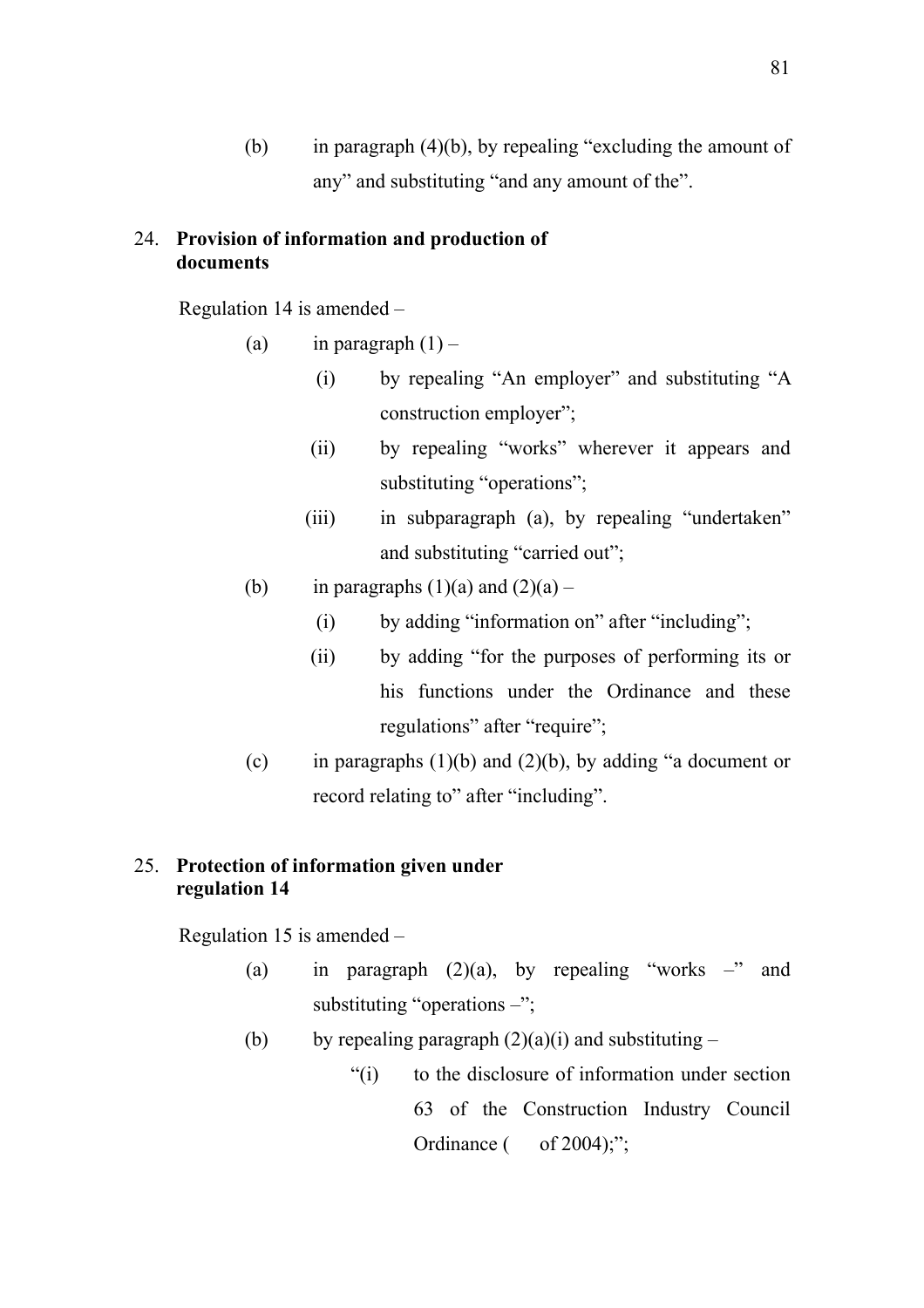- (c) in paragraph  $(2)(a)(ii)$ , by repealing "employers" and substituting "construction employers";
- (d) in paragraph  $(2)(a)(iii)$ , by repealing "works" and substituting "operations";
- (e) in paragraph  $(2)(a)(iv)$ , by repealing "Construction Industry Training Authority established under the Industrial Training (Construction Industry) Ordinance (Cap. 317)" and substituting "Construction Industry Council established under the Construction Industry Council Ordinance ( of 2004)".

#### 26. **Appointment of authorized persons**

Regulation 16 is amended –

- (a) in paragraph  $(1)$ 
	- (i) by repealing "Where" and substituting "If";
	- (ii) by adding "construction" before "employer";
	- (iii) by repealing "works" where it first appears and substituting "operations";
	- (iv) by repealing everything after "authorized person" and substituting a full stop;
- (b) by repealing paragraphs  $(2)$ ,  $(3)$  and  $(4)$  and substituting –

"(2) In any other case, the construction employer in respect of any construction operations shall, if no authorized person is appointed under section 4 of the Buildings Ordinance (Cap. 123), appoint a person to perform the functions of an authorized person.

(3) Before the commencement of the construction operations –

> (a) a construction employer to whom paragraph (2) applies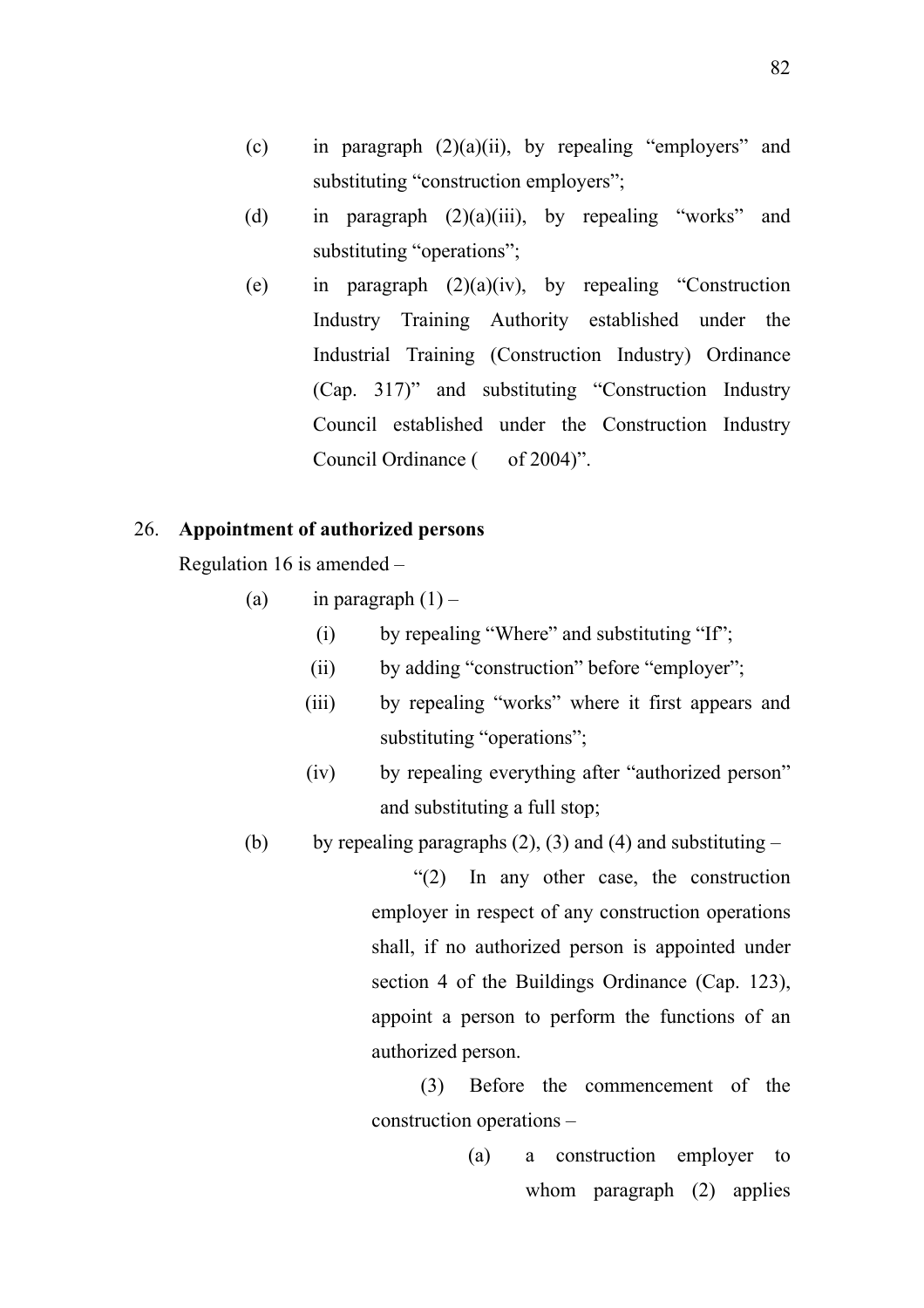shall, if no authorized person is appointed under section 4 of the Buildings Ordinance (Cap. 123), inform the Board of the name of the person appointed under that paragraph and the name of the contractor in respect of the construction operations;

- (b) the person appointed under paragraph (2) shall inform the Board in writing that he is appointed as the authorized person; and
- (c) the contractor in respect of the construction operations shall inform the Board in writing that he is such contractor.";
- (c) in paragraph  $(5)$ , by repealing ",  $(3)$  or  $(4)$ " and substituting "or  $(3)$ ".

### **Resolution of the Legislative Council**

#### 27. **Repeal**

The Resolution of the Legislative Council (Cap. 360 sub. leg. B) is repealed.

#### **Employees Retraining Ordinance**

#### 28. **Training bodies**

Schedule 2 to the Employees Retraining Ordinance (Cap. 423) is amended –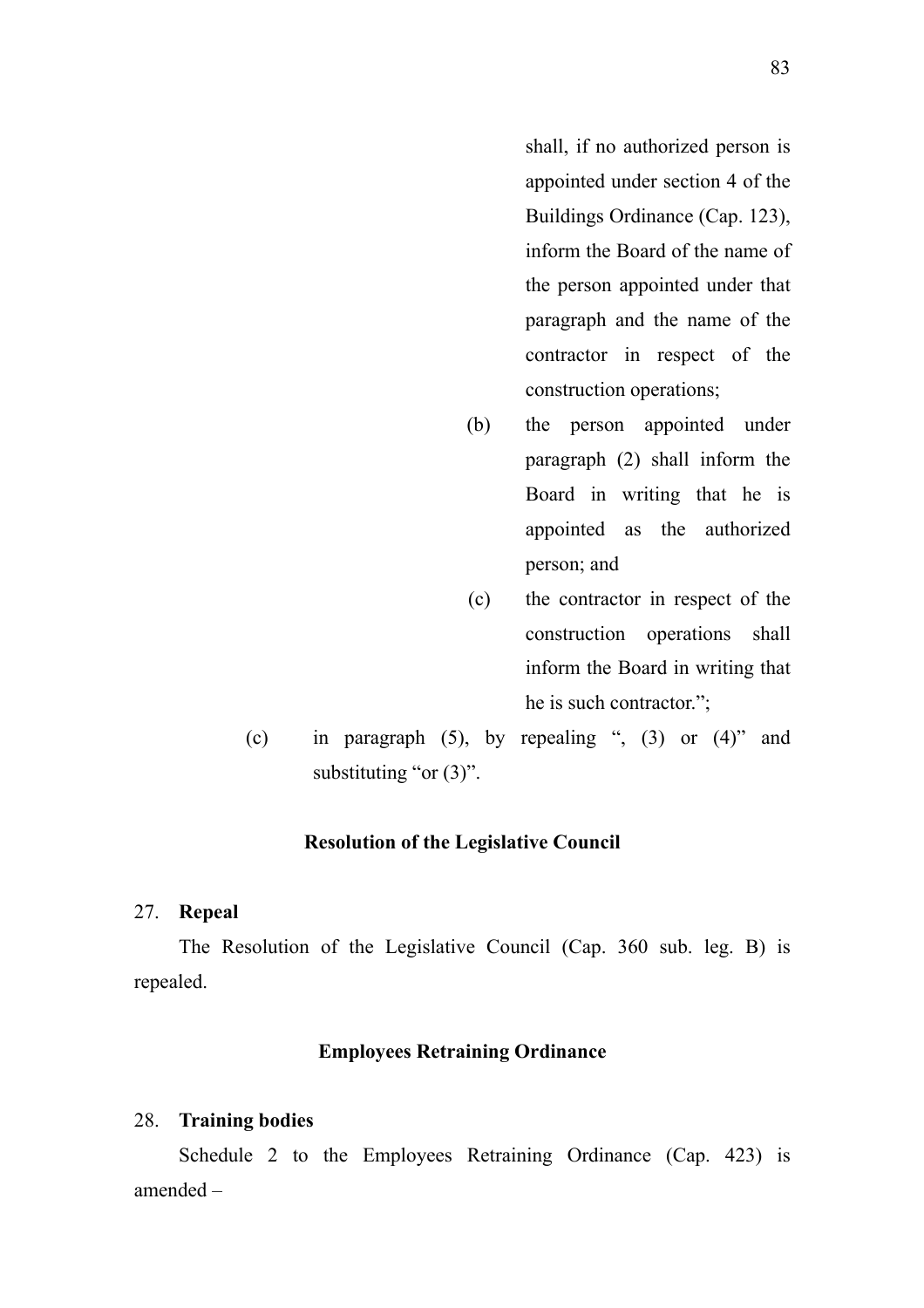(a) by repealing item 2;

(b) by adding  $-$ 

"68. Construction Industry Council".

### **Legislative Council Ordinance**

## 29. **Composition of the education functional constituency**

Section 20E(f) of the Legislative Council Ordinance (Cap. 542) is amended –

(a) in subparagraph  $(ii)$  –

- (i) by adding "repealed" before "Industrial";
- (ii) by adding "and maintained under the Construction Industry Council Ordinance ( of 2004)" after "(Cap. 317)";

(b) by adding  $-$ 

"(iia) industrial training centres established under the Construction Industry Council Ordinance  $($  of 2004);".

## **Chief Executive Election Ordinance**

## 30. **Election Committee**

Paragraph (4) of item 6 of Table 5 in section 2 of the Schedule to the Chief Executive Election Ordinance (Cap. 569) is amended –

- (a) in subparagraph  $(b)$ 
	- (i) by adding "repealed" before "Industrial";
	- (ii) by adding "and maintained under the Construction Industry Council Ordinance ( of 2004)" after "(Cap. 317)";
- (b) by adding  $-$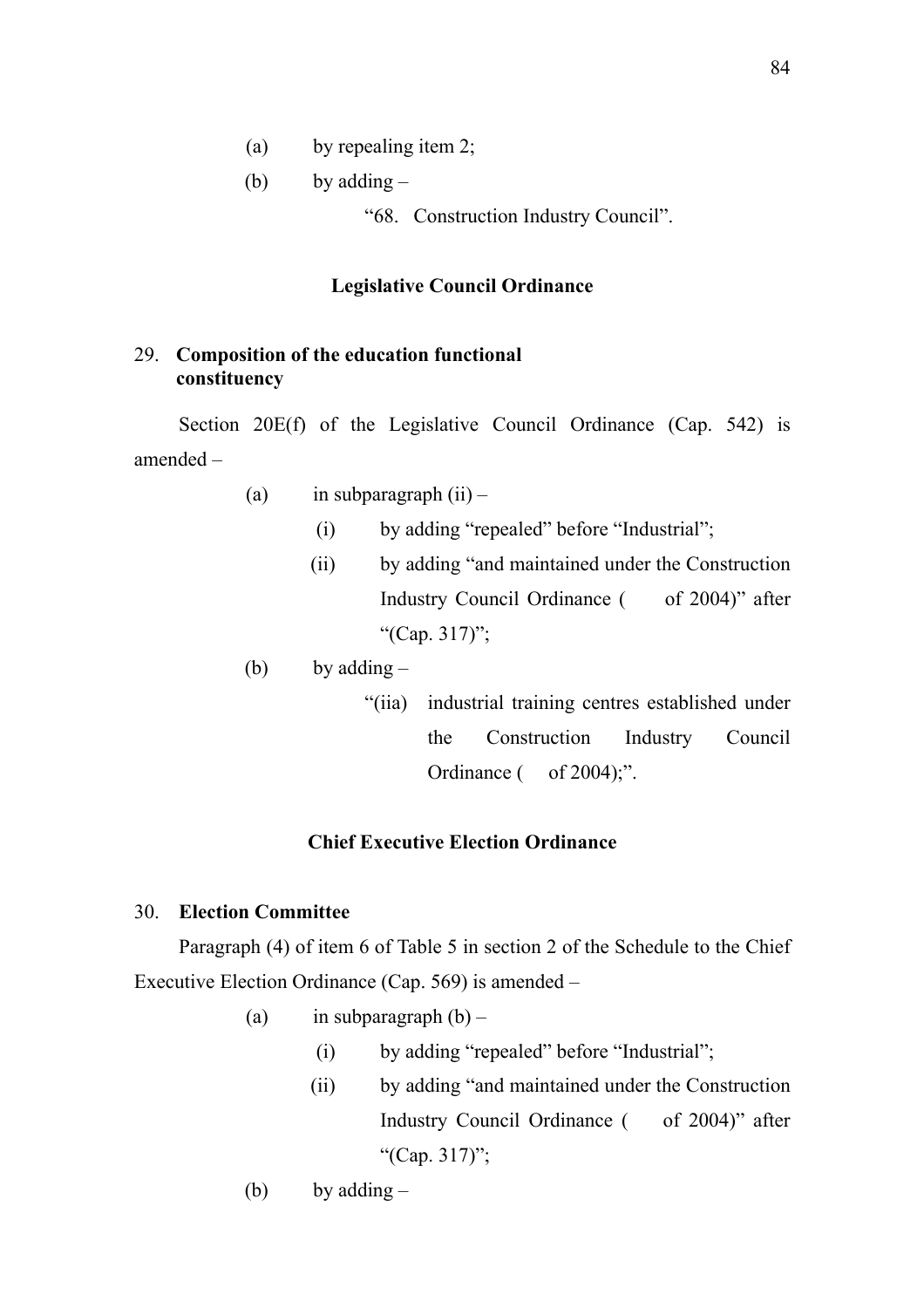"(ba) industrial training centres established under the Construction Industry Council Ordinance  $($  of 2004);".

## **Explanatory Memorandum**

 The main object of this Bill is to provide for the establishment of a body corporate to be known as the Construction Industry Council ("Council"). When the Council is in full operation, the Construction Industry Training Authority ("CITA") established under the Industrial Training (Construction Industry) Ordinance (Cap. 317) will be dissolved and all rights, assets, liabilities and obligations of the CITA will, on its dissolution, be vested in the Council.

2. Part 1 contains preliminary provisions. Clause 1 provides for the short title and commencement of the Bill if enacted. Clause 2 is the interpretation clause which defines the terms used in the Bill. Clause 3 provides that the Bill, if enacted, binds the Government.

#### **Construction Industry Council (Part 2)**

3. Clause 4 establishes the Construction Industry Council as a body corporate with perpetual succession.

4. Clauses 5, 6, 7 and 8 provide for the functions and powers of the Council.

5. Clauses 9 to 15 mainly set out the composition of the Council, the appointment of its members and their terms of office.

6. Clause 16 and Schedule 2 provide for the meetings and proceedings of the Council.

7. Clause 17 empowers the Council to establish committees for the better performance of certain functions of the Council.

8. Clause 18 deals with the delegation of certain powers and functions of the Council to such committees and provides for the appointment of subcommittees.

9. Clause 19 empowers the Council to employ persons on such terms and conditions as it may determine.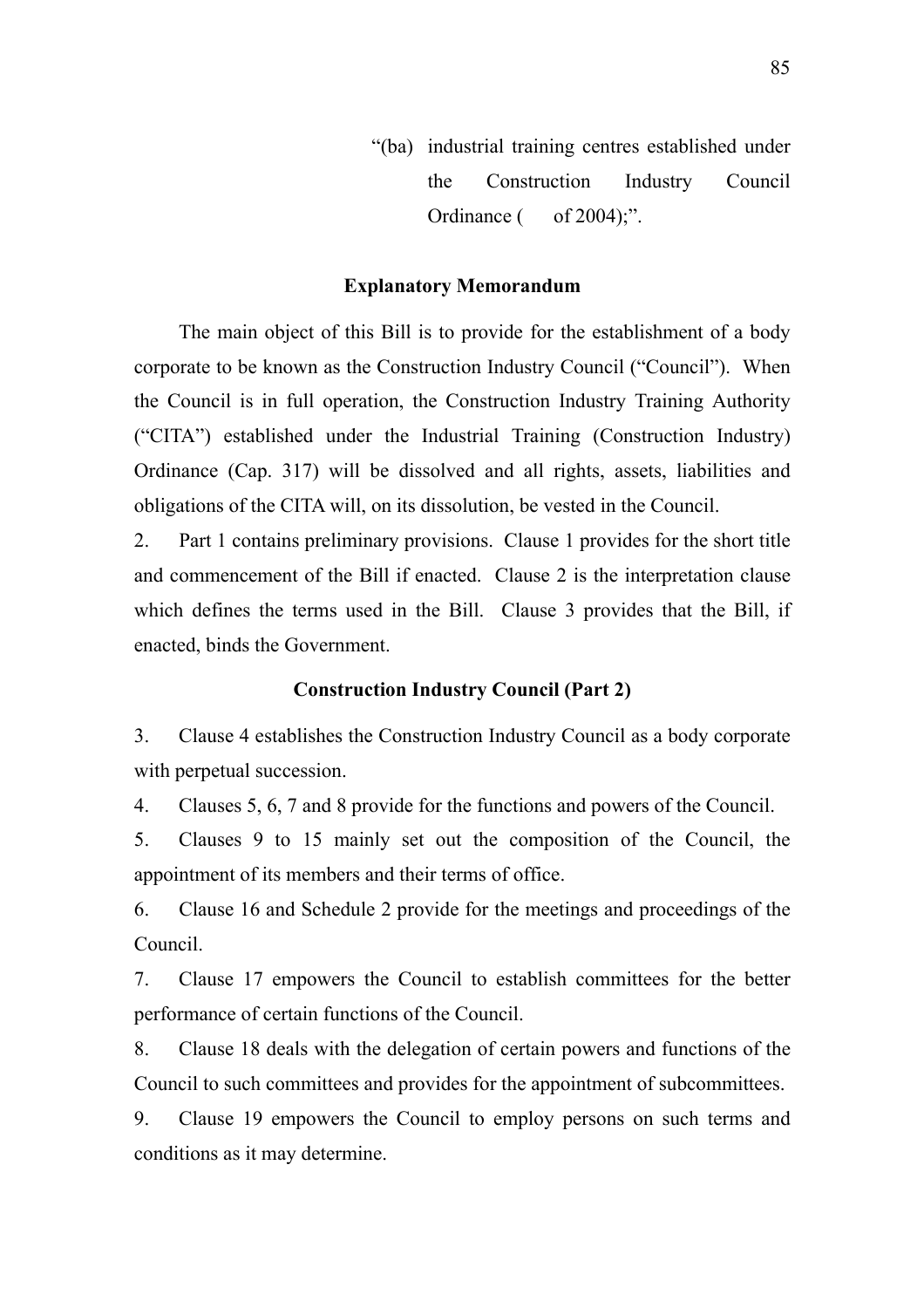10. Clause 20 enables the Council to provide for gratuities, bonuses and other benefits and ex gratia payments to its employees and former employees.

11. Clause 21 provides for the protection of a person acting in good faith for the Council.

12. Clause 22 empowers the Secretary for the Environment, Transport and Works ("Secretary"), in certain circumstances, to request the CITA to provide such funds as are necessary to meet expenses reasonably incurred by the Council.

#### **Financial provisions (Part 3)**

13. Clause 23 sets out what constitutes the funds and property of the Council.

14. Clause 24 empowers the Council, with the approval of the Secretary, to fix a period to be the financial year of the Council. That clause also requires the Council to submit to the Secretary a programme of its proposed activities and estimates of its income and expenditure for the next financial year.

15. Clause 25 requires the Council to maintain an account with a bank approved by the Director of Accounting Services and to pay all moneys received by it into the account.

16. Clause 26 provides that the Council may, with the approval of the Financial Secretary, deposit its surplus funds on fixed deposit in a bank or invest the surplus funds in such investments as the Council thinks fit.

17. Clause 27 requires the Council to maintain or cause to be maintained proper accounts and records of all its income and expenditure. It also requires the Council to prepare or cause to be prepared, as soon as practicable after the end of a financial year, a statement of accounts (including an income and expenditure account and a balance sheet) of the Council in respect of the financial year.

18. Clause 28 requires the Council to appoint an auditor and sets out his duties and powers.

19. Clause 29 requires the Council to submit to the Secretary, within 6 months after the end of each financial year, a report on the activities of the Council during the financial year, a copy of the statement of accounts prepared by the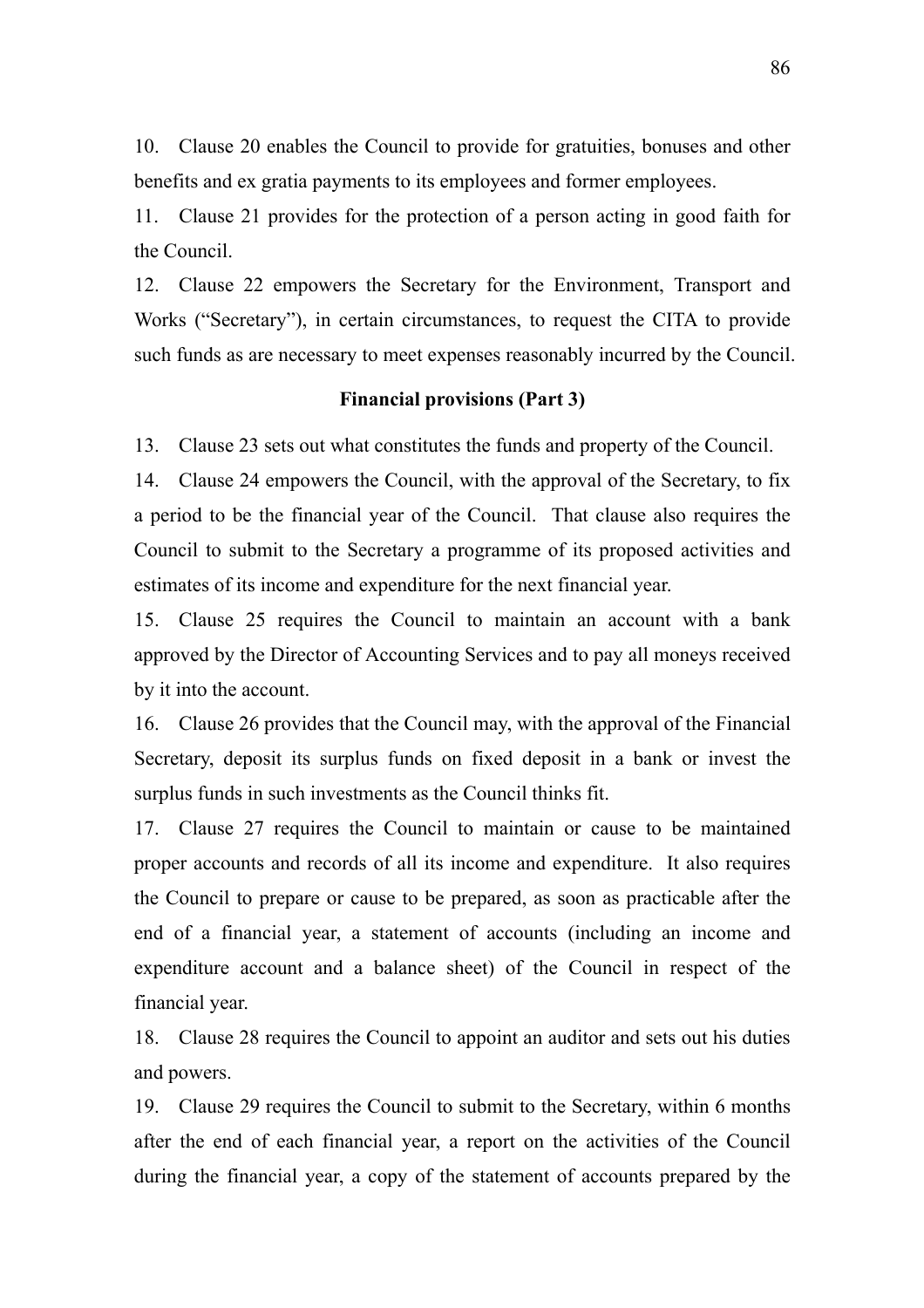Council and the auditor's report. It also requires the Secretary to cause these documents to be laid on the table of the Legislative Council.

20. Clause 30 exempts the Council from taxation under the Inland Revenue Ordinance (Cap. 112).

#### **Construction Industry Training Board (Part 4)**

21. Clause 31 requires the Council to establish a committee to be known as the "Construction Industry Training Board" ("Board") to perform the functions set out in clause 6. Those functions are -

- (a) to provide training courses for the construction industry;
- (b) to establish and maintain industrial training centres for the construction industry;
- (c) to assist, including by the provision of financial assistance, in the placement of persons who have completed training courses provided for the construction industry; and
- (d) to assess the standards of skills achieved by any person in any kind of work involving or in connection with the construction industry, to conduct examinations and tests, to issue or award certificates of attendance or competence, and to establish the standards to be achieved in respect of any such work.

22. Clause 32 and Schedule 3 provide for the composition, meetings and proceedings of the Board.

### **Levy (Part 5)**

23. This Part deals with the imposition of a levy on the construction operations (as defined in Schedule 1) carried out in Hong Kong. The Part will come into operation on the repeal of the Industrial Training (Construction Industry) Ordinance (Cap. 317)("the repealed Ordinance") and the dissolution of the CITA. The basis on which the levy is imposed is similar to that on which the construction industry levy is imposed under the repealed Ordinance.

24. Clause 33 defines the terms used in the Part.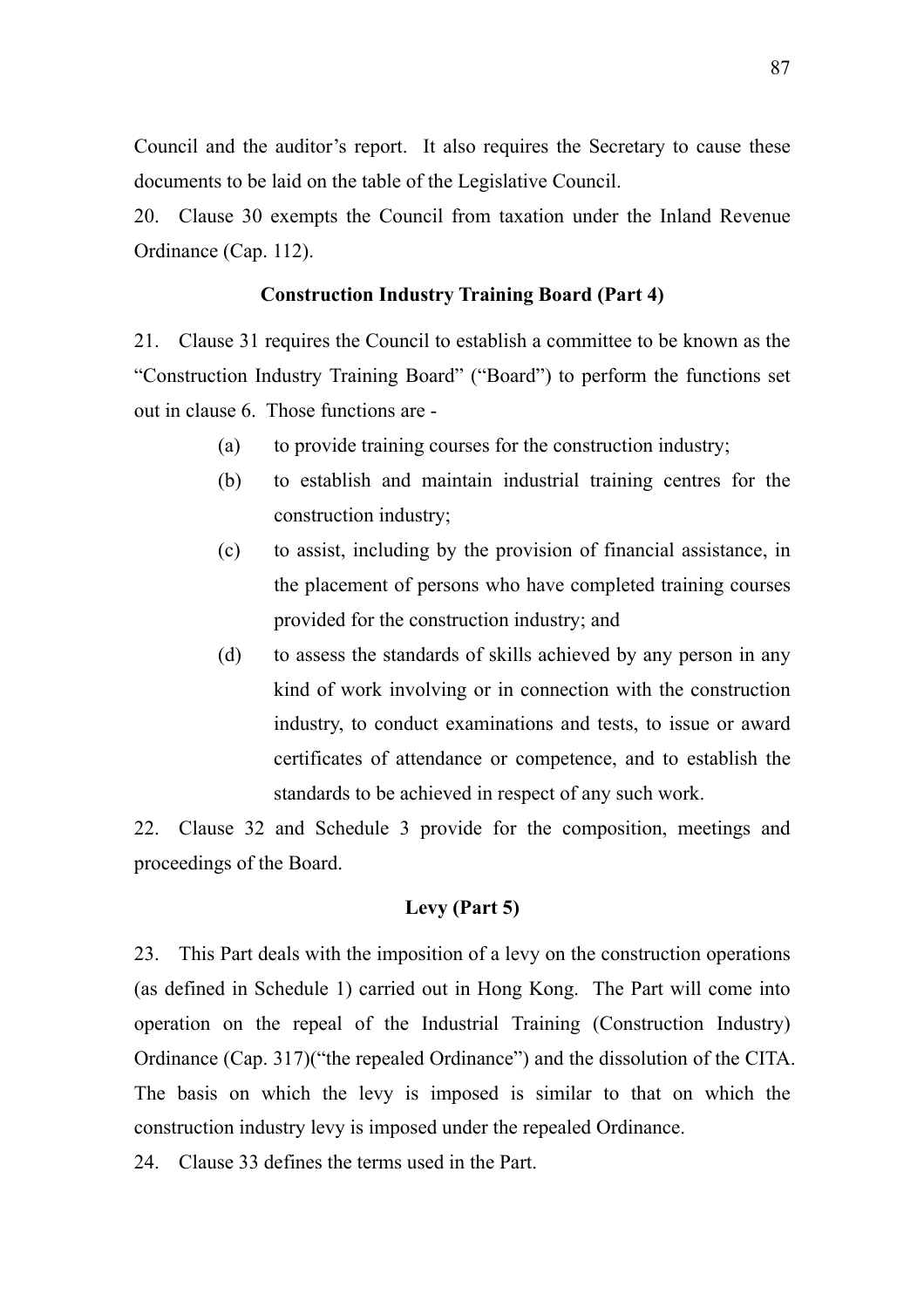25. Clause 34 provides for the imposition of a levy in respect of construction operations carried out in Hong Kong at the rate specified in Part 2 of Schedule 4. It is also provided that construction operations the total value of which does not exceed the amount specified in Part 1 of that Schedule are not liable to the levy.

26. Clause 35 makes it clear that the contractor of the construction operations in respect of which the levy is imposed is liable to pay the levy or any amount of the levy if he is given a notice of assessment by the Council.

27. Clause 36 requires the contractor and the authorized person to give notice to the Council, within 14 days after the commencement of the construction operations, that he is such contractor or authorized person.

28. Clause 37 requires the contractor to give notice to the Council of any payment made to him or for his benefit in respect of the construction operations or a stage or part of the construction operations.

29. Clause 38 requires the contractor and the authorized person to give notice to the Council of the completion of the construction operations or the completed stage of the construction operations.

30. Clauses 39 to 43 and 48 to 50 provide for the assessment, payment and recovery of the levy, and the payment and recovery of the surcharge, penalty or further penalty imposed under the Bill.

31. Clauses 44 to 47 provide for the time limitation on making an assessment, giving a notice of assessment, imposing a surcharge or giving a notice of surcharge, by the Council under the Bill.

32. Clause 51 empowers the Council to waive or refund the whole or any part of a levy, surcharge, penalty or further penalty.

33. Clause 52 sets out the situations to which the Part does not apply.

34. Clause 53 empowers the Chief Executive in Council to exclude certain construction operations from the application of the Part.

## **Value of construction operations, etc. (Part 6)**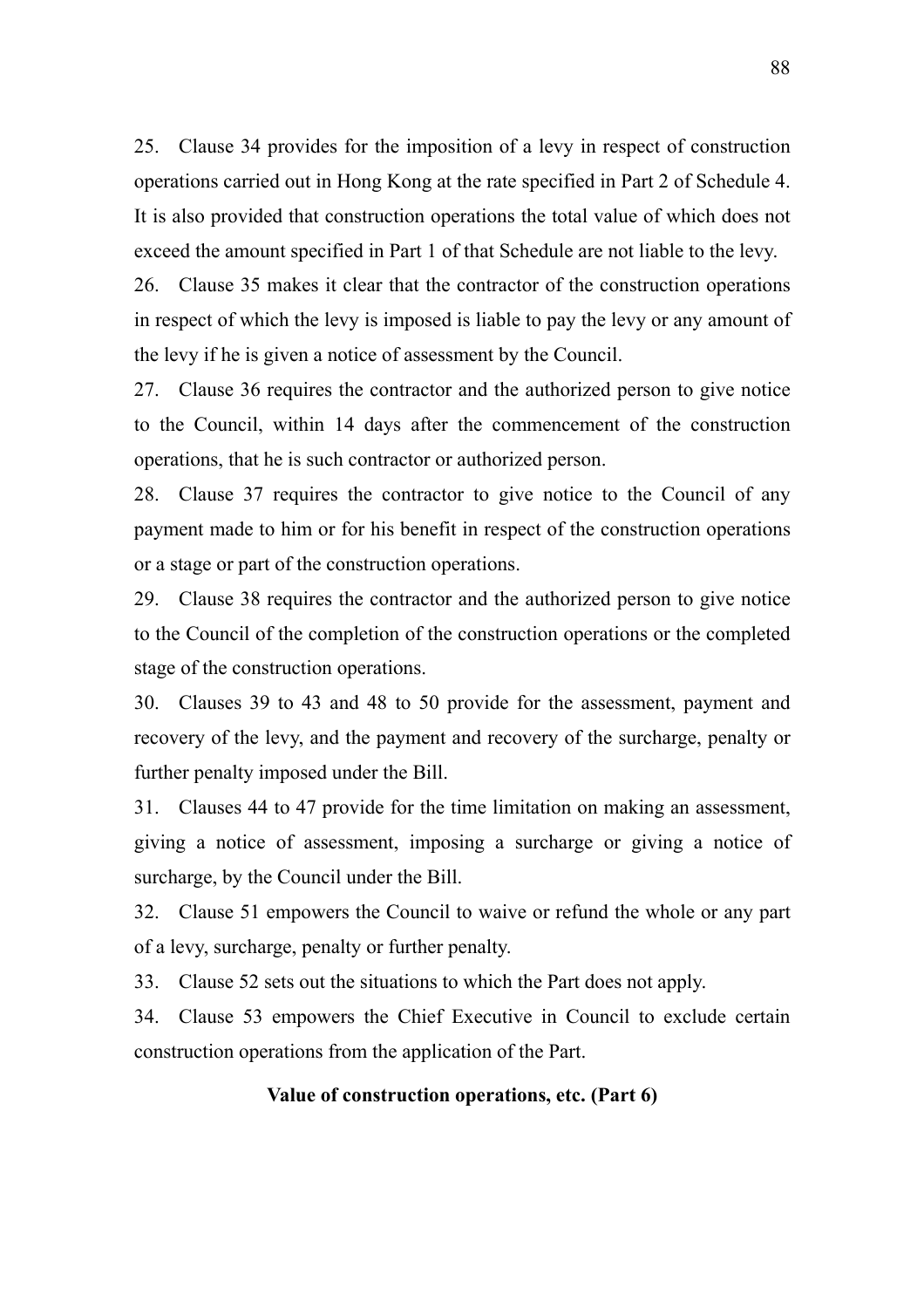35. Clause 54 provides for the value of construction operations. It also empowers the Council to take into account certain factors for the purposes of ascertaining the value of any construction operations.

36. Clause 55 defines the term "total value" used in the Bill.

### **Objections and appeals (Part 7)**

37. Clauses 56 to 59 provide for the objection by a contractor to a levy or surcharge imposed by the Council, the establishment by the Council of a committee to determine such an objection ("Objections Committee"), and the appeal against the Objections Committee's decisions on the objection.

38. Clause 60 empowers the District Court Rules Committee to make rules of court for the purposes of appeals against the Objections Committee's decisions.

#### **Miscellaneous (Part 8)**

39. Clauses 61 and 62 require an employer, a contractor and an authorized person to provide relevant information, documents and records to the Council or to an officer authorized by the Council when required, and clause 63 provides for the protection of the information so given or obtained from such documents and records.

40. Clause 64 provides for the use of the common seal of the Council and the admissibility of documents executed under the common seal.

41. Clauses 65 to 67 provide for the power to sign the documents of the Council, admissibility of documents and evidence by certificate.

42. Clause 68 provides for the appointment of authorized persons.

43. Clause 69 provides for the offences in respect of fraudulent evasion of the payment of a levy, provision of false documents or record, and making of false statement.

44. Clause 70 empowers the Secretary to make regulations.

45. Clause 71 empowers the Secretary to amend Schedules 1, 2 and 3.

46. Clause 72 empowers the Legislative Council to amend Schedule 4.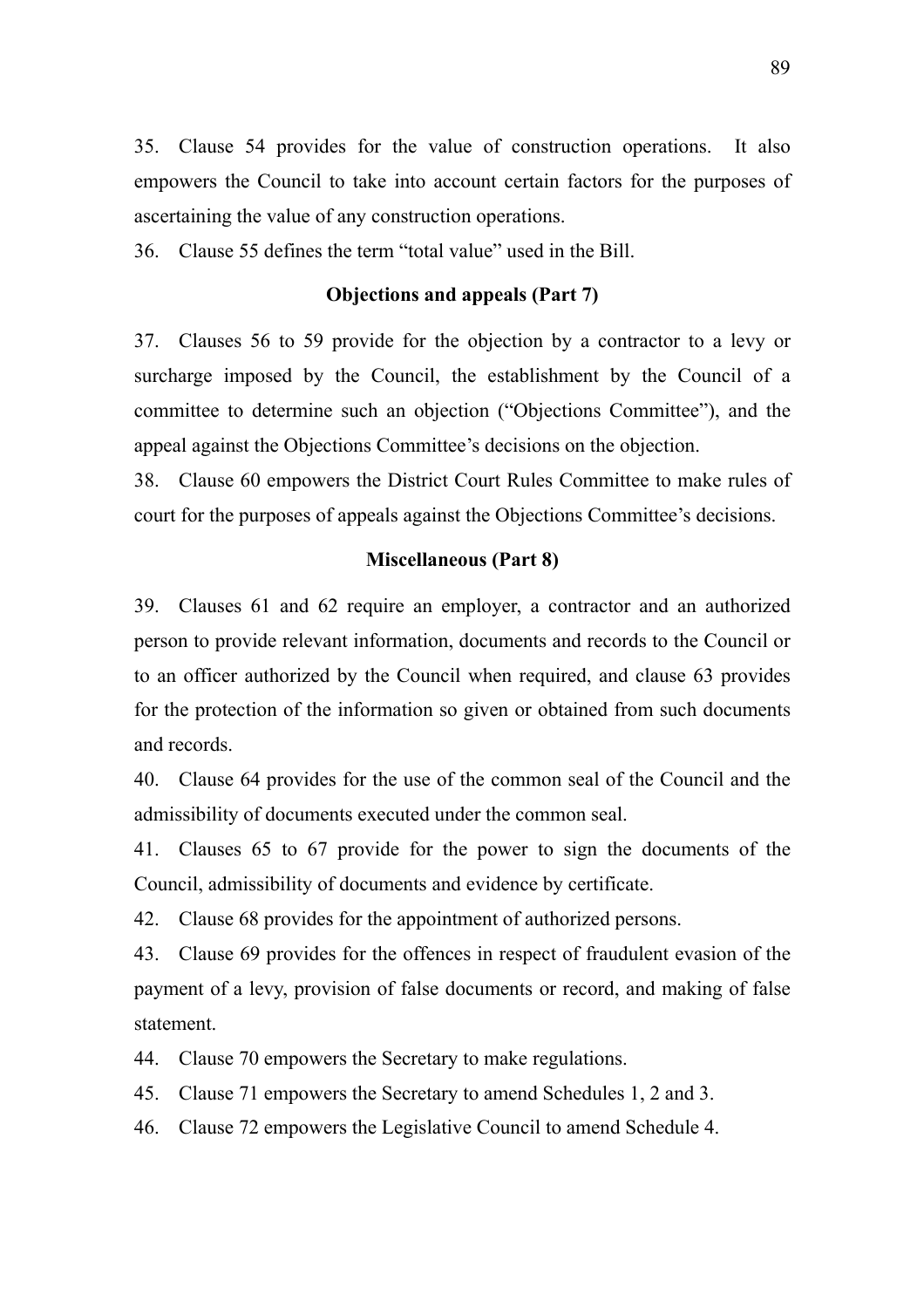## **Repeal, vesting, transitional and savings provisions, and consequential or related amendments (Part 9)**

47. Clause 73 provides for the repeal of the Industrial Training (Construction Industry) Ordinance (Cap. 317)(including its subsidiary legislation) and the dissolution of the CITA.

48. Clauses 74 to 85 provide for vesting and transitional provisions in respect of the repeal of that Ordinance and of the dissolution of the CITA.

49. Clause 86 and Schedule 5 provide for consequential or related amendments to several Ordinances -

- (a) sections 1, 2 and 3 of that Schedule amend regulation 4A(2) of the Construction Sites (Safety) Regulations (Cap. 59 sub. leg. I), regulation 15A of the Factories and Industrial Undertakings (Lifting Appliances and Lifting Gear) Regulations (Cap. 59 sub. leg. J) and Schedule 1 to the Prevention of Bribery Ordinance (Cap. 201);
- (b) section 4 of that Schedule amends section 6(1) of the Industrial Training (Construction Industry) Ordinance (Cap. 317) to the effect that if both the CITA and the Council exist at the same time, the CITA may, on request by the Secretary, provide funds to meet the expenses incurred by the Council;
- (c) sections 5 to 26 of that Schedule amend the Pneumoconiosis (Compensation) Ordinance (Cap. 360) and the Pneumoconiosis (Compensation) (Assessment of Levy) Regulations (Cap. 360 sub. leg.  $A$ );
- (d) section 27 of that Schedule repeals the Resolution of the Legislative Council (Cap. 360 sub. leg. B);
- (e) section 28 of that Schedule amends Schedule 2 to the Employees Retraining Ordinance (Cap. 423);
- (f) section 29 of that Schedule amends section 20E(f) of the Legislative Council Ordinance (Cap. 542); and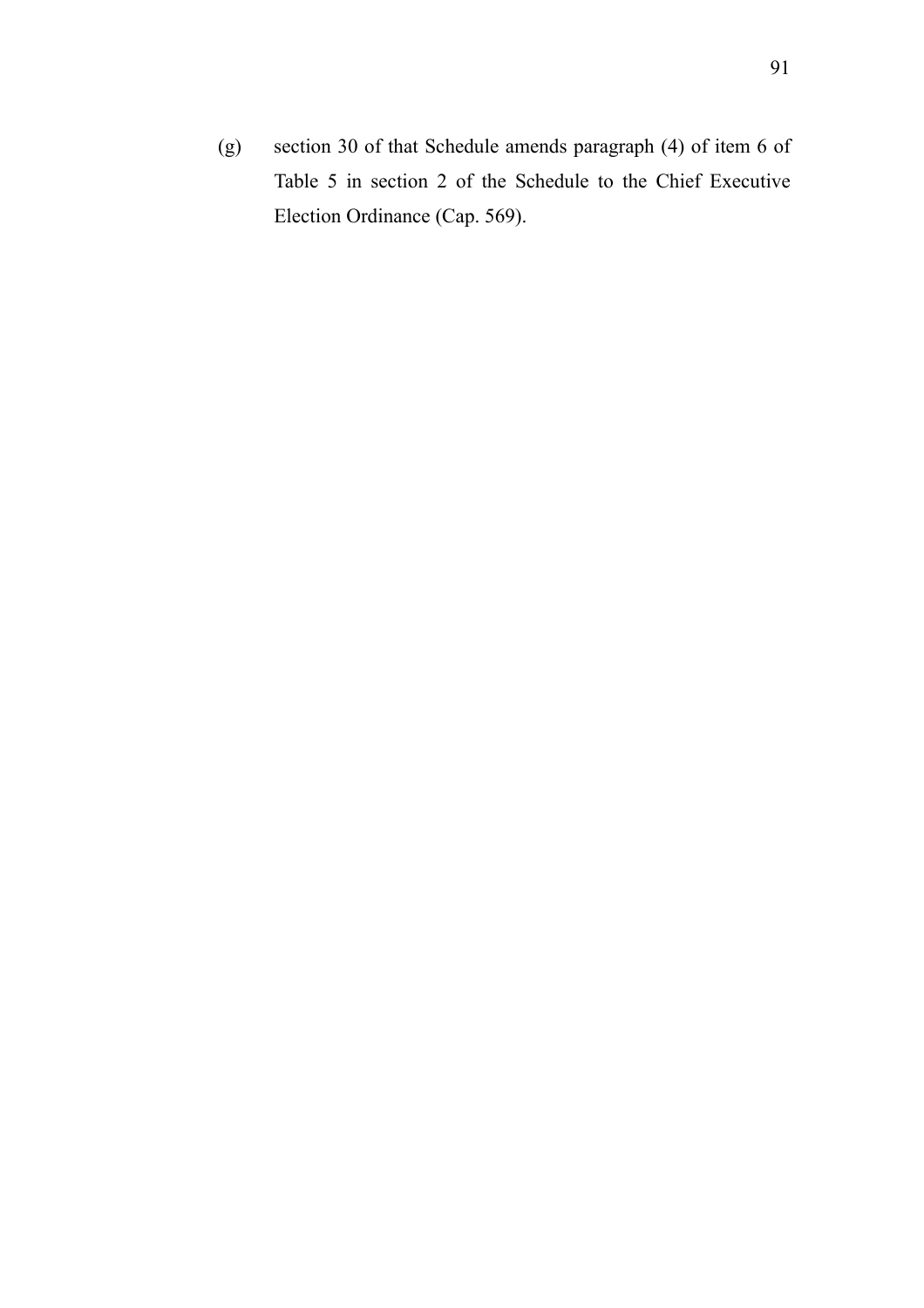# **Implications of the Proposal**

## **ECONOMIC IMPLICATIONS**

 The construction industry is a strategic sector for the materialization of fixed investment in buildings and infrastructure, both in terms of development and maintenance activities. In this context, the CIC will provide a focal point to spur reform initiatives and tighten collaboration within the industry. It will also cultivate a sense of commitment to improve on efficiency, productivity, cost-effectiveness, quality and performance. Such efforts to be sustained by the CIC will lead to greater core competence and stronger export competitiveness.

### **ENVIRONMENTAL IMPLICATIONS**

2. As part of its proposed statutory functions, the CIC will encourage adoption of good practices on environmental protection not only by imposing contractual and procurement provisions on the part of clients, but also by enhancing awareness on the benefits of green building features. Establishment of the CIC should thus improve environmental performance of the construction industry as a whole.

## **FINANCIAL AND CIVIL SERVICE IMPLICATIONS**

3. The CIC will be empowered to assess and collect construction levies to support its daily operations, including the cost of running a permanent secretariat. Establishment of the CIC as an umbrella organisation for the industry will not result in any transfer of work from ETWB as the lead agency within Government for overseeing construction policy and related issues nor affect its establishment. Civil service posts will not be created within the CIC and no civil servant will be deployed to it.

4. An annual provision of \$9.2 million, inclusive of three directorate posts and nine non-directorate posts, have been allocated to ETWB for three years with effect from July 2001 to implement the CIRC recommendations under its purview. Our preliminary assessment is that a few non-directorate posts may need to be retained for an extended period to assist in formation of the CIC and discharge residual duties on the implementation of CIRC recommendations. The financial implications arising from retention of these posts will be absorbed within the envelope of SETW. Regarding the transfer of policy responsibility on construction training from EMB to ETWB, staff transfer is unlikely to be required.